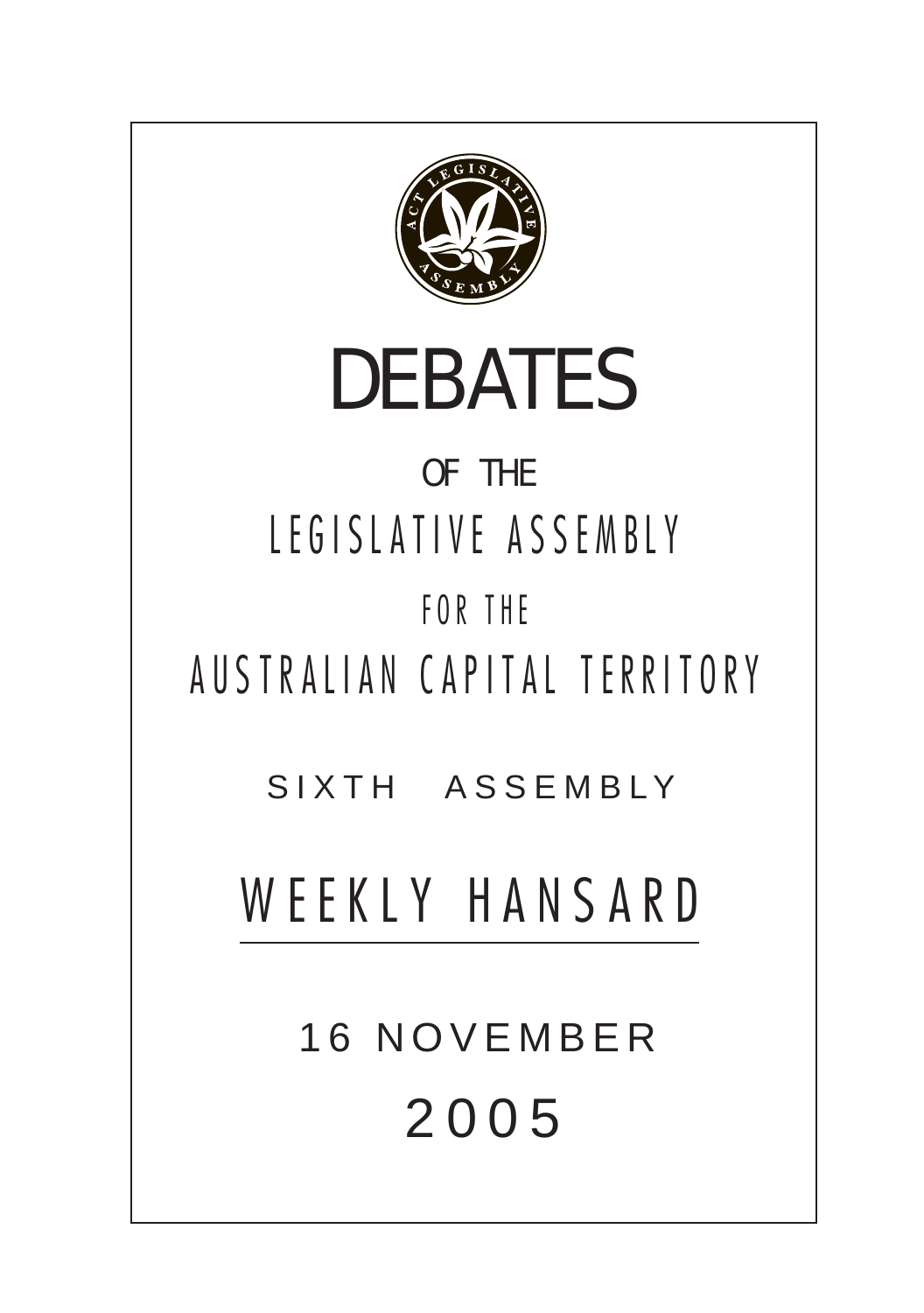### **Ouestions without notice:** Answer to question on notice: Public housing issues—authorisation of member's participation in proceedings........4238 Adjournment:

## **Wednesday, 16 November 2005**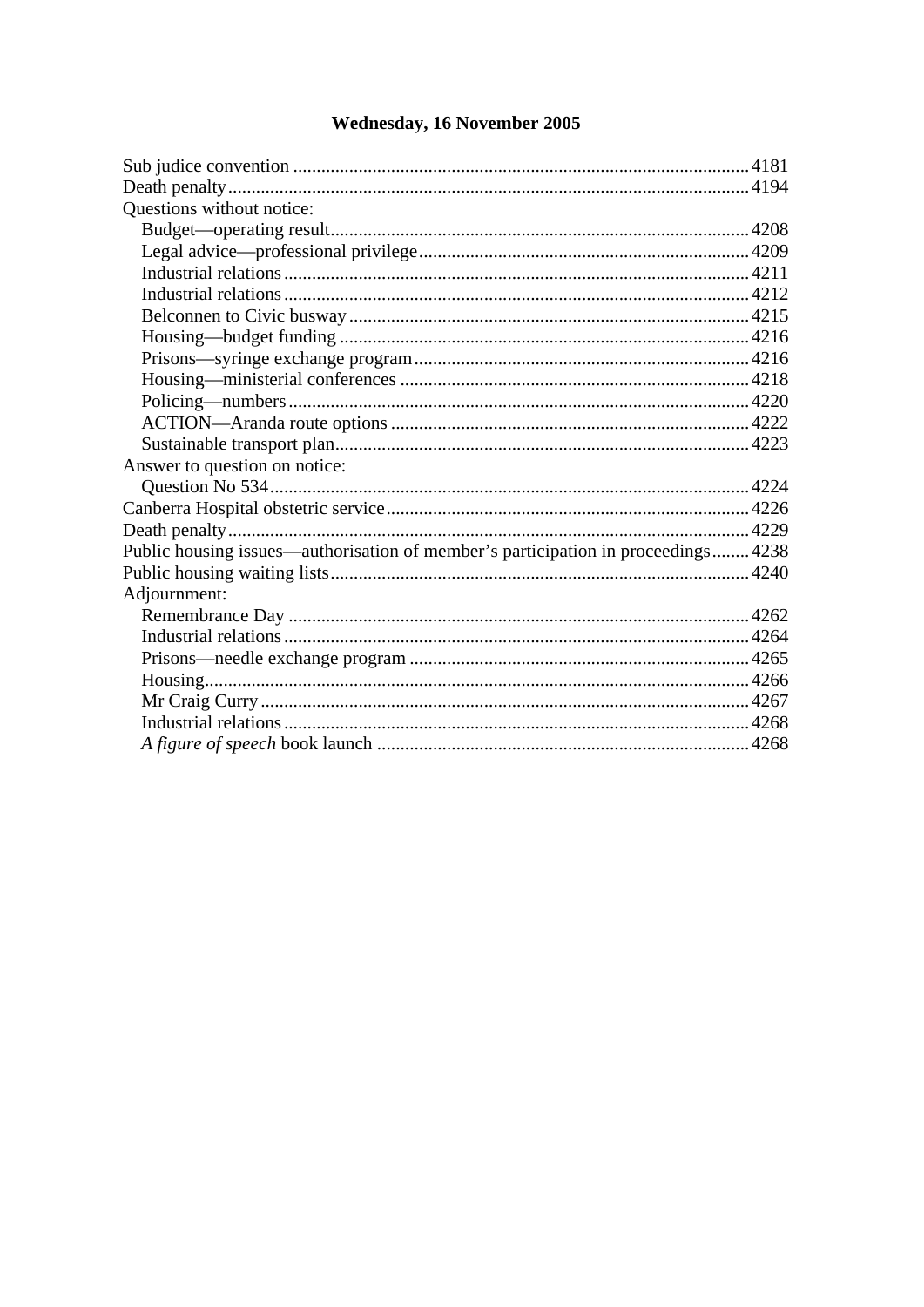# <span id="page-2-0"></span>**Wednesday, 16 November 2005**

**MR SPEAKER** (Mr Berry) took the chair at 10.30 am and asked members to stand in silence and pray or reflect on their responsibilities to the people of the Australian Capital Territory.

## **Sub judice convention**

Debate resumed from 19 October 2005, on motion by **Mr Stefaniak**:

That this Assembly adopt the following practice when debating matters before a court:

- (1) the Assembly reinforces the basic principle that debate should be avoided which could involve a substantial danger of prejudice to proceedings before a court, unless the Assembly considers that there is an overriding requirement for the Assembly to discuss a matter of public interest;
- (2) debate shall be allowed in the Assembly on any matter before the courts unless it can be demonstrated by a Member of the Assembly that such debate will lead to a clear and substantial danger of prejudice in the courts' proceedings;
- (3) unless the matter before the Assembly could cause real prejudice to a trial or court hearing in the sense of either creating an atmosphere where a jury would be unable to deal fairly with the evidence put before it, or would somehow perhaps affect a future witness in the giving of evidence, whether for the prosecution or the defence, then the matter for debate or questioning before the Assembly should be allowed;
- (4) sub judice only applies to matters which are awaiting or under adjudication in a court; and
- (5) this resolution have effect from the date it is passed by the Assembly and continue in force unless and until amended or repealed by this or a subsequent Assembly.

**MR STANHOPE** (Ginninderra—Chief Minister, Attorney-General, Minister for the Environment and Minister for Arts, Heritage and Indigenous Affairs) (10.32): This issue that Mr Stefaniak has brought forward for consideration by the Assembly is an important one. It is the issue of the extent to which the Assembly should be restricted in its discussion of matters that are under consideration by a court or a similar body. It is also the issue of the extent to which the Assembly should engage in debate or comment that might prejudice the outcome of legal proceedings.

As I think we are all aware, the Assembly is currently governed by the practice of the commonwealth House of Representatives when it comes to applying the sub judice convention to debates or comment. That position was noted, explained and applied by you, Mr Speaker, in the Assembly on 11 December 2002. The definitive guide to that practice is set out in the fourth edition of *House of Representatives Practice*, edited by the then Clerk of the House, Mr Harris.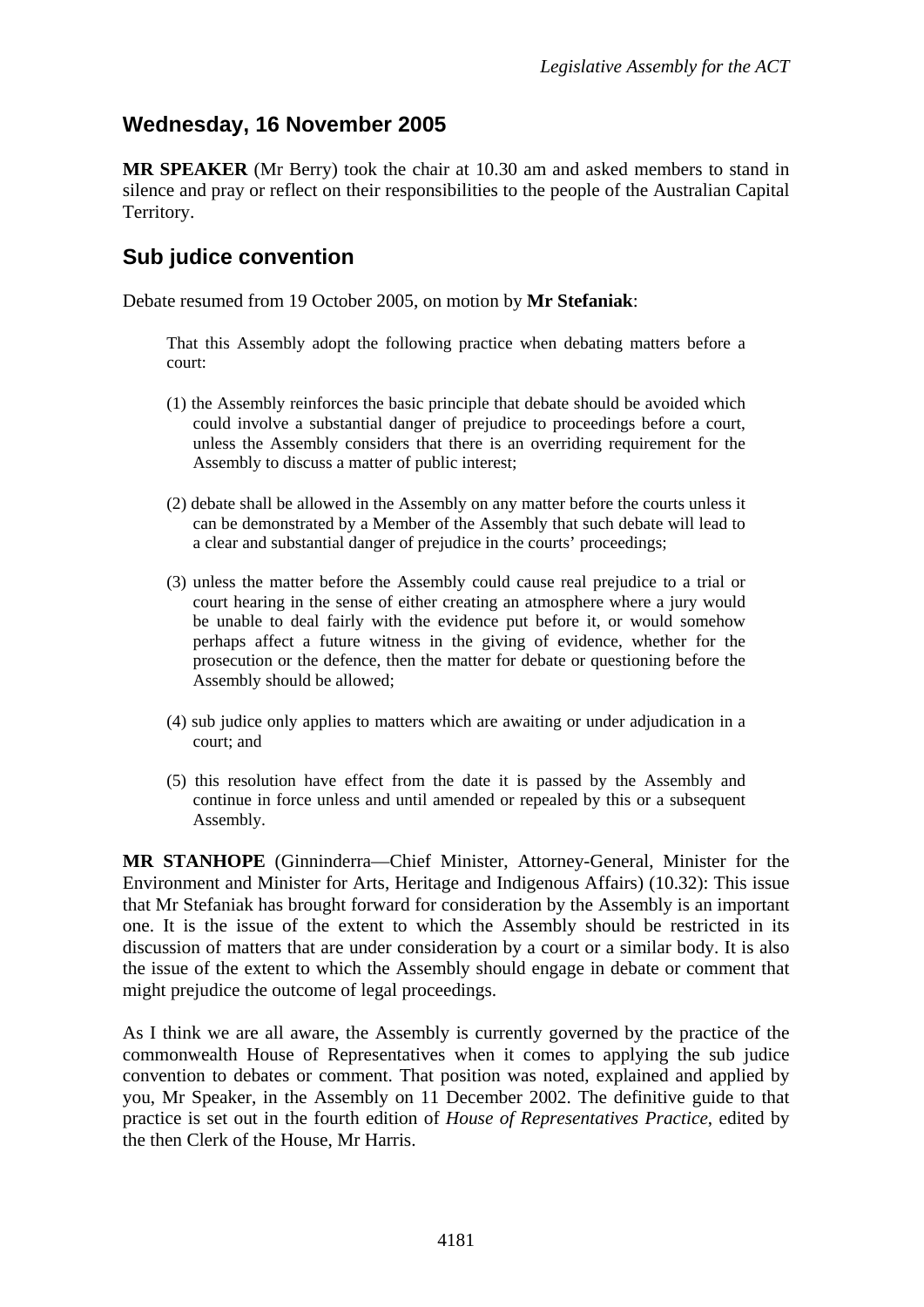Key features of the practice of the House of Representatives are:

- that the application of the sub judice convention is subject to the discretion of the chair at all times;
- in exercising that discretion the chair should consider the basic rights and interests of members to raise and discuss matters of concern, the interests of people who may be involved in court proceedings, and the separation of responsibilities between the parliament and the judiciary; and
- in deciding about the application of the sub judice convention in a particular case, the chair should consider the likelihood of prejudice to the proceedings being caused by discussion or debate in the House.

Mr Stefaniak, by re-casting the practice, as he has in this motion that we are debating, seeks to narrow its focus and significantly reduce the discretion of the Speaker. Mr Stefaniak's motion in effect insists that everything is open to debate unless it can be demonstrated that a clear and substantial danger of prejudice will be caused by the debate. He wants a matter to be open for debate or questioning unless real prejudice could be caused, and his motion even tries to narrow down what will constitute real prejudice.

If the Assembly adopted the practice proposed by Mr Stefaniak, there would be a risk that, in working through the requirements for the application of the sub judice convention, so much detail of the matter in question would have to be discussed as to make the process pointless. How else would it be possible for a member to demonstrate that debate would lead to a clear and substantial danger of prejudice?

Adopting this motion would replace the discretion of the Speaker, who can exercise it in the context of the particular circumstances, having regard to the underlying principles of the sub judice convention and informed by the experience of the House of Representatives over decades. That flexible and sensitive framework would be replaced by narrow, inflexible, clumsy rules.

No-one contests the basic right and duty of the Assembly to consider any matter that is in the public interest, or its right to legislate on any matter within its power. The sub judice convention is about self-restriction. Applying it, the Assembly agrees to restriction on debate, motions or questions in order that its overarching rights do not conflict with the basic right of people in the community to justice unprejudiced by outside discussion of their matters.

When the sub judice convention is applied with discretion based on an understanding of the underlying principles, it provides protection to people in a range of circumstances where the outcome of a judicial or quasi-judicial process could be prejudiced by what might be said during discussion in the Assembly.

It is not the Assembly that would suffer from the introduction of Mr Stefaniak's practice in place of the current practice; it is community members whose affairs may be caught up in proceedings of some kind who will be the losers. The potential to provide them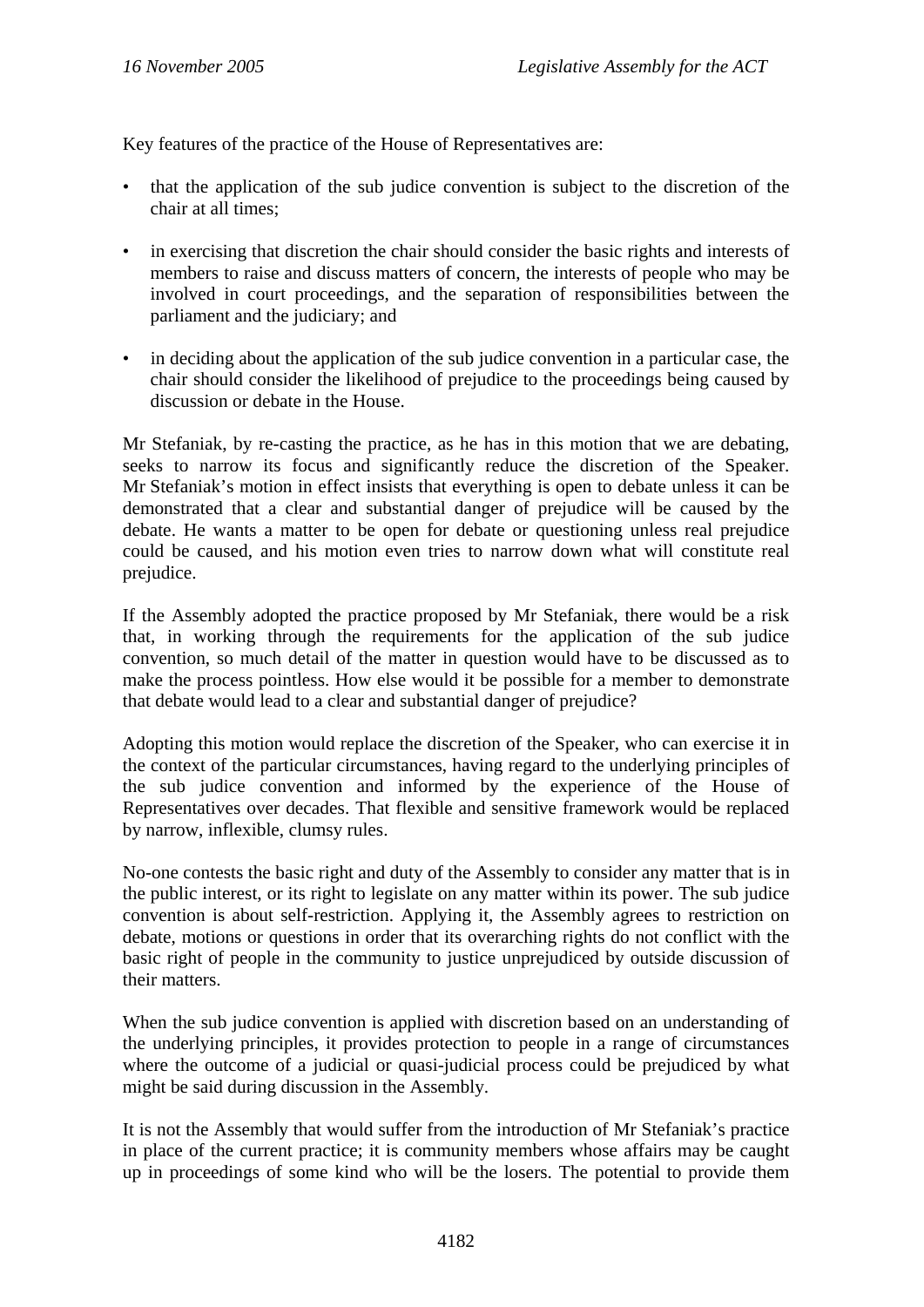with protection by the application of the sub judice convention to discussion in the Assembly would be substantially reduced.

Another area in which Mr Stefaniak would narrow the application of the sub judice convention is the kind of proceedings that would be covered. His motion would restrict the application of the convention to matters awaiting or under adjudication in a court.

Currently, applying the House of Representatives practice, the sub judice convention can be applied to matters before royal commissions or similar bodies concerned with the conduct of particular people. In some circumstances it may be entirely appropriate that the findings of such inquiries be protected from being prejudiced by discussion, or reports of discussion, in the Assembly.

Rather than allowing the Speaker to exercise discretion, based on the underlying principles of the convention that aim to protect the rights of both the Assembly and members of the community, Mr Stefaniak would preclude the application of the convention to those inquiries. On the other hand, retaining the current practice would allow the convention to be applied as circumstances require, providing protection from prejudice as is appropriate to our understanding of justice.

House of Representatives practice in relation to the sub judice convention draws on the practice of the House of Commons in the United Kingdom. With that in mind, it is worth noting that in 2001 the House of Commons, following a recommendation of its Joint Committee on Parliamentary Privilege, passed a resolution about application of the sub judice convention. That resolution is quite detailed in defining when a proceeding should be considered active and therefore not to be referred to in debate, motion or question.

The approach taken there, however, does not resemble the narrow approach taken by Mr Stefaniak in this motion. The House of Commons makes its detailed guidelines subject to the discretion of the chair as well as to the right of the house to legislate on any matter or to discuss delegated legislation. In addition, it makes explicit that matters referred by the House to any judicial body for decision or report and matters before coroners courts or fatal accident inquiries are covered by the sub judice convention.

While this Assembly should not feel tied to the practice of either the House of Commons or the House of Representatives, the approaches taken by those parliamentary bodies are worthy of serious consideration. A motion that would take this Assembly in a completely contrary direction requires substantial supporting reasons, especially when the result would be potentially to expose individuals to prejudice. No sufficiently persuasive reasons—indeed any real reasons—have been brought forward.

I have to say that, as far as I and the government are concerned, the present practice is flexible and appropriate. The alternative proposed by Mr Stefaniak is a poor substitute and would, quite genuinely, be a most retrograde step. One is then left to ask or to ponder what it was, or what it is, that has so moved the opposition to seek to undermine such a significant and fundamental principle of the practice of parliaments as the sub judice rule of convention in relation to proceedings within a parliament, in this case this Assembly.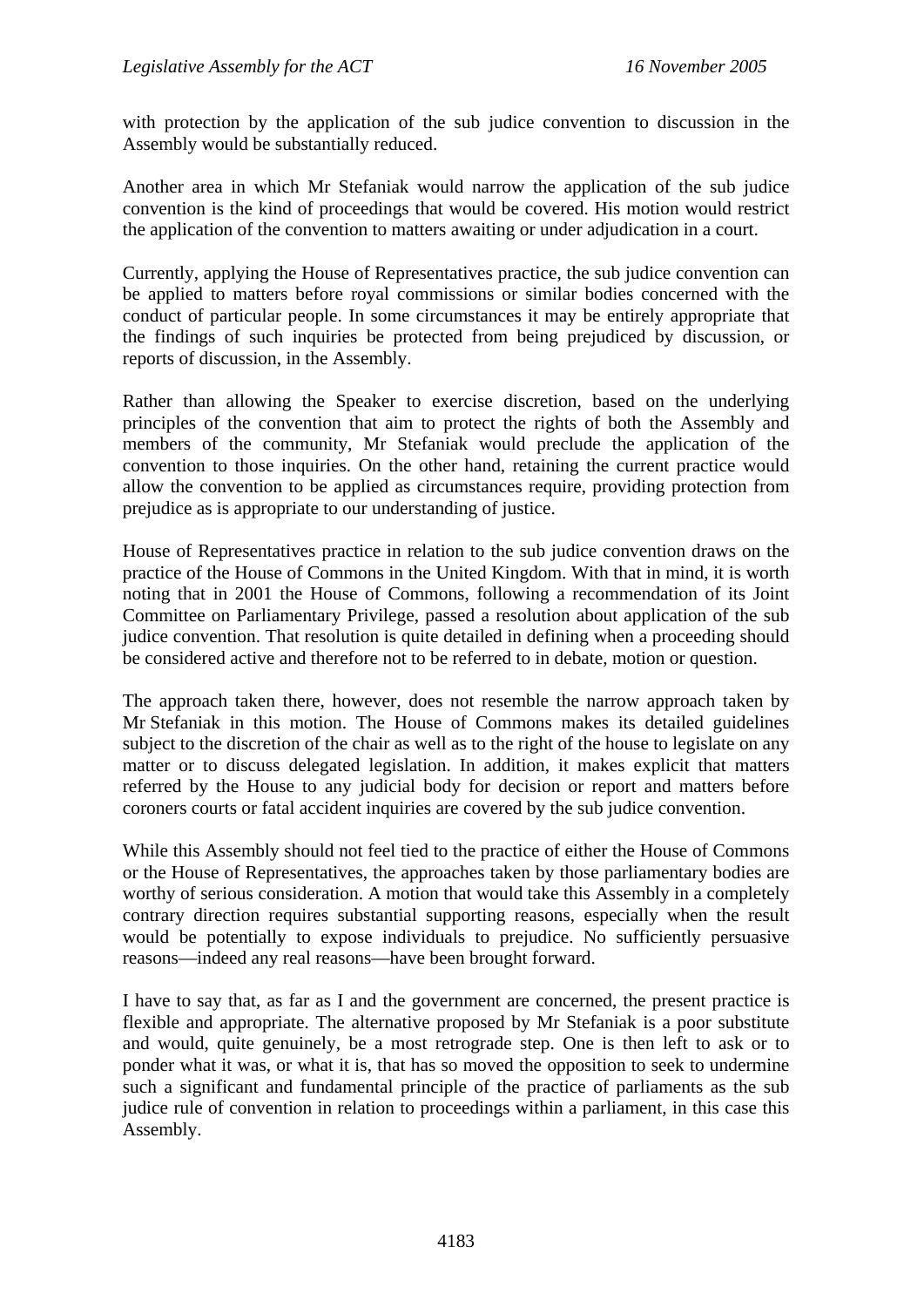What is it that has occurred that has led the Liberal Party in this place to propose that the sub judice convention be turned upside down, be turned on its ear—that we, the elected Assembly of the ACT, should not follow the practice that is adopted in every other parliament in Australia, including the federal parliament, the practice that is adopted in the House of Commons and probably, although I have not pursued it at this point, every comparable parliament in the world, including those, I am sure, in places such as New Zealand, Canada and other common law Western democracies.

What is it that has led the Liberal Party in the ACT to choose to break away from the application and operation of the sub judice convention as applied in the House of Representatives, in the Senate, in the New South Wales parliament, the Victorian parliament, the Tasmanian parliament, the British parliament, the New Zealand parliament and the Canadian parliament? What is it? Of course, it is the inquest into the 2003 bushfires. This is all about seeking shallow, partisan, political advantage in relation to an issue around which the Liberal Party in this place believes that it might have some political advantage to make or take. That is all it can be.

It is interesting to contrast this with the respect shown to the sub judice rule in a previous Assembly, particularly during the time of the long and extensive inquest into the hospital implosion. We in opposition at the time did not ask a single question or move a single motion or raise matters of public importance during the conduct of the inquest—not one. During the conduct of the inquest, we did not ask questions in question time. We did not propose matters of public importance. We did not discuss in here issues being agitated during the conduct of the coronial inquest into the hospital implosion in the way that this opposition has done over the last three years about the bushfires.

How many hundreds of questions have been asked? How many motions and matters of public importance have been pursued in relation to the bushfires? Just go out and compare the numbers of questions that have been asked by this opposition—I believe, skirting and flirting and ignoring the sub judice rule—in relation to a matter currently being agitated before the coronial inquest. To give some substance to the implications or effect or the very partisan and shallow political approach and attitude that has been adopted by the opposition in relation to this motion, this issue, one can draw on examples. I think each of us could do it—if not in relation to ourselves, certainly in relation to others in this place.

As we all know, half of the current opposition have been involved in legal proceedings before the court over the last few years. Just to bring this motion in to fine point, it is relevant to ask: how would members in this place feel or respond to this motion to wind back, to water down, the convention in relation to sub judice and a rule which requires that, in the interests of fairness and justice, matters being agitated before a court not be agitated or discussed or debated in this place out of fairness to those that are involved and in the interests of justice? That is what the sub judice rule is around: a rule designed to ensure anybody involved or caught up in a matter before a court is not disadvantaged as a result of a matter being pursued in relation to that issue in this place, where, of course, proceedings are privileged.

As I indicated before, this is about the expression or the imposition of some discipline on this place. As we all know, members attract and are covered by parliamentary privilege,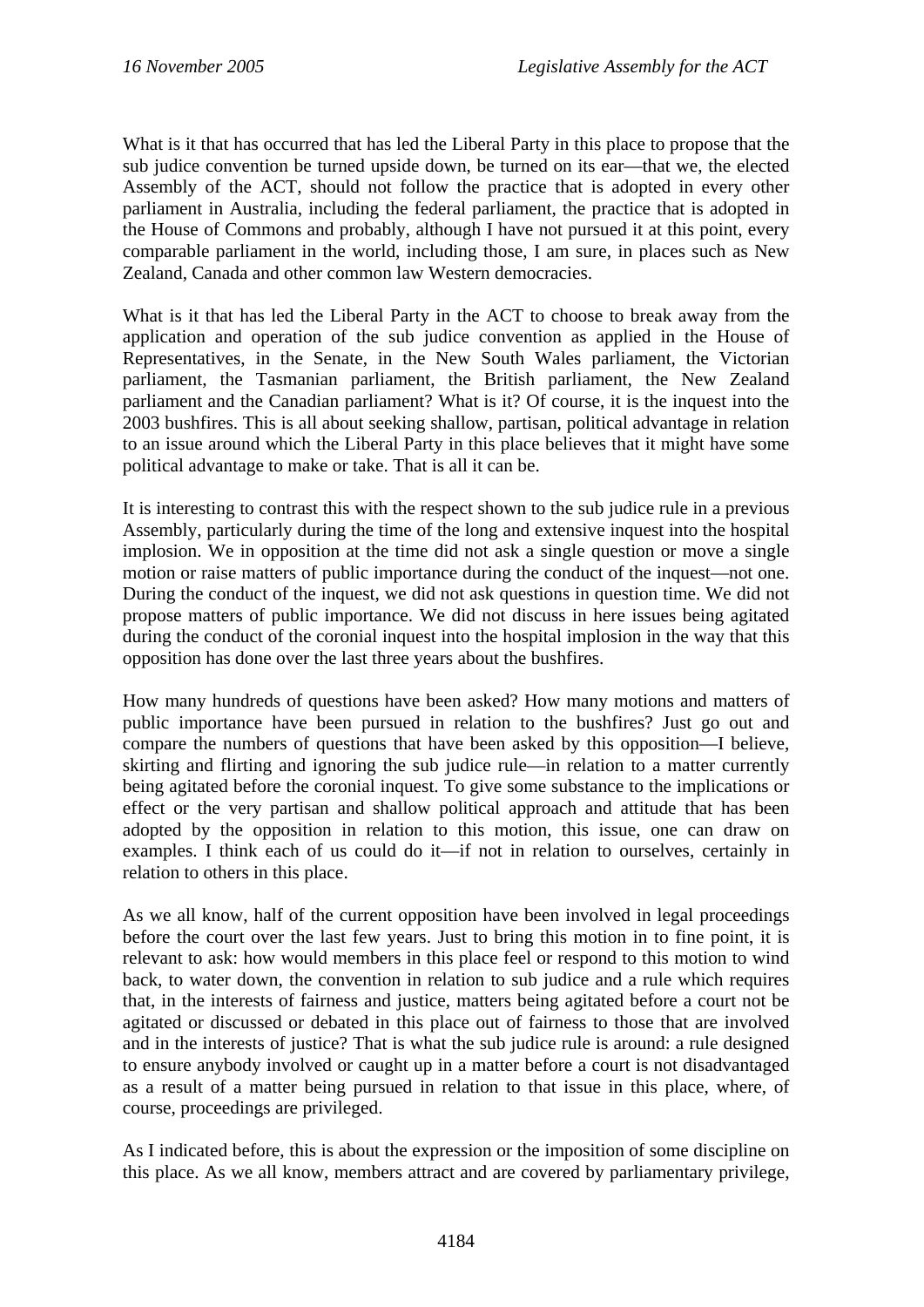a privilege in relation to everything we say, but of course that particular privilege brings with it enormous responsibility. It requires a level of self-discipline and, in relation to the separation of powers and the role and responsibility of courts, an enormous responsibility to ensure that we do nothing in this place that disadvantages or affects anybody having to appear in a court to have a matter involving them dealt with and adjudicated by a court of law.

It is about recognition and acceptance of the separation of powers, the importance of supporting the rule of law and the fact that everybody is equal before the courts. The Leader of the Opposition has had to fight defamation actions over the last few years. Just imagine the implications for Mr Smyth if we had decided to debate in this place those defamation actions from Harold Upton and Ms Szuty—if we had chosen in this place to agitate and to debate whether or not Helen Szuty really was justified. But we did not; we respected the sub judice rule. If this motion of Mr Stefaniak's passes, it is inviting us to debate these defamation actions that are pursued periodically against the Leader of the Opposition—in the first instance from Harold Upton and, secondly, from Helen Szuty because these are of course matters of public importance.

### **Mr Smyth**: And what happened with Mr Upton?

**MR STANHOPE**: What happened in relation to Harold Upton suing Brendan Smyth is that it cost the ACT taxpayer \$44,000 to defend Mr Smyth. Then, when Helen Szuty sued Brendan Smyth, it cost the ACT taxpayer \$55,000 to defend Mr Smyth in relation to that action. We have those staffing issues—two or three of you have been sued by your staff for wrongful dismissal. Is it seriously being suggested by you that, as would occur if Mr Stefaniak's motion is accepted, you would have been happy for us in this place to discuss the basis of the civil actions taken against Mr Pratt and Mrs Burke? I think we know now that Mrs Burke or her company or her husband's company is involved in some legal action. Do you seriously suggest we should begin to discuss those matters here? We do not; we respect the sub judice rule. But those are examples.

You are saying that you want the right to discuss in this place matters affecting other people outside this place; you want the sub judice rule abandoned so you can get to the nub of legal actions involving other ACT citizens. But does Brendan Smyth want his defamation actions discussed in here? I know Mrs Dunne has been pursued through the courts in relation to a couple of small claims matters. Did Mrs Dunne seriously suggest she wants us to discuss those matters involving her in the Small Claims Court? Does Mr Pratt want his staffing issues discussed? Does Mr Stefaniak want his staffing issues debated in this place as they are being pursued? Does Mrs Burke want her myriad matters debated? Some of them are quite titillating, of course, and matters for debate. They are matters, of course, that would interest and titillate us. Does she want those debated in this place? Of course she doesn't.

Think about yourselves and think about whether you want us to debate your matters. You are happy to debate matters affecting people out in the community—but you do not want it for yourselves. Think about that when you vote on this.

**MR SPEAKER**: Order! The minister's time has expired.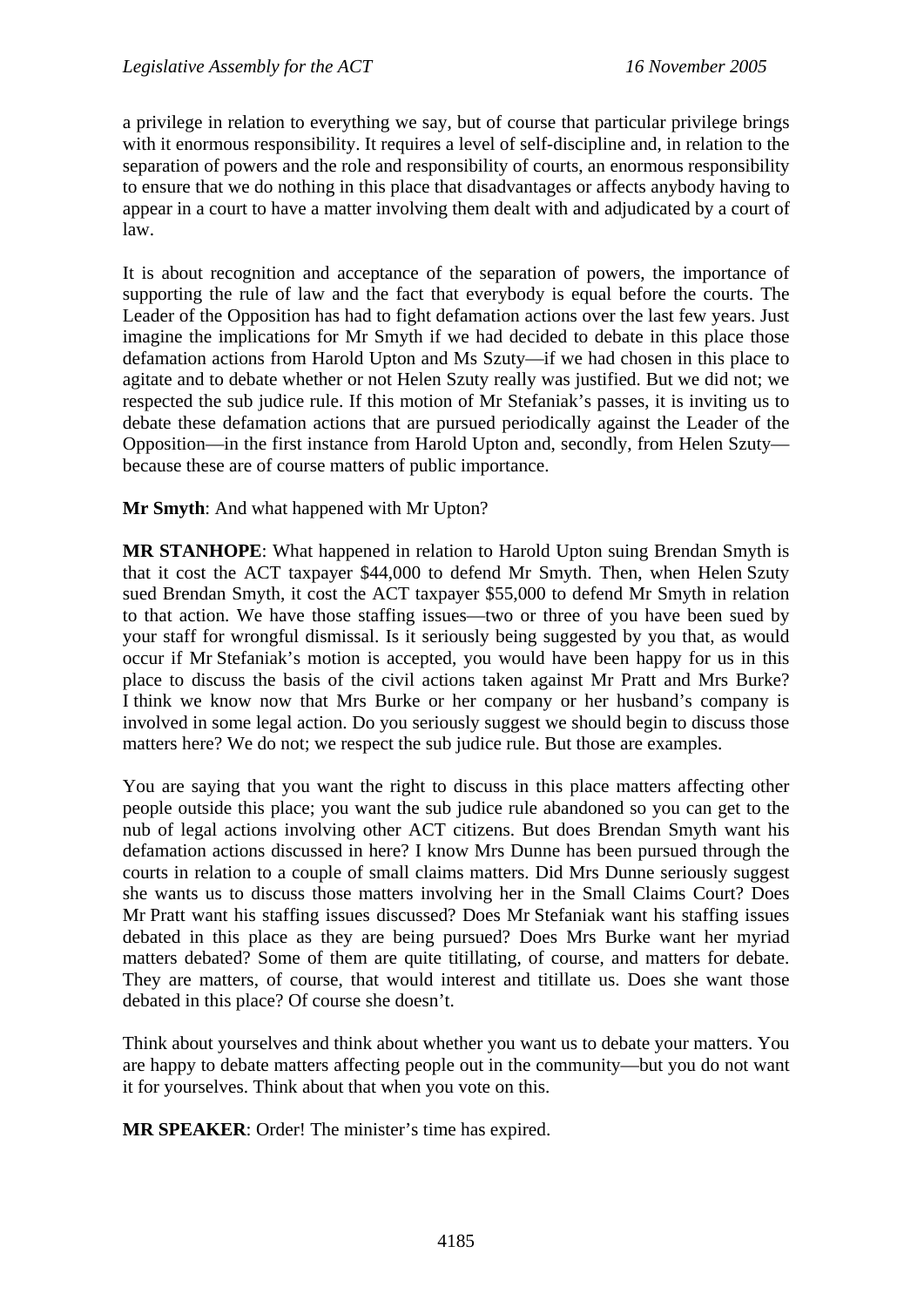**DR FOSKEY** (Molonglo) (10.47): It is a matter of concern to me that Mr Stanhope is looking at this motion only in the context of the coronial inquest into the 2003 fires. The Greens have looked at the motion and acknowledge that, while it might have been inspired by the situation around the government's concern about that inquiry, it relates to broader questions and issues. I have said a number of times to the Liberals that it is time to move on, and I have declined to join their censure motions. Now, in relation to this motion, it seems that Mr Stanhope requires the same advice.

I do not believe it helps the people of Canberra to have everybody's legal action trotted out with the monotonous regularity that I have experienced in my time here, and I do support the adoption by this chamber of some sort of conventional code of practice on the issue of sub judice. I note that most Australian legislatures have similar codes of practice and I generally agree with the point suggested by Mr Stefaniak. However, I cannot support Mr Stefaniak's second point, which seems to be out of step with the practice in other Australian legislatures and an attempt to weaken the power of the Speaker to determine, at first instance, whether a matter is properly sub judice. I say "at first instance" because, as I understand it, if a member disagrees with the Speaker's ruling on any matter, she can move a dissent motion and the Assembly can then debate the merits of the issue. I believe the amendment that I will move shortly would bring Mr Stefaniak's proposal within the bounds of practice in other Australian jurisdictions.

I share the Liberal Party's concern that rulings on sub judice must not be tainted by political expediency. However, there is a fine balancing act between the Assembly's right to debate any matter of public importance, the independence of the judiciary and the separation of powers. The separation of powers and the rule of law are integral parts of our democratic system. The judiciary provides one of the few remaining checks on the arbitrary and self-serving exercise of power by governments of all persuasions and at all levels. We should be extremely careful not to weaken the independence of the courts or to abuse parliamentary privilege. We must also be careful to avoid any discussion in this Assembly of issues before the courts which may encourage the public prejudgment of judicial matters which, like trial by right-wing talk-show and media interests, serves to weaken public respect or confidence for the judicial system.

Having said all that, I acknowledge the need to be careful not to curtail the Assembly's ability to discuss matters that are before a court when it is in the public interest that the issues involved are publicly debated. One example that springs to mind is the current SLAPP suit brought by the publicly subsidised woodchip company Gunns against numerous public champions of sustainable and responsible forestry practices. We must be very careful not to play into the hands of any of those who would stifle debate on issues of public importance.

I move the following amendment to Mr Stefaniak's motion:

Omit the words "can be demonstrated by a Member of the Assembly" in paragraph (2), substitute "appears to the Speaker".

I will speak at more length about this amendment later on when I close the debate, but I have already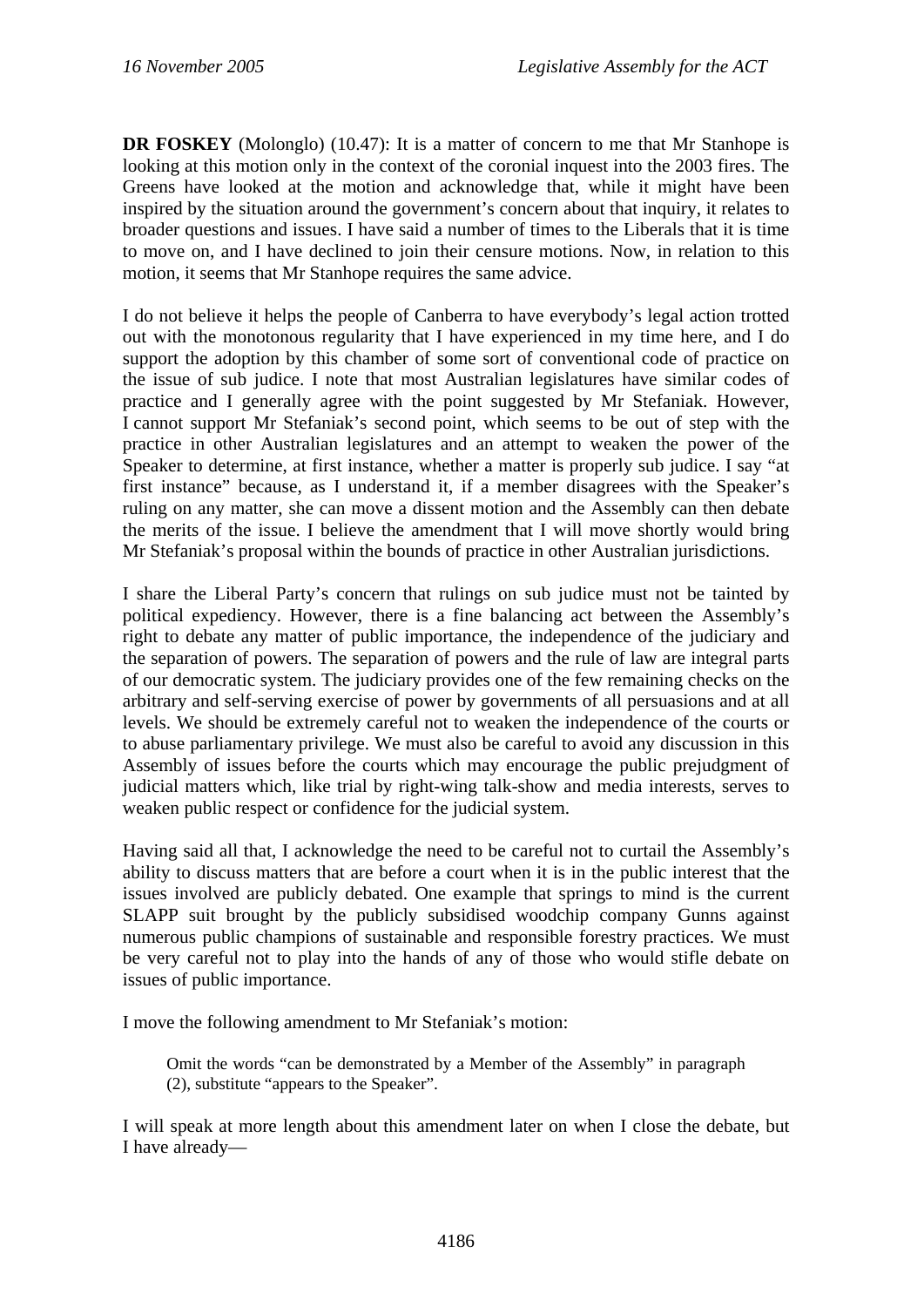**MR SPEAKER**: You won't get the opportunity to close the debate. It is not a motion; it is an amendment and you only get to speak on the matter once, unless you get leave from the Assembly to speak twice.

**DR FOSKEY:** Okay. I have already said that the amendment is just a very simple change in words to make this motion much more in line with what happens in other states and territories. By omitting the words "can be demonstrated by a Member of the Assembly" and replacing them with the words "appears to the Speaker", this amendment retains the Speaker's discretion to decide on sub judice matters.

I take some of the Chief Minister's points—and I am sorry that he is not going to listen, but I suppose someone is—that this amendment may serve to limit the application of the sub judice principle of the courts and thereby exclude royal commissions and inquests. I know that this motion will not be passed by the Assembly—we have already got that clear—but I do feel that this Assembly should have written guidelines on the application of the sub judice rule. Other legislatures have such guidelines. The Greens respect the propriety of leaving the determination of sub judice matters to the Speaker.

Given that the government chooses not to support my amendment, and I acknowledge that there may be some merit in their reluctance to support this particular motion, I believe it would be beneficial for the Assembly to have some guidelines or code of conduct on the sub judice principle and I suggest that this issue be taken up by the admin and procedures committee.

**MR SESELJA** (Molonglo) (10.53): I would like, firstly, to respond to some of what Mr Stanhope had to say and also some of what Dr Foskey had to say. In relation to what the Chief Minister said about how this motion would put us at odds with comparable parliaments around Australia and around the world, we have done a detailed study of what has been the practice in all parliaments around Australia, and this motion is very much framed around what the practice has been. So the Chief Minister's point is completely unjustified. I notice there was no justification of that claim; it was just put out there by the Chief Minister. So, firstly, I would like to refute what he said.

This is reflecting the practice that goes on certainly in other parliaments in this country. One of the things about practice in the House of Representatives, on which much of our practice is based, and the Senate is that the sub judice rule has never been used where a matter is only before a judge. They have certainly focused much more on issues where there is a jury involved or possibly a magistrate. That is something that has never been done, whereas it has been used in this chamber.

The point needs to be made also that, if the sub judice rule is applied too broadly, it essentially gives governments an out, any time they do not want to discuss an issue of public importance, by launching court action—and clearly that is not in the public interest—so that has to be put out there first and foremost.

If I can just go to a summary of the principle, sub judice simply means "under a judge" or "under the consideration of a judge or court". To summarise the principle as it has been applied particularly in the House of Representatives and in the Senate, an assessment needs to be made of whether there is a real danger of prejudice—and that is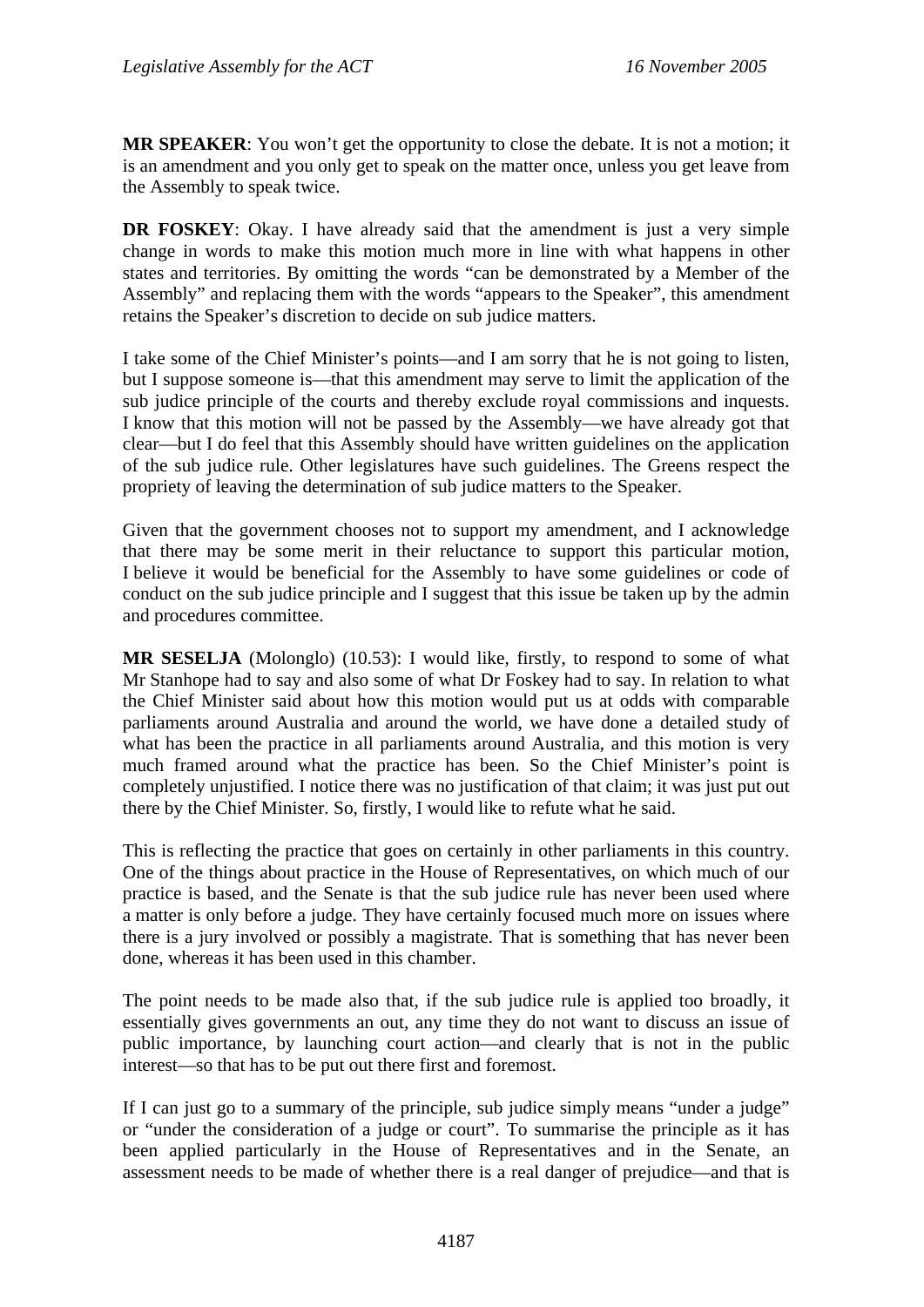real prejudice—and the danger of prejudice must be weighed against the public interest in the matters under discussion.

Thirdly, the danger of prejudice is greater when a matter is before a magistrate or jury, and chapter 10 of Odgers goes into why that is the case. The issue of juries is interesting. The courts are moving to a position where they do not see juries as so weak that some public discussion is going to necessarily affect them. In fact, in the 1992 case of Glennon the High Court said that jurors are not necessarily going to be influenced by reasonable public discussion. So that needs to be taken into account as well: even with juries, the courts have moved somewhat, and, of course, sub judice convention is based very much on how the courts rule on the issue of contempt. So we need to take that into account in looking at this convention.

This goes to the fundamental issue of freedom of speech. The basic principle in Australia and in modern Western democracies is that we have freedom of speech and that is fairly wide ranging, subject only to certain limitations, and obviously limitations such as defamation law are the first ones that come to mind. But, as a general rule, we should be able to say what we like, with some very limited exceptions.

This principle reaches its pinnacle in the parliament because in the parliament even the restrictions that apply outside, such as defamation law, do not apply, so this is the absolute pinnacle of freedom of speech and the chamber should reflect that. It should reflect the fact that we as elected representatives need to be able to discuss issues that are important to our community—issues that are in the public interest, issues that are of concern to our constituents. Any attempt to limit that, any attempt to gag that, needs to be done very carefully and only in very limited and clearly defined circumstances. It cannot be used as a blanket overthrow of the principle that parliament should be able to discuss whatever it likes; it should be able to discuss issues in the public interest.

A real danger of prejudice, which is what we are talking about here, is the crux of it whether or not discussions could cause a real danger of prejudice—and judge versus jury is very important in that. Notwithstanding my earlier comments about the case of Glennon, where the courts recognise that juries are not necessarily influenced by all public discussion, the question of whether a matter is before a judge only or a jury is important in any consideration. So, where we are talking about, say, the full bench of the Supreme Court considering something where there is no jury, it is much less likely that any discussion in the Assembly would have any impact on such a case. In those cases, there is almost no foreseeable circumstance where, on a reasonable application of the sub judice principle, debate should be limited. Where there is a jury, it is a different matter; there is a greater case for limitation of discussion. But it is not an absolute; it does not mean that just because an issue is before a jury there should be no discussion.

The second part of it is dealing with the actual issues before the court—not peripheral issues; not just talking generally about the fact that there is a court case happening. It is talking about the actual issues that need to be proved—whether person X committed an assault; whether or not police acted appropriately—if that is something that is going to be looked at by a judge. To suggest that we just have this blanket application of the sub judice rule—that at any time there is a matter before a court we should shut it down—is wrong, and that is not the way the sub judice principle has been applied anywhere in this country.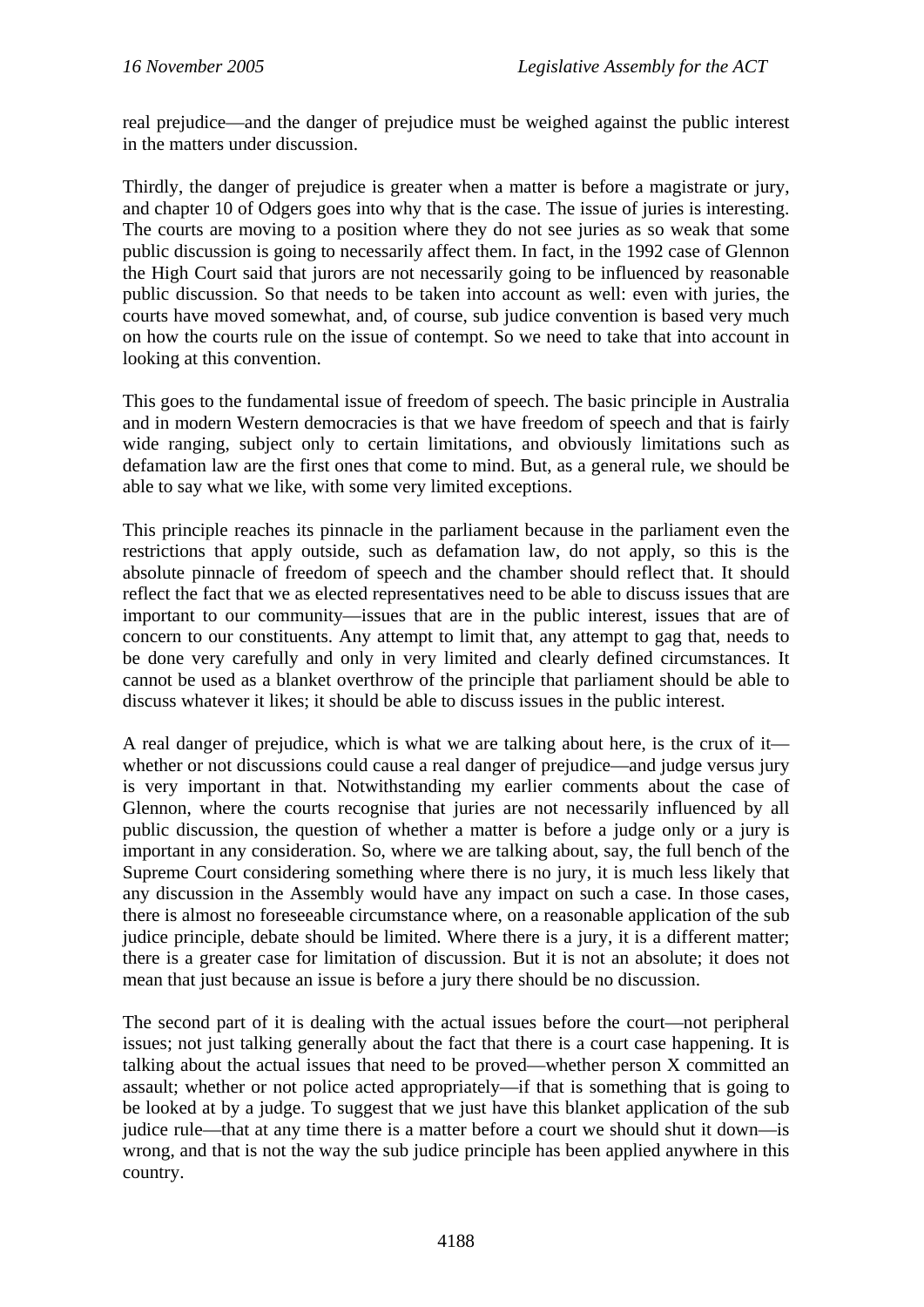That is why Mr Stefaniak has brought this motion forward, because it will clarify that, yes, there are circumstances where the parliament should limit itself and not discuss matters; but they are very limited matters, very limited circumstances, and that needs to be demonstrated. It should not just be that because something is before a court we cannot talk about it. There are principles there, some of which I have outlined, that have come about through years of practice in the House of Representatives, in the Senate and in parliaments around this country, and it is absolutely crucial that we uphold those principles because it is fundamental to our rights as a democracy, our rights as a parliament, to discuss issues of public interest.

The final part of the test is in relation to the public interest. Even where it can be demonstrated—and I have not in this chamber had it at any stage argued or demonstrated that particular discussions could prejudice a case in any substantive way—even where that test is satisfied, the ruling and the practice in the Senate and in the House of Representatives has been that there is also a public interest test. If a matter is of sufficient public interest, even where it could prejudice proceedings, discussions should still be allowed to go on, because there is such a significant public interest in this being debated in the chamber. That is the other thing that needs to be remembered here.

The fundamental principle here is, firstly, that we need to demonstrate substantial prejudice or potential substantial prejudice and, secondly, even if that is demonstrated, we need to show that it would not be in the public interest to discuss it. In terms of precedents, the Hilton Hotel bombing was one major precedent where things were discussed in the House of Representatives and in the Senate about the Hilton Hotel bombing because it was such an issue of concern to the Australian public. Obviously, the comparable one in the ACT would be the coronial inquest into the bushfires, which had such a massive impact on the people of the ACT and is of such massive public interest to them.

I would suggest that, in circumstances around the coronial inquest, since the Chief Minister has raised that as an issue, you would need to show that it could substantially prejudice Coroner Doogan, and, secondly, you would need to show that it was not in the public interest to discuss it anywhere. In the 50 seconds remaining to me, I simply say that I do not think Dr Foskey's amendment is ideal but, in the interests of compromise, it is important that we put something up that codifies it, so we will accept that amendment and support the amended motion as it is.

Let us just make this clear. Mr Stanhope was saying before about the coronial inquiry and about us debating things. This is about the public interest—and the blanket shutting down of all things related to court proceedings is in the government's interest and no-one else's. It is in their interest not to discuss these things. That is why they will oppose this. It is not because it goes against the sub judice convention. This reflects the sub judice convention as it has been the practice in parliaments all around Australia, and I would urge the Assembly to support the motion.

**MR QUINLAN** (Molonglo—Treasurer, Minister for Economic Development and Business, Minister for Tourism, Minister for Sport and Recreation, and Minister for Racing and Gaming) (11.03): I have to say that many a time in my few years in this place, particularly on this side of the house, questions have been asked in relation to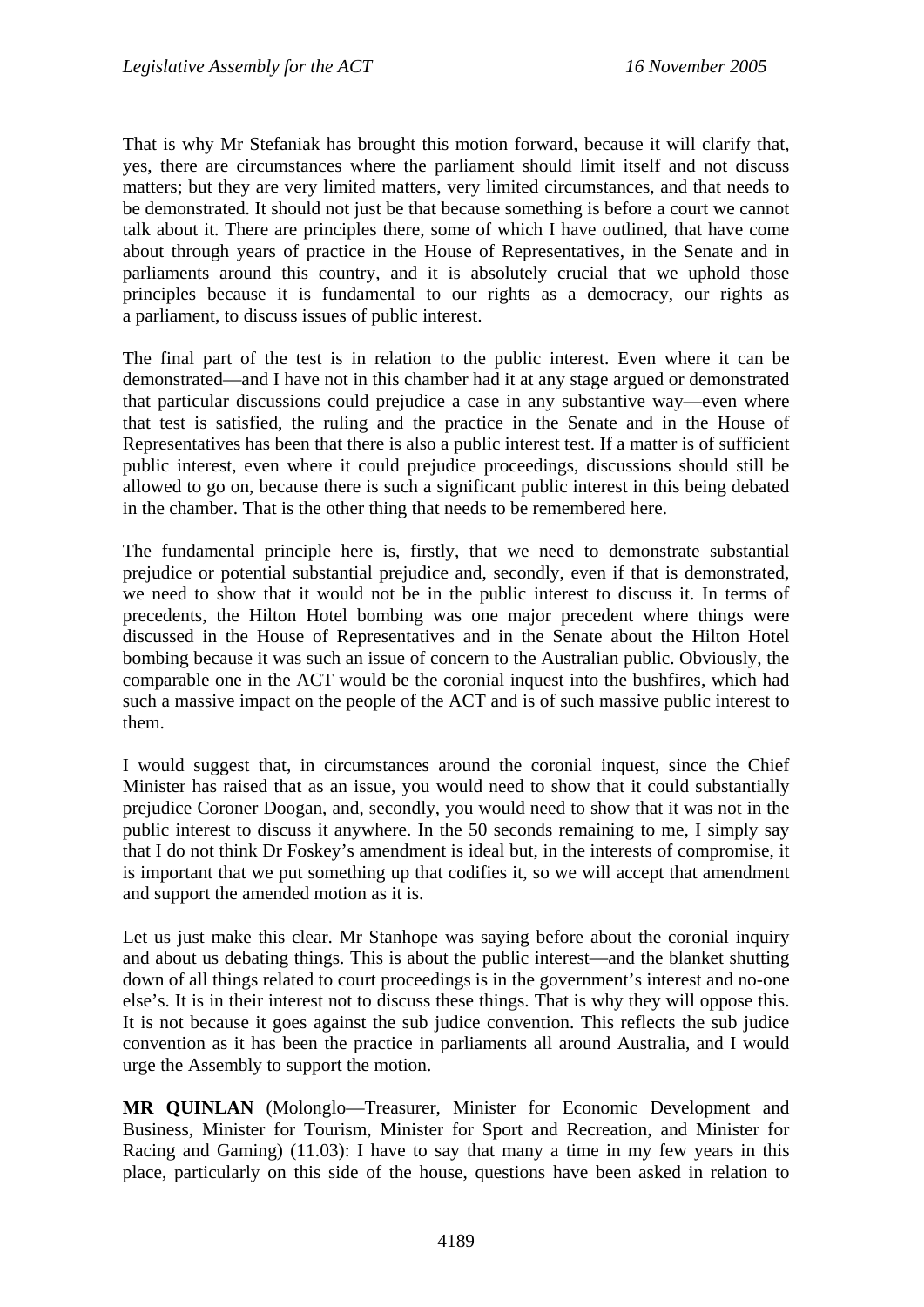matters that might be considered either to be sub judice or to be candidates to be sub judice or subject to other inquiry and where, from what little I know, it would have been in the clear interests of the government to answer those questions forthrightly and not to invoke the claim of sub judice.

It does almost beggars belief to hear Mr Seselja say that this is not about politics, but about the public interest. If I thought for a moment that the motivation for this motion and the whole raft of questions that have been asked about the bushfire or matters that have been published arising out of the bushfire inquest was the public interest, I would not bother to enter this debate. That has clearly not been the case. Let me say, Mr Seselja, I do not believe that claim.

This is about mudslinging. This is about trying to take matters that are before an inquiry out of context and use them for political purposes. If the public interest was the main motivation, then the opposition would hold back, allow the coroner to do her job, take the findings of the coronial inquest in their context and then make whatever political capital they will out of that. But I think, no, that is not the case.

So many times it would have been in Mr Stanhope's interest to answer some questions. There was a whole period of: "Where were you on the night of the 15th, Mr Stanhope?" As far as I could see, that issue had absolutely no relevance to any public debate. Why persist with all this? It is because the opposition clearly adopted a tactic: we have got nothing going for us; we need to keep this alive; we need to actually use the victims of the bushfire who have not been able to move on.

Thankfully, a great majority have been able to move on, but I recognise that there are some victims of the bushfire who have not been able to move on. They are genuinely still in a recovery phase. They deserve our help and assistance, in an objective manner, of course. But I reckon there are a couple of characters out there with their own agenda climbing all over the matter as well.

This opposition was very concerned about the government's decision to bring an action against the coroner for an appearance of bias. They said, "What is the government doing? They cannot do that. Get on with the coronial inquest. We want the coronial inquest to give us the facts." But, at the same time, ever since the bushfire they have been asking questions and trying to pre-empt the whole coronial process.

They want this Assembly to throw out the precautionary principle, and that is what this motion is about. They have said that, unless we can convince them that there is a really good reason why they should not delve into a matter that a court is examining and will report on, they will continue. They say, "We want it now. We want it out in the media now. We want to talk about this particular matter. We want to climb all over the evidence of a so-called expert, as he has given it. We want to build some questions on it and talk about conspiracies. Why won't they tell us?" Their continual claim is that they are doing it in the public interest.

The standard claim is: people want to know; people come to us. That is easily said and difficult to disprove. I am a resident of Weston Creek. I have looked at the results of the October election. The government increased its vote across town—of course it did—but even more it increased its vote in Weston Creek, the affected area. That flies in the face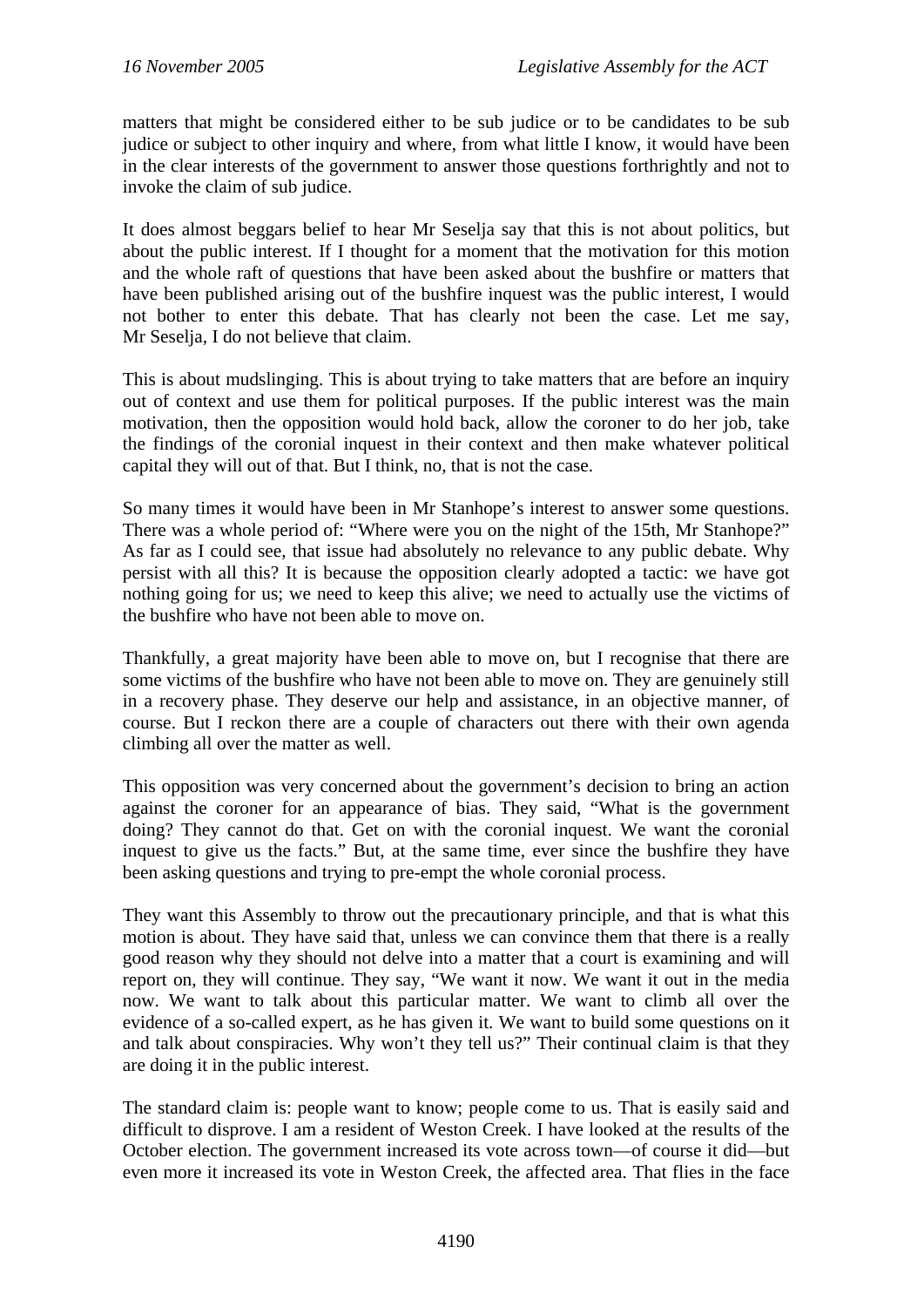of the opposition's claim that people are coming to them in droves. They are not. Yes, some people have not recovered. But this motion is not about the principle of sub judice. It is about trying to keep the same old topic alive to milk the misery of the few that have not yet recovered, to try and get something out of it after this time, to keep it going—

**Mr Seselja**: This is about as weak as I have ever seen him.

**MR SPEAKER**: I warn you, Mr Seselja.

**MR QUINLAN**: because you are so lame that you cannot make positive contributions to the administration and the good government of this territory.

People come to me in droves, Mr Speaker, and tell me, "This is a negative, nasty opposition. What is wrong with them? Even when the government does something good, it is not big enough, not high enough, not soon enough, not wide enough. When are these turkeys going to make some positive contribution?" That is what people are saying to me.

**MR HARGREAVES** (Brindabella—Minister for Disability, Housing and Community Services, Minister for Urban Services and Minister for Police and Emergency Services) (11.12): I will not take very much time, but I want to place on the record a couple of points that been missed. Paragraph (2) of the motion states:

Debate shall be allowed in the Assembly on any matter before the courts unless it can be demonstrated by a member of the Assembly that such debate will lead to a clear and substantial danger of prejudice in the courts' proceedings.

I make my comments in isolation from Dr Foskey's amendment. Rather, they go to why on earth that requirement would be put into the motion. To whom would a member of the Assembly demonstrate? It would be the Assembly. Therefore, if the government has a majority and it is the opposition that is seeking to demonstrate, well, bad luck! It is just a numerical thing. That is giving an overt amount of power that is not necessary. It already exists within this place. It is a totally unnecessary practice to adopt.

Secondly, to underscore what Mr Quinlan has just said, I would like the record to contrast the approach taken by this opposition to the bushfire coronial inquest with the response of the Stanhope Labor opposition to the hospital implosion coronial inquest. An examination of the record reveals that the then opposition recognised the sub judice rule and refrained from going on witch-hunts and delving deep into the evidence and bringing it into this place. That is what this opposition should have done. It should have left the coronial inquest well alone until it was concluded. Then they could do what they like with it.

Thirdly, and I think this is probably the most important point of all, evidence produced in this place as part of a debate runs the risk of being inadmissible in court because of the privilege that attaches to this place. There is a very real risk that salient evidence innocently introduced into this place in debate or by the tabling of material would be ruled inadmissible. A really clever little lawyer could to it with mischievous intent so as to deliberately derail some court proceedings. This is, in my view, the real reason for the sub judice rule.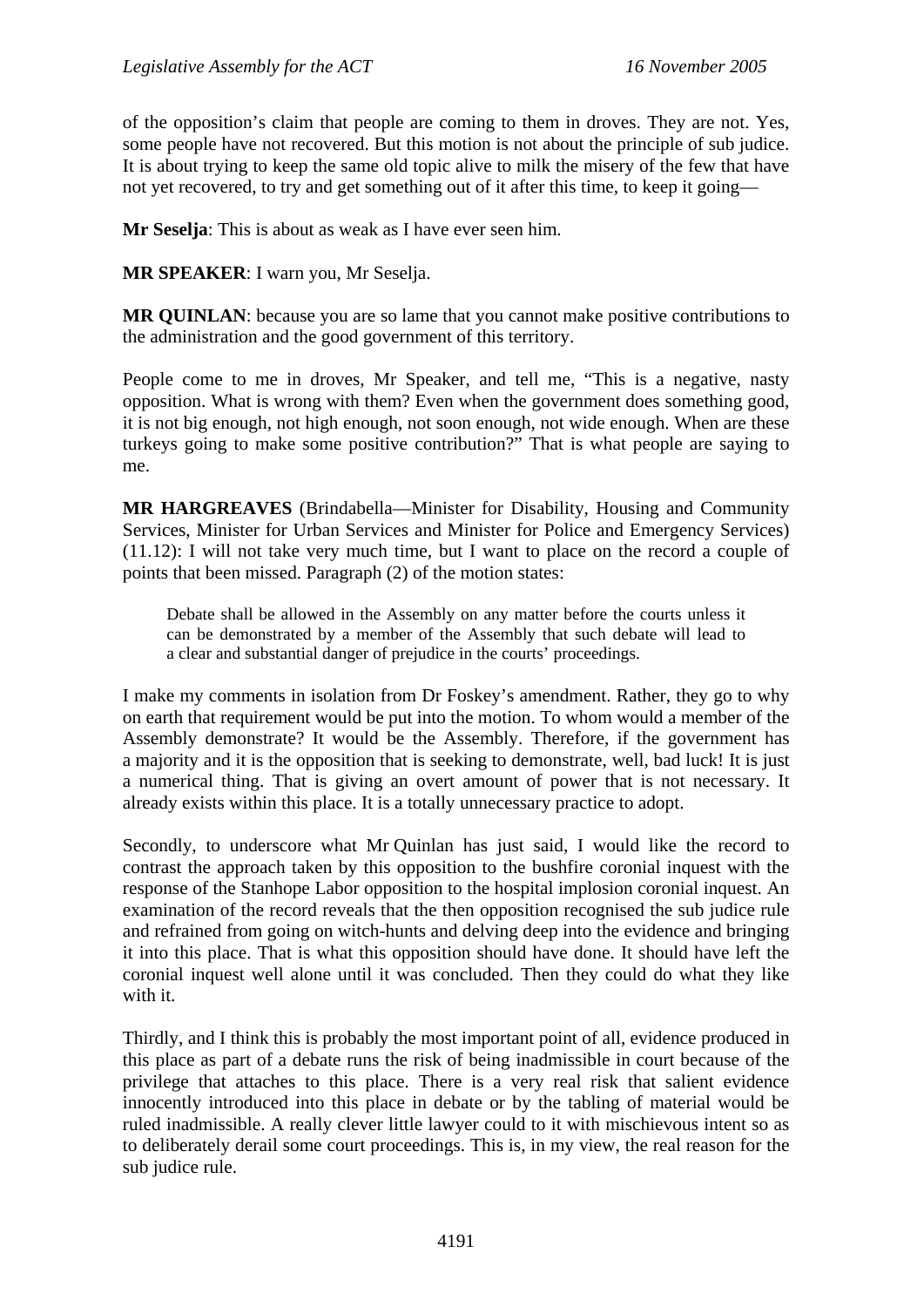I accept the fact that there is an opportunity occasionally for judicial proceedings to be influenced by debate in this place, which is reported freely in the media. That will apply to judges, to juries, to magistrates. It depends, I suppose, on the strength and the experience of the individual holding that position. I am satisfied that in this territory that would not influence our judiciary, both judges and magistrates. Nonetheless, there is a risk of its happening, although I do not think it is a big risk.

Mr Seselja grins as though he has eaten somebody's canary. The big risk, for me, is the risk of salient evidence being ruled inadmissible. That has been a possibility in this place in my time here with the application of the sub judice rule being challenged by one or both sides of the house. I wanted to put those concerns on the record. I happily support the Chief Minister's position.

**MR STEFANIAK** (Ginninderra) (11.16): I thank members for their comments. I think it is a shame that the government is seeing this as just a political matter, rather than what it actually is, and that is an attempt to codify the practice followed in other Australian states and jurisdictions for the benefit of this and future Assemblies. That is what this motion is about. In fact, both Mr Seselja and I spent some considerable time on the subject to ensure that what we replicated here is, in fact, a current practice.

Firstly, I thank Dr Foskey for her comments. With any debate in this place, when a member raises a point, the member must demonstrate ipso facto that the point is valid. That has to be demonstrated to the Speaker. The point of the motion is to put the onus on a member to demonstrate that they know what they are talking about and to substantiate their comments. Obviously, the Speaker rules in parliament. Nevertheless, as Mr Seselja said, we are quite happy to accept Dr Foskey's amendment and I thank her for her contribution to the debate.

Chief Minister, this is not about the inquest into the 2003 fires. You seem to have an absolute hang-up about that. It is, in fact, about an attempt to clarify something that is vague and in need of clarification in this place. I will say a bit more about that later. As I said before, it is about codifying the practice in other parliaments. The Assembly, from time to time, has had issues with certain rulings. Mr Seselja and I have talked about codification in other parliaments. It helps the Assembly and it helps the Speaker. It does not matter who the government is; it applies equally. There are a number of motions of continuance in the standing orders and they have, by and large, stood the test of time.

The government is making great claims about how wonderful they were in opposition, how they never asked questions about coronial inquiries in the past. Members can correct me if I am wrong, but I seem to recall a censure motion as a result of a question. I seem to recall a motion of no confidence in the then Attorney-General in relation to something to do with the Bender coronial inquiry. The government probably needs to check the *Hansard*. It might find it is not quite as lilywhite as it would have people believe. I am not saying that what the opposition did at the time was the wrong thing to do.

We are not attempting to wind down the sub judice convention, as the Chief Minister alleges. We are simply attempting to codify it. The sub judice convention reinforces the basic principle that debate should be avoided where there is a substantial danger of prejudice to proceedings before a court. But there is also the overriding requirement for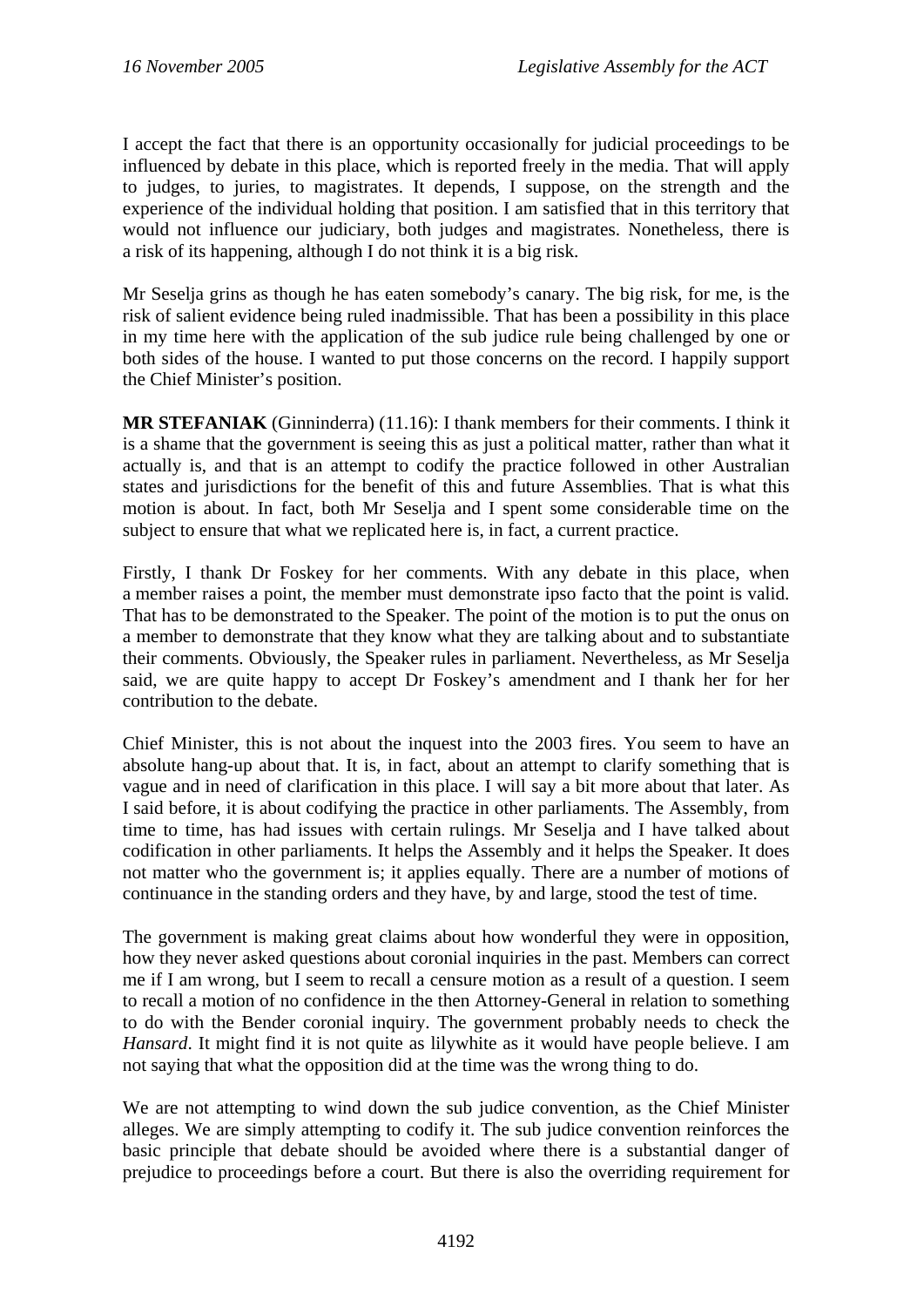any parliament to discuss a matter of public interest and not to be unnecessarily confined by the faint possibility of prejudice. There has to be a substantial danger.

Where there is a clear and substantial danger of prejudice in the court's proceedings, the rule should apply. But when that is not likely or when the court is able to give robust directions—and the more superior the court, the more able it is to do so—then the rule should not be applied. It is a rule that actually should be applied sparingly. There should be real prejudice to a trial or a court hearing, as the motion says, in the sense of either creating an atmosphere where a jury would be unable to deal fairly with the evidence put before it or where the evidence of a future witness, whether for the prosecution or the defence, could be affected. If those things do not apply and if there is not the real possibility of that happening, debate should be allowed on the matter. For the last 30 years or so that has been the practice in the federal parliament.

The sub judice convention can only apply to matters awaiting or under adjudication by a court. It cannot apply to a matter where charges have not been laid or a statement of claim has not been filed, because those matters are not before a court. It is important to stress that and to have that as a rule because there have been occasions in the past where the sub judice convention has been observed when a matter is not before a court. Again, the practice is that it applies only to matters awaiting or under adjudication in the court. Odgers *Australian Senate Practice* and *House of Representatives Practice* outline the practice in other parliaments and Mr Seselja and I faithfully adhered to *Australian Senate Practice* and *House of Representatives Practice* in drafting this motion

Mr Quinlan made a series of interesting comments. He said that the opposition should hold back and let the coroner do her job, as the Stanhope Labor opposition did. I remind Mr Quinlan that, instead of appealing in an unprecedented way in October 2004, perhaps the government should have held back and let the coroner do her job. Enough said about that. I remind him, too, that during the 1998 elections there was an important coronial inquiry going on. There were a number of issues in relation to the government, but I seem to recall the government doing very well in that particular election, indeed increasing the vote in certain areas quite substantially.

I come now to Mr Hargreaves. He asked to whom the member would demonstrate. I think I answered that, Mr Hargreaves. It must be demonstrated to the Speaker. At any rate, you need not worry about that because Dr Foskey has moved an amendment to the motion and we have accepted that amendment. If that is your main concern, maybe you should support the amended motion.

Mr Hargreaves then made the interesting point that if it is the opposition that is demonstrating, it is too bad. I remind Mr Hargreaves that it is up to the Speaker to rule and the Speaker will rule regardless of who makes the submission. Indeed, Mr Speaker and previous Speakers on many occasions have ruled against matters raised by the government. Mr Hargreaves seemed to suggest that the Speaker is automatically going to rule against the opposition. I hope you are not reflecting on your own Speaker. To my recollection, every single Speaker in this place has ruled against points made by his or her own side, and that is proper to the role of the Speaker.

Mr Hargreaves talked about the danger of evidence being ruled inadmissible. I hark back to *Australian Senate Practice* and *House of Representative Practice*, which outline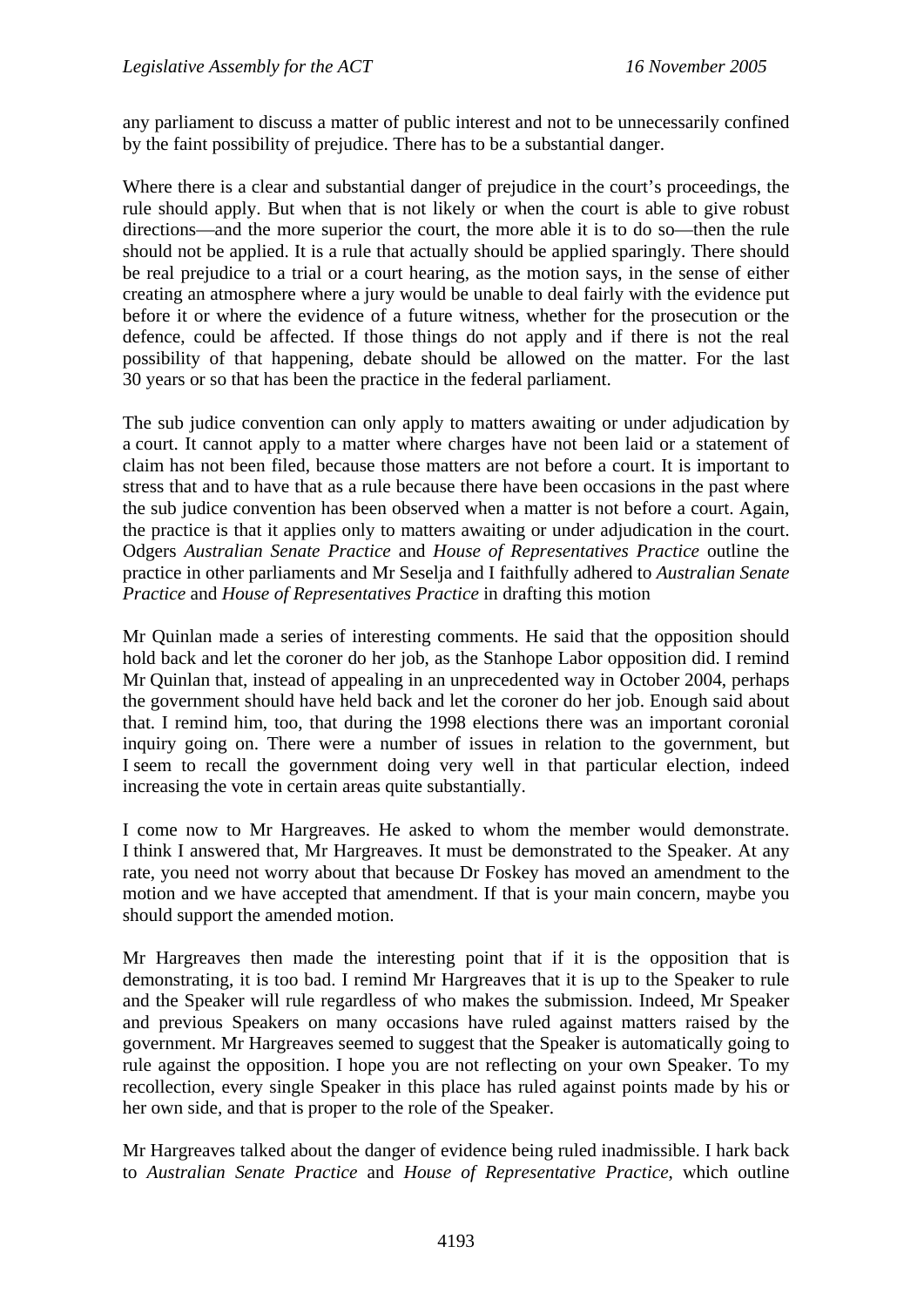<span id="page-15-0"></span>matters that have been deemed suitable or unsuitable for debate. Clearly, there is a fair bit of precedent. I would be interested, Mr Hargreaves, if you could point me to something said in the parliament in recent times to which the sub judice rule should have applied and where a court proceeding was actually interfered with.

It is right and proper to ensure that that does not happen. We will be assisted by codifying the practice, as we have attempted to do, not only to ensure the right of courts to go about their business without undue interference from parliament, but also to ensure that the right of the parliament to talk about matters in the public interest is protected. It is a fine balance and codifying it along the lines we have suggested would greatly assist this and future Assemblies.

Question put:

That **Dr Foskey's** amendment be agreed to.

The Assembly voted—

Ayes 8 Noes 9

| Mrs Burke  | Mr Seselja   | Mr Berry      | Ms MacDonald |
|------------|--------------|---------------|--------------|
| Mrs Dunne  | Mr Smyth     | Mr Corbell    | Ms Porter    |
| Dr Foskey  | Mr Stefaniak | Ms Gallagher  | Mr Quinlan   |
| Mr Mulcahy |              | Mr Gentleman  | Mr Stanhope  |
| Mr Pratt   |              | Mr Hargreaves |              |
|            |              |               |              |

Question so resolved in the negative.

Question put:

That **Mr Stefaniak's** motion be agreed to.

The Assembly voted—

Ayes 7 Noes 10

| Mrs Burke  | Mr Smyth     | Mr Berry     | Mr Hargreaves |
|------------|--------------|--------------|---------------|
| Mrs Dunne  | Mr Stefaniak | Mr Corbell   | Ms MacDonald  |
| Mr Mulcahy |              | Dr Foskey    | Ms Porter     |
| Mr Pratt   |              | Ms Gallagher | Mr Quinlan    |
| Mr Seselja |              | Mr Gentleman | Mr Stanhope   |

Motion negatived.

# **Death penalty**

**MS MacDONALD** (Brindabella) (11.31): I move:

That this Assembly reaffirms its abhorrence at the use of the death penalty in any circumstances.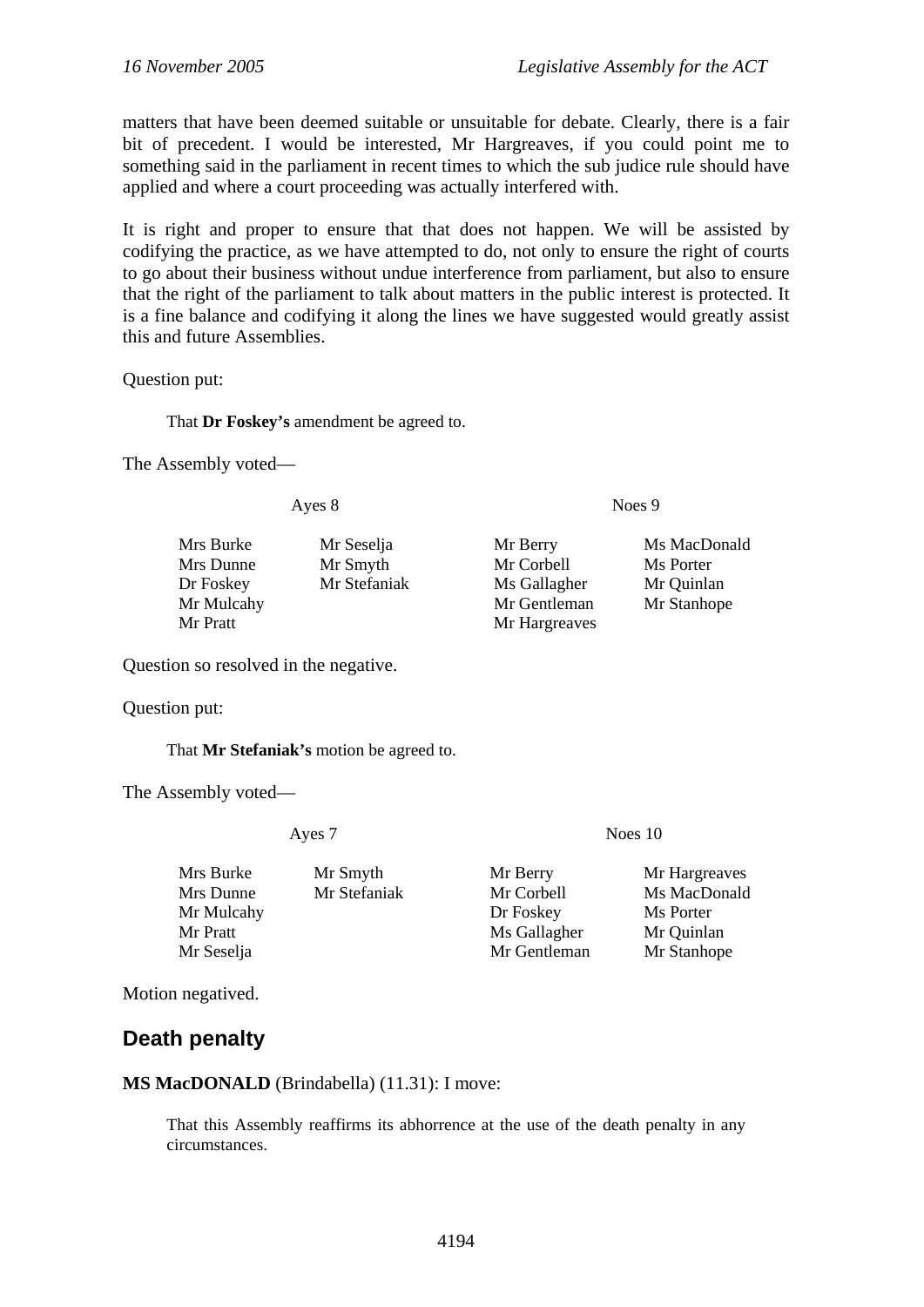There are 16 Australians currently facing the death penalty overseas in prisons in Vietnam, Singapore, Indonesia and Kuwait. Most of these Australians have been charged with drug offences. Four have been convicted and sentenced to death and the remainder have either been charged and are awaiting trial or are appealing their sentences. Most notable at present is Van Nguyen, who, it is expected, will be executed in Singapore in just a few weeks. Despite Australia's extensive appeals, the Singaporean authorities have refused to show clemency.

The Bali nine, who were dramatically arrested in Bali earlier this year carrying a total of 11.25 kilos of heroin, have also featured widely in the news. These nine Australians face trial on 11 October and, if convicted in the next few months, will face the death penalty.

The number of Australians facing the death penalty overseas should not be surprising given that, at least legislatively, the death penalty is still quite common around the world. In total, there are 76 countries and territories that retain and continue to impose the death penalty. There are 85 that have abolished it for all crimes, 11 that have abolished it for all but exceptional crimes and 24 that can be considered abolitionist in practice, not having imposed the death penalty for the past 10 years.

It has been 38 years since Australia staged its last execution. This occurred in Melbourne in February 1967, when Ronald Ryan was hanged for shooting a prison guard during an escape attempt. This event was a turning point for capital punishment in Australia and led to some of the largest public protests ever seen in Australia. Pleas were made from all parts of the community, from the public, media, church leaders, prominent Liberal and Labor Party members, trade unions and university groups. As a result, the commonwealth, along with all other Australian states and territories, formally abolished the death penalty and for decades has condemned its use against Australians and non-Australians convicted of crimes overseas.

This commitment has been consistent with Australia's obligation under the Second Optional Protocol to the International Covenant on Civil and Political Rights, to which Australia acceded in October 1990 and which, at present, 87 nations and territories have either signed or ratified. Article 1 section 2 of this protocol commits Australia to take all necessary measures to abolish the death penalty.

Significantly, while Australia has acceded to the protocol, it has not yet been incorporated into Australian commonwealth domestic legislation and, as such, is not enforceable. At the time of the accession it was the opinion of the then foreign minister, Gareth Evans, that the protocol simply reflected the current abolitionist state of affairs in Australia and it was therefore not necessary to enact legislation to incorporate the protocol into domestic legislation.

As such, for the past 10 to 15 years Australia has more or less advanced the spirit of the protocol by maintaining a principled opposition against the use of the death penalty. In doing so, Australia has also contributed to the purpose of the protocol to ensure the enhancement of human dignity and the progressive development of human rights throughout the world.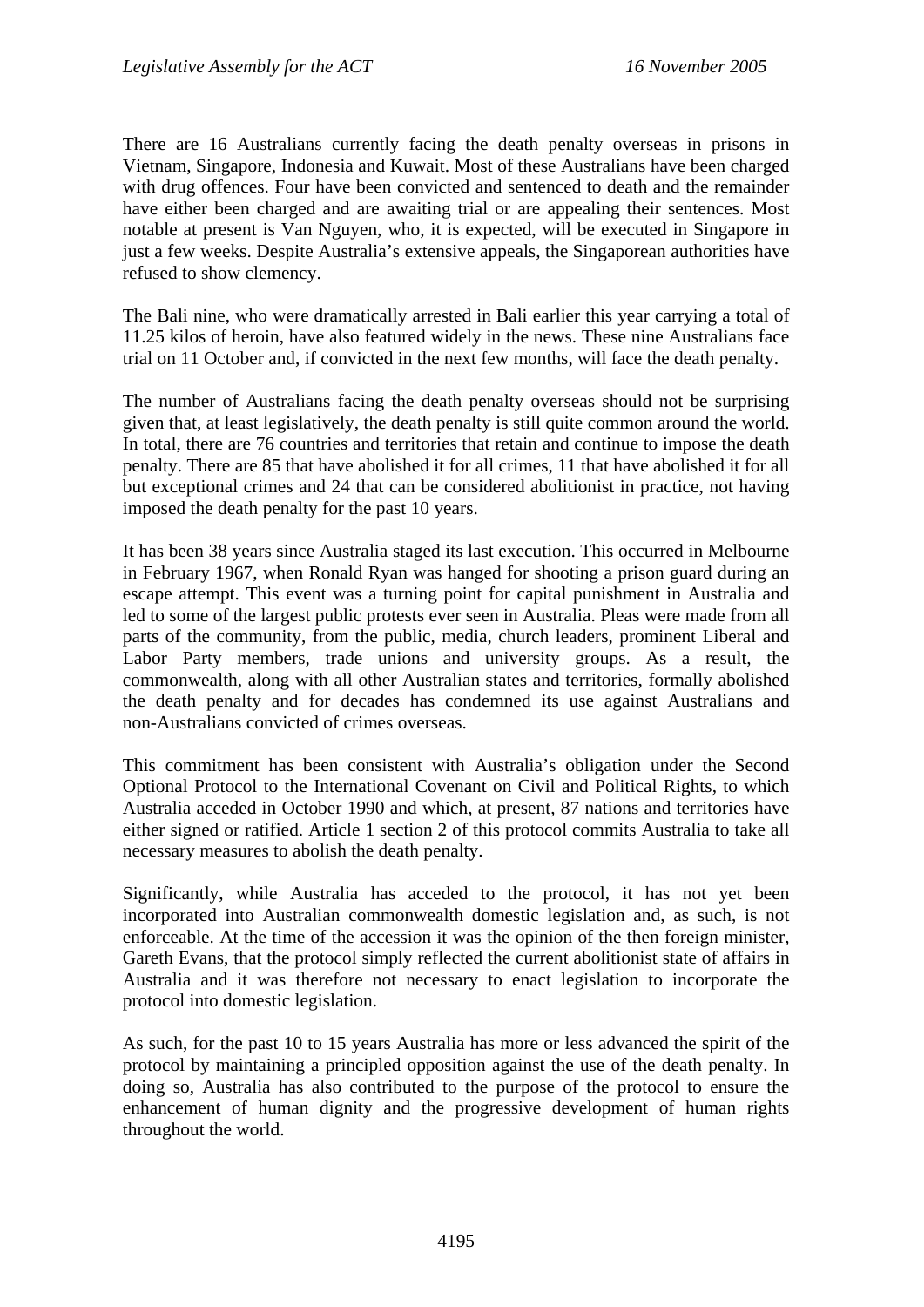At least up until 2003 the federal government maintained this principled opposition to the death penalty. Both in August and December 2002, the federal government condemned the use of the death penalty in Nigeria and Vietnam with respect to convicted Australian nationals in these territories. On these matters the Australian foreign affairs minister, Alexander Downer, issued a media release stating:

The Australian government is universally and consistently opposed to the use of capital punishment in any circumstances. The death penalty is an inhumane form of punishment that violates the most fundamental human right: the right to life.

This statement was consistent with earlier statements from the Prime Minister in 2001, when he stated that Australia had a "pragmatic opposition to the death penalty that is based on the belief that from time to time the law makes mistakes and you cannot bring someone back after you have executed them". However, recent comments from prominent Australian politicians demonstrate a shift away from these commitments, with many refusing to condemn the death penalty for terrorists and dictators. On more than one occasion the Prime Minister has stated that he would not protest the death penalty under Indonesian law for the Bali bombers and in March 2003, on US television, the Prime Minister further stated that everybody would "welcome the death penalty for Osama Bin Laden", a statement supported by the foreign minister, Alexander Downer.

It seems that since the first Bali bombing in October 2002, the federal government's stance on the death penalty has shifted. It would seem that, at least with respect to terrorist offences, the federal government is willing to acquiesce to foreign punitive schemes that impose the death sentence. At most, it has supported the use of the death penalty overseas.

This stance distances Australia's longstanding and principled opposition to the death penalty. It undermines Australia's international commitment to abolishing it and diminishes Australia's ability to seek clemency for Australian nationals on death row overseas. These comments have split Australia's commitment to abolishing the death penalty. This commitment is split between active opposition with respect to Australian citizens overseas, but at the same time is marked by the execution of selected non-citizens. Ultimately, this has become a policy of selective opposition to capital punishment instead of the principled opposition to it that we have maintained for so long.

It is concerning that the federal government's endorsement of this policy of selective opposition has only recently been reaffirmed, this time in the prosecution of Zhang Long, the man suspected of murdering University of Canberra student Zhang Hong Jie, also known as Steffi, whose body was tragically found in her Belconnen flat six months after her death. Long is being held in custody in China after handing himself in for the crime and could face the death penalty, should he be convicted.

One of the problems facing Chinese authorities trying to prosecute Long is that because the alleged crime occurred in the ACT the evidence required to convict him remains with the ACT police. Presently Australian law prohibits the federal government from providing mutual assistance in criminal matters where an accused is likely to face the death penalty. Section 8 (1A) of the Commonwealth Mutual Assistance in Criminal Matters Act 1987 states: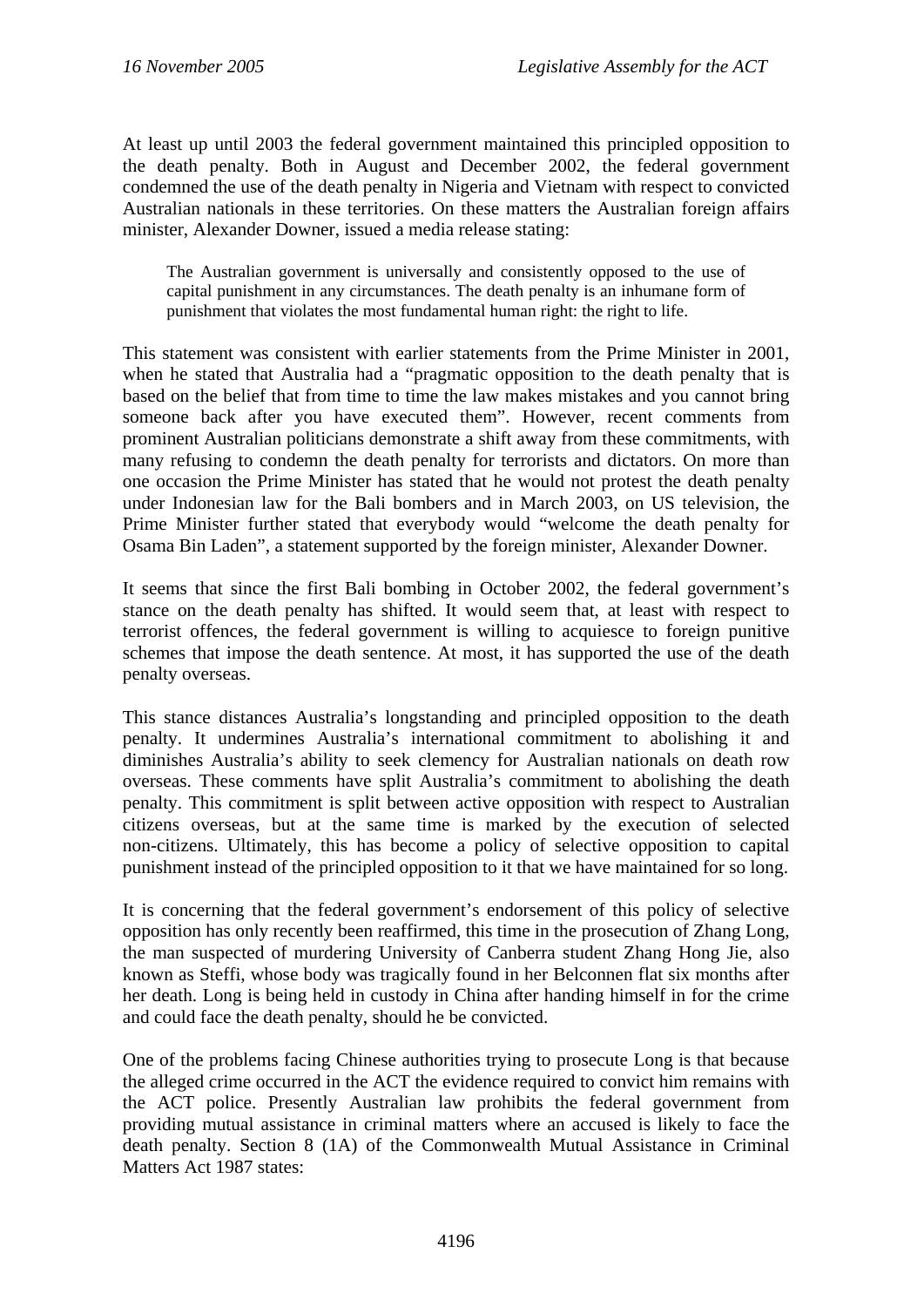A request by a foreign country for assistance under this act must be refused if it relates to the prosecution or punishment of a person charged with or convicted of an offence in respect of which the death penalty may be imposed.

However, it seems that it is permissible for Australian authorities, including the AFP, to provide evidential and other support in the investigation of foreign criminal matters at a police-to-police level. This exploits something of a loophole in the provision by avoiding the restriction on government-to-government assistance for convicted or charged persons. Seeing that Zhang Long has not yet been charged, it would appear that police-to-police assistance in the investigation of this matter is not unlawful under Australian law.

In June this year, justice minister Chris Ellison wrote to our Chief Minister Jon Stanhope requesting that the ACT police provide assistance to the Chinese authorities to aid them in their preliminary investigations. Minister Ellison made this request aware that the Chinese authorities had failed to provide any assurance that the death penalty would not be used and also that the evidence requested might be enough to see Long charged, prosecuted and executed.

In fact, the director of the University of Sydney's Centre for Asian and Pacific Law, Vivienne Bath, has even suggested that China may well have the requisite evidence already, particularly given that witness statements might already have been taken from friends of both the victim and the alleged murderer who are now back in China. As such, any assistance provided to Chinese authorities by ACT police would potentially only seal Long's conviction and execution.

It is true that Australian states often request police-to-police cooperation in a great variety of criminal matters and, as such, this could be considered regular practice. However, standard Australian investigative or evidential assistance does not contribute towards an execution.

In August, the Senate Legal and Constitutional Committee criticised the federal government and the Australian Federal Police for their cooperation with Indonesian authorities that resulted in the arrest and possibility that some, if not all, of the Bali nine will be executed. More particularly, the committee noted the suggestion of the law council and recommended that the Australian government, in conjunction with the AFP and other stakeholders, review its policy and procedures on international police-to-police assistance. In particular, the committee recommended that the Australian government should ensure appropriate ministerial supervision of assistance provided to overseas jurisdictions by Australian law enforcement agencies where that assistance may expose Australians overseas to cruel, harsh or inhumane treatment or punishment, including the death penalty.

Unfortunately, the AFP and the federal government have employed an anything goes policy and have outsourced the use of the death penalty. The appropriate response from the federal government in any situation involving the death penalty should have been to express Australia's principled opposition to the use of the death penalty, to perhaps try to broaden Australia's extradition agreements and to encourage retentionist governments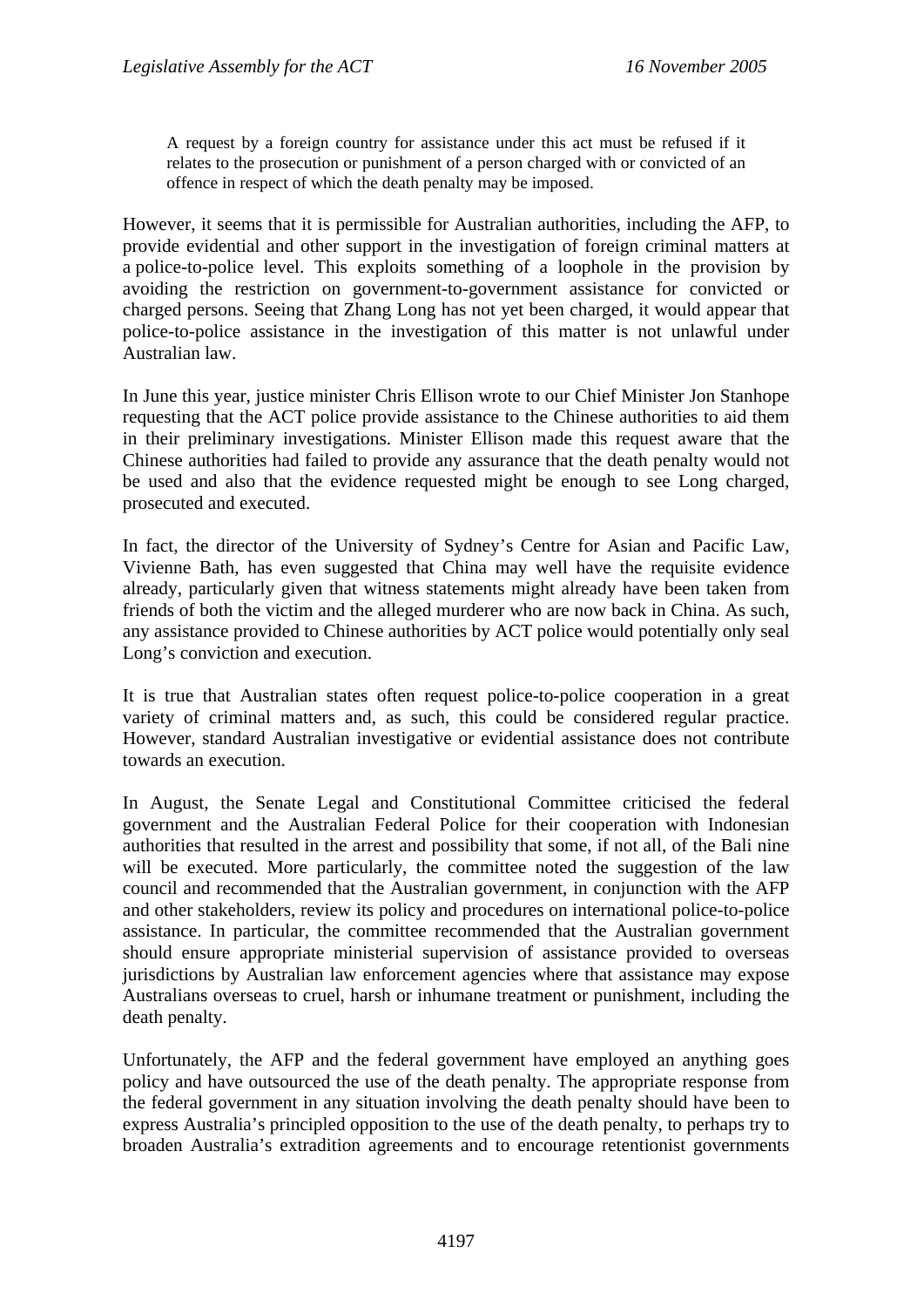like China and Indonesia to establish a cessation on executions and to consider abolishing the death penalty completely.

Jon Stanhope and the ACT government must be commended on the principled stance they have taken in their refusal to provide police-to-police assistance for the Chinese authorities, particularly in light of the pressures extending not only from the federal government but also from the Chinese authorities. It would be wrong to consider that the ACT stance is one of grandstanding. At all jurisdictional levels in Australia, governments have made a principled commitment to abolishing the death penalty, understanding that it is a barbaric punishment that has, and should have, no place in Australia or any justice system throughout the world.

A commitment to human rights cannot be considered negotiable or able to be compromised in light of any pressure. Any strong stance to buttress human rights in this country or around the world must be praised. Australia has made a commitment to abolishing the death penalty through the second optional protocol and through state and federal policy and law. This commitment must be maintained. The death penalty must be eliminated.

The ACT government platform with respect to the death penalty is the same as that which has been voiced by many other states, nations, organisations and groups. Amnesty International, in particular, has a strong commitment to eliminating the use of the death penalty and has described it as:

The ultimate of cruel, inhuman and degrading punishments; a punishment that violates the right to life; that is irrevocable; that can be inflicted on the innocent; and that has never been shown to deter crime more effectively than any other punishments.

In line with the ACT government policy platform, this statement summarises the argument as to why the use of the death penalty should be opposed and therefore why the Assembly should support this motion. We can explain this stance in three ways. Firstly, the death penalty is irrevocable and does not allow for the fallibility of human services, such as the police and the courts. On this point it is encouraging to see that no body of professionals has been more vocal than the lawyers and judges responsible for the administration of justice in this country. Justices Ian Callinan and Michael Kirby have been particularly keen to illustrate this important fact. For example, at the Law Asia 2005 Conference in March, Justice Callinan spoke against the death penalty, explaining that his opposition to the death penalty could be summarised in one sentence:

The criminal justice system is fallible and capital punishment as a result of it is irreversible.

No more clearly can this statement be seen than in the case of Darryl Beamish, whose murder conviction was quashed earlier this year by the West Australian Court of Criminal Appeal 44 years after his conviction. Mr Beamish was convicted and sentenced to death in 1961 for the murder of a young woman, Jillian Brewer. Mr Beamish's sentence was later commuted to a life sentence in prison and he spent 15 years behind bars before being released on parole in 1977.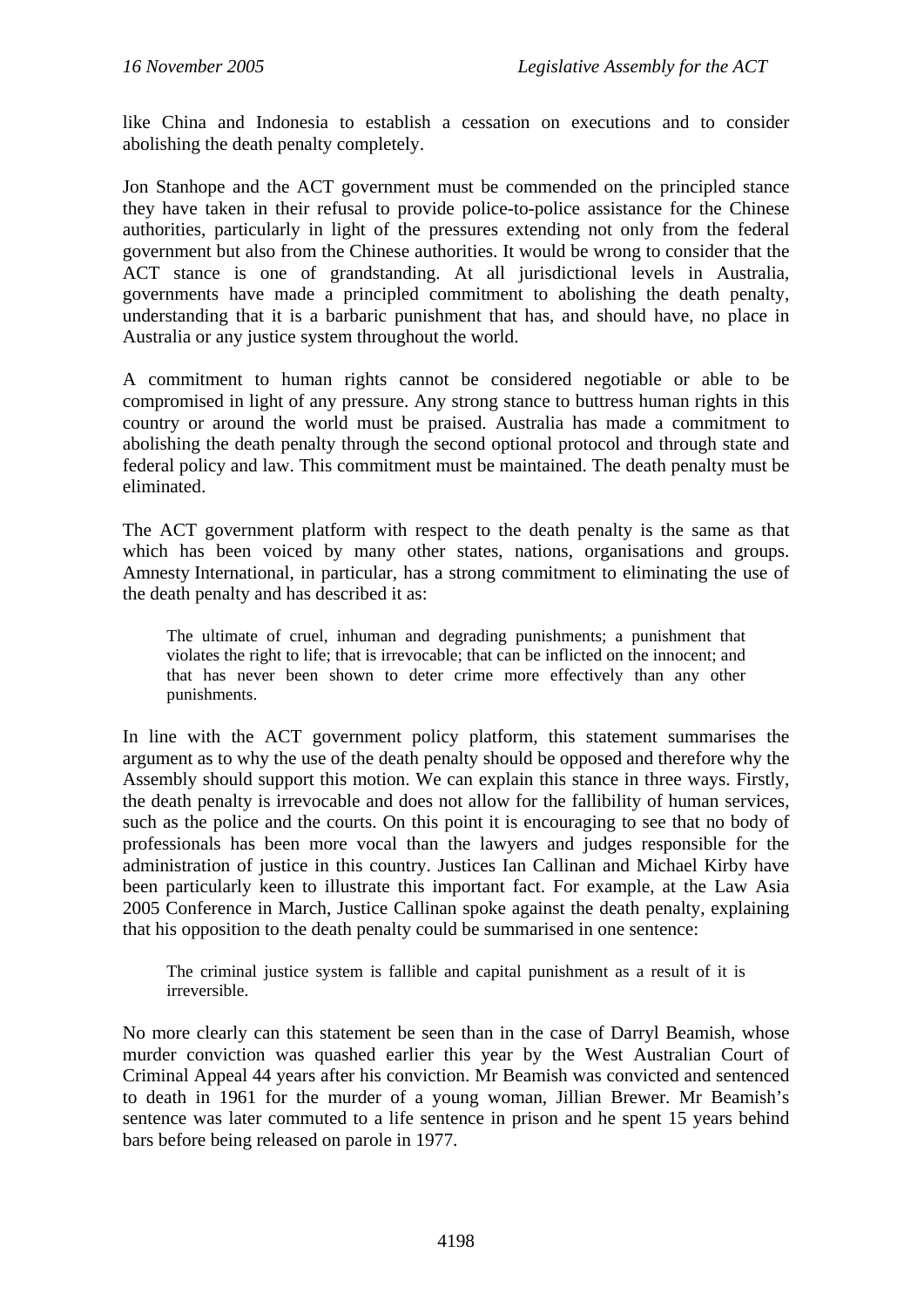In Beamish's acquitting judgment, the criminal Court of Appeal highlighted that 44 years ago the strength of the case against Beamish was very strong and that they would have agreed with much of what was said at the 1964 court in that regard. So strong was the case against Beamish that it took five previous appeals for him to receive the justice he deserved. At his acquittal, Mr Beamish is reported to have said:

All I ever wanted was truth and justice. I have just wanted everyone to know for sure that I didn't kill anyone. Now they know.

In their concluding paragraph the Court of Appeal noted that there had been a significant miscarriage of justice for Mr Beamish. They stated:

It is indeed a miscarriage of justice where man has had to spend 15 years of his life behind bars and the rest of his life clearing his name. But we cannot compare the injustice that would have occurred if the state had executed Mr Beamish.

The second major reason against the death penalty is that the death penalty is not a deterrent to crime. Many academic studies have shown that murder rates do not drop when the death penalty is imposed. While it is true that statistics can never tell the whole story, the current trend in studies coming out of the US demonstrates that, at least statistically, no deterrent is achieved by imposing the death penalty.

**MR SPEAKER**: The member's time has expired.

**MR SMYTH** (Brindabella—Leader of the Opposition) (11.46): I guess this is a timely motion, given the case of the young man in Singapore and his sit on death row; so I thank Ms MacDonald for putting the motion on the notice paper. It is interesting that it calls on the Assembly to reaffirm its abhorrence of the use of the death penalty. I am not aware that the Assembly has ever affirmed its abhorrence. Perhaps Ms MacDonald, in her closing speech, will tell us when a previous motion was passed. I asked the library and the clerks to check on that. The only debate that we have had on the death penalty was in December 1992, according to the library. The clerks are still checking for me. Ms MacDonald might like to correct that or at least tell us when the debate happened.

Traditionally in the Liberal Party, the death penalty is a conscience issue. My conscience on this is very, very clear. I am opposed to the death penalty. I do not believe in its use or that the taking of a life to make up for the loss of life of another or for some other crime brings justice or offers anything to a civilised society. I guess that is a consistent stance that I have taken and that is why I have always voted in favour of life. That is why I will vote against abortion; that is why I will vote against euthanasia; and that is why I will always vote against capital punishment.

For me, it goes back to 1967. I can remember, as a young second grade student at the school I was at in Sydney at the time, St Patrick primary school in Kogarah, the good Sister Angela made us all kneel and say the rosary when the Victorian government executed the last individual in Australia to be hanged, one Ronald Ryan, on 3 February 1967. That had a profound impact on me. I do not recall the discussion a great deal, but simply that the sister railed against the taking of any life. That has stuck with me for a long, long time.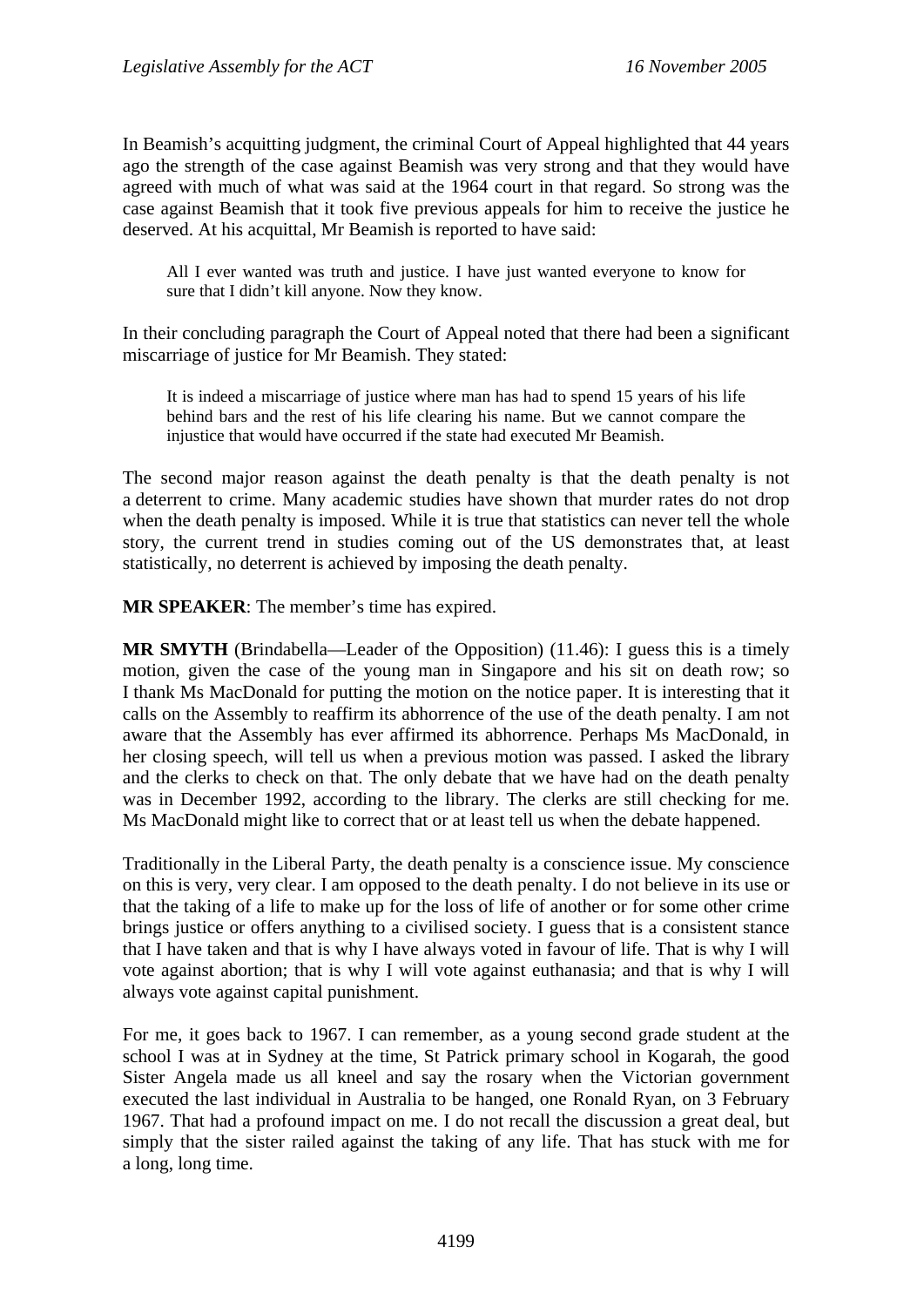I note that more than 30 years later the family of Ronald Ryan is still seeking to clear his name. There is some compelling evidence, with modern ballistics and modern science, that would indicate that he did not commit the murder which resulted in his execution. For me, that is the hub of it. When evidence comes to light, you can release from prison somebody who was wrongly convicted; you cannot release somebody from their coffin or from their cremation once they are executed. Death is permanent. Given the number of cases that have been overturned, we should not go to this position at all. That is the stance that I would have; that is the stance that I would always take.

It is interesting to look at the history of the death penalty in Australia. New South Wales was, in fact, the last state to completely abolish the death penalty. Oddly enough, New South Wales had capital punishment for certain crimes—treason and piracy—and it was not removed until 1985. In a general sense, New South Wales had removed capital punishment as early as 1955 for other criminal acts. Western Australia is then recognised as the last to abolish it in a general sense, and that was not until 1984. It was still on their statute books then.

The ACT removed it in 1973. As some of us heard at the Supreme Court the other day when Chief Justice Higgins was talking about the use of the death penalty, there were a number of people in the ACT sentenced to death but, thankfully, no executions were carried out here. My position on this is quite clear. I do not support the death penalty.

**DR FOSKEY** (Molonglo) (11.50): It would hardly be a surprise that I support Ms MacDonald's motion asserting the Legislative Assembly's abhorrence of the death penalty. The Greens global charter agreed to in 2001 in Canberra by 70 Greens parties from five continents is clear in its opposition to the death penalty. The Greens party opposes the death penalty in all circumstances, even for abhorrent murderers like Saddam Hussein. The death penalty, it seems to me, is about revenge and not about justice. It degrades our humanity and should not be condoned by anyone.

If the Australian government is genuine in its opposition to the death penalty, we should be opposing it not just in Australia but overseas as well. The Australian government's support for other countries' use—Iraq, Indonesia, Singapore, China and the USA—of the death penalty has left the Greens questioning Australia's real opposition to capital punishment.

Since the last man was sentenced to death and was hanged—and Mr Smyth has given us a little bit of history in regard to the fact that Australia was once a country where various states carried out the death penalty—we have taken a strong, principled stand against capital punishment. In 1986, diplomatic relations with Malaysia were strained when Australia protested the execution of two Australians, Kevin Barlow and Brian Chambers. The then Australian Prime Minister, Bob Hawke, went so far as to describe the death penalty as barbaric. As we know, that did not go down very well with the Prime Minister of Malaysia at the time.

In October 1990, Australia acceded to the second optional protocol to the International Covenant on Civil and Political Rights that commits signatory nations to abolishing the death penalty within their borders. In the introduction to the second optional protocol, it is made clear that the abolition of the death penalty contributes to the enhancement of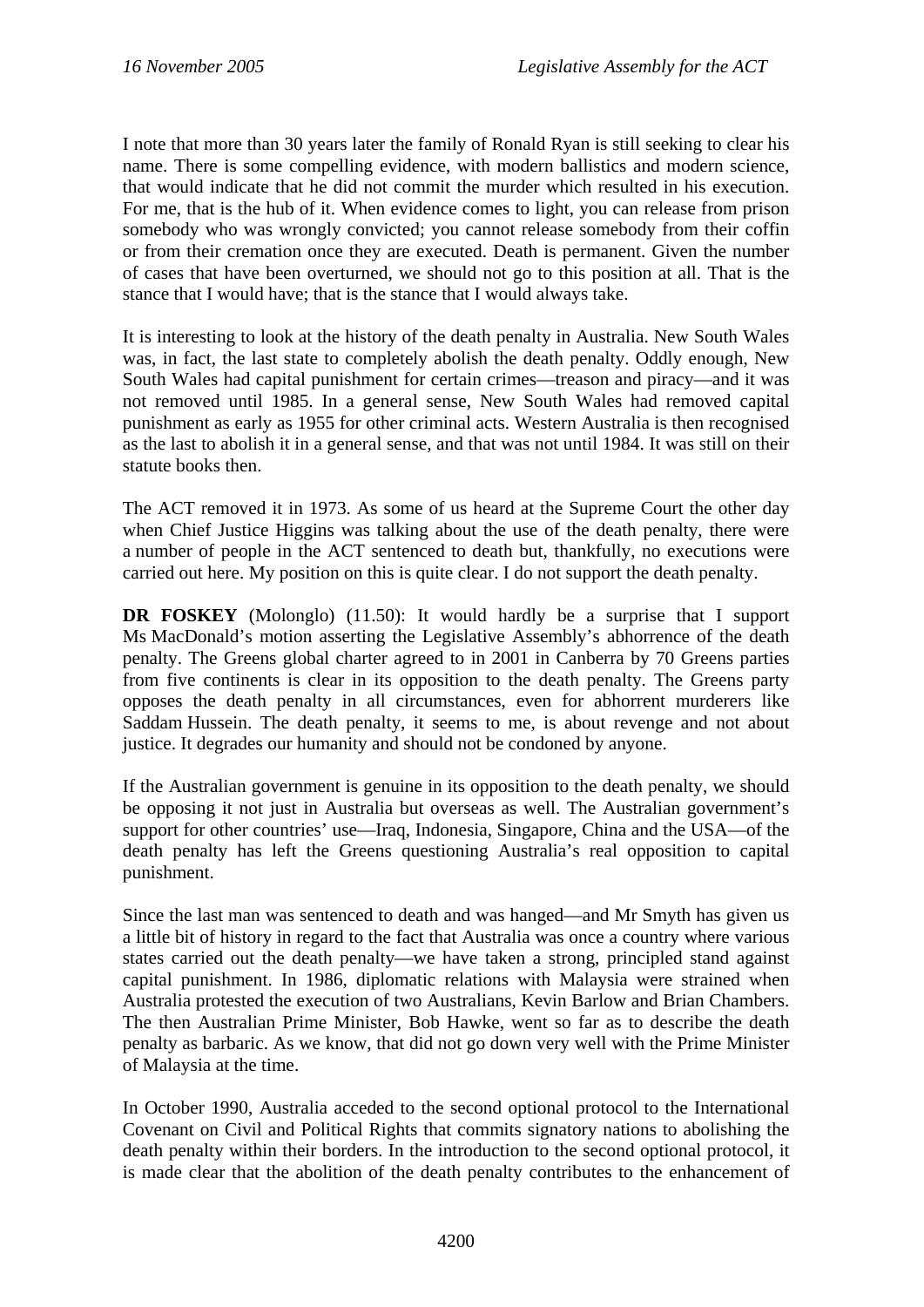human dignity and progressive development of human rights. It also states that signatory nations desire to undertake an international commitment to abolish the death penalty.

Even the Howard government has, in the past, consistently condemned the use of the death penalty. In August 2002, in response to Nigeria's use of the death penalty, the Australian foreign minister, Mr Alexander Downer, issued a media release stating:

The Australian government is universally and consistently opposed to the use of capital punishment in any circumstances. The death penalty is an inhumane form of punishment which violates the most fundamental human right: the right to life.

This policy was restated in December 2002, when the death penalty was handed down to an Australian citizen convicted of drug trafficking in Vietnam. I believe the government has been using similar but softer lines in regard to the recently convicted Australian drug smuggler Van Nguyen.

But the Australian government and, it seems, the Australian people have not been strong in opposing the use of the death penalty in some other cases involving Australians. Since the Bali bombing in October 2002, Mr Howard's position on the death penalty appears to have shifted. It would appear that, with respect to terrorism at least, he is willing to remain silent while another nation executes a fellow human being.

Similar sentiments appear to be expressed about the Australian Federal Police's involvement in the recent arrest of the Bali nine. The AFP cooperated with foreign police forces in investigations that may lead to some of the Bali nine being sentenced to death. The AFP has not always been so thoughtless of human life, and I would like to see the AFP revert to its principled stance against the death penalty even if their actions are only indirectly connected to it.

The New South Wales Council of Civil Liberties foi-ed internal AFP guidelines and found that the AFP has an anything-goes policy during investigations and prior to charges being laid. The *AFP practical guide on international police to police assistance in death penalty charge situations*, a very explicit title, states that assistance can be provided irrespective of whether the investigation may later result in charges being laid which may attract the death penalty. So that is of concern.

In August 2005, a Senate committee recommended:

The Australian Government, in conjunction with the Australian Federal Police and other stakeholders, review its policy and procedures on international police to police assistance. In particular, the Australian Government should ensure appropriate ministerial supervision of assistance provided to overseas jurisdictions by Australian law enforcement agencies, where that assistance may expose Australians overseas to cruel, harsh or inhumane treatment or punishment, including the death penalty.

In 1996, Australia and Indonesia signed the bilateral treaty on mutual assistance in criminal matters. That treaty clearly states:

Assistance may be refused for offences in which the death penalty may be imposed or carried out.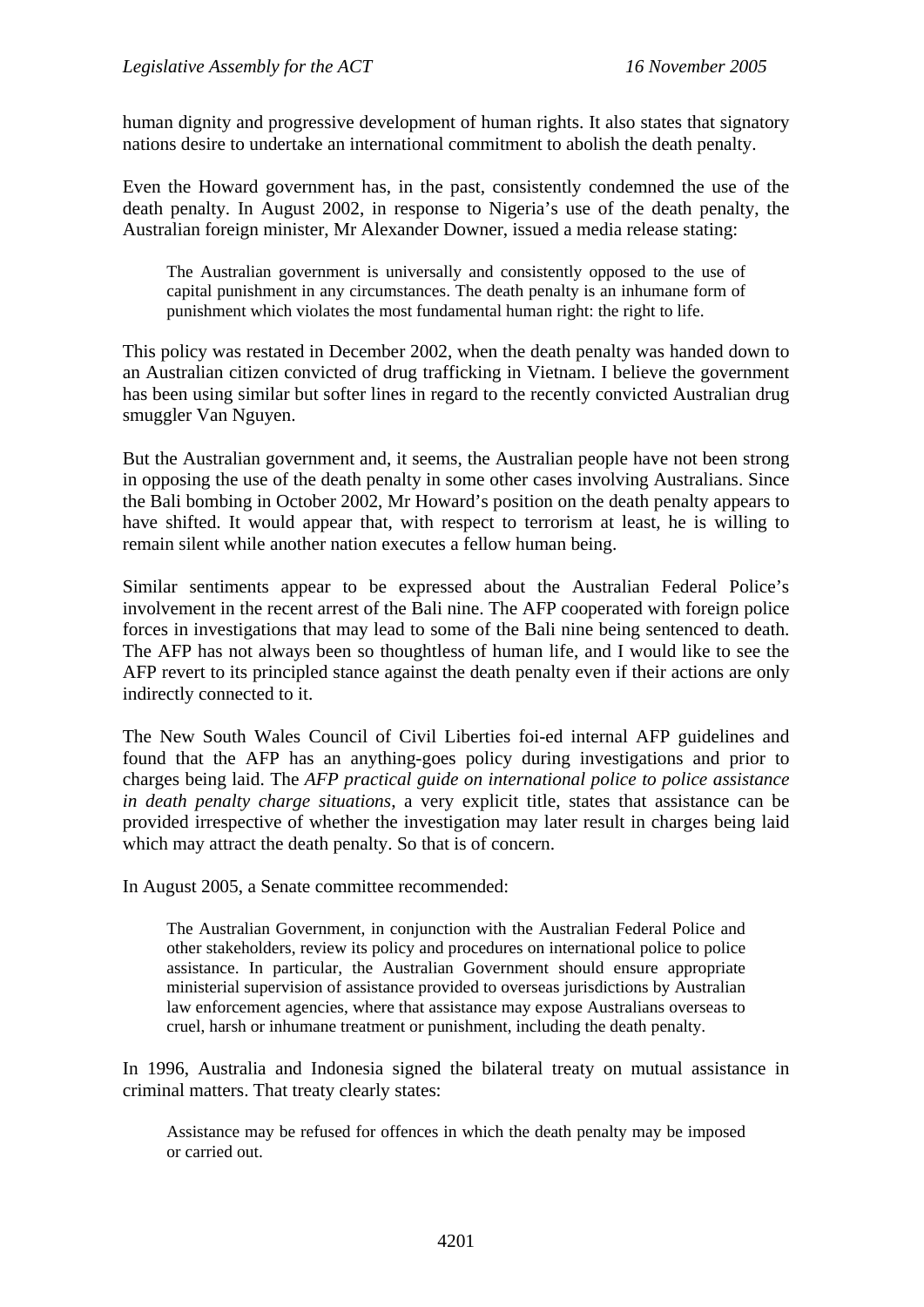Under section 8 of the Mutual Assistance in Criminal Matters Act 1987, the AFP must— I repeat "must"—refuse any request to offer assistance if it relates to the prosecution of a person charged with an offence that attracts the death penalty. Only the federal Attorney-General may authorise such assistance. Under section 9 of the act, the federal Attorney-General may impose any conditions he likes on any assistance provided to a foreign country. The Attorney-General has delegated this authority under the act to the justice minister, Senator Chris Ellison.

This means that if the Bali nine are charged with offences attracting the death penalty the AFP cannot assist the Indonesian authorities without first being authorised by Senator Chris Ellison, through Attorney-General Philip Ruddock. In other words, that becomes a political decision. However, prior to charges being laid, the AFP's anything-goes policy allows Australian police to exchange information with Indonesian police even if it is likely that capital charges will be laid.

The Senate committee recommendation that I cited is a very significant one. I hope that we go beyond our re-affirmation or affirmation, whichever is relevant, of this Assembly calling on our major parties on the hill to see that this recommendation is implemented; for if it is not, Australia will definitely be moving backward.

**MRS DUNNE** (Ginninderra) (11.58): I thank Ms MacDonald for this opportunity to speak on this very important matter that relates to the dignity and the rights of all men. I use that word in a non-sexist term. The death penalty is one of considerable contention and considerable prominence.

As I said in the adjournment debate last night, when touching on the work of this Assembly and on behalf of Mr Van Nguyen, it is a very important matter which has been highlighted by this tragic case. I have to echo many of the words that Ms MacDonald used when she spoke about the death penalty being gross and inhumane and of no deterrence at all. The sad case that we are seeing currently in Singapore highlights many of those things. While appreciating and understanding the position of the Singaporean government—and in this context it may be advantageous for us to dwell upon that a little—we are going to have to say to our Singaporean friends, in friendship, that we heartily disagree with the position that they take.

Last Wednesday, when I called upon the High Commissioner for Singapore, he did me the courtesy of providing me with a copy of a media release that was about to be broadcast by the Singaporean authorities which was, in fact, a copy of a letter that the Singaporean foreign minister had sent to Mr Downer. I take this opportunity to read from the letter, because it sets in context the Singaporean case:

Dear Minister Downer,

I received your letter of 25 October with a heavy heart. I fully understand why the family of Mr Nguyen Tong Van and many Australians must find it hard to accept the President's decision not to grant clemency.

I can only say this: in advising the President, the Cabinet carefully considered all relevant factors of Mr Nguyen's case including his sad personal circumstances and his value as a potential source of information. However, due to the seriousness of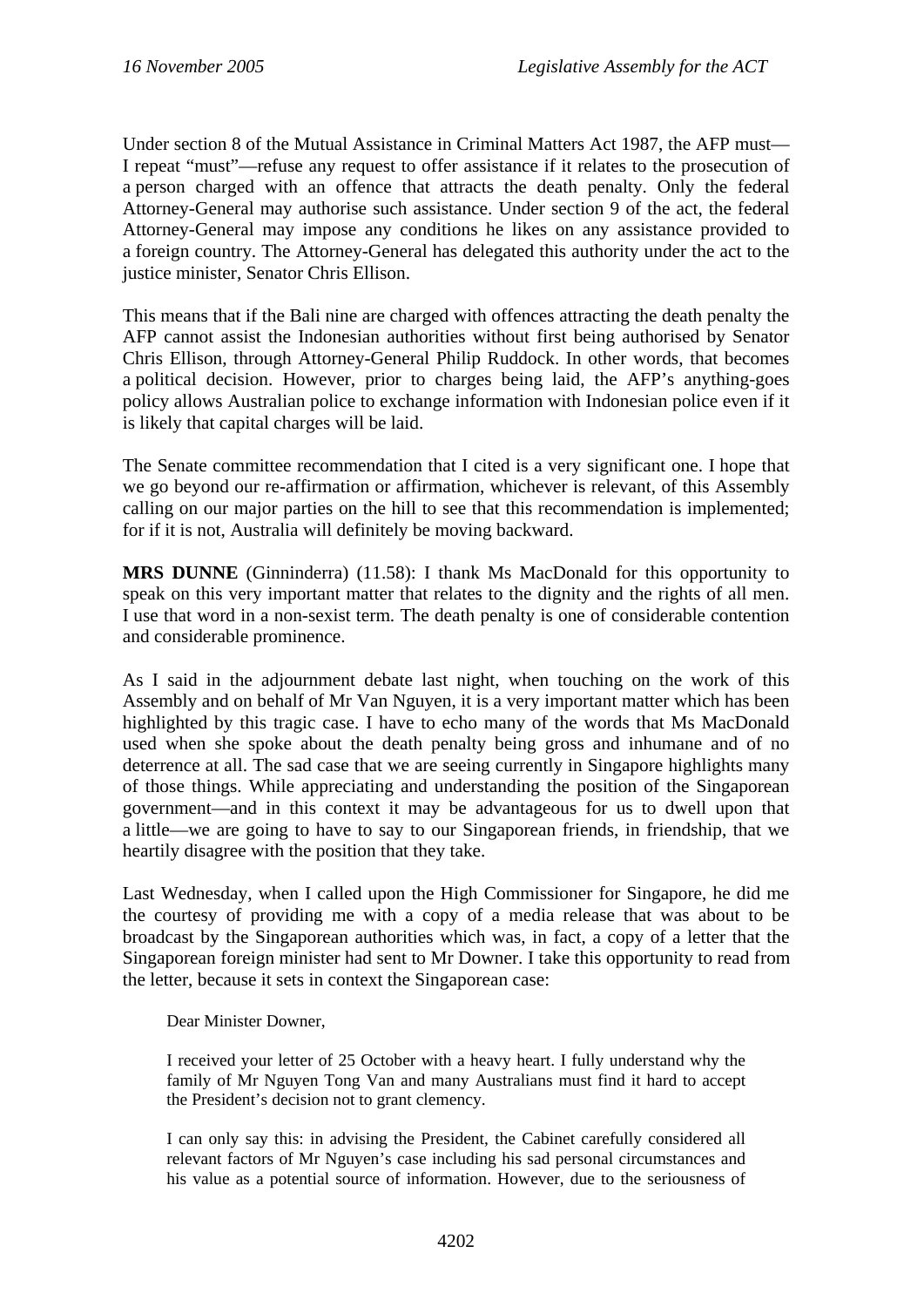the offence and the need to hold firm our national position against drug trafficking, we are unable to change our decision. It was not a decision taken lightly.

I accept that the Australian Government must try … to help Mr Nguyen. I have also been informed that the Speaker of the Australian House of Representatives has written to the Singaporean High Commissioner to convey to the Singapore Speaker of Parliament the text of a resolution passed on 31 October appealing for clemency. We, on our part in Singapore, have a responsibility to protect the people of Singapore from the scourge of drug addiction, which has destroyed many lives and inflicted great suffering on many families. We also have a responsibility to prevent Singapore from becoming a conduit for trafficking of illicit drugs in the region. Mr Nguyen imported almost 400 grams of pure heroin which would have supplied more than 26,000 doses to drug addicts.

As the public has been informed that you have written to the Singaporean government, I am releasing this reply to the media.

Yours sincerely

George Yeo

As I said, while I can understand the position taken by the Singaporean government, it is fair to say that all of us here in this place heartily disagree with the Singaporean government, which we do in friendship.

When speaking on this matter, coming as I do from the background that I do, I should put in context the reasons why I hold this position and why I hold it most heartily. In some way, yesterday the Chief Minister touched on part of that belief system. All life is precious, from the moment of its conception to the moment of its natural extinction. No human hand should take part in doing away with a human life at any stage. Because there has been a bit of a tendency for this matter to be raised in this place in the last little while, I will read from a document of the Catholic Church:

Preserving the common good of society requires rendering the aggressor unable to inflict harm. For this reason the traditional teaching of the Church has acknowledged as well-founded the right and duty of legitimate public authority to punish malefactors by means of penalties commensurate with the gravity of the crime, not excluding, in cases of extreme gravity, the death penalty.

Over the years, the wording of this teaching has been softened somewhat. In previous versions of the catechism there was stronger support for the death penalty. In times past, it used to say that, where there was no other alternative for securely maintaining the public order, the death penalty was permissible. It is no longer impossible, especially in Western society and in almost any society, to incarcerate someone in a way that would protect the public from their activities. Therefore, the small need that people might have seen in the past for inflicting the death penalty seems to have diminished even more.

It seems to me that, as legislators in a modern First World society, this is something that we should never, ever contemplate and should never, ever condone. It is important that, as legislators in a modern First World society, we should be using what little influence we have to ensure that the protection of human rights and that human life in all its phases is upheld on every occasion.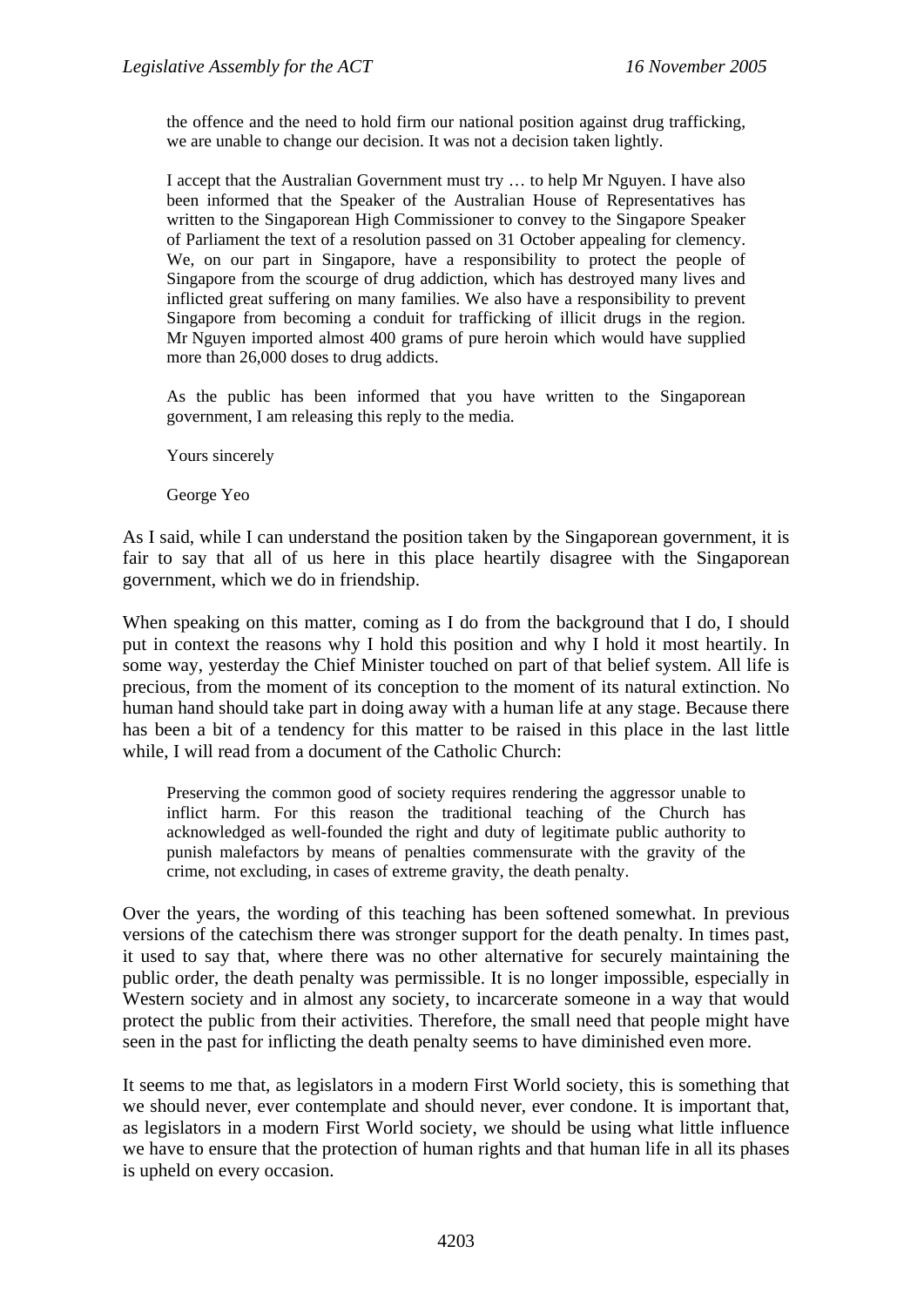As members would have heard in the adjournment debate last night—and it is worth reinforcing it here—it is my intention to reinstate the Amnesty International parliamentary group for this Assembly because it is through measures such as this that we, as legislators, tell our fellow legislators across the world our views and make it clear that we will not condone the inflicting of death upon people by judicial means in the same way as we do not condone the inflicting of death by non-judicial means. There is no difference. We debase ourselves if we condone the death penalty in any place. That is my firm belief. We should, as legislators, work to ensure that we live in a world where people do not feel the need for recourse to the death penalty because, in doing so, we debase our whole humanity.

**MR MULCAHY** (Molonglo) (12.06): About 28 years ago, I walked into the South Carolina state penitentiary—not as an inmate, my colleagues opposite will be sorry to hear—in the company of an evangelical lay preacher who was administering pastoral care on a Sunday morning at that facility. I had the opportunity to meet a number of inmates. In fact, I sat in cells and chatted with various people.

With one exception, I did not discuss the reasons why they were in there but just spoke to them as individuals and tried to get a little bit of a picture of what they did before they were there. However, I could not enter one inmate's cell because he was in for multiple life imprisonments and, as they do in the United States, was in for 150 years or something. He volunteered, as we chatted, that they were about to get him on another crime he had committed in another state.

I looked out the windows of that establishment and saw high-tension power lines leading into another building where the electric chair was located, which I did not see. When I left that facility, I spoke to my friend about the people I had met and chatted to. I was stunned to know that everyone that I had met was on death row.

We talk a lot about these things. I would respectfully suggest there are not probably too many people, if any, in this establishment that have been inside a US prison and met and spoken with people who are facing that potential outcome. It brings home the barbarism of this practice when you see that these are human beings who have, for whatever reasons, committed various crimes, it is assumed, but who are, at the end of the day, living human beings.

There have been some attempts earlier this year to mischievously characterise my position as either ambiguous or unclear on this issue. I want to make it very clear today that there is not now and never has been any ambiguity in my position on these matters. I do not have a selective view about the sanctity of life. Some do, or they rationalise their position. I have a very strong view about the sanctity of life, even if it is an unborn child. As a parent, having seen the movement of that unborn child prior to birth, no-one will convince me that life is not within.

I live in constant concern about where the lobby groups for euthanasia might ultimately develop in this nation, as people are constantly talking about the cost of health care and the burden of the aged and elderly as the society becomes older. I certainly have, to use the words of the mover of this motion, an abhorrence of capital punishment of any form for any reason.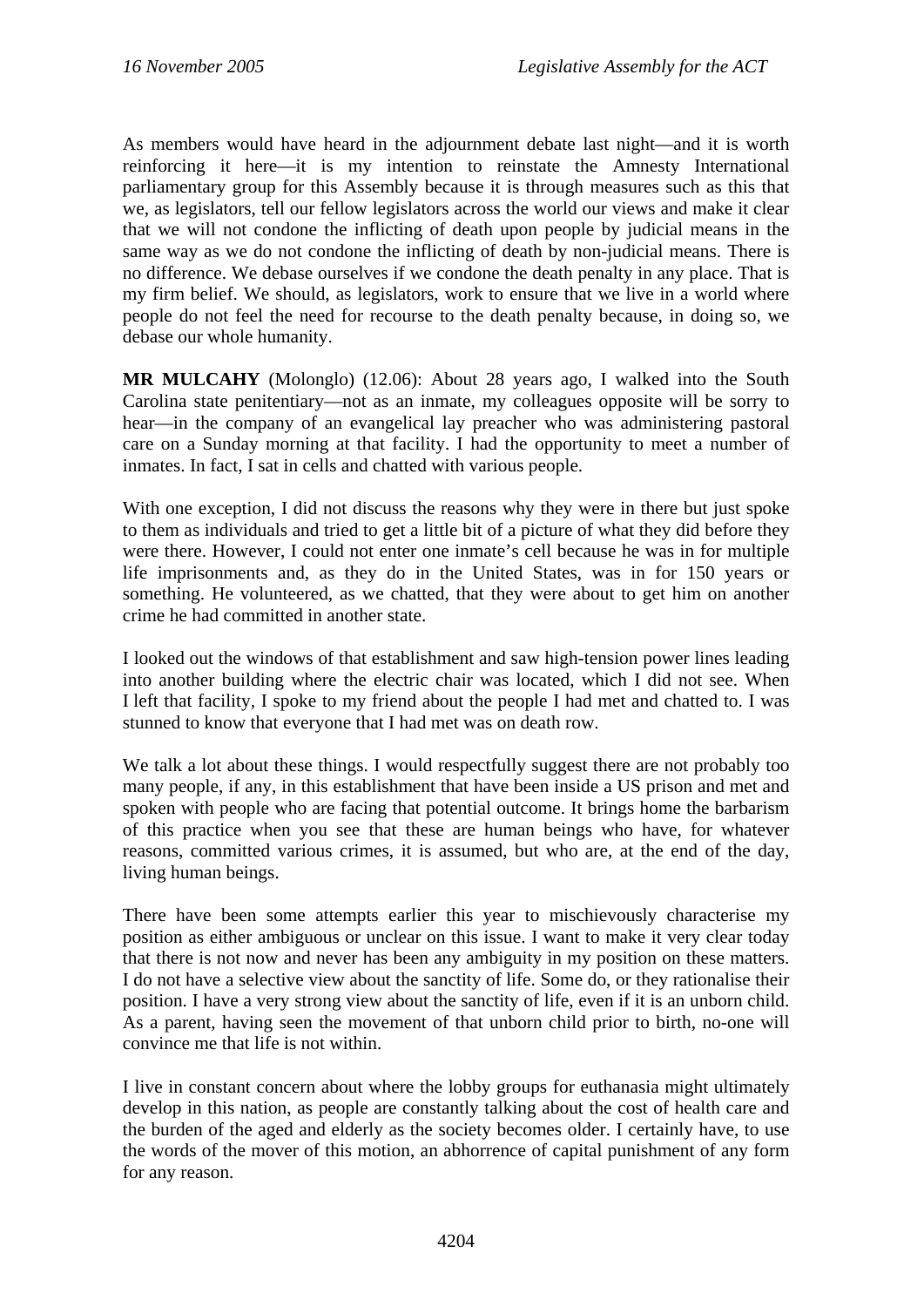There has been a deal of work done on this topic, and I will draw from some of those. A paper was recently presented by Mr A J Glynn SC to the LawAsia conference in March this year under the heading—and this is quite topical—"Death penalty: to execute one terrorist is to reward terrorism". There will be those who argue that the death penalty must be reintroduced as a deterrent or an appropriate form of just desserts. And there will be others, particularly in politics, who may wish to capitalise on the public's apparent fear of terrorism and reintroduce capital punishment. There can be no case whatsoever to justify the introduction of capital punishment or the use of capital punishment in the war on terror. This is not a solution.

I was, in fact, the only member of this Assembly who had the opportunity to hear Geoffrey Robertson QC speak at a dinner recently organised by the parliamentary Amnesty group at the federal parliament where he canvassed the issues of war criminals and particularly speculated on what might be advocated in the case of the former ruler of Iraq. He very soundly pointed out the ill-advised course advocated by some parties towards the use of capital punishment should he be convicted of those crimes. There is no case for matching the removal of one life by taking another.

I am very pleased that Australia moved on from this era—it completely abolished the death penalty in 1985—with the last hanging in 1967. Regrettably, many countries in South East Asia and greater Asia have retained the death penalty for a variety of crimes.

Mr Smyth spoke of the Ronald Ryan case. As members would be aware, I had the privilege of working for, in my view, one of Australia's greatest premiers of all time, Rupert Hamer, who in fact was the Premier who moved to get rid of the death penalty in Victoria. Hamer was a visionary. He was a classic Liberal in the Deakin Victorian mould and demonstrated great capacity to lead, to run a sound economy but also to display compassion in his style of government. He is a model for any state politician or territory politician to which to aspire.

Ryan was convicted by the Supreme Court of Victoria in March 1966 for the murder of a prison guard during a prison breakout. Mr Smyth talked about new evidence on ballistics that has raised some doubts about it. I am not sure whether members are aware but, in 1986, a former prison guard Douglas Pascoe confessed, on national television, to firing at the now deceased Ronald Ryan during the escape, apparently believing he may have accidentally killed the prison guard. He did not say anything at the time as he feared he would be in trouble. He was 23 years of age at the time of the shooting and stated:

What I do know is that had I not been such a devout coward, had I mentioned the fact I had fired a shot from the tower in the direction of the escape, there is no way they would have hanged Ryan.

Pascoe also thought that Ryan's death sentence would be commuted to life imprisonment as there had not been an execution in Victoria since 1951. Some of the jurors came forth and stated they would not have convicted Ryan of murder had they known that he would in fact be executed. As I have said, Hamer abolished the death penalty in 1975. Capital punishment has been abolished in all states and territories for many years and was abolished federally in 1973.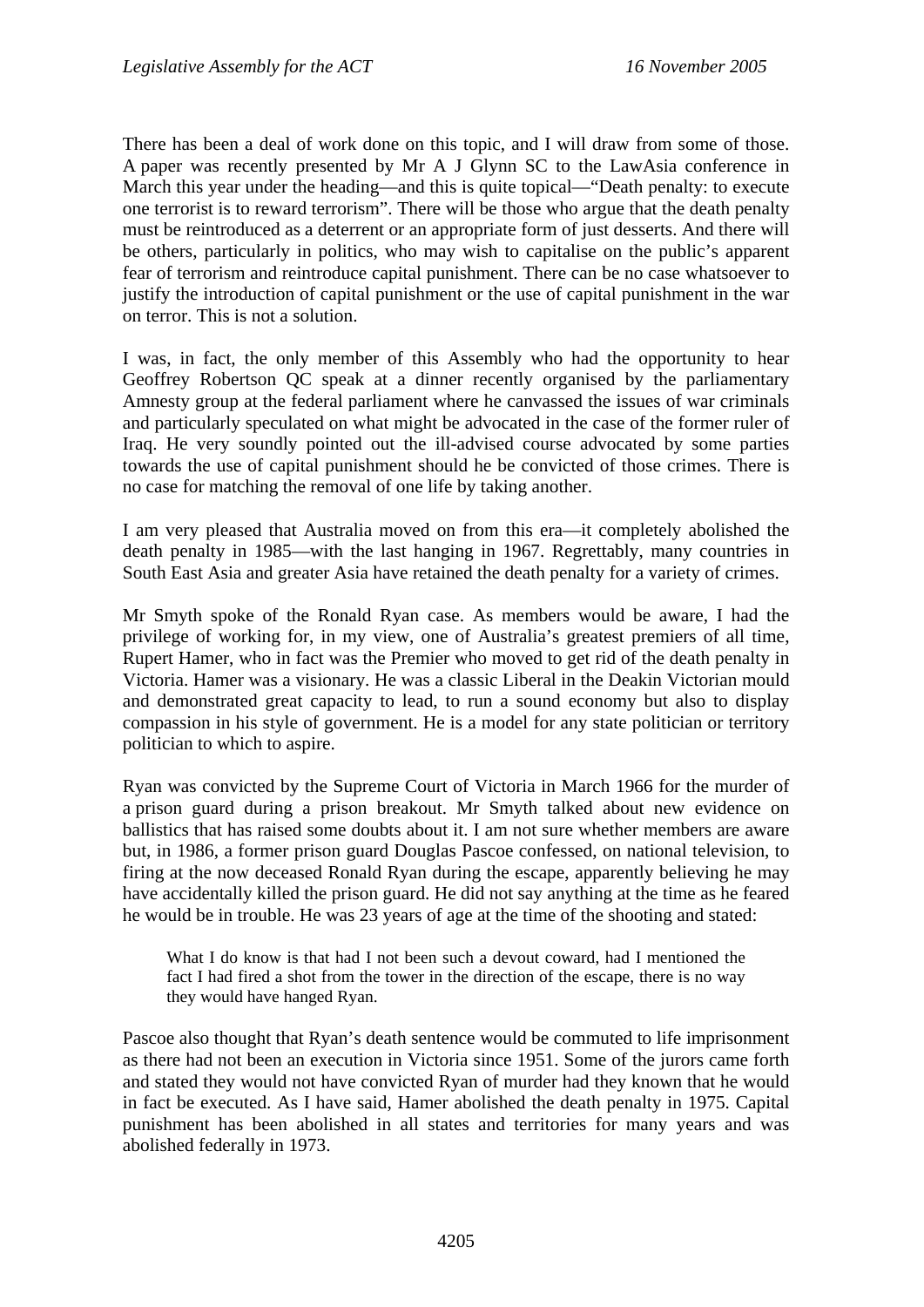There are many examples, of course, of miscarriages of justice that have resulted in people being executed. The United States has an abundance of examples and, fortunately, we are seeing a decline in the number of people who are being executed. But one is too many. At the end of last year, there were 3,315 people on state and federal death rows, 63 fewer than in 2003, and last year there were 125 people in America sentenced to death. Thankfully at least, it is fewer than in 1973 but it is still an unacceptable state of affairs. Twelve states executed 59 prisoners in 2004, six fewer than in 2003. As you will see from statistics, Texas leads the way with their enthusiasm for this solution to crime.

All of Australia has inherited what is English law from the early 19th century, which provided the death penalty then for some 250 offences ranging from robbing a rabbit warren to cutting down a tree, as well as theft and, of course, murder. We saw an incredible number of examples of people being executed between 1830 and 1839. There are numerous studies that have demonstrated that there is no correlation between those jurisdictions that favour the death penalty and reductions in murder and crime. Indeed, the United States is a classic illustration of where there have been massive numbers of murders, and they are particularly prevalent in those states that advocate the death penalty.

I understand that at about this time this week the US Catholic bishops are poised to issue, and may even be in the process now of issuing, a very strong statement advocating the end of the US death penalty. The draft statement for the US conference of Catholic bishops calls for an end to the death penalty, which contributes to a cycle of violence in our society that must be broken. This campaign, which is proposed in the United States, certainly echoes the position of the late Pope John Paul II on the death penalty. It is an illusion that we can protect life by taking life. When the state, in our names and with our taxes, ends a human life, despite having non-lethal alternatives, it suggests that society can overcome violence with violence. Clearly, civilized people should not resort to capital punishment as a solution.

I support the sentiment contained in Ms MacDonald's motion and hope it will enjoy the complete support of all members of this Assembly.

**MR SESELJA** (Molonglo) (12.16): I voice my support also for the sentiment behind this motion. I am personally opposed to the death penalty. I am opposed to it for any reason and in any circumstance. I believe that the principle that we need to uphold in our society is the protection of human life. I believe the only circumstance where the taking of human life is justified is in self-defence or in the defence of others. The death penalty, for me, clearly does not fall within that category. I consistently believe that we need to protect life at all stages. As a society, if we give away that principle in any aspect or for any class of people, we do ourselves a disservice and fail the people we are elected to represent and the people we are elected to protect.

I guess my opposition to the death penalty comes from a number of factors. The overarching principle is that we should protect human life. I do not see how putting a convicted murderer, drug trafficker or someone convicted of any other offence seeks to protect human life.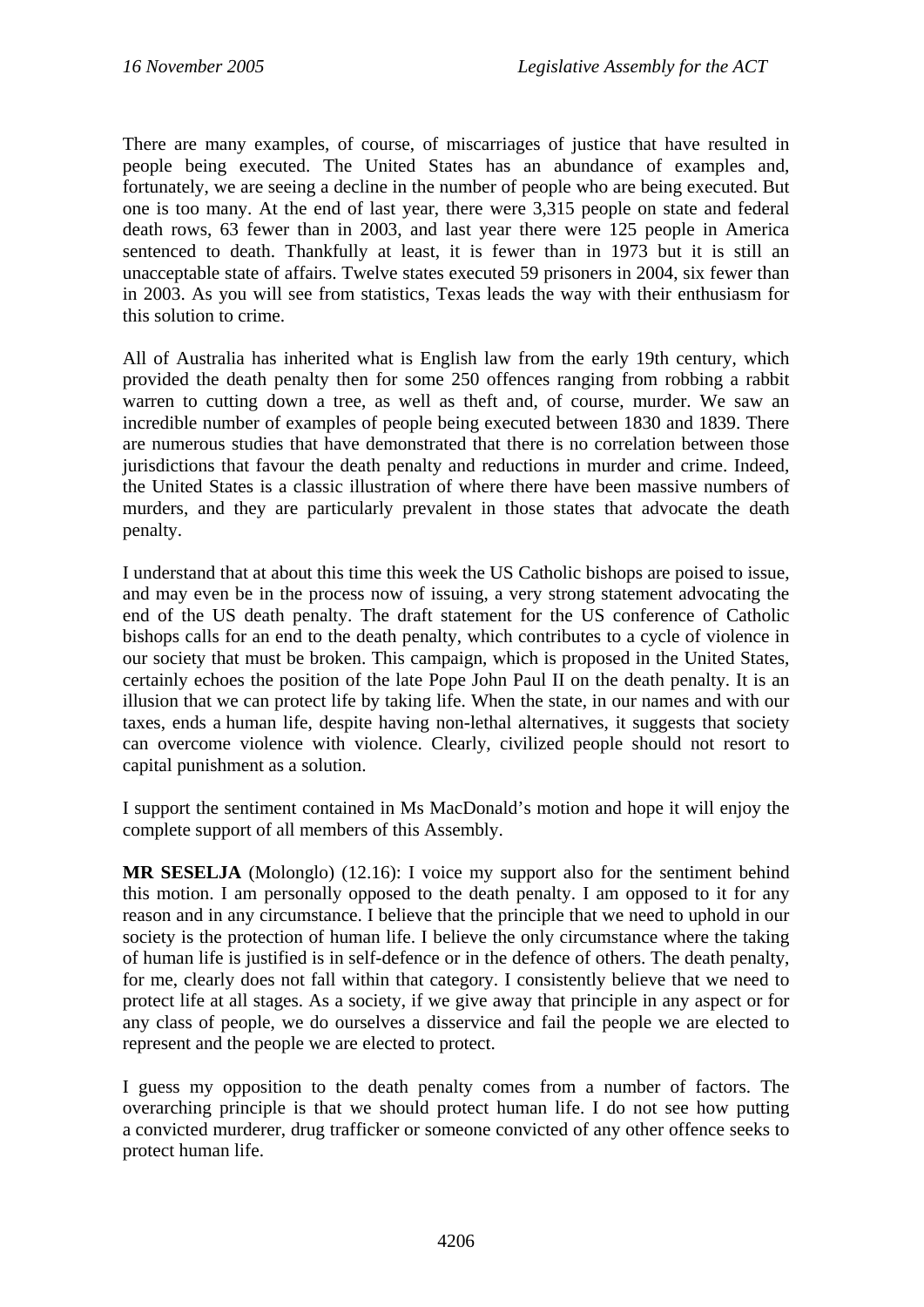I want to talk a little about some of the justifications that are used for implementing the death penalty and how I see them. Some of these have been touched on already. One is, obviously, deterrence. That is probably the one that is put forward the most: if we have very strong penalties, including the death penalty, then we are less likely to see hideous murders and are likely to see a reduction in the crime rate. I do not think there is any evidence that that is successful.

I do not know that, when faced with the proposition that if they commit a crime they could serve the rest of their days in a prison or might be put on death row, a person is likely to necessarily think twice. For the most part, people do not necessarily think about those sorts of things, especially with serious crimes—crimes of passion, murders and other heinous crimes. I do not think it logically follows or that the evidence backs that argument up in other countries such as the United States where the death penalty is practised.

Another one that is often put forward is cost. I do not think this stacks up either, because you are obviously comparing putting someone up in a prison for 30 or 40 years as opposed to putting them to death. As we see in a civilised society, there is a significant appeals process, as there should be, which means that people on death row end up— I believe I have seen figures that show this—costing the taxpayer more than those who spend life in prison, because of the nature of their incarceration and the nature of the processes that need to be gone through in order to arrive at that final conclusion.

The third one, which has been touched on by a number of members, is punishment or revenge. We can all understand the natural human reaction of those who have suffered greatly at the hands of murderers and others, those who have had their children taken away from them by criminals, of wanting revenge and wanting to see justice meted out. Whilst that is quite an understandable human emotion—and I do not condemn those victims for feeling that way—if we respond to that, in the cold light of day, by executing criminals, that is where we have taken it a step too far. As much as we can understand how people feel in those circumstances, it does not make it appropriate for us to take the extra step and execute people.

I have touched on the other arguments against, including society needs to protect human life. If you do not buy that argument, the other argument is the irreversibility of the death penalty. I do not think there would be anyone who would suggest that they would be comfortable with executing people who are not guilty of the crimes for which they are charged and convicted. We have seen a number of cases in the United States where people on death row have had their convictions overturned through the introduction of new evidence, through the introduction, in particular, of DNA evidence, many years after their conviction. There is no doubt that many who have been put to death were not guilty of the crimes that they were convicted of.

If we, as a society, are prepared to reject some of those other arguments, there is no more compelling argument than the one that we can never be absolutely certain that, if we have a regime where the death penalty is in place, we will not put to death people who are not guilty of the crimes for which they have been convicted. That should make all of us pause in terms of any future moves in this country, in particular, to try to reintroduce the death penalty.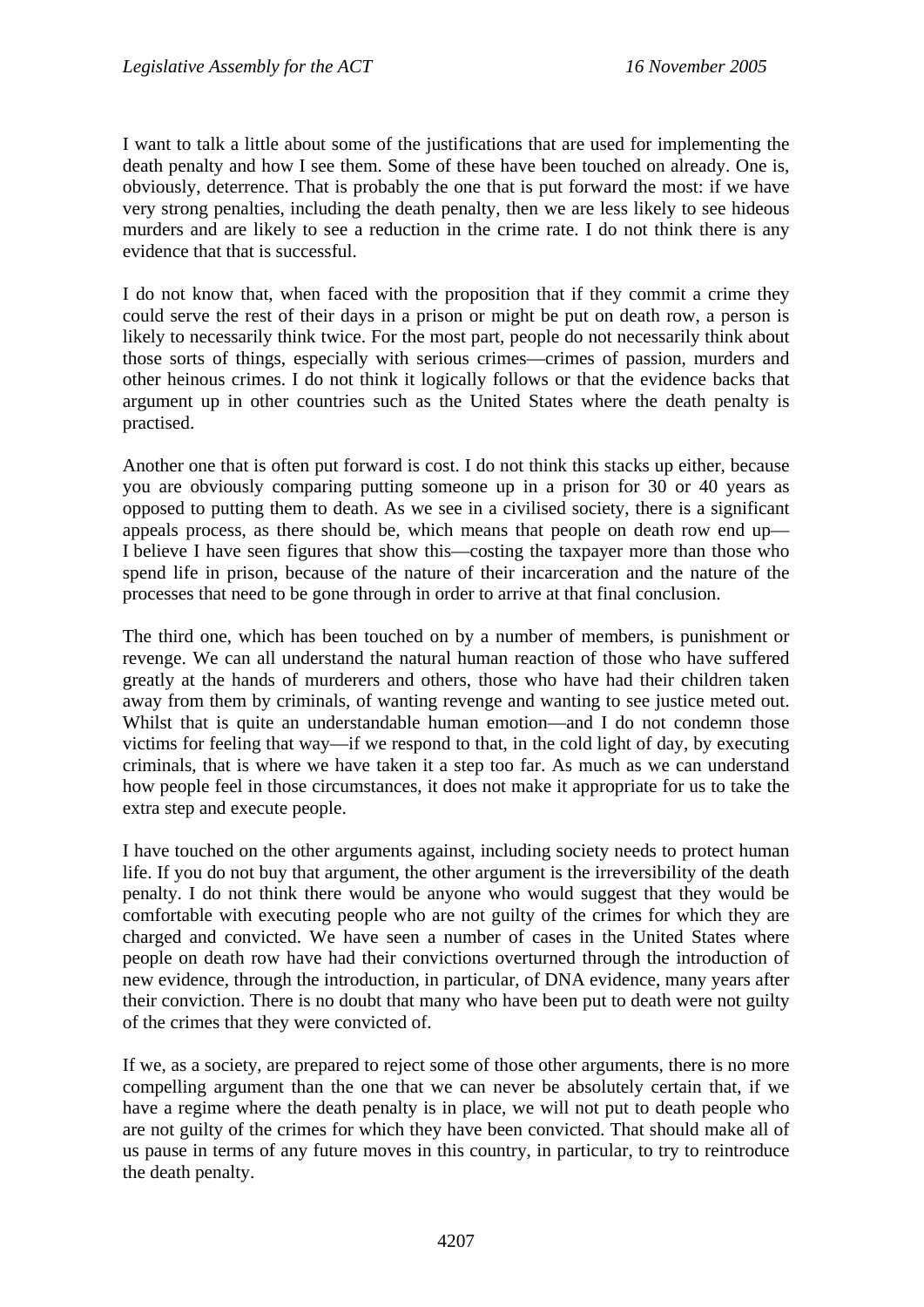<span id="page-29-0"></span>We, as legislators, should oppose it. If you look at statistics and surveys, there is often a reasonable amount of support in the community for the death penalty. But I do not think the arguments stack up. Especially in light of the arguments we are having at the moment in relation to terrorism, where there will, no doubt, be increasing calls for the reintroduction of the death penalty, it is important that we, as legislators, make the case against it; make it in a rational and a reasoned way; not make it in a dismissive way against those who support it; but put the case and hold firm for what should be a universal principle which, in the end, is that we, as a society, should not mandate nor condone the taking of human life. If we stick to that principle and are consistent in that principle, we will have gone a long way to doing our job as legislators and as representatives of the people of the ACT.

*Debate interrupted in accordance with standing order 74 and the resumption of the debate made an order of the day for a later hour.* 

## **Sitting suspended from 12.23 to 2.30 pm.**

## **Questions without notice Budget—operating result**

**MR SMYTH**: My question is directed to the Treasurer. Treasurer, you receive regular updates on the state of the ACT budget and forecasts for the following year. Is it the case that you have recently received advice from Treasury regarding the operating result for the territory and that the forecast general government sector operating results for 2005-06 and 2006-07 are at risk? What factors have influenced—or potentially will influence—the budgeted financial results for the territory?

**MR QUINLAN**: The volatile areas are fairly obvious to us all. There is volatility in the housing market, in the level of return in the housing market and in the level of stamp duty. There is some volatility in the level of payroll tax. There is certainly volatility in the investment markets. From time to time numbers bounce around the place.

I talk to Treasury formally once a week—more often than not, more often than that. On Monday the investment side of it was going really well. But again, you cannot predict that until 30 June. It is at midnight on 30 June in any financial year that we measure the capital value of the investments held. Like any other year, there are some ups and downs in the budget.

**MR SMYTH**: Mr Speaker, I have a supplementary question. Treasurer, what action are you taking to improve the capacity of your government to fund new initiatives and to fund your outstanding election commitments?

**MR QUINLAN**: Only yesterday I was in here when a question was asked about the functional analysis that the Chief Minister has announced. Like any government—this is pretty standard—this government does not wish to impose any greater impost upon the taxpayers of the ACT. I said "wish"; so don't come into this place in three months time and say, "Mr Quinlan, you said you would never …", because you have put words into my mouth before Mr Smyth.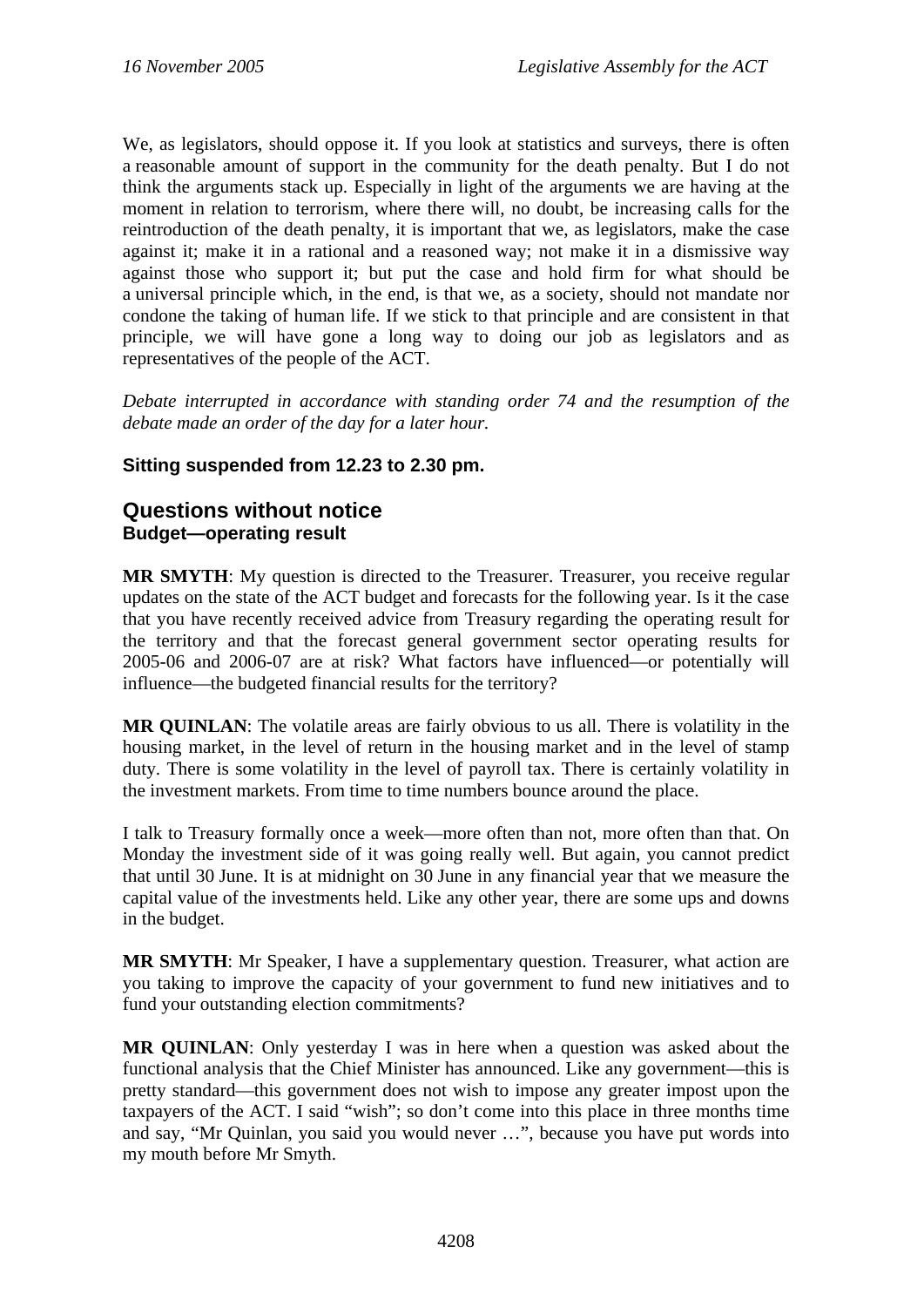<span id="page-30-0"></span>**Mr Smyth**: Point it out. Point out where.

**MR QUINLAN**: I think it is the case—to your discredit. Anyway, that is you. The government is in the process of putting its budget together. It will put its budget together. It will be a practical budget. It will be a budget that best serves the people of the ACT, given the level of services and the level of expectation that exists in the ACT about services.

Although from time to time criticisms are raised and incidents are taken out of context and are put forward as being indicative of the whole picture, the level of services provided in the ACT is high. The expectation of people in the ACT is high. That creates pressure on any government at any time in the ACT. The Grants Commission process sets us up to be, in theory, on a level footing with other states and territories in terms of taxation. While our gross taxation levels are maybe a smidgin above, but about, the national average, our levels of service tend to be, in the overall context, above the national average. There is a real effort involved in maintaining that.

## **Legal advice—professional privilege**

**MR STEFANIAK**: My question is to the Attorney-General. Attorney, you have consistently stated that, on the grounds of professional privilege, you could not release the legal advice you obtained which you have said encouraged you to believe you should take legal action against your own coroner, Ms Doogan, on the grounds of apprehended bias and which made you believe your appeal would actually be successful. Yet, Attorney, you have now published all your legal advice on the anti-terror legislation and in fact asked the Prime Minister to publish his. Why does the principle of professional privilege not now apply?

**MR STANHOPE**: The legal professional privilege about which the shadow attorney speaks and about which I have spoken previously applies to all legal advice provided to all governments in every instance. As a matter of principle and of practice, governments generally do not release their legal advice.

**Mr Smyth**: Except when it suits them.

**MR STANHOPE**: Of course. There is a whole range of circumstances that apply in relation to the provision of legal advice, such as the subject of the legal advice or the purpose or nature of the legal advice. Legal advice that the ACT government received in relation to the coronial inquest goes to matters that are currently being agitated in a court. Yesterday and again today we have had interesting chats about the sub judice rule. At the heart of the debate we had this morning was the underlying principle of ensuring that anybody who might be affected by a matter being agitated before a court should be protected until the matter is concluded.

There are a number of parties with a significant personal interest in the coronial inquiry and in the outcomes of the inquiry. They are people whose reputations are very much on the line and who have a very real interest in the effect or impact of any advice that would in any way touch on their positions or reputations, indeed their legal rights, in respect of a matter that is currently before a court.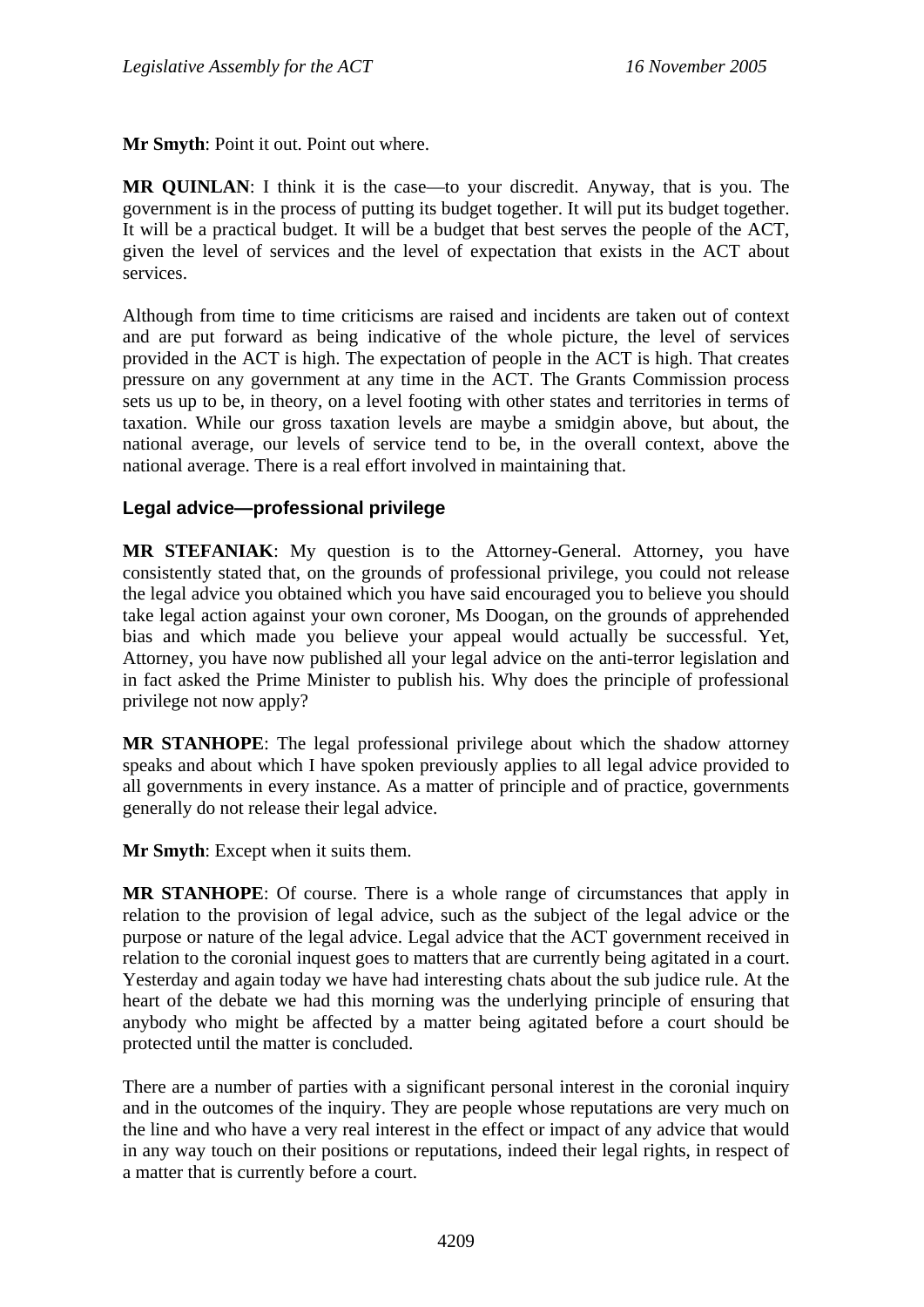The coronial inquest is an ongoing inquiry in which a number of ACT public servants have a very direct and personal interest. Their reputations are very much on the line. At this stage it is not clear whether there is the potential or the possibility of an adverse finding being made against them. They have a very real stake in the outcome of that particular inquiry.

This is a matter, I know, Mr Stefaniak, of absolutely no moment to you or to the opposition. We know of your continuing disdain for public servants generally. We see it regularly, constantly and repeatedly. You disdain public servants, in particular ACT public servants. We see it in the constant remarks of Mr Mulcahy. He believes ACT public servants are overpaid. We see it the remarks made in the last week or two about the industrial relations campaign that is currently—

**Mr Mulcahy**: When did I say that?

**MR STANHOPE**: You say it constantly, Mr Mulcahy. It is on the record. Ever since arriving in this place, Mr Mulcahy has spoken against pay rises that have been granted by this government to public servants in the ACT. Mr Mulcahy speaks constantly against the ACT public service, their conditions of employment and their rates of pay.

Mr Smyth and Mr Stefaniak speak constantly against and undermine the rights of ACT public servants represented before the coronial inquiry. This question that has been asked in relation to legal advice goes, of course, to the rights, the standing and the position of ACT public servants. It is not just ACT public servants, but also the territory insofar as the territory is also represented and has an interest and a stake in the coronial inquest. At this stage that interest is not clear and has not been determined.

At the heart of the question, of course, and it is very much part of the theme that has been pursued these past two years, is a number of ACT public servants who have committed enormous amounts to this territory through their work. As far as Mr Smyth and Mr Stefaniak are concerned, they are completely, totally and utterly expendable. Every ACT public servant knows it. Every commonwealth public servant in employment in the ACT knows it. You will live to rue the day.

**MR SPEAKER**: The minister's time has expired.

**MR STEFANIAK**: I ask a supplementary question. Attorney, are you not confusing the professional privilege that applies to a client with your own position in commissioning paid advice that in fact leaves you free to release the legal advice concerning the bushfire inquiry appeal especially if, as you say, it is such good advice?

**MR STANHOPE**: I have been absolutely and rigorously honest in everything I have said about the basis on which I took the decisions that I took in relation to the action that was taken in respect of perceived bias by the coroner. It may be that at some stage, when the dust has settled on this matter and it really is history and the coronial inquest is over and the outcomes of the inquest have been concluded, it might be appropriate for the particular advice to be released. In that circumstance, I will release it, Mr Stefaniak.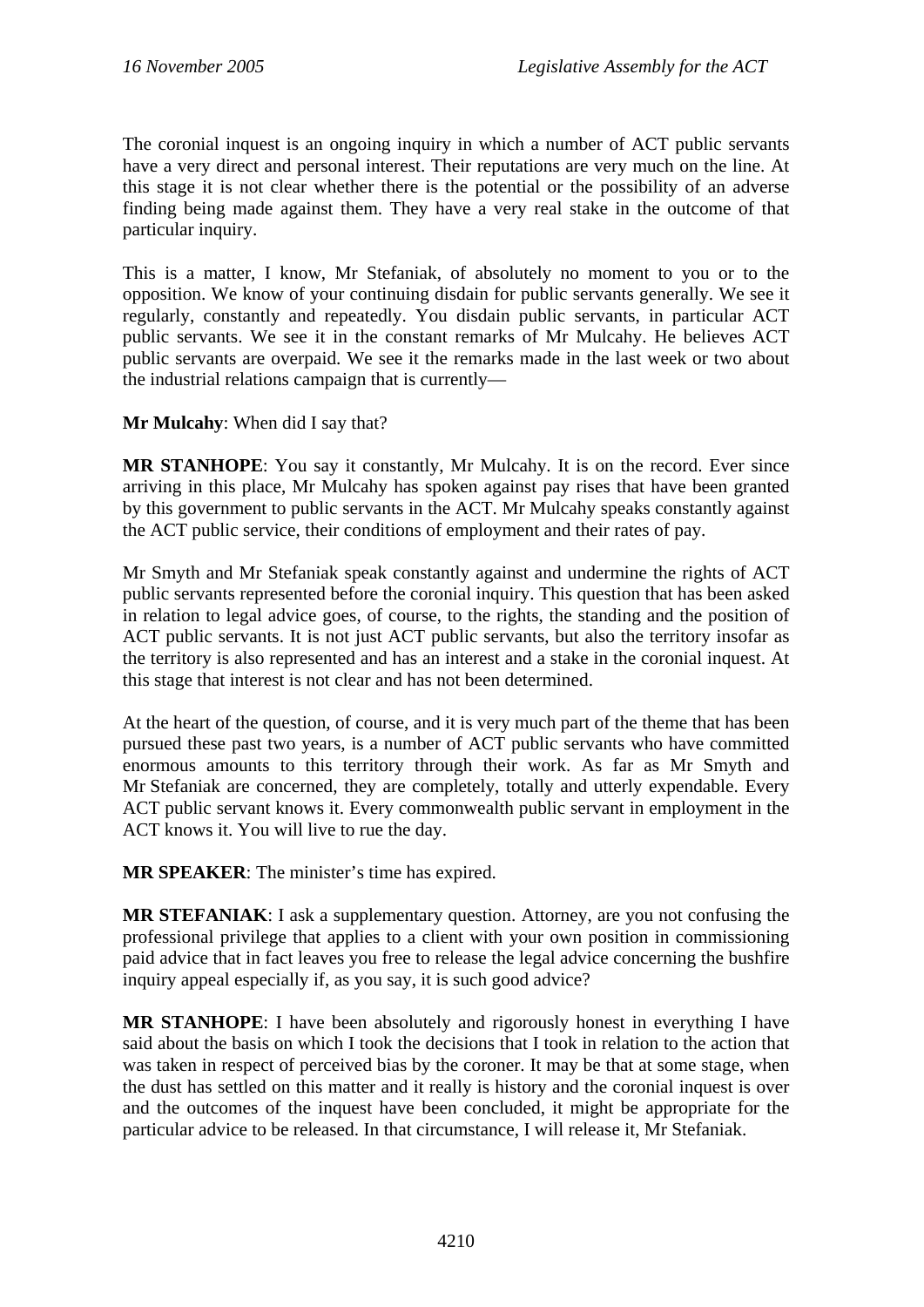<span id="page-32-0"></span>I will have a chat to you outside this place, perhaps, about the steps that you will then take, the nature of the apology that you will then deliver in respect of that advice. Let me tell you here and now, Mr Stefaniak, that you can question and doubt my word, but I am being utterly honest when I say that the decision that I took and the action that the territory took in relation to this matter is fully supported by our legal advice.

You choose not to believe that and you continue to run the issue. You seek to apply pressure to gain access to a piece of legally protected advice that goes to the heart of a matter currently being agitated before a court in the territory in which a number of ACT public servants have a very significant stake. But you do not care. That is my point. You do not care what damage you do to those public servants with such a stake in this matter. At this stage the hearings have concluded, but you do not care.

Mr Mulcahy does not care about the pay or working conditions of ACT public servants. I have seen Mr Smyth in action as an ACT volunteer firefighter. I must say that I would love to be a fly on the wall on those occasions when Mr Smyth socialises or works with other members of the volunteer bushfire brigade who are represented. I wonder at the level of his hypocrisy when he faces them in a firefighting situation. Does he look at those volunteer firefighters and say, "I was in the Assembly today. I was doing my level best to undermine you. I was doing everything I could to ensure that you do not get the protection of the law that you deserve. But here I am, jolly and smiling and laughing."

We can just see the smile and the jolliness and the jerky little stumping around that he would be doing out there with those very volunteer firefighting officers who have so much at stake in this matter. Then he comes into this place and does everything in his power to ensure that that very person that he was out there jollying up to does not get an opportunity to have the matter agitated that so affects her life and her future. But you do not care. She is expendable. You would not have the guts, the integrity or the courage to walk up to her in that environment and say, "Look, I did my best today to trash you. I did my best today to ensure that you do not get the fair hearing that you deserve before the law, but let's be friends. It's nothing personal. I'm trying to trample you into the ground, but it's nothing personal." You hypocrite!

### **Industrial relations**

**MR MULCAHY**: My question is to the Minister for Industrial Relations. On 2 November, your colleague Mr Berry terminated a meeting with representatives of the Canberra Business Council who had come to see him about improving the ACT workers compensation scheme. His refusal to talk to them apparently was in retribution for the business council's support of the federal workplace relations changes. Do you see any useful purpose being served by closing the door on Canberra's peak business organisation?

**MS GALLAGHER**: I think that the question probably would have been better directed to you, Mr Speaker, as it relates to a decision you made.

**Mr Smyth**: We want to know what you think.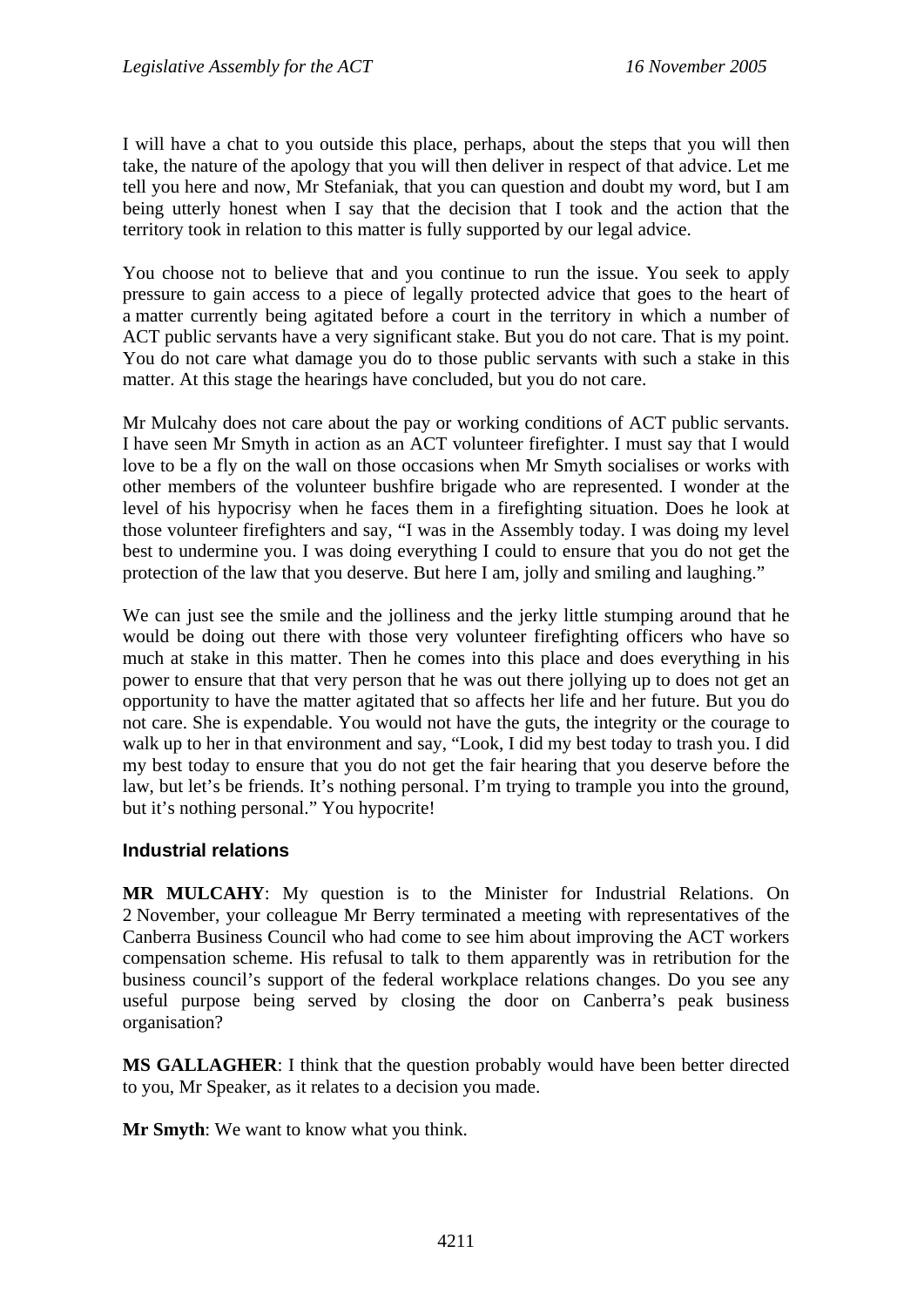<span id="page-33-0"></span>**MS GALLAGHER**: I think that it is an interesting subject, one on which I have sympathy with the Speaker of the Assembly, in the sense that the policy documents under the WorkChoices legislation and the legislation itself make it pretty clear that collective bargaining arrangements are distasteful to the federal government. Certainly, a major push of that legislation is for negotiating individually with employees and moving them away from any kind of collective representation. In fact, we know now that in some cases, by asking for collective representation, you will get a \$33,000 fine. Even for employers who say that they would prefer to bargain collectively and not to deal with individuals a \$33,000 fine will apply. But it is an interesting subject.

On the flipside, the notion of collective employer representation is not dealt with under the legislation, that is, the desire to negotiate individually with businesses, with the employers of employees. So, on one level, collective bargaining and collective representation from an employee perspective should not be encouraged—

**Mr Stanhope**: Should be rendered illegal.

**MS GALLAGHER**: Should be illegal and fines should apply. Yet on the employers' side, representations from, say, the business council, ABL or the chamber are entirely appropriate; in fact, more weight should be given to that collective representation of employer interests than should be given to employee interests. It is an interesting conundrum, I think, for us to consider in terms of how we deal with our stakeholders in the community. I intend to continue to collectively bargain and the government will continue to collectively bargain with employees. I will certainly take any meeting requests from any organisation in Canberra very seriously. I determine whom I meet with. I cannot think of an organisation that I have refused to meet with. I will not be changing my position on how we bargain and how we negotiate in relation to industrial relations on either side. We will continue to speak to employers and we will continue to speak to employees. Where we can, certainly from my point of view, we will be doing that collectively.

**MR MULCAHY**: I have a supplementary question. Has Mr Berry been successful in persuading any of his Labor colleagues to follow this closed-door approach to industrial relations?

**MR SPEAKER**: I must say that I do not know what my actions have to do with the Minister for Industrial Relations, but I am sure that she will be able to apply a good enough answer to the supplementary question.

**MS GALLAGHER**: Mr Speaker, in relation to the industrial relations matters for which I have responsibility, I get numerous meeting requests. I imagine that I will continue to get meeting requests and I will determine which meetings I hold with whomever wants a meeting with me.

### **Industrial relations**

**MR GENTLEMAN**: Whilst we are on industrial relations, my question is to the Minister for Industrial Relations. I understand that the ACT government recently declared Christmas Day and New Year's Day public holidays under the ACT Holidays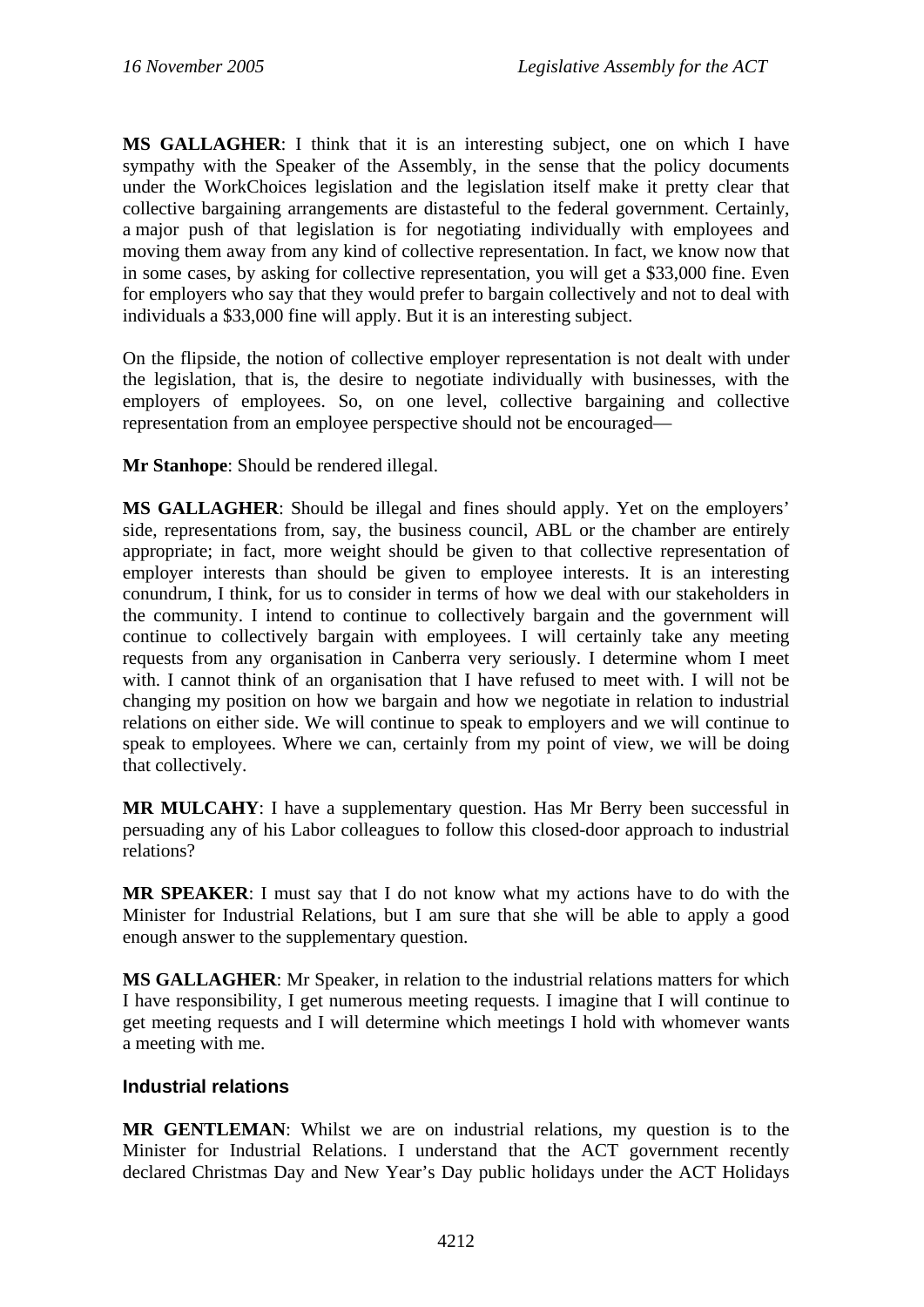Act. Why was this measure taken, given public holidays are already allocated for those days?

**MS GALLAGHER**: I thank Mr Gentleman for his question. Mr Gentleman is right. Christmas Day and New Year's Day are both automatically declared public holidays under our legislation, the Holidays Act. However, this year both Christmas Day and New Year's Day will fall on a Sunday. Under the act, the public holiday status of both those days automatically moves to the following Monday. What it would have meant for employees that have to work on Christmas Day or New Year's Day, that is, the Sundays, is that those days would not have been observed as public holidays, along the same lines as last year when the two days fell on Saturdays.

The act gives me the ability to authorise additional public holidays. The ACT government, when considering our decision on these days, sees these days as opportunities for families to come together. Their status as holidays must be protected. I was concerned that, if we did not take this decision, workers, particularly workers in the hospitality and retail industries, would be forced to work on these days when they may have preferred to stay at home with their families. This declaration will ensure that workers have the choice to be rostered on for those days and, if they do work on those days, they will have access to appropriate remuneration for working on what we see as unique days in our calendar. I should also say that this declaration brings us into line with Victoria and New South Wales who have also taken special measures this year to protect the status of these holidays.

It is, again, in the environment that we are working in, relevant to talk about the impending WorkChoices legislation. In a climate of unprecedented fear of entitlements, conditions and protections being under threat from the federal government, it is important that the ACT government does whatever it can to protect working people's conditions, to look at where we can sensibly work together to ensure that people have access to appropriate remuneration and appropriate time with their families in what will be a very special time of the year. In light of the legislation proposed by the commonwealth, it is potentially the last time these workers will have access to penalty rates and leave loadings on these days.

We know the changes forecast by the federal government. We notice from the opposition yesterday at the national day of protest that this could be the last Christmas when some of those protections, some of those entitlements and some of those little add-ons that are there to support families at this time of year are not up for grabs.

Those opposite get a bit tired of all this discussion about protecting people's entitlements and looking after those people that are forced to work on Christmas Day and New Year's Day. I don't know how many of those opposite, in the negotiations they had in their jobs over time, have been in a position where, potentially, they could have had those entitlements, those shift loadings or those penalty rates taken away. They are all up for grabs. Next year things such as penalty rates and leave loadings—certainly, for many, many Australians, including many people in the ACT—will be a distant memory because they won't be included in their remuneration package any more.

We will continue to examine the options that are available to us to protect working people's conditions and ensure that important days such as Christmas Day and New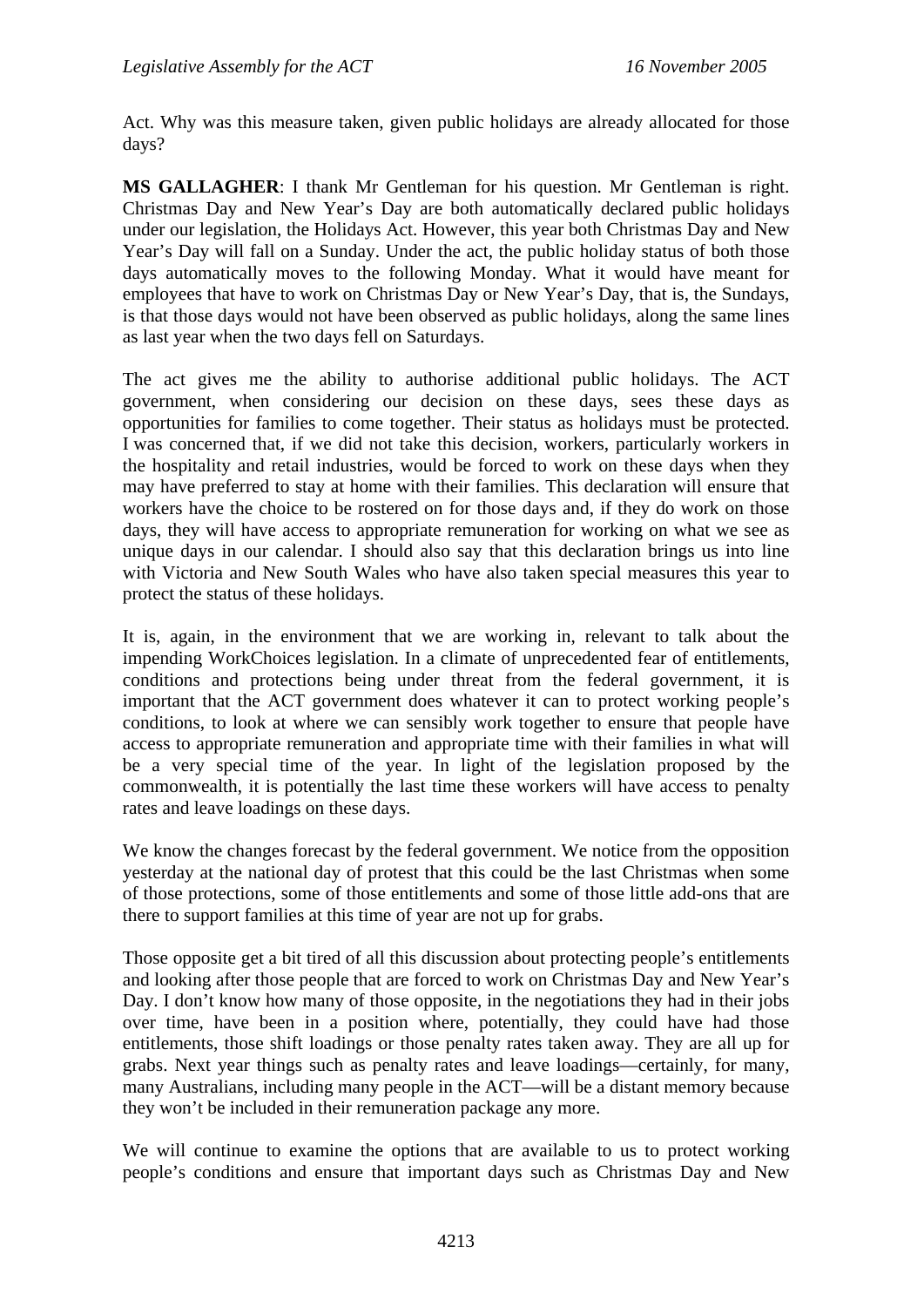Year's Day can be appropriately treated and ensure for those in the work force who have to be separate from their families on those days and have to go out an earn a living—and I have never had to work on Christmas Day or New Year's Day—the appropriate entitlements, remuneration and leave loadings are available to them.

**MR GENTLEMAN**: My supplementary question to the minister is: what has the response from the community been to these extra holidays?

**MS GALLAGHER**: I note with interest the comments of the chief executive of the Chamber of Commerce and Industry, Mr Peters, who, rather surprisingly, has welcomed these changes. In Saturday's *Canberra Times*, Mr Peters is quoted as suggesting that the two extra public holidays, coupled with recent wage increases, would ensure that this would be "a lucrative Christmas season for retailers". In fact, the heading in the *Canberra Times* is "Another sales record expected for Christmas".

Of course we support Mr Peters' comments, but I have to say that they are rather different to the comments he made about this matter last year. They are entirely sensible, given the number of businesses that charge a public holiday surcharge for opening on these days. Businesses who operate on these days will, obviously, make a profit from trading on Christmas Day and New Year's Day. We, on this side, think that employees should have a bit of a share of that profit in terms of the application of penalty rates.

Those opposite, until now—they are getting a bit worked up now—have been silent on this issues. Again, that is in contrast to last year when Mr Smyth put out a media release under the heading "Another nail in the coffin of business friendly Canberra" in which he suggested that all businesses were going to have to move to New South Wales, until they realised the same situation applied in New South Wales and it was no good racing over the border.

In that release Mr Smyth suggested that the overall economic impact of an extra two public holidays must be "huge". In some sense, Mr Smyth was right. The economic impact was huge; it was a huge boon, if you listen to Mr Peters. In the comments that he made to the *Canberra Times*, he said:

The additional business they received was more than worthwhile, simply because their customers also have an extra public holiday and it is their customers that are out and about shopping.

Similarly, the Hyperdome centre manager, Shane McCann, said his centre would be open on the two extra holidays because "historically these were some of the best trading days of the year". Perhaps it is not surprising, then, that the opposition has not released any scaremongering press releases this year, given that the small business community certainly those that are considering opening—seems to support the government's decision.

Mr Mulcahy has been very vocal in his opposition to recent increases in public sector pay. It is also worth putting on the record that Mr Peters identified, as one of the factors to ensure a bumper Christmas trading period, the increased wages in people's pockets. Because people are getting paid more, or paid appropriately, there is a little more cash going. That has a flow-on effect and businesses do quite well out of this.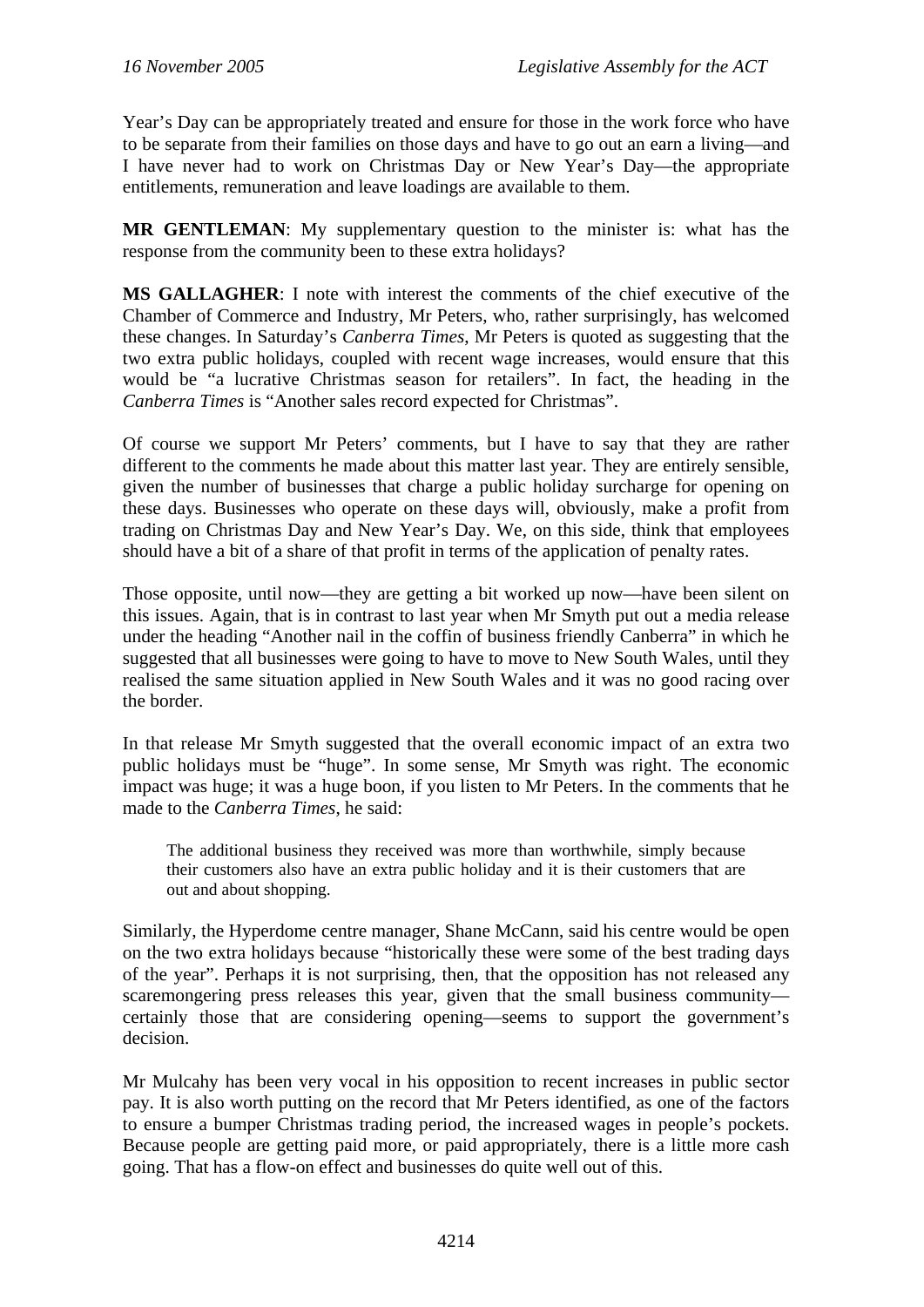All in all, it has been given the thumbs-up from the business community. They are expecting a huge boon this Christmas. The government has shown a good example in our approach to industrial relations, where we balance the rights of employees with the rights of employers, and show that where you work together you can create a stronger economy. That is clear from the statistics from last year's Christmas trading.

This approach to industrial relations—this cooperative, collaborative approach that tries to create that appropriate balance between employers and employees—is a position that the ACT government is very proud of and will keep. It stands in stark contrast to the environment that those opposite would pursue if they were in government. Certainly the federal government is pursuing it nationally.

# **Belconnen to Civic busway**

**MR SESELJA**: My question is to the Minister for Planning. I refer to statements on ABC radio yesterday by the Treasurer in which he said that cabinet would make the final decision on whether the Belconnen to Civic busway is built. I refer to numerous public statements you have made in relation to the busway, including on 5 March 2004 when you said that "the ACT government will begin building dedicated trunk public transport routes between the town centres and Civic, starting with the Gungahlin to Civic and Belconnen to Civic routes". Minister, are we to believe you or the Treasurer on this issue?

**MR CORBELL**: I am very pleased to advise Mr Seselja that he can believe both of us, because we are not saying anything inconsistent on this matter. I do not know whether Mr Seselja has deigned to pick up his budget papers but, if he has, I would be really grateful if he would point out to me where the construction moneys are in the budget for the Belconnen to Civic busway. There are not any, Mr Seselja. Indeed, if Mr Seselja pays a little bit closer attention to the capital works program as outlined in the current budget papers, he will see there is money allocated to feasibility, planning and forward design, but there is no money for construction. The government has said very clearly, and I have said very clearly and the Treasurer has said very clearly, that this project, along with many other projects in the government, will need to be considered by the government in the context of future budgets.

I know that Mr Seselja might think that the truth is out there somewhere and that perhaps there is some major battle royal going on between me and the Treasurer, but I just draw to Mr Seselja's attention that, if he goes to the capital works budget in the current budget papers, he will not find any money for construction. There has never been any money for construction, because the government is not yet ready to make a decision on whether or not this project should be constructed. The government has committed money to forward planning, to design and to feasibility, and that will allow the government to make an informed decision as to whether or not construction should proceed. I can assure Mr Seselja that he can believe both me and the Treasurer on this matter.

**MR SESELJA**: I have a supplementary question, Mr Speaker. Minister, why have millions of dollars been committed to planning work for a project that may never go ahead?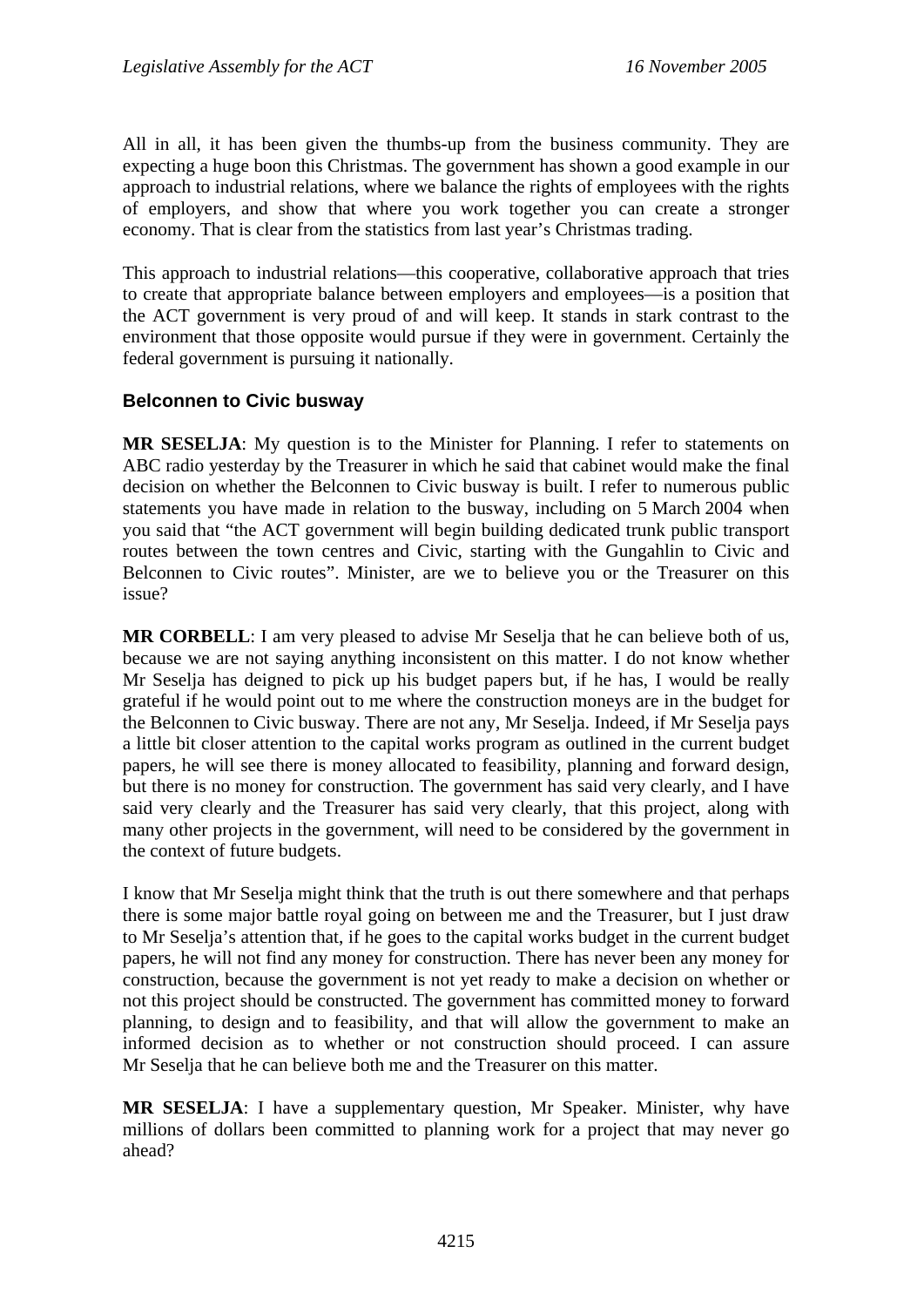**MR CORBELL**: Again, I do not know whether Mr Seselja understands how capital works happen, but you usually do feasibility, forward design and planning before you make a decision to commit capital works moneys. There is nothing different in this case.

# **Housing—budget funding**

**MRS BURKE**: Mr Speaker, my question is to the housing minister, Mr Hargreaves. Minister, prior to the last ACT election the Stanhope government promised to inject \$30 million into public housing, predominantly for new housing. When you were asked about the status of the promised funding by media outlet ABC, your response, aired on ABC TV on 7 October 2005, was, "That's a very good question that, deserving of a very good answer." When asked by the journalist, "You can't promise?" your response was, "Oh, I'd never promise anything." Despite your government's mishandling of the budget, the forecast \$91 million deficit and pressure on the fiscal envelope, when will the Stanhope government inject the \$30 million into public housing in the ACT?

**MR HARGREAVES**: There are two points. The first is that the government has not mishandled the budget; the government has done a fantastic job with the budget based on the seven years I have seen. Their government, in the first three years was pathetic. The Stanhope government in the past four years has been brilliant. Mrs Burke is trying to come into this chamber and ask, "When are we going to give you your \$30 million?" My response is that Mrs Burke can use her intuition and find out herself.

**MRS BURKE**: Mr Speaker, I have a supplementary question. I ask again: minister, when will funding for this critical commitment become available, or are you unable to find the necessary funds? Is this the problem?

**MR HARGREAVES**: It is highly unusual for governments to pre-empt either government discussions or budgetary outcomes. I do not propose to start the process off now.

# **Prisons—syringe exchange program**

**DR FOSKEY**: My question is directed to the Minister for Health and regards the possible introduction of a prison-based syringe exchange program in the new ACT prison. Mr Corbell, one of your departmental officers informed a community forum on this issue that you personally supported the introduction of such a program. Could you outline to the Assembly what evidence you have for this position and what you understand the health benefits to be.

**MR CORBELL**: I start by making very clear the government's position on this matter: the government has not yet taken a decision on the details of the corrections health plan for the prison. That is work currently being finalised. Obviously, as part of corrections health planning, the issue of disease communication in the prison environment, particularly blood-borne disease and the desirability or otherwise of a needle and syringe program, will need to be considered by the government, and it will be when the corrections health plan is considered by the government as a whole through the cabinet process.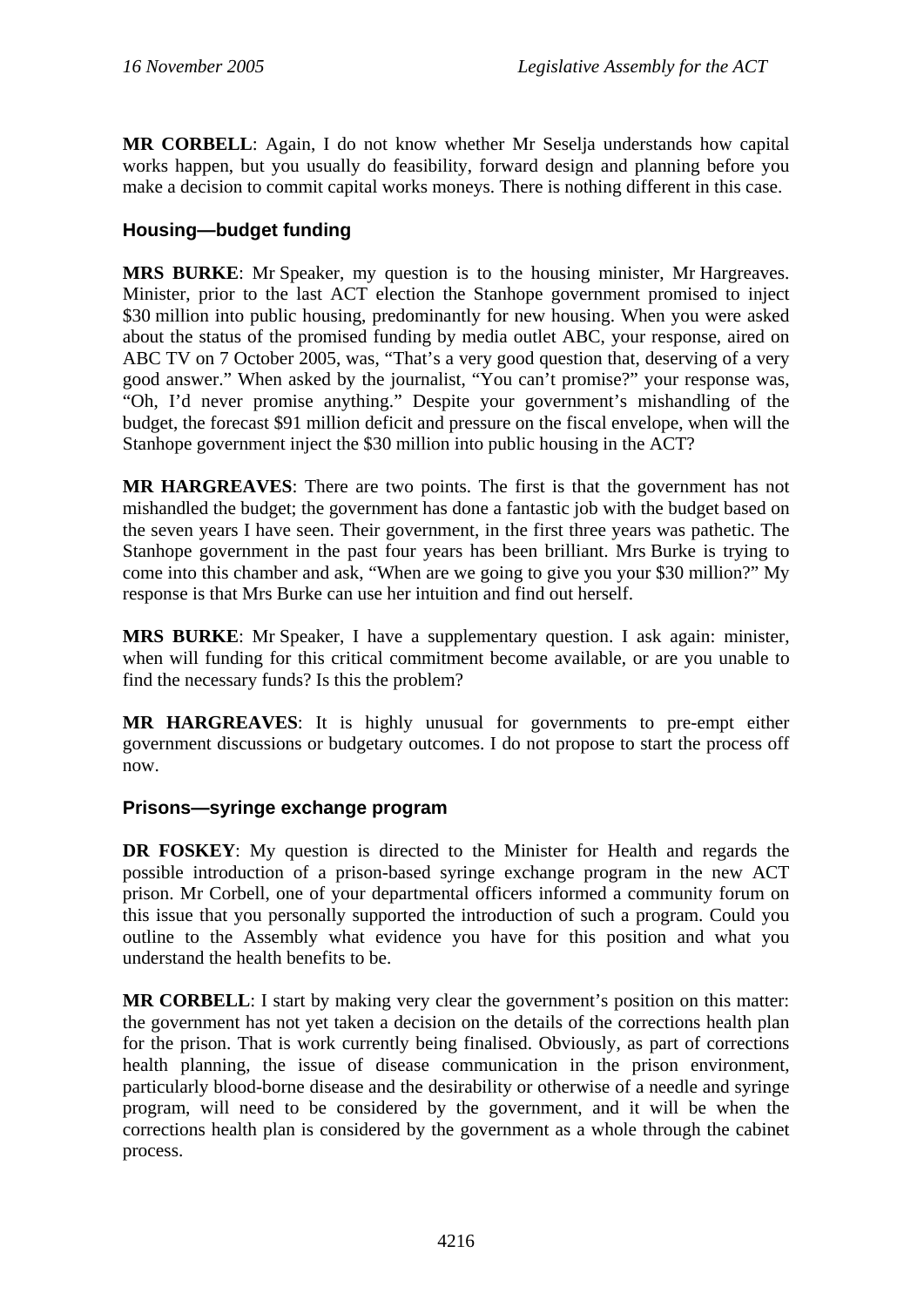That said, as Minister for Health, I have a responsibility to communicate and to advocate the importance of reducing the spread of blood-borne diseases in any environment, particularly in the prison environment, where we know that drug use and injecting drug use goes on. The evidence on the effectiveness of needle and syringe programs generally is well accepted, given the experience in the broader community. In the broader community, we know that the availability of clean injecting equipment leads to a reduction in needle-sharing activity, and leads therefore to a reduction in the spread of blood-borne diseases that can come about because of needle-sharing activity.

Because of programs such as the needle and syringe program in the ACT and other jurisdictions, over the past one to two decades we have seen very significant control over the spread of diseases. We also know that, where clean injecting equipment is not available, there is an increase in risk-taking behaviour, including the sharing of syringes and needles. That can lead to the spread of diseases such as HIV/AIDS, hepatitis C and so on.

The government is very conscious of these issues. We know that drug-taking activity takes place in a prison environment. We know that needles get into prisons, even maximum-security prisons. And we know that, where needles do get into prison and there is no possibility of getting a clean needle, those needles are used again and again. Those are serious issues for the government.

I know that my colleague the Chief Minister, Mr Stanhope, has raised concerns about security, and occupational health and safety issues. I reiterate those concerns. Those are very significant and serious issues that must be taken account of as the government considers this difficult but important issue. I will be paying close attention to the development of the corrections health plan and speaking to my colleagues about it as we consider this very complex and important issue.

It is important to stress that there is evidence in other jurisdictions overseas as to the effectiveness of these programs, particularly in Spain, which as a western European country has had such a program in place for some time. It has worked effectively in reducing the spread of disease without compromising health and safety issues in the prison environment. These issues need to be looked at closely to see whether they are applicable in the Australian context.

I note that the Liberal opposition has come out and said point blank, "No", that this should not even be considered in the prison environment and that its focus is on rehabilitation. Of course, rehabilitation is very important and we should be making every avenue available to assist people with rehabilitation.

But that general philosophical approach that we have heard from Mr Stefaniak in the last couple of days highlights the fact that the opposition still does not appreciate the importance of harm minimisation as one element of a strategy to reduce the spread of disease in our community. The logical extension of the Liberal Party's position is that there should be no needle and syringe programs available at all, anywhere to anyone, because the focus should be on rehabilitation.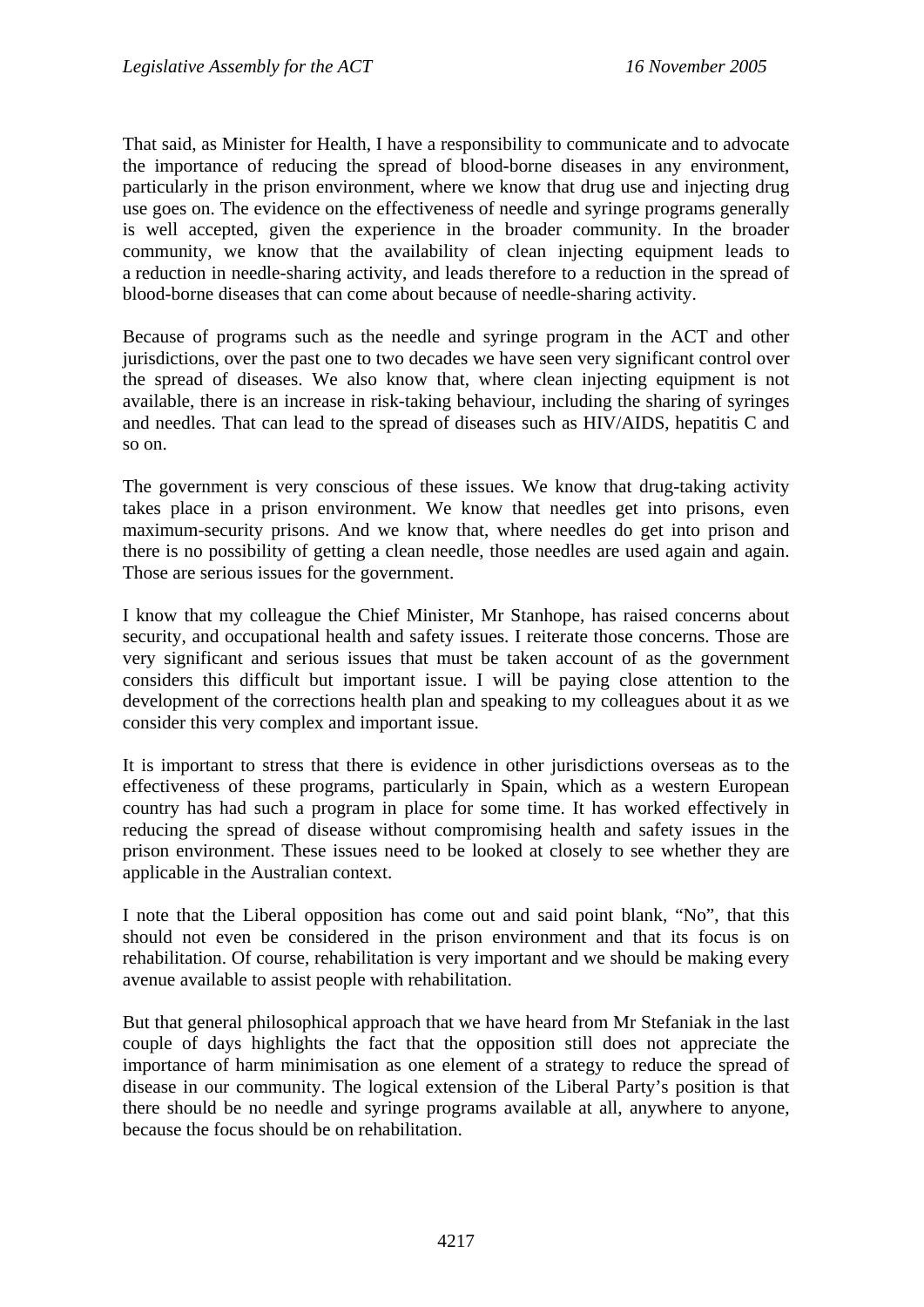I argue that that is a very dangerous and risky position for the Liberal Party to promote. It works fine for those people who are able to kick the habit and who are able to go through a rehabilitation program and detoxification program and get there. But it does not work for those who still engage in risky behaviour and need a harm-minimisation approach.

**DR FOSKEY:** Mr Speaker, I have a supplementary question. Given some of the issues that you raise minister, how can members of the public and community organisations who support a safe health prison-based syringe exchange program in the new prison assist the government in making its decision?

**MR CORBELL**: Those with an interest in this issue should make their views known to the government, as people do all the time on issues of interest to them. I encourage them to make their views known. The government will obviously take those into account in making its decision.

# **Housing—ministerial conferences**

**MS PORTER**: My question is to the Minister for Disability, Housing and Community Services. Minister, I understand that you recently attended the national housing and the housing ministers conferences that were held concurrently in Perth. Could you please advise the Assembly of the outcomes of these conferences?

**MR HARGREAVES**: I thank Ms Porter for the question. I did attend both the Housing Ministers Conference and the National Housing Conference in Perth late last month. I can advise the Assembly that housing ministers reviewed progress on the implementation of a number of key measures towards improving availability of affordable housing. Ministers particularly focused on two crucial areas of activity. These were a framework for national action on affordable housing and an indigenous housing reform and investment strategy.

The framework for national action on affordable housing provides a strategic, integrated and long-term vision for affordable housing in Australia, with stated commitment from state, territory and Commonwealth governments. The framework will look at activities related to the direct delivery and management of affordable housing, as well as parallel policy parameters that influence the housing market more broadly and are managed outside housing portfolios.

A joint meeting of housing, local government and planning ministers endorsed the framework in August 2005 and agreed to develop initiatives to implement a range of actions over the next three years aimed at addressing a predicted shortfall in affordable housing. Housing ministers were provided with an update on the work done to advance the framework and discussed the range of resources and policy levers that could be applied to improve housing affordability, both home ownership and rental. These include: supply side programs, such as social housing programs supported by the commonwealth-state housing agreement; demand assistance such as the commonwealth rental allowance; taxes on property assets and transactions; purchase assistance programs such as the first home owners grant and other home ownership or shared ownership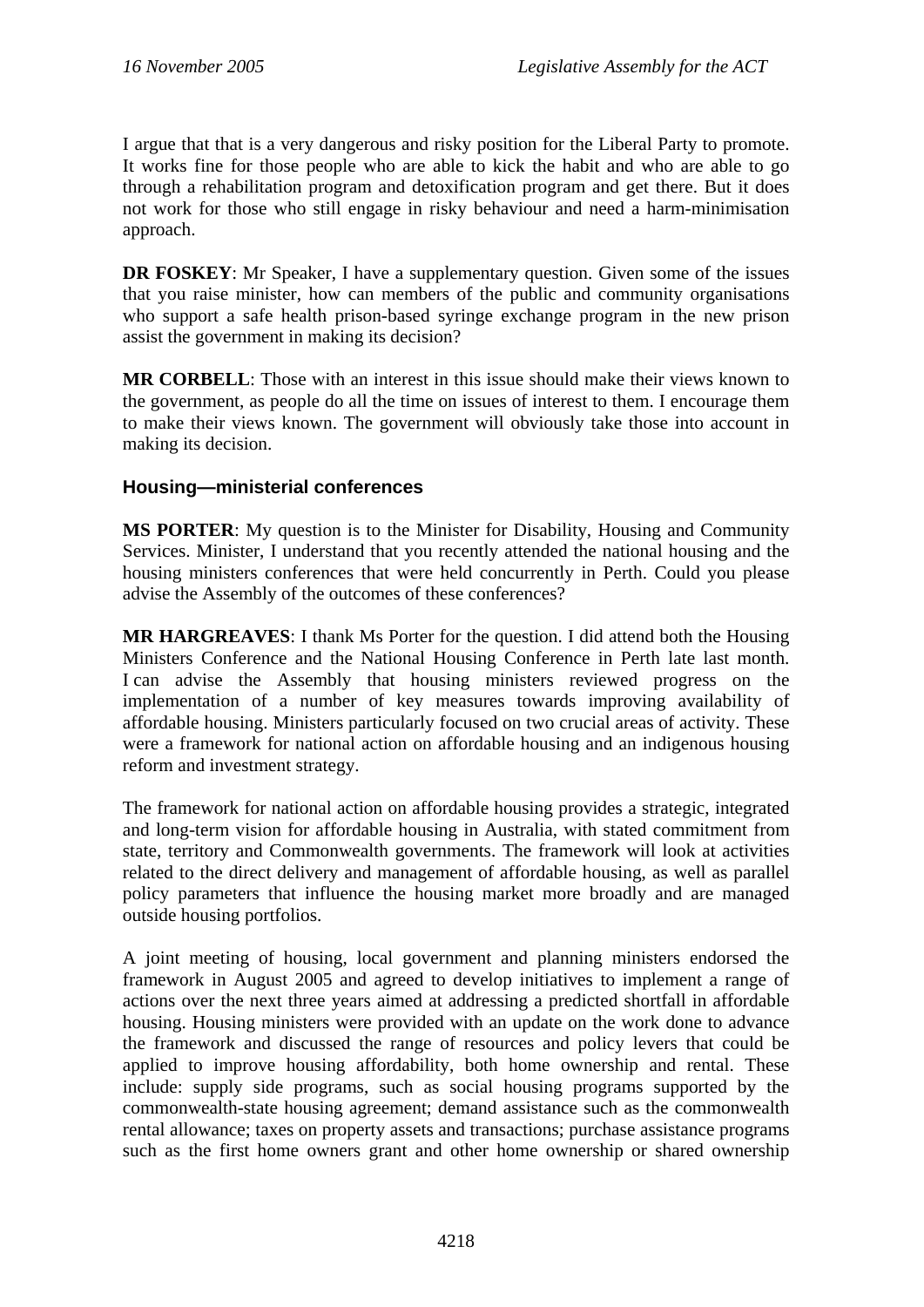initiatives; and regulatory structures affecting the not-for-profit sector, the private rental market, the supply of land and land use planning.

One area of particular interest to state and territory ministers was the targeting of the first home owners grant. Ministers undertook to look at ways to improve targeting of this grant to ensure that it was not being provided for million-dollar properties. This consideration would take into account regional variations and funding being retained to progress national affordable housing objectives.

Housing ministers also pledged themselves to national action on indigenous housing, including a reform agenda that features a commitment to increase the effort of mainstream programs in housing indigenous people; initiatives to increase indigenous home ownership; and measures to improve the standard of indigenous housing, particularly where dwellings are in a poor condition.

Along with these initiatives, all ministers acknowledged that there was an undeniable case for new investment to avoid a life cycle of poverty and ill health for indigenous people in housing need. Ministers agreed that, as a precursor to any new investment, which is a shared responsibility, it is essential that reform be initiated to improve the collection of rents, to increase training and job opportunities for indigenous people and to improve the maintenance of existing housing stock.

Ministers acknowledged an urgent need for additional dwellings in the social housing sector. Ministers also agreed to hold further discussions on possible new funding options in mid-2006 and to invite ministers responsible for indigenous affairs.

**MS PORTER**: I have a supplementary question, Mr Speaker. Could the minister please advise the Assembly how ACT Housing providers fared in the awards section of the National Housing Conference?

## *Mrs Dunne interjecting—*

**MR HARGREAVES**: I did not hear the disparaging remark on our community housing sector that Mrs Dunne put across the chamber, and I am glad I didn't because that would be an appalling thing to do.

The national community housing awards formed a part of the National Housing Conference in Perth and were established in 1999 to identify and recognise best practice in community housing in Australia. The awards are part of a national system of encouraging a culture of continuous improvement in the community housing sector, and it is with great pride that I convey to you the success of our own Havelock Housing Association in these awards.

There are six award categories: overall excellence in community housing; excellence in service to tenants and communities; excellence in service to tenants and communities in remote and rural areas; excellence in organisational management; excellence in asset management; and excellence in corporate governance.

Havelock Housing Association, the largest community housing organisation in the ACT, was a finalist in five of those six categories—that is all categories other than the one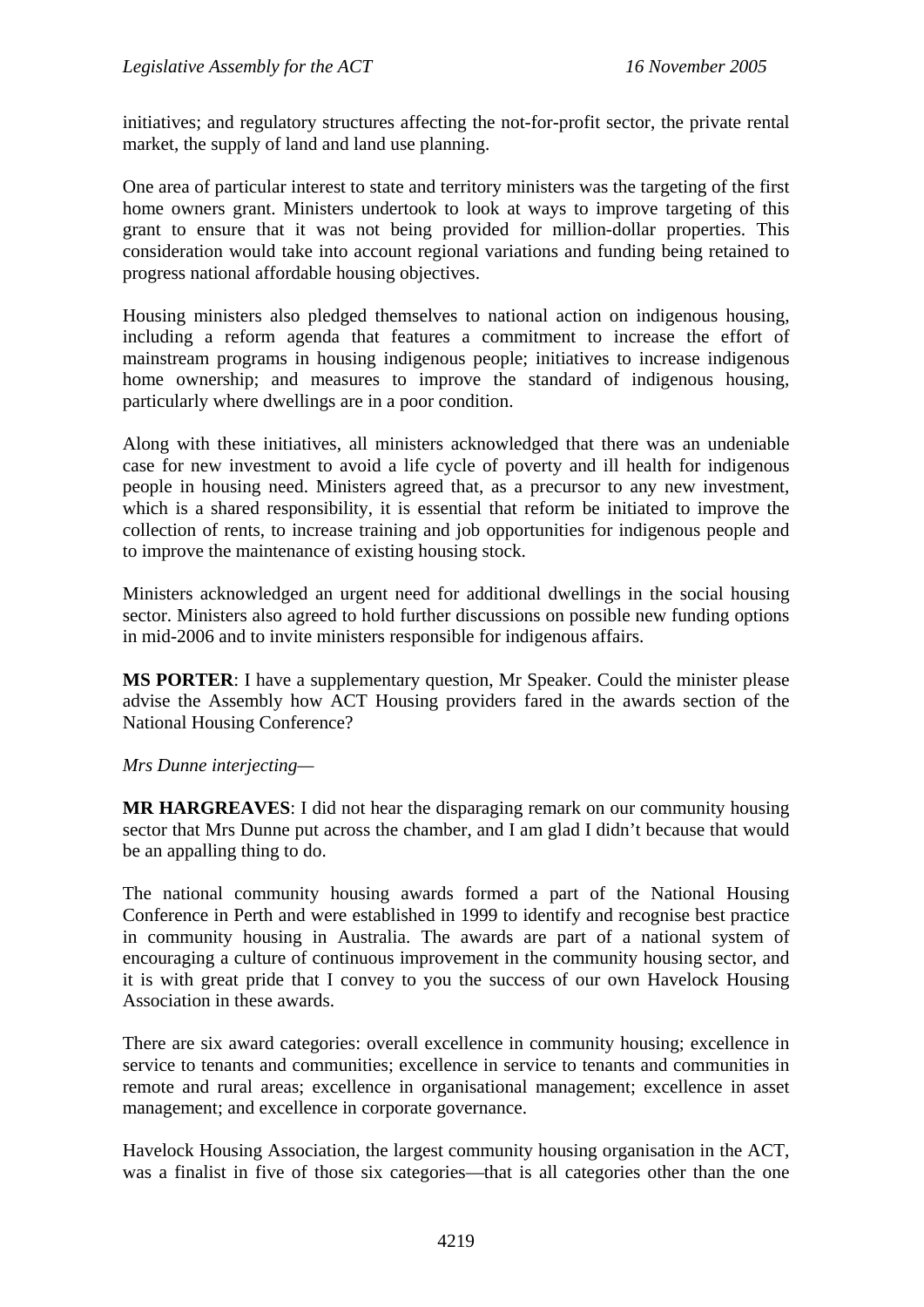pertaining to rural and remote areas. Havelock Housing Association won the national award for excellence in organisational management. This award is for development of effective systems to manage its activities, as well as the extent to which tenant participation in the organisation is supported. Havelock was also highly commended in two award categories: overall excellence in community housing and excellence in asset management.

It is to the benefit of all Canberrans, but especially those who are less well off, to have a national leader in deliverance of community housing here in the territory, and I would like to sincerely congratulate Havelock Housing and hope that my Assembly colleagues join with me in wishing them well for next year's awards.

## **Policing—numbers**

**MR PRATT**: My question is to the minister for police, Mr Hargreaves. Minister, in 2004-05, according to ACT Policing's annual report, there was a total of 571 sworn full-time equivalent police, almost 32 less than in 2001-02, when there were 602.7 FTEs. However, you said in debate in this Assembly on 7 August 2001, *Hansard*, page 2453:

… we do not have enough police—

to enforce the law—

We do not have enough police to address home invasions, even though the rate has gone down. We have not got enough police to address motor vehicle thefts …

Minister, if you did not feel that there were enough police officers in 2001 to sufficiently protect the Canberra community, and we actually had 32 more FTEs back then, why do you now claim that police numbers are adequate?

**MR HARGREAVES**: That was at the absolute height of the Liberal Party's ineptitude and incompetence concerning protecting the people of the ACT. That was at the screaming height of the Himalayas of ineptitude and incompetence to which the people opposite had subjected the people of the ACT. My predecessor did many things which were fantastic. One of the things that he did, I have to say, as an integral part of the Stanhope government, was that he endorsed the change in the way we do things.

I do not know how many times I have said it in this chamber, but I will say it yet again for the benefit of the man across the chamber: he has a serious problem with reading. He should go to remedial classes, try to listen when we speak, and read the *Hansard* of recently a bit more. The nature of policing in this town has changed. Everybody in this town knows that except the guy across there. Everybody else in this town knows it.

The nature of intelligence-led policing, yet again I will say it, has resulted in crime reductions in this town. Since the time when the characters opposite were in office we have had huge reductions. I also observe that in recent times, thanks to the direction of the new Chief Police Officer, Audrey Fagan—you may have noticed it, Mr Speaker; certainly the chamber must have noticed—there has been a greater presence of police within the community.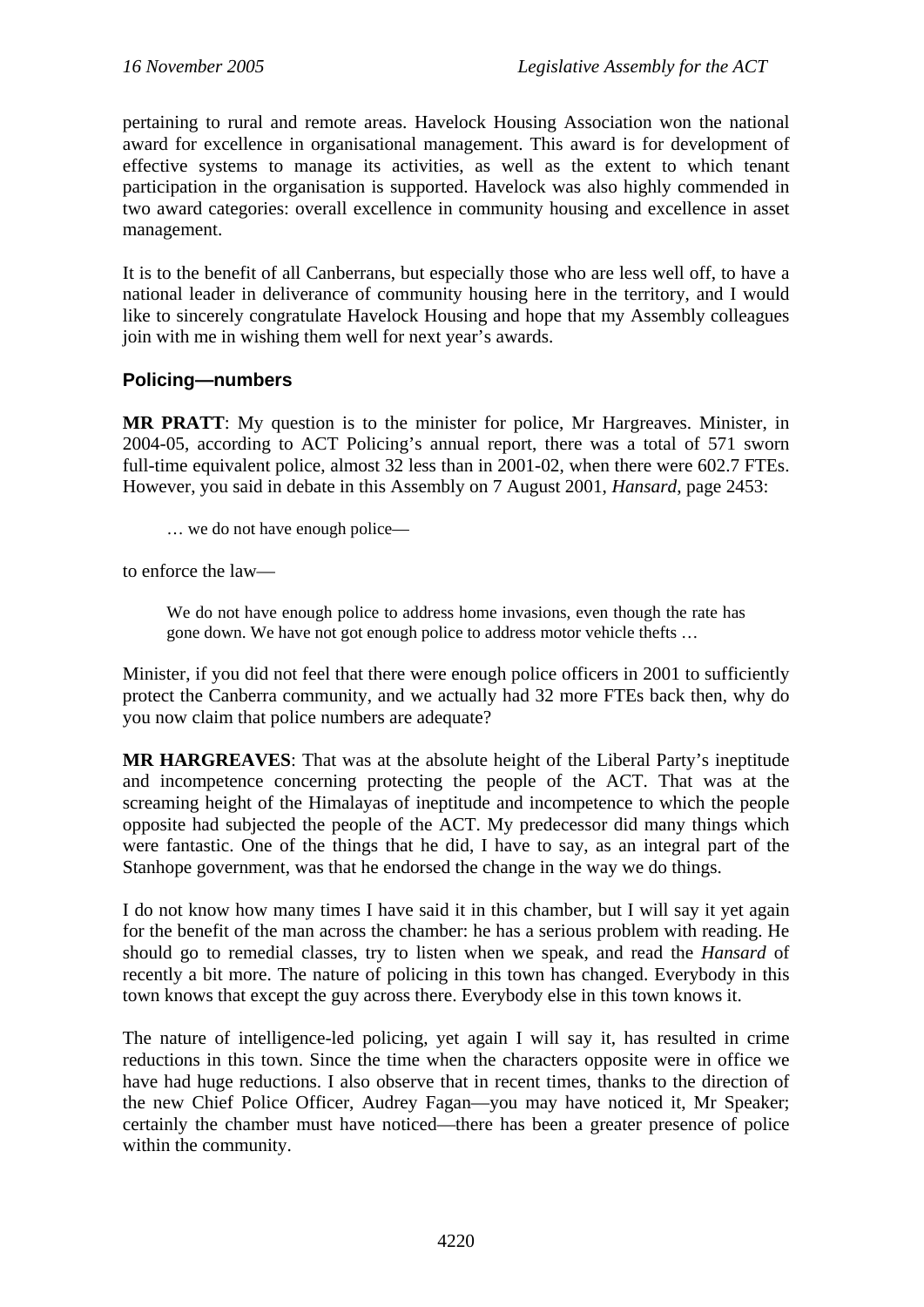**Mr Smyth**: Er!

**MR HARGREAVES**: The people opposite can er, ah, um, oh or whatever they like, but it makes absolutely no difference to the truth. Motor vehicles thefts have gone down. Burglaries have gone down. Home invasions have gone down. Personal assaults have gone down. The only thing that has gone down with them is the absorption rate of Mr Pratt; he just does not understand it. Either he does not understand it or his is a classic case of making being a goose into an art form; one of the two. I am not quite sure what it is. I think he is trying to make being a goose into an art form, because the numbers speak for themselves.

**MR SPEAKER**: Mr Hargreaves, those sorts of personal reflections do not help.

**MR HARGREAVES**: All right, I withdraw and apologise to the goose, Mr Speaker. The thing is—

**Mr Smyth**: I take a point of order, Mr Speaker.

**MR HARGREAVES**: All right, I withdraw that, too. I am sorry for the goose. I withdraw that, too. That is a fair cop, Mr Smyth.

**Mr Smyth**: Mr Speaker, he cannot withdraw and qualify it in that way. Either he withdraws or he does not bother.

**MR HARGREAVES**: I did. I copped it fair.

**MR SPEAKER**: My request was that you withdraw it.

**MR HARGREAVES**: And I did that.

**MR SPEAKER**: Thank you.

**Mr Pratt**: What about the 32 police missing?

**MR SPEAKER**: Mr Pratt, you have asked one question and that is all you get the chance to ask. Let him answer it.

**MR HARGREAVES**: Come back with a supplementary, if you like. The way in which we are applying the police at the moment is a completely different model. It is having an effect. As I predicted in this place not too long ago, there will be a time when we plateau out. There will be a time, because you cannot have 40 per cent on 40 per cent on 40 per cent for ever more. Right now, I am particularly proud of the figures that the police are producing. Their responsive nature is, in my view, exemplary. The figures speak for themselves, and Mr Pratt can yell numbers around the place as much as he likes.

The other thing I want to say is that Mr Pratt perpetuates the nonsense of taking a number at a point in time and comparing it with a number at another point in time. He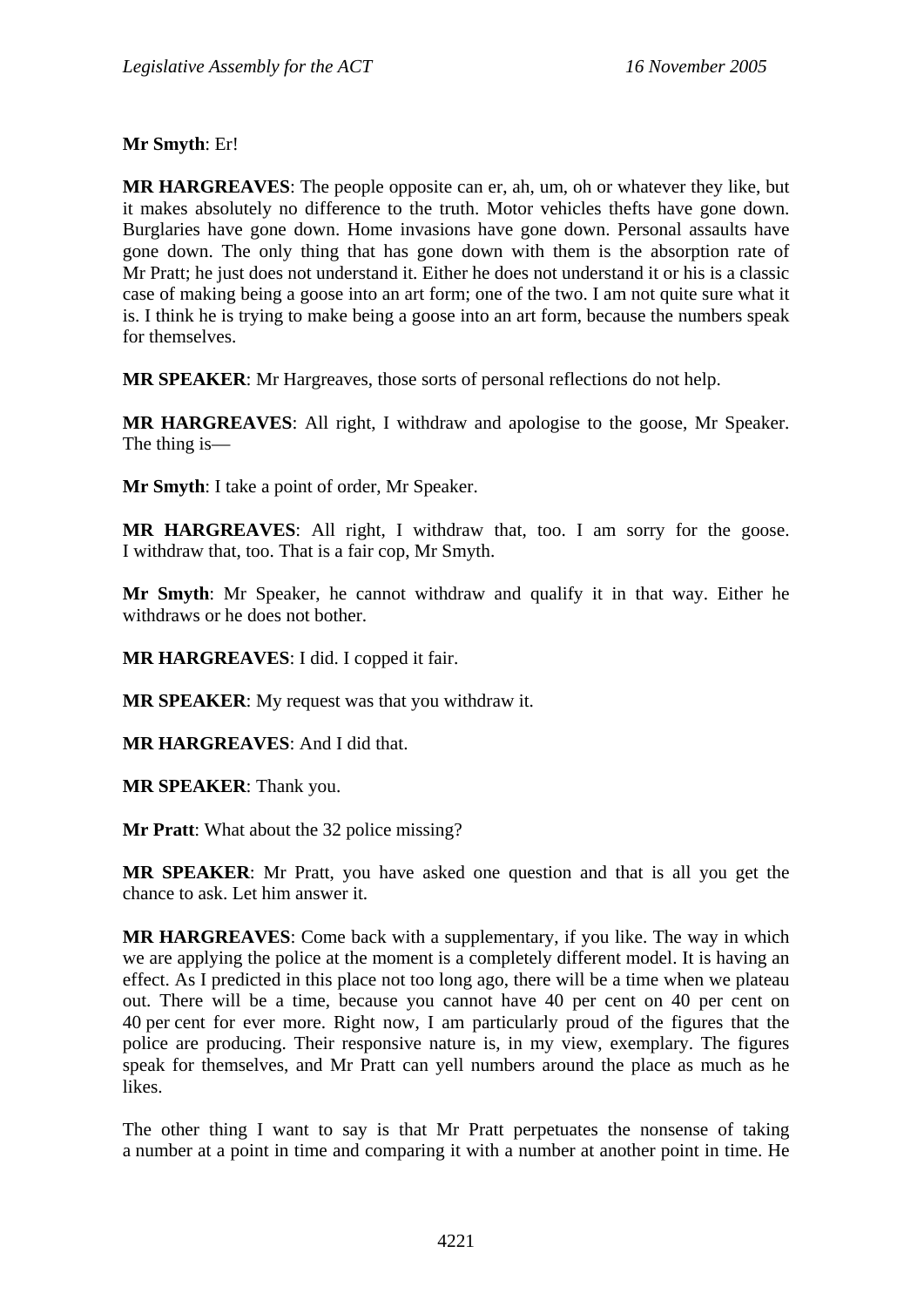forgets, conveniently, that the number of police is a full-time average operative staffing level taken over 12 months.

**Mr Pratt**: That is the number you budget to. Is it a meaningless number?

**MR SPEAKER**: Order, Mr Pratt!

**MR HARGREAVES**: He can take a number today and he can take another number in three weeks and they will be different. What we have then is a straw man for him to tear down. I am just not going to play that game.

**MR PRATT**: I have a supplementary question. Minister, if we had 32 more police, wouldn't we be able to do all those things you have just outlined that much better? Why have you now contradicted your 2001 position?

**MR HARGREAVES**: I will answer the second question first. I have not contradicted my statement of before. You guys did a pathetic job when you were in government and the Stanhope government has not done a pathetic job; it has done a great one. The second one is probably the only question that I have heard from Mr Pratt in all the time I have been exposed to his diatribe that has made any sense, that is, if you are doing a really good job now, couldn't you do a better job with more? The answer—

**Mr Pratt**: As you say you are.

**MR SPEAKER**: Mr Pratt, I warn you.

**MR HARGREAVES**: The answer to Mr Pratt's question is yes, we are doing fantastic things. The crime rates have dropped. Community confidence is up. Police visibility has increased. Can we do better with more people? Yes, of course we can. Mr Pratt and perhaps the others opposite would actually deny the successes that the police have achieved over the life of the Stanhope government, and I just will not cop that. They have done a fantastic job. Could we provide better educational outcomes with more teachers? Yes. Could we provide better health outcomes with more doctors and nurses? Yes. Could we provide better parliamentary debate with more opposition? No.

## **ACTION—Aranda route options**

**MRS DUNNE**: Mr Speaker, my question is to the Minister for Planning. Minister, you will be aware of consultation around the proposed route of the Belconnen busway, which does not have any funding, and the impact that route option 2B will have on Aranda and especially on the residents of Arabana Street. Will you give an undertaking that route option 2B will be ruled out for further consideration because of its impact on the residents of Arabana Street?

**MR CORBELL**: I anticipate being in a position very shortly to outline the results of the most recent consultation in relation to the route options that have been out for consultation over the past couple of months, including route option 2B. I have received a number of representations directly from residents of Arabana Street, Aranda, in relation to their concerns with that particular route option. I am certainly taking those into close account. Equally, those residents have also taken the opportunity to use the consultation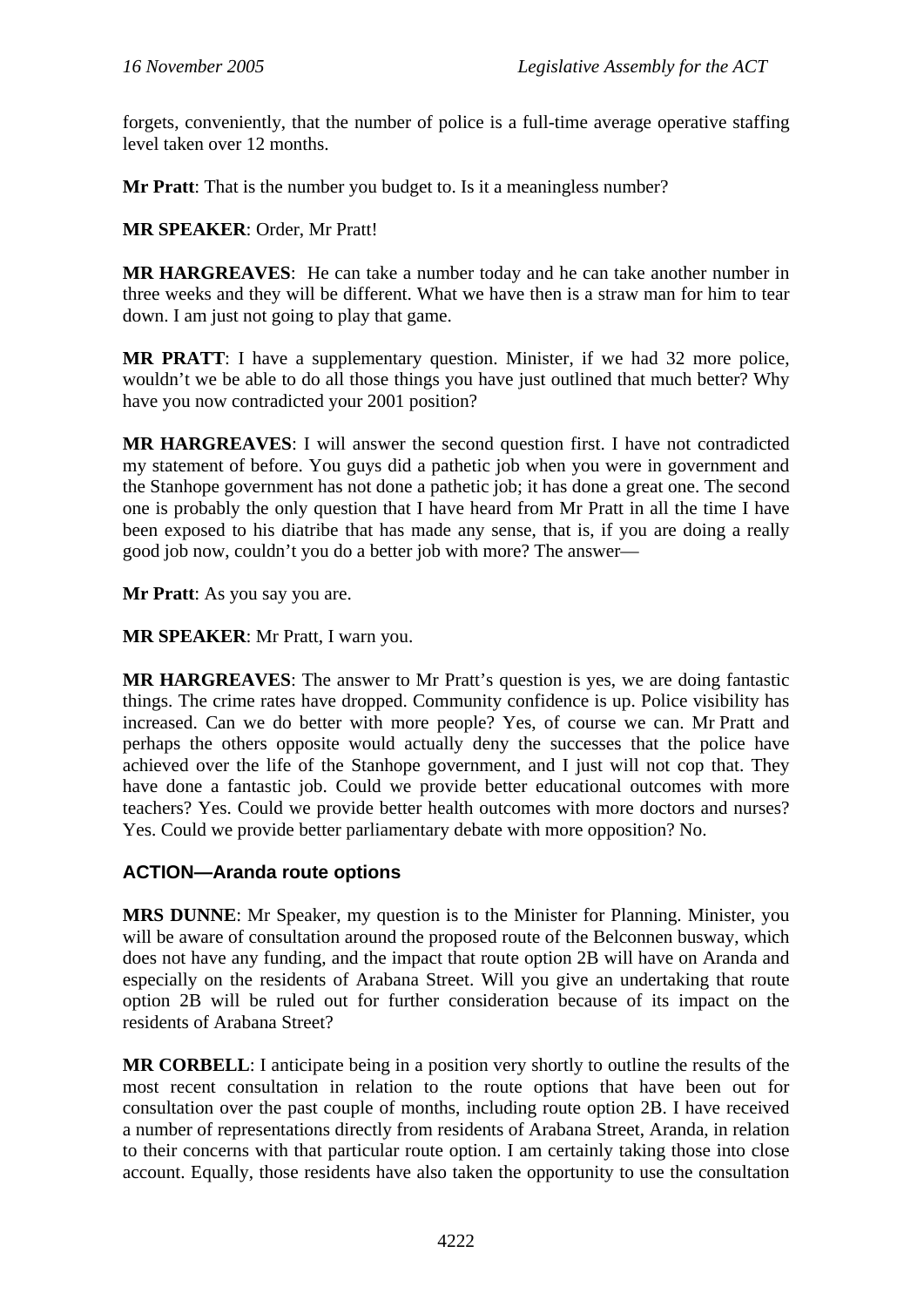process to raise their concerns. I anticipate that I will shortly make an announcement in relation to the revised set of route options as a result of the most recent public consultation process. I envisage that the timeframe on that will be before the end of the year.

**MRS DUNNE**: Mr Speaker, I have a supplementary question. Minister, will you rule out option 2B now?

**MR CORBELL**: I think I have answered the question.

**Mrs Dunne**: No, you have not. It is a yes/no answer.

**MR CORBELL**: You asked me that in the initial question as well as in the supplementary question. As I have made clear, I will be making an announcement on revised route options as a result of the public consultation process. I am taking into account the concerns raised by Arabana Street residents. I am very conscious of those concerns and am seeking to address those through the process. Further, it is worth making the point that route option 2B was actually proposed by the Conservation Council of the South East Region and Canberra. That was one that the government agreed to include in the consultation process because of their concerns about the impact of other potential routes. I have been pleased to have that tested through the consultation process. I will be in a position to make an announcement in relation to a final set of route options before the end of the calendar year.

## **Sustainable transport plan**

**MS MacDONALD**: Mr Speaker, my question, through you, is to Mr Corbell, the Minister for Planning, and is specifically related to transport. Can the minister advise the Assembly whether the travel modes targets of the government's sustainable transport plan with respect to public transport are being met?

**MR CORBELL**: I thank Ms MacDonald for the question. I am very pleased to confirm that travel modes targets are being met.

**Mrs Dunne**: Mr Speaker, on a point of order: I seek your ruling whether this question is in order because there is an item on the notice paper standing in Ms Porter's name which relates directly to the sustainable transport plan.

**MR SPEAKER**: Could you repeat the question for me, please?

**MS MacDONALD:** Certainly. The question is: can the minister advise the Assembly whether the travel modes targets of the government's sustainable transport plan with respect to public transport are being met?

**MR SPEAKER**: It is very clear that you cannot ask questions that anticipate discussion of a matter on the notice paper. There is a matter on the notice paper under the name of Ms Porter which goes to the sustainable transport plan and which talks about patronage and so on. You have cut across that matter. I would, therefore, rule the question out of order.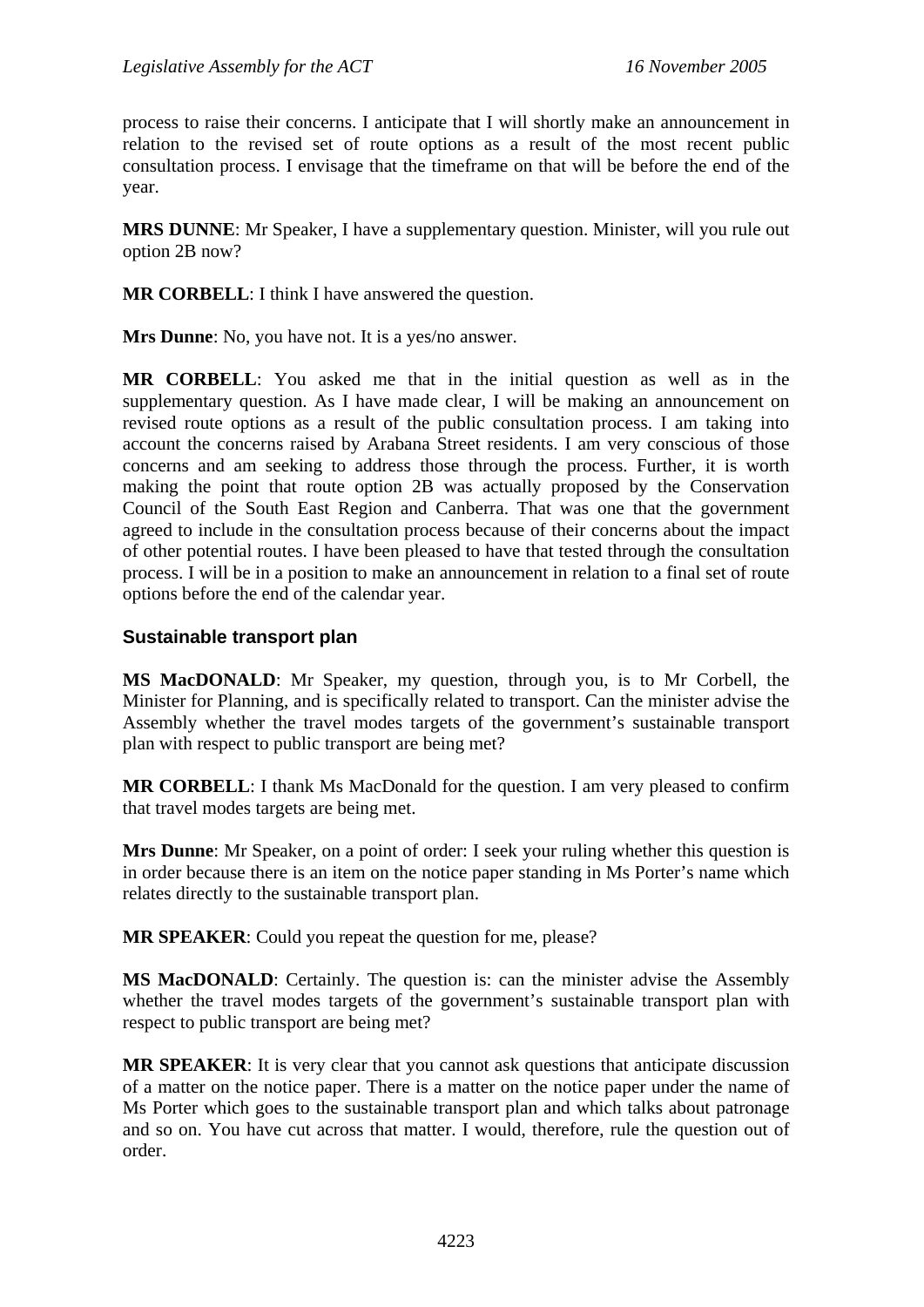**Mr Stanhope**: I ask that all further questions be placed on the notice paper.

# **Answer to question on notice Question No 534**

**MR PRATT**: Mr Speaker, I want to chase up an outstanding question on notice. I direct the attention of the Minister for Police and Emergency Services to question on notice No 534. This is due on 23 September, Johnny. I wonder whether John junior has got it handy.

**Mr Hargreaves**: What number?

**MR PRATT**: Question on notice No 534.

**MR SPEAKER**: Order! Mr Pratt, you have to use a member's proper title in this place.

**MR PRATT**: I withdraw that.

**MR HARGREAVES**: Mr Speaker, I did a bit of a count on the number of questions on notice so far this year and I think the opposition are on track to achieve a record high in this term. They hit 1,788 last term and I think they are tracking at about 2,300 now. The two people responsible for keeping two people busy in my departments until they drop are Mrs Burke and Mr Pratt. I am sorry, Mr Pratt, I will have to look into which one of those people is supposed to have answered this question for you and flog them.

**MR PRATT** (Brindabella) (3.32): In accordance with standing order 118A (c), I move:

That the Minister has failed.

**MR SPEAKER**: Standing order 118A (c) goes to the issue. Mr Pratt, you can only move in relation to 118A (b) because an explanation was provided.

**MR PRATT**: Mr Speaker, I would submit to you that 118A (c) is quite clear in respect of the requirements of a minister to respond to questions on notice. I feel that I am well within my rights to move a motion in accordance with that particular standing order.

**MR SPEAKER**: It is very clear in the standing orders, Mr Pratt, that once the minister has given an explanation you cannot move a motion under 118A (c). If he has not provided an explanation then you can move in a particular direction. But in this case he has provided an explanation and whether or not you like it is not something that should trouble us. So, as I explained, you cannot move in relation to 118A (c). If you wish to move a motion, it has to be in relation to standing order 118A (b).

**MR HARGREAVES** (Brindabella—Minister for Disability, Housing and Community Services, Minister for Urban Services and Minister for Police and Emergency Services) (3.34): Mr Speaker, if it will assist the chamber, I am happy to try to give a supplementary answer to Mr Pratt.

**Mr Stanhope**: No, it will not.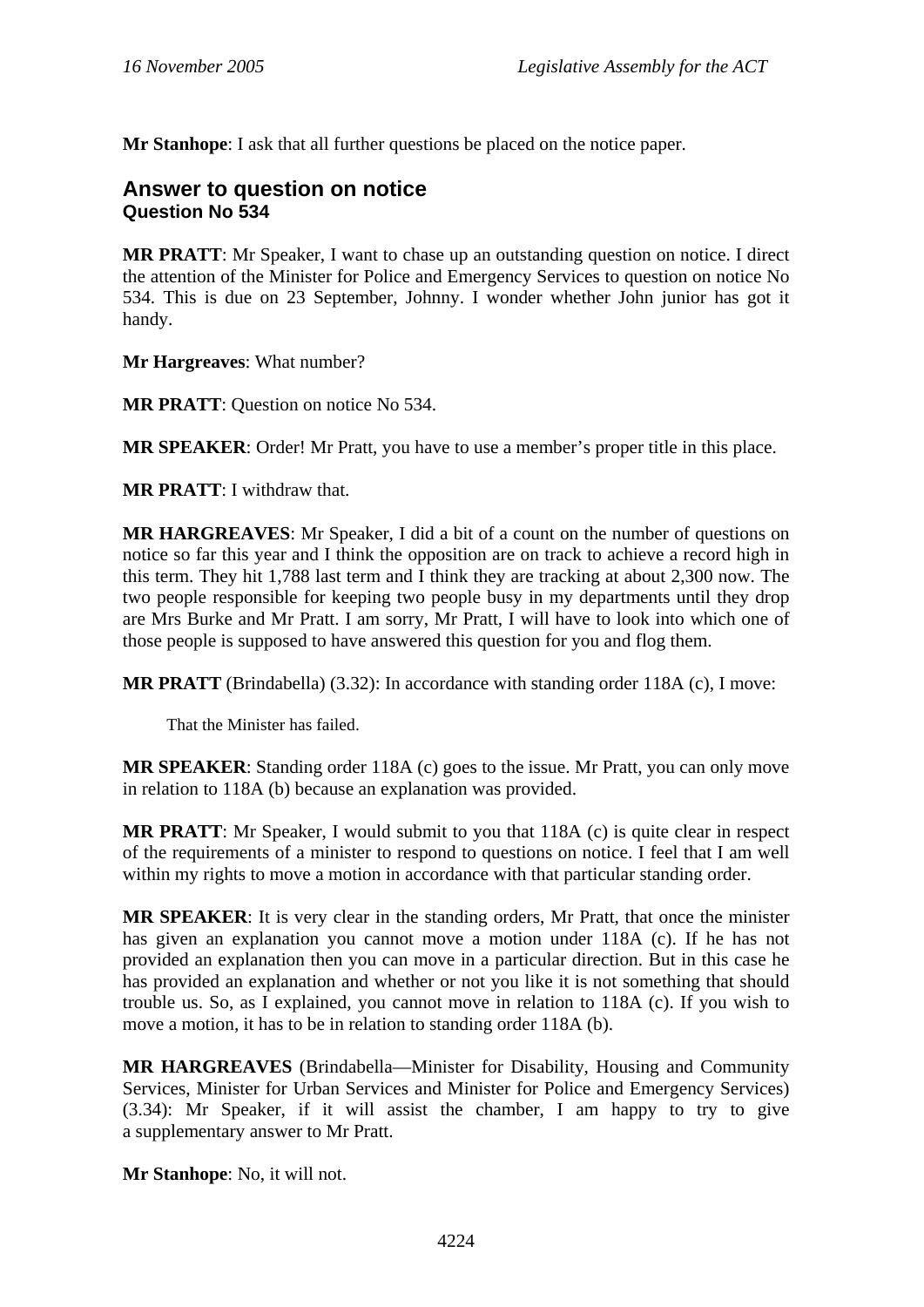**MR HARGREAVES**: I think it is important for the chamber to know. But if you rule that I should not proceed, I am happy to sit down.

**MR SPEAKER**: I am not going to stop ministers from giving explanations about matters, the subject of which has been raised in question time. If you want to offer a further explanation then it is up to you to do so. We will see what Mr Pratt wants to do after this.

**MR HARGREAVES**: Thank you and Mr Pratt can then choose to do whatever he likes. Mrs Dunne put in an FOI on a filing matter. I have forgotten the number of pages that resulted but I think we measured it in kilograms rather than pages.

**MR SPEAKER**: You had better come to the explanation.

**MR HARGREAVES**: I think Mr Pratt's question No 534 goes to the detail of that particular FOI and considerably more resources are required to sift through this information and answer the questions that Mr Pratt has raised. So the answer is that it is going to take a considerably greater length of time than is humanly possible to do because of the extra work that Mrs Dunne created, which is the reason why she is not the government whip any more.

**Mr Gentleman**: How much does this cost?

**MR HARGREAVES**: I don't know.

**Mrs Dunne**: Mr Speaker, I wish to speak to your original ruling: Mr Hargreaves said that he would go out and find the person who had not answered the question and flog them. That is not an explanation under any meaning of the standing orders. An explanation is, "I haven't had a chance to sign it off because" or anything like that. But to make a flippant comment is not an explanation under 118A (b) and, therefore, Mr Pratt is within his rights to move that the Assembly take note of the fact that the minister failed to make an explanation.

This is a standing order that I think most of the members opposite do not understand. It is not sufficient to stand up and say, "I will look into it."

**Mr Hargreaves**: I have just told you.

**Mrs Dunne**: That is not an explanation, Mr Speaker. The member is entitled to an explanation of why the answer has not been given in 30 days. To say, "I will go out and flog the person responsible" is not a suitable answer.

**MR SPEAKER**: Thank you. Mr Corbell on the point of order.

**Mr Corbell**: Mr Speaker, I think the opposition have not listened to what you said in relation to your ruling. As I understand it you have said that Mr Pratt is entitled to move a motion under standing order 118A (b) but it is not open to him to move a motion in relation to 118A (c), which is what he sought to do about five minutes ago. He cannot move a motion in relation to 118A (c) because the minister has provided an explanation.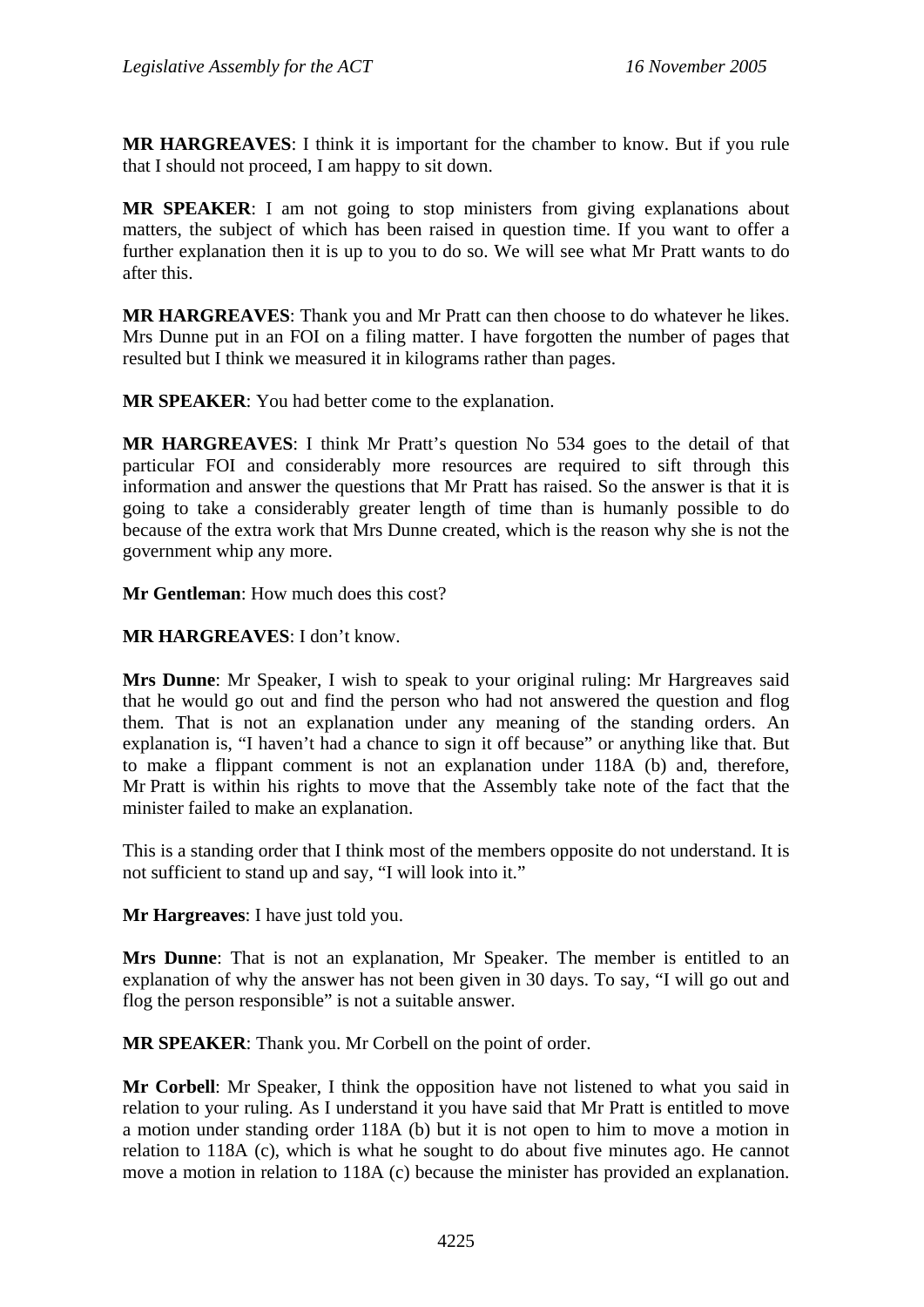Mr Pratt, as you quite rightly point out, may not be happy or satisfied with that explanation but the standing order actually makes provision for a member who is not satisfied with an explanation to move a motion under 118A (b), and that should be the course of action open to Mr Pratt if he chooses to pursue it.

**MR SPEAKER**: Thank you for that, Mr Corbell.

**Mr Pratt**: Mr Speaker—

**MR SPEAKER**: Mr Pratt, I want to deal first with what Mrs Dunne raised. Just resume your seat. I cannot make a judgment on the acceptability or otherwise of an explanation. An explanation was given. A member might be dissatisfied with an explanation or, for some other reason, might be entirely satisfied and might want to provide accolades. I don't know. Standing order 118A (b) provides the avenue for that to occur. You make no point of order in the matters you raised because, as Mr Corbell quite rightly pointed out, the minister did provide an explanation. Mr Pratt, do you want to do anything with this?

**MR PRATT** (Brindabella) (3.38): Speaking to the motion that I moved, I do not accept that the explanation given was an explanation.

**MR SPEAKER**: Well, I have ruled, Mr Pratt. As the minister has given an explanation, you cannot move a motion under the standing order.

**MR PRATT**: However, I do accept the second explanation, or at least the second attempt to provide an explanation. I am prepared to leave it at that and we will see what happens.

**MR SPEAKER**: Okay, that is good.

**MR PRATT**: If we had been given an explanation in the first place we would not have had this trouble, Simon.

# **Canberra Hospital obstetric service Paper and statement by minister**

**MR CORBELL** (Molonglo—Minister for Health and Minister for Planning): For the information of members, I present the following paper:

An own initiative investigation into the obstetric service at The Canberra Hospital— Report by the Complaints Commissioner, Community and Health Services, under the Community and Health Services Complaints Act 1993, dated October 2005.

I seek leave to make a statement in relation to the paper.

Leave granted.

**MR CORBELL**: Mr Speaker, for the information of members, I have tabled a report by the Community and Health Services Complaints Commissioner entitled *An Own Initiative Investigation into the Obstetric Service at The Canberra Hospital*. At the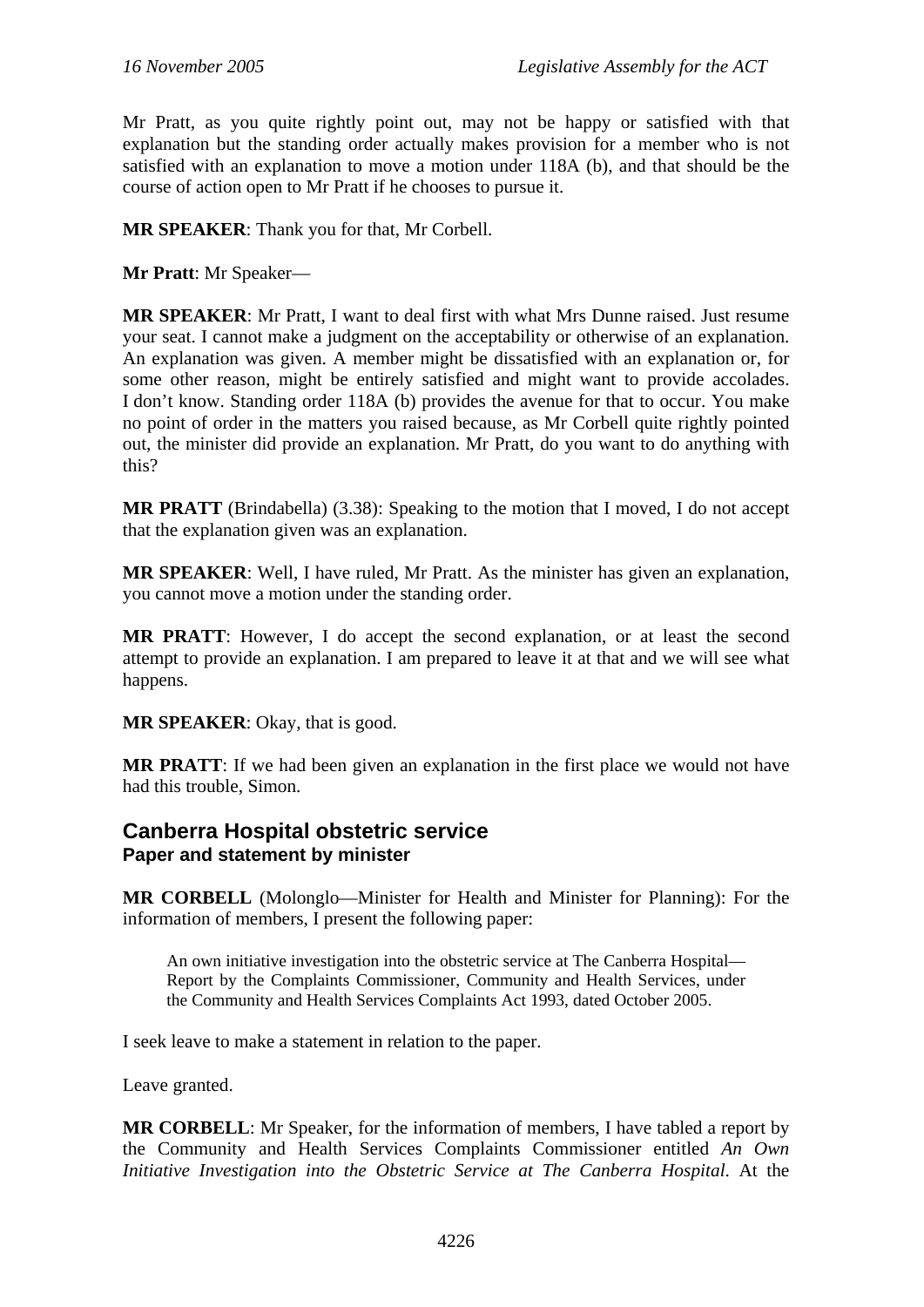outset, I would like to say that the commissioner's investigation concludes that there was no issue of public safety in the obstetric service at the Canberra Hospital. Nor did the evidence obtained in the investigation indicate an unacceptable level of avoidable adverse patient outcomes.

The commissioner has also concluded through his investigation that, while the evidence obtained in the investigation indicated issues of concern in the management of some cases, there was no issue of public safety in the practice of individual clinicians. The commissioner further concluded that the evidence obtained in the investigation identified some aspects of the obstetric service that could be improved.

Let me give members some more detail. The review of obstetric services at the Canberra Hospital was an own initiative investigation by the Community and Health Services Complaints Commissioner. It was undertaken in response to a letter written on 29 September 2003 by the chairman of ACT state committee of the Royal Australian and New Zealand College of Obstetricians and Gynaecologists to the ACT Medical Board, expressing concern about the pattern of obstetric care at the Canberra Hospital and identifying one particular case with an adverse outcome.

The medical board decided to refer the matter to the Community and Health Services Complaints Commissioner. On 3 December 2003 the commissioner notified ACT Health of an investigation into obstetric services at the Canberra Hospital, the purpose of which was to determine whether the complainant's allegations were justified. The commissioner decided that an expert and peer opinion on the standard of care delivered in the cases of adverse outcomes brought forward by the ACT state committee of the Royal Australian and New Zealand College of Obstetricians and Gynaecologists would be an appropriate measure of the safety of the obstetrics service.

The commissioner appointed two experts—who, under the Community and Health Services Complaints Act 1993, cannot be identified—to undertake a review and requested that they provide an opinion on the performance of the Canberra Hospital's obstetrics services against the performance indicators of the Australian Council on Healthcare Standards and the Women's Hospitals Australasia benchmarks. The two experts reviewed all the material provided by the ACT state committee of the Royal Australian and New Zealand College of Obstetricians and Gynaecologists, the clinical data for the obstetric service itself and the clinical records and statements provided by practitioners involved in the care given in the individual cases under review. Their review covered the period 1994 to 2003.

Overall results for perinatal mortality and morbidity during that period do not indicate a problem with the care provided by the Canberra Hospital obstetrics unit. It is reassuring for the Canberra community that the Canberra Hospital obstetrics unit's performance against the Australian Council on Healthcare Standards' indicators and Women's Hospitals Australasia benchmarks showed that there was no significant deviation from the overall pattern seen in other similar institutions. The report makes six recommendations, four of which were related to improving the obstetric service at the Canberra Hospital. Recommendation 1 states:

The Canberra Hospital Obstetrics Unit develop and implement an assessment protocol for ongoing assessment and performance concerning APGAR scores.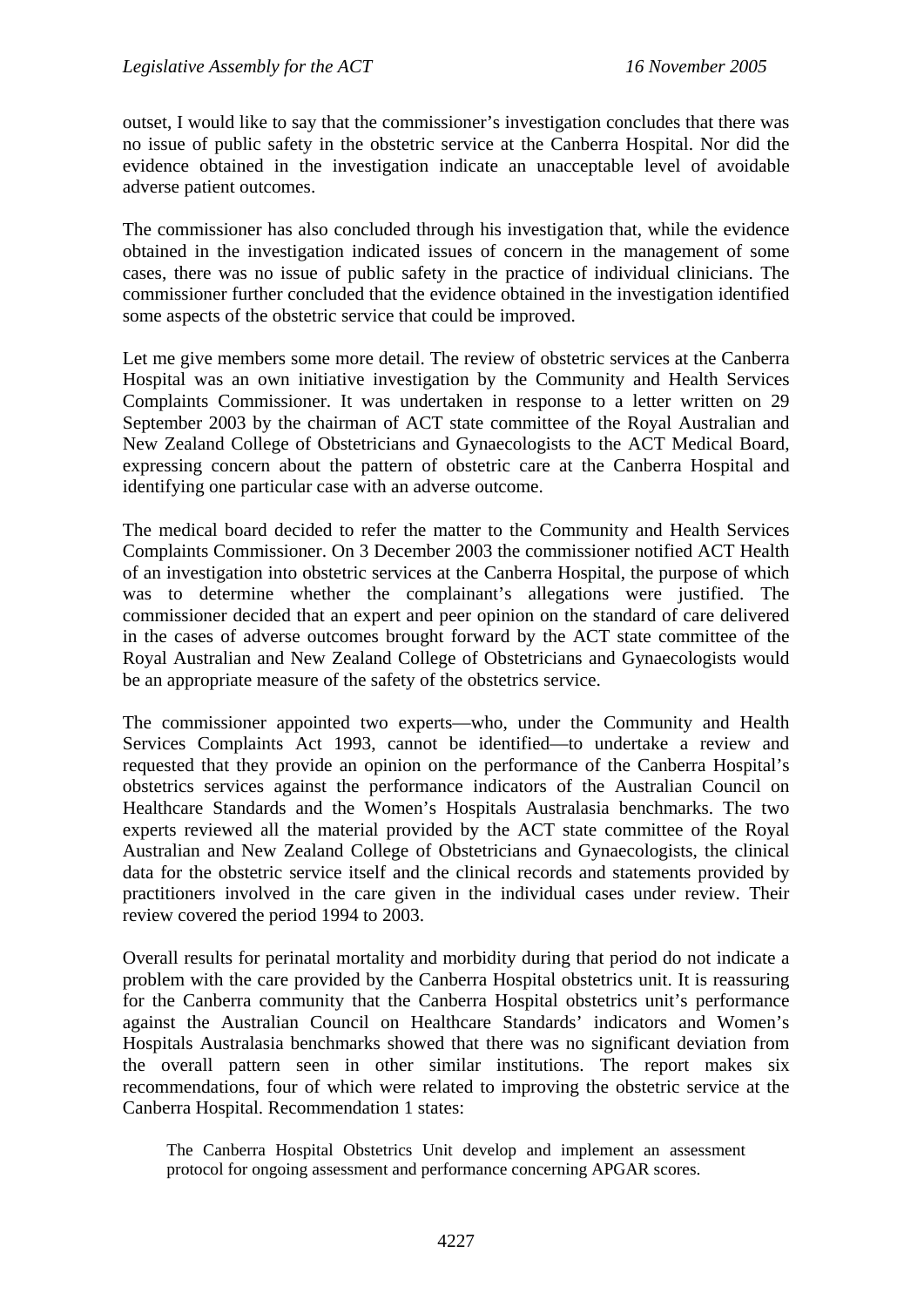For those members who are not familiar with this, APGAR scores are a simple way of assessing a baby's health immediately after birth by scoring points for heart rate, breathing, skin colour, tone and the baby's reactions on five criteria—appearance or colouring, heart rate, responsiveness to stimuli, muscle tone and respiration.

The Canberra Hospital has reviewed the assessment protocol for ongoing assessment of performance concerning APGAR scores and has introduced a four-tiered approach to assessing our performance in relation to APGAR scores that includes weekly audit meetings, monthly morbidity and mortality meetings, six-monthly benchmarking of Australian Council of Healthcare Standards indicators, and annual Women's Hospitals Australasia benchmarking. Recommendation 2 states:

The Canberra Hospital Obstetrics Unit reviews, in the light of the findings of conclusions in this report, its policy and clinical practice guidelines on the use of Prostin.

Recommendation 3 states:

The Canberra Hospital Obstetrics Unit reviews, in the light of the findings and conclusions in this report, its policy and clinical practice guidelines on the use of Syntocinon.

The Canberra Hospital has had policies for the use of Prostin since 1995 and Syntocinon since 1993. The Canberra Hospital have reviewed their policies regularly and have decided, in response to the report, to send the policies and clinical practice guidelines relating to the use of Prostin and Syntocinon to the maternity and gynaecology clinical management meeting for review.

In response to recommendation 4, that "ACT Health considers the establishment of a territory-wide system for the clinical audit and review of obstetric care", ACT Health has established the ACT Health Clinical Audit Committee as the territory-wide system for clinical audit and review of all health care. The ACT Health Clinical Audit Committee conducts clinical reviews whereby staff reflect upon adverse events and identify opportunities for improvement. The other two recommendations made by the commissioner will be referred for action to the Royal Australian and New Zealand College of Obstetricians and Gynaecologists and the Medical Board of the ACT, as requested by the commissioner.

I welcome the commissioner's report, as it reassures the Canberra community that there was, and is, no issue of public safety in the obstetric service at the Canberra Hospital, and that the obstetrics service at the Canberra Hospital delivers a high quality of care to Canberra women and their children. Health care consumers have the right to expect nothing less than the very best that can be delivered.

Undeniably, all health care systems have unexpected adverse events that can cause patient harm. ACT Health is actively undertaking multiple initiatives to improve patient safety and the quality of care and services. ACT Health, under this government, has taken huge steps forward in establishing a clinical governance framework and providing explicit lines of accountability and responsibility, including specific committees to monitor clinical audit processes.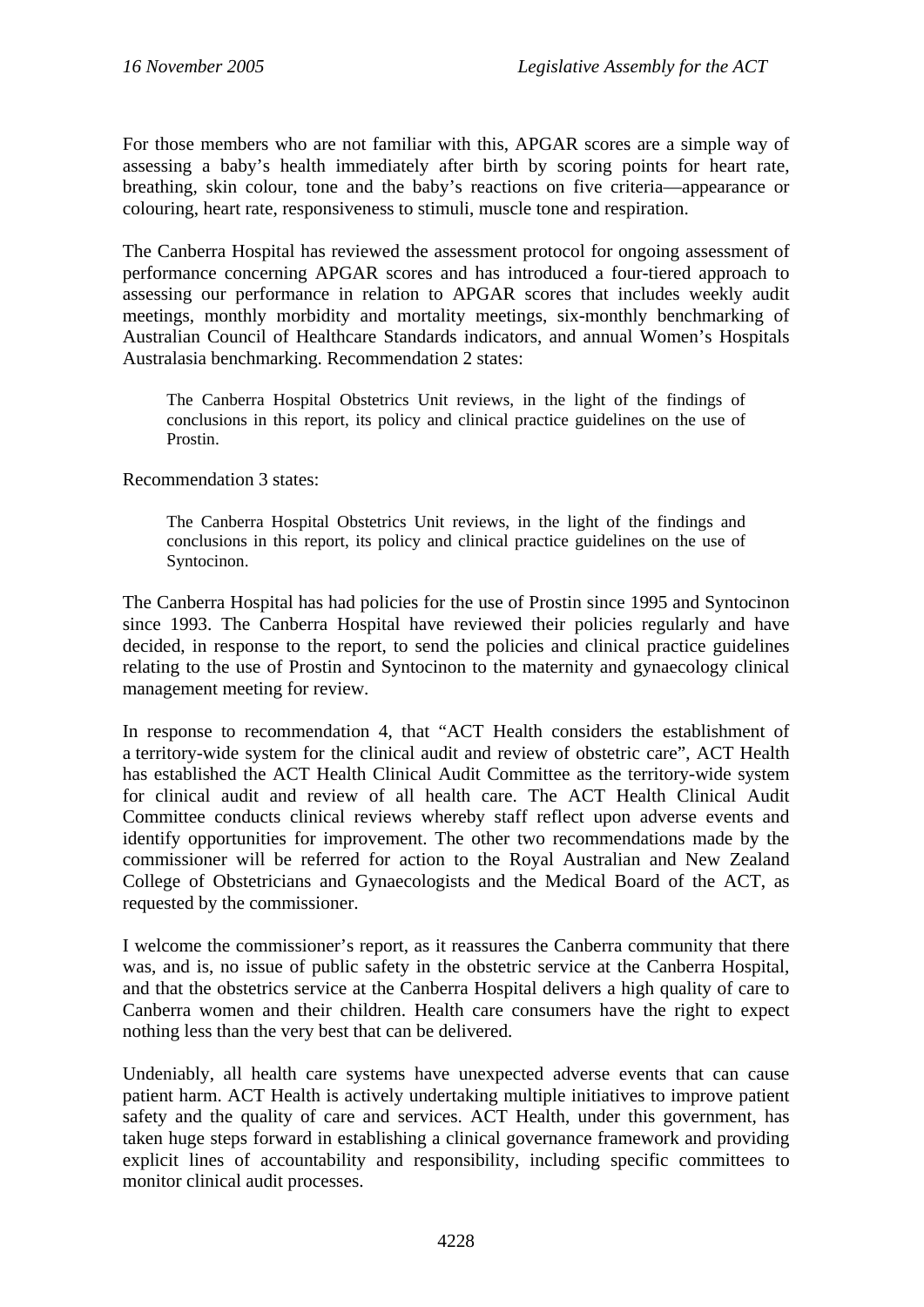To date, the ACT Labor government has invested significantly in quality and safety. Furthermore, the government is increasing its investment in quality and patient safety infrastructure, allocating half a million dollars in 2005-06, increasing to \$900,000, or \$0.9 million, each year from 2006-07 onwards. This additional investment in quality infrastructure is one way of further supporting our drive to provide the best possible health care services to the people of the ACT.

This initiative will provide for the identification of areas where errors are made in our public hospitals, such as the provision of medication and hospital acquired infections and the development of programs and mechanisms to address and eliminate these problems. ACT Health has established territory-wide reference groups to focus on key priority areas, monitor the development of evidence-based clinical practice and reduce clinical risks, including falls prevention and the quality use of medicines.

Recent policy initiatives include the mandatory reporting of significant incidents policy and the Health Professionals Act 2004. These initiatives will ensure that clinicians have the appropriate skills and experience necessary to provide safe care, that all significant incidents are reported and actioned, and that an appropriate process is in place to manage complaints about clinicians. These incident monitoring and clinical review programs will identify areas of concern and refer them to specific committees for investigation and follow up.

I would like to thank Mr Patterson who initiated this investigation when he was Community and Health Services Complaints Commissioner. I also thank Mr Philip Moss, the outgoing Community and Health Services Complaints Commissioner, for his diligent efforts in putting together this comprehensive investigation. I thank the relevant staff of the commission for their work. I also want to thank the obstetric staff at the Canberra Hospital for their patience and cooperation during what would have been a difficult time for them, and congratulate them on their continuing high standard of care.

# **Death penalty**

Debate resumed.

**MR STANHOPE** (Ginninderra—Chief Minister, Attorney-General, Minister for the Environment and Minister for Arts, Heritage and Indigenous Affairs) (3.48): Mr Speaker, at the outset I congratulate Ms MacDonald for the motion that is being debated by the Assembly today. This is a very important and timely motion in the context of events, particularly in relation to a young Australian citizen facing the death penalty in Singapore and issues in relation to a number of young Australians facing criminal trial in Indonesia. At the moment there is public awareness of and public sensitivity to issues around the application of the death penalty. There is a need from time to time for parliaments and politicians, and for community leaders, to reaffirm the commitment that Australia has made as a nation to oppose the death penalty at any time and for any crime.

I think it is important that we are today debating this motion. I think it is important for Australia to restate—and to immediately restate in the bluntest terms—its total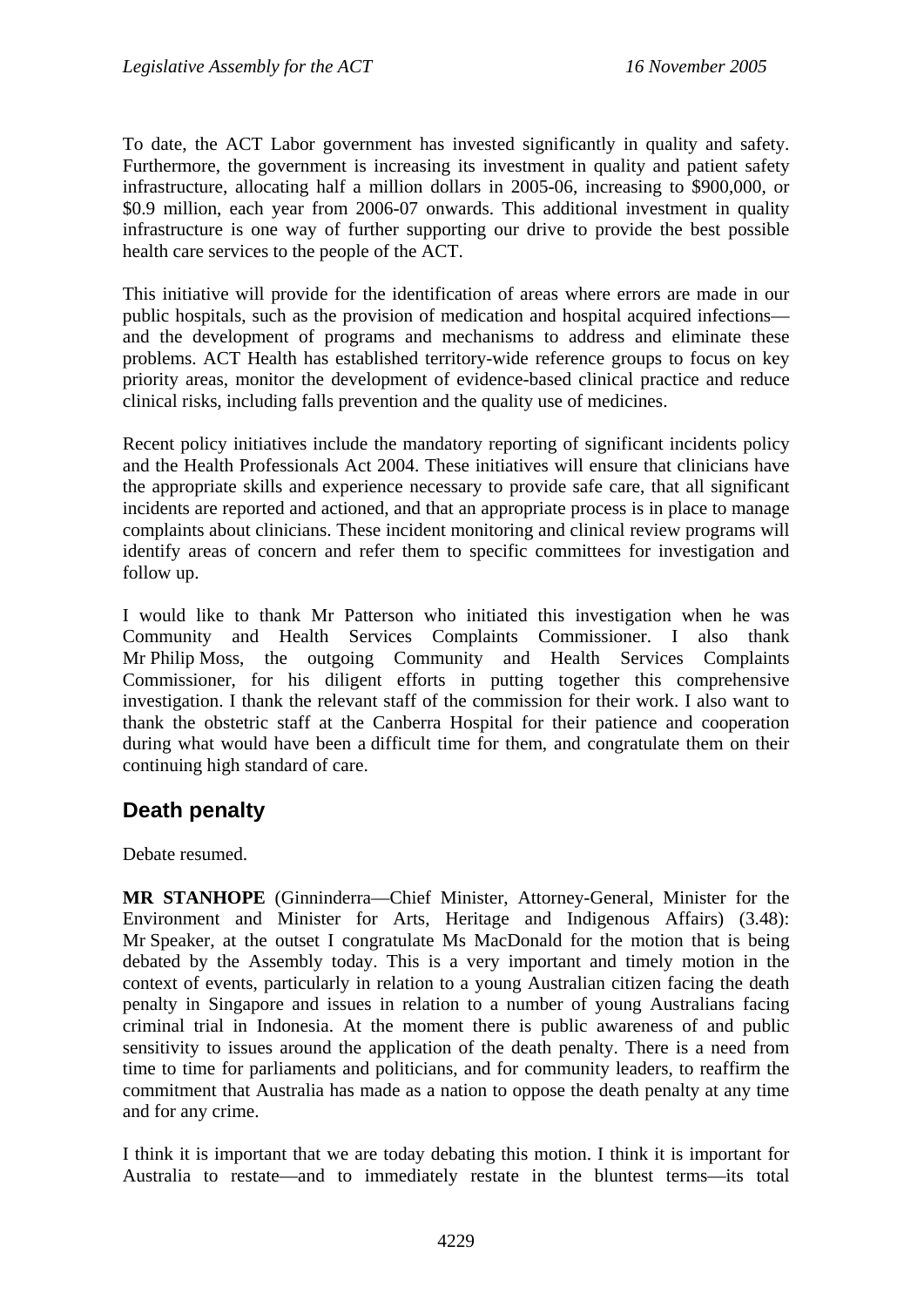abhorrence of the death penalty at a time when, I think it has to be said, there are some patches beginning to appear in the blanket opposition to capital punishment that has been Australia's national position for more than 30 years now. We focus on this issue today, as we have in recent times, as a result of the approaching and imminent hanging of an Australian citizen, Van Nguyen, in Singapore. This has focused our minds on the barbarity of the death penalty. The fact that an Australian, Van Nguyen, is facing death in Singapore focuses more generally on what might be described as a creeping complacence about the subject of Australia's commitment of opposition to the death penalty.

In that context, we reflect on Australia's proud record as one of the first nations to ratify the 1991 second optional protocol to the International Covenant on Civil and Political Rights. It is on the basis of that proud record of this nation's opposition to the death penalty that we need to express some concern about utterances in recent times by prominent figures, including the Prime Minister of Australia.

As I have previously indicated, I concede that, along with the Prime Minister of Australia and the Australian Minister for Foreign Affairs, significant leaders from within the Labor Party, both federal and state, have done less than condemn the death penalty that is being applied to terrorists, certainly within Bali. They have been less than willing to condemn the death penalty, for instance and most specifically, for terrorists where the death penalty is being carried out in accordance with another country's domestic law, as if that somehow provides an escape for those who within Australia express their abhorrence of and opposition to the death penalty as it applies to Australians in Australia but have been less than assertive, and indeed somewhat equivocal, in relation to the application of the death penalty to non-Australians in places other than Australia.

Now that an Australian faces death in Singapore and a number of young Australian are being prosecuted for offences which carry the death penalty, we see again the equivocation in respect of the inconsistent separation that some have made between the application of the death penalty in Australia as it applies to Australians and the possibility of the death penalty applying to non-Australians in places outside Australia as opposed to Australians in places outside Australia. This shows the extent to which any equivocation on this issues does weaken one's moral capacity to argue and to argue with vigour and force at any time around the death penalty.

It is instructive that neither the International Criminal Court not the international criminal tribunals for the former Yugoslavia and for Rwanda provided for the death penalty even for the most serious crimes, including genocide, crimes against humanity and war crimes. In the context of that precedent and background it is vitally important that we do not use the so-called war on terror as an excuse to weaken our principled opposition to the death penalty in all circumstances, wherever it occurs in the world and no matter how heinous the crime committed by the offender.

That is certainly the attitude that the ACT government has adopted in relation to refusing to assist the Chinese investigation and possible prosecution of a person detained in China for the alleged murder of a Chinese national within Canberra. We, the ACT government, will not provide assistance in the prosecution of the person detained in China for that alleged offence without a clear, unequivocal and written statement and undertaking by the Chinese government that if that person is prosecuted, and if evidence provided by the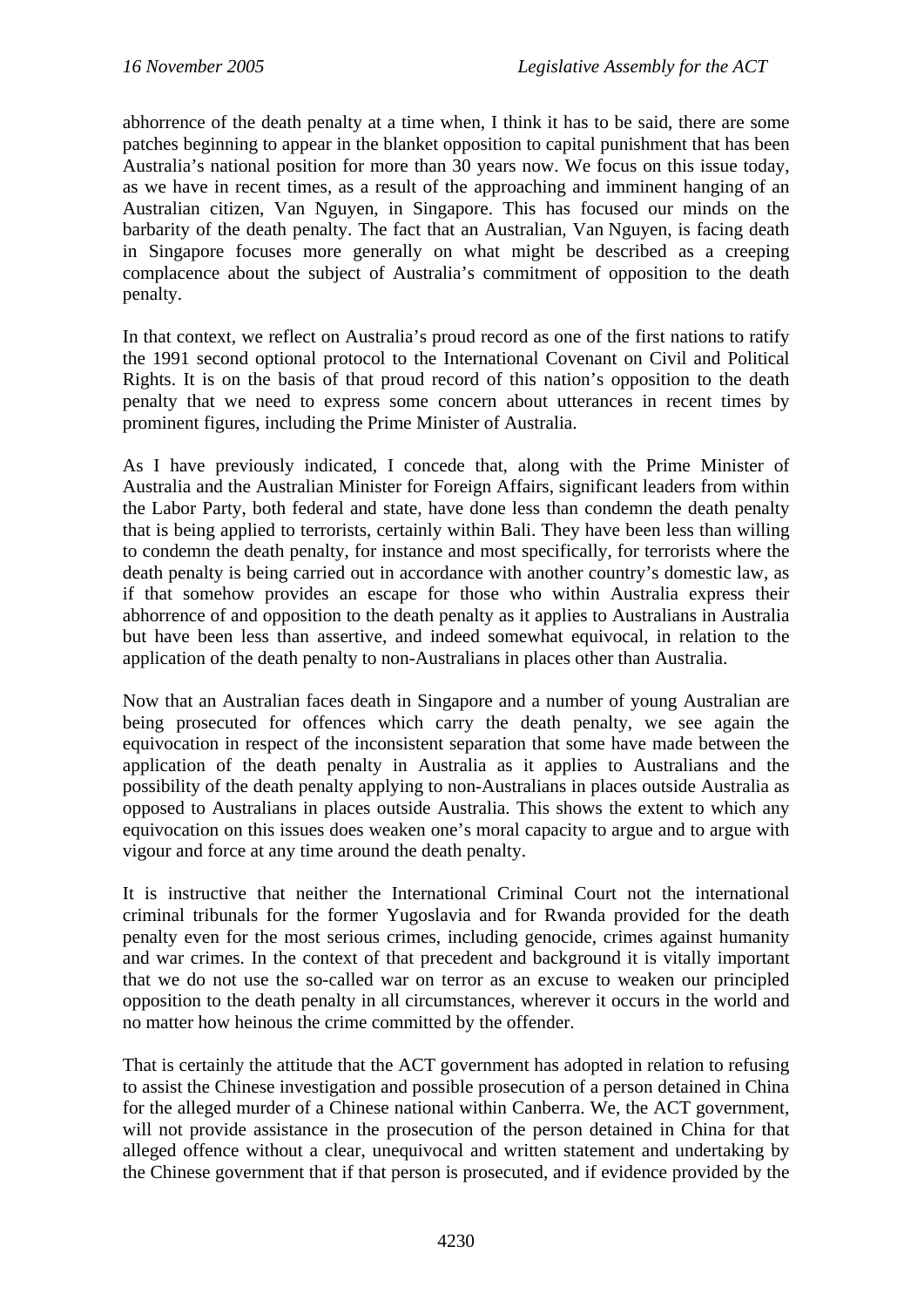ACT government is utilised, the death penalty will not apply. In the absence of that undertaking, the ACT government will not cooperate in the provision of evidence that would lead to that possibility.

Further—and I think this is at the heart of some of the concern some of us have felt in the last year or two in relation to the extent of the commitment of Australia in its opposition to the death penalty—we must not give the impression that we are happy to export the death penalty or happy for other nations to carry out this most inhumane and irreversible punishment. If we are seen to be prepared to export the death penalty, it makes it almost impossible for us to advocate on behalf of our own citizens facing the death penalty in foreign jails, as Mr Van Nguyen is at the moment. Unless we oppose the death penalty as an assault on the most fundamental of human rights, we as a nation cannot effectively claim those rights for our own citizens in the position of Mr Van Nguyen beyond our borders.

I conclude with a couple of remarks of others who have engaged in this debate over the years. George Orwell, writing in 1944, observed that no commentator, no-one who had ever watched an actual execution, whether it be Plato, Byron, Bennett, Thackeray or Walpole, ever wrote about the event with approval. George Orwell said that the dominant note of all those commentators across the centuries, across the millennia, was always one of horror. Recalling his own experience, George Orwell, in watching a man hanged, said there was no question that everybody concerned knew the hanging to be a dreadful, unnatural action.

Dr Philip Opas QC, the barrister who defended Ronald Ryan and later campaigned against the death penalty, said:

… our emotions may cry for vengeance in the wake of a horrible crime but we know that killing the criminal cannot undo the crime, will not prevent similar crimes, doesn't benefit the victim, destroys human life and brutalises society. If we are to still violence, we must cherish life.

I think it is important—and I again thank Ms MacDonald for the motion—that Australians, parliamentarians, people in positions of influence and authority within Australia, need to restate in this way vocally and publicly Australia's opposition to the death penalty under any circumstances and Australia's commitment to the inherent dignity of all human beings. This is not an issue in which one can pick and choose in the circumstance of the issue the people in relation to whom we might support the application of the death penalty. This is an issue in which there is there is no grey. This is an issue in which we must as a people and as a nation continue to maintain absolutely in all circumstances at any time and in relation to any crime our opposition to the death penalty.

**MR PRATT** (Brindabella) (3.58): I rise to speak against the death penalty. Although I am not speaking for or against Ms MacDonald's motion, I certainly understand the spirit of that motion. While I have no doubt that many of the perpetrators of horrendous crimes we have witnessed here and in other parts of the world do not deserve to walk this earth—and one can entirely understand the feelings of and sympathise with the communities and families of victims and their desire for revenge—in all conscience I have determined in my own mind that the state has to be much better than that.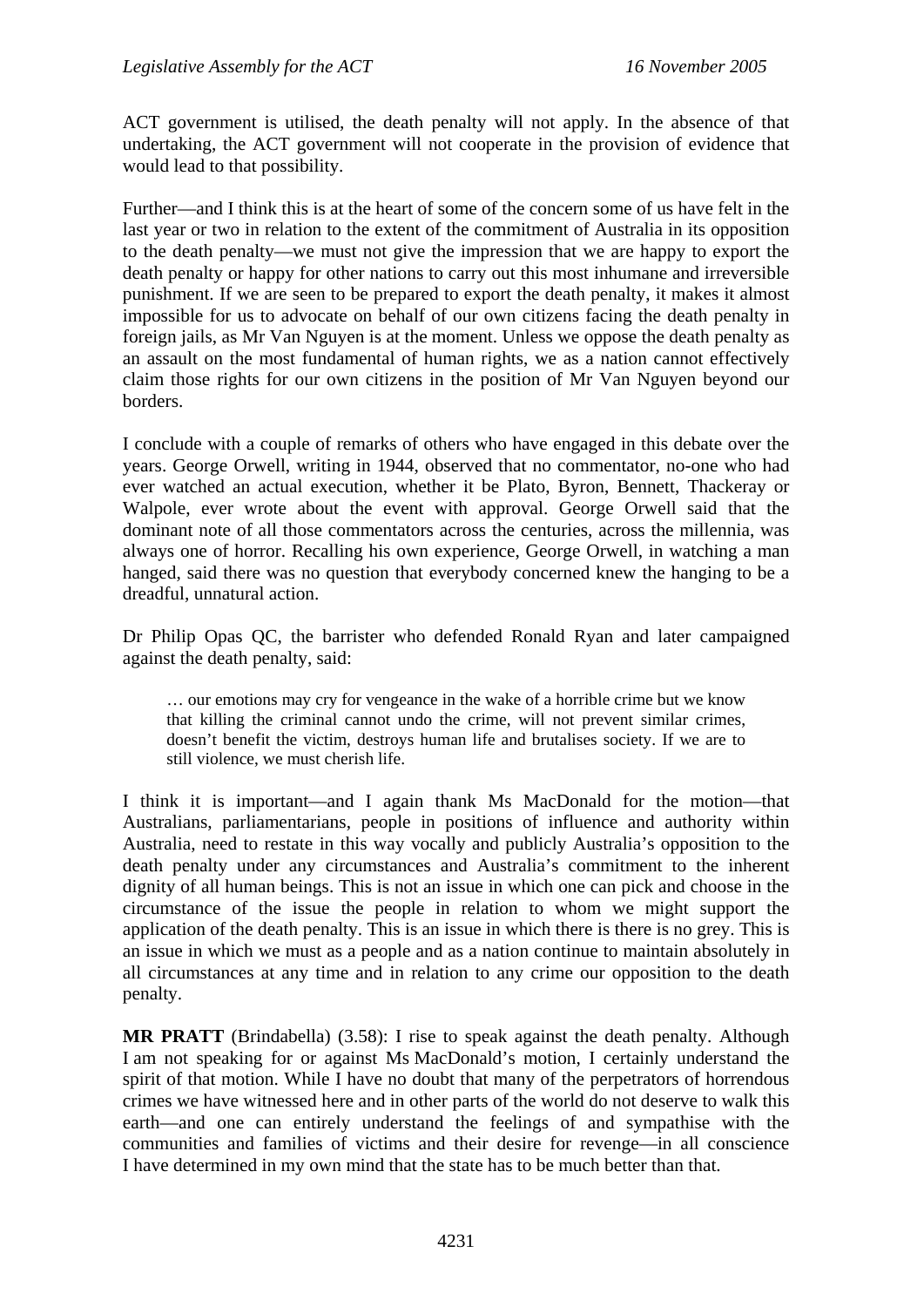A civilised state has to demonstrate in the cold, hard light of day when administering justice that it does not stoop to the level of the murdering offender or offenders. Over the years, from time to time I have viewed the death penalty as a seemingly attractive idea. There have been some very powerful arguments mounted in support of the death penalty in the past. But in addition to the overriding argument against it that I raised earlier namely the civilising factor—there is overwhelming evidence that, in the past, we have seen in this country and other democracies, and certainly in non-democratic states, the sentencing to death and final execution of people innocent of the crime for which they were sentenced.

We still see the pardoning of people sentenced to long prison terms for murder in this country. Imagine if they had been sentenced to death under the regime standards of the 1950s and early 1960s. Therefore, I am saying that the strong arguments for the death penalty are outgunned by the arguments against it. Further, whilst ever democratic countries maintain a death penalty—and the USA is the overriding example with its influence on the world stage—we see the encouragement of non-democratic states and even some emerging democracies to hang onto their death penalty regimes, some of whom are clearly cavalier in their application of the penalty in the execution of innocent people. As a world democratic leader, this is another powerful argument for why we should oppose the death penalty. It is our responsibility to do so.

I stress that Australia's position and, by extension, the ACT's position should be led by quiet and diplomatic example. I believe it is inappropriate to hector and lecture other countries about their death penalty regimes, although it is right and proper for this country to raise with dignity, firmness and diplomacy our concerns with the innocent and reckless execution of the citizens of other states. That ought to be graduated to vigorous action, though, when we see wholesale state murder—for example, Saddam Hussein's direct killing of, on average, 68,000 Iraqis annually over 25 years—or the turning of blind eyes to communal killings in, for example, Sudan and Zimbabwe.

I have lived and worked with the legacy of Saddam's death reign and totally understand the deep feelings of revenge for the killing of Saddam by the peoples who have survived his regime. Even if I cannot support their desire for revenge, I entirely understand it. We should always bear in mind the sensitivities of those realities.

A clear distinction is to be drawn between these examples and those of democracies and emerging democracies with internationally accepted judicial systems who, in most other respects, demonstrate civil standards but still maintain the death penalty. I think it is supremely arrogant to do any more than firmly state our opposition to such states and firmly encourage those states to reverse decisions of death sentencing to appropriate incarceration sentencing.

I stress that this also applies in cases where Australian citizens are on death row overseas. While we must vigorously campaign to reverse the death sentences put upon Australians, we must not demonstrate disrespect, and we must not be arrogant about that. The Nguyen case in Singapore is a deeply sad and shocking case which most of us surely think is a massive overreaction to the crime committed. We do not support that sentence; we believe it is entirely out of place.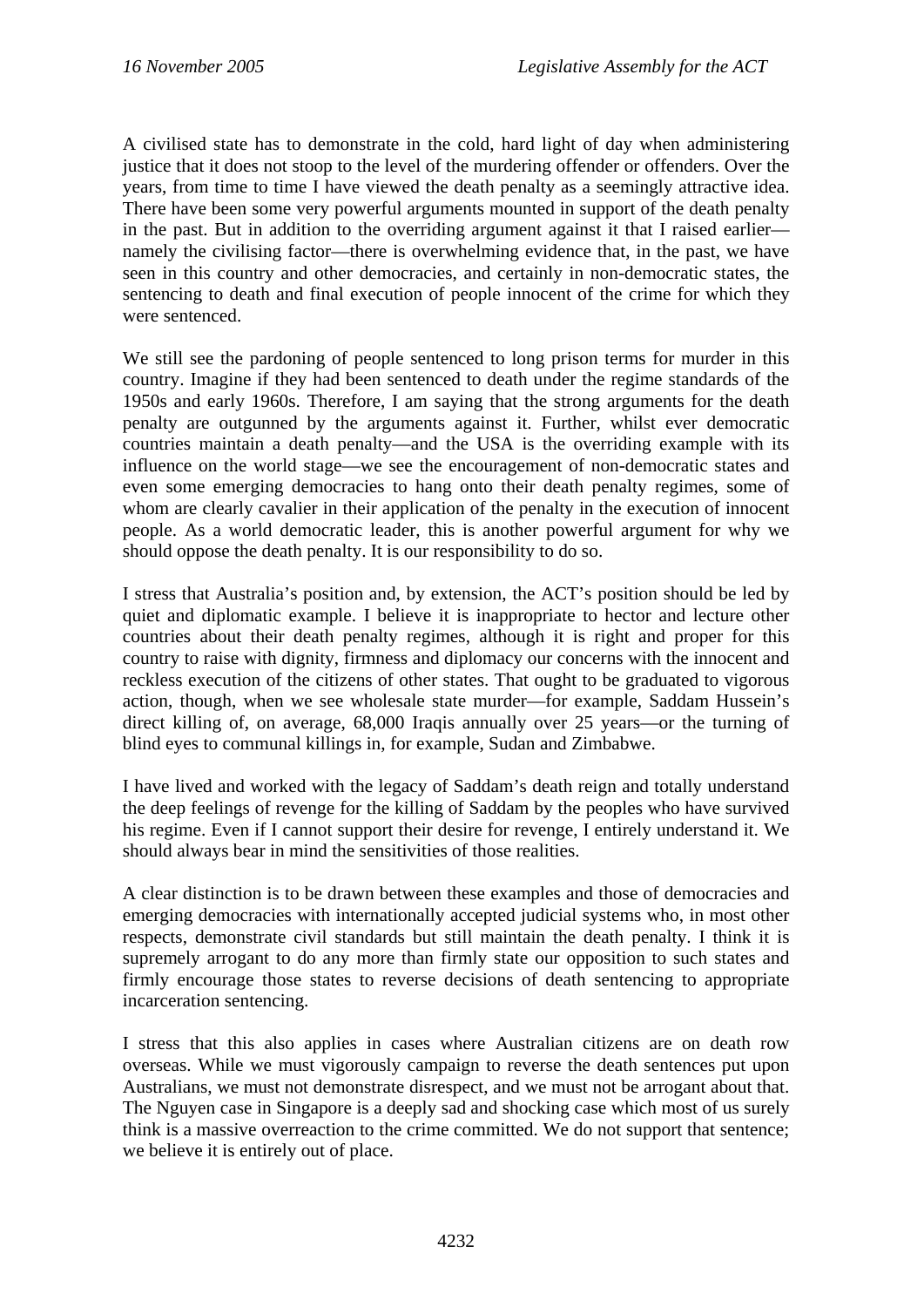However, we must understand, in this case and other related South East Asian cases, that these states are struggling with very serious drug trafficking and dispersion problems with deeply serious impacts on those societies. Those states have chosen harsh regimes that we consider to be unacceptable. We need to understand the deeply challenging social backgrounds to the decisions that have been taken by those states. We must also aggressively campaign against the appalling circumstances we see in northern Nigeria, to take another example, where under sharia law we recently saw the condemnation to death by stoning of a woman who, incidentally, was with child. This is surely barbarity in the extreme. If one can put shades of difference on these different examples, I suppose one might determine those sorts of differences.

When considering these examples and when considering some of the cases closer to home, to say that we should criticise the AFP—as some here have done—for embarking on investigations into drug trafficking in cooperation with our Asian neighbours because there may be a risk of Australians being arrested and condemned to death I think is entirely unacceptable. I do not believe for one moment that Commissioner Keelty, or any government, deliberately sets out to ensure that young, naive and stupid Australians are ensnared to their possible deaths. Yes, there may be some risk but please do not forget that the trafficking of drugs to this country, on the known statistics, has resulted and will continue to result in a significant death rate of young Australians. What do you do? Do you perhaps save more lives by heading off the trafficking of drugs, or do you simply take no action at all because you are concerned about other issues, important though those issues may be?

Turning to home, while I do not support the death penalty, I am deeply concerned that our judicial system is so lax that we do not have substantial sentencing to deal with those who it might otherwise be argued qualify for the death penalty under the old standards. We must ensure that we have in place a regime of life sentencing, where life means incarceration for the rest of one's natural life. I decry the weakness of most state and territory governments who are not willing to ensure substantial sentencing for the most heinous crimes and ensure that our courts hand out the severest penalties where the severest penalties are justified.

While standing in solidarity with you on the issue of rejecting the death penalty, my challenge to the Stanhope government here today is that it put in place, or at least ensure that we have in place, meaningful penalties of life imprisonment and that the government demonstrates its strength and leadership to ensure high standards and more consistency in our courts for dealing with the ultimate crimes which justify the ultimate penalty—in this case, life sentencing. Surely we are relying too much on the strength of judges to exercise the protocol of marking papers "never to be released" for the most heinous of offenders. Are our laws benchmarked with a clear enough standard of what must constitute life imprisonment? How concerned are our judges to meet the community's expectations for the ultimate offenders? How satisfied are the families of victims of extreme crimes that justice is going to be achieved, or has been achieved in the past?

I put it to you, Mr Speaker, that, right across this nation and to no lesser extent here in the ACT, the community has a waning faith in the meting out of justice at all levels of crime generally but particularly with the most horrendous crimes. Our citizens know that those amongst us who have a disdain for human life, who refuse to live a civilised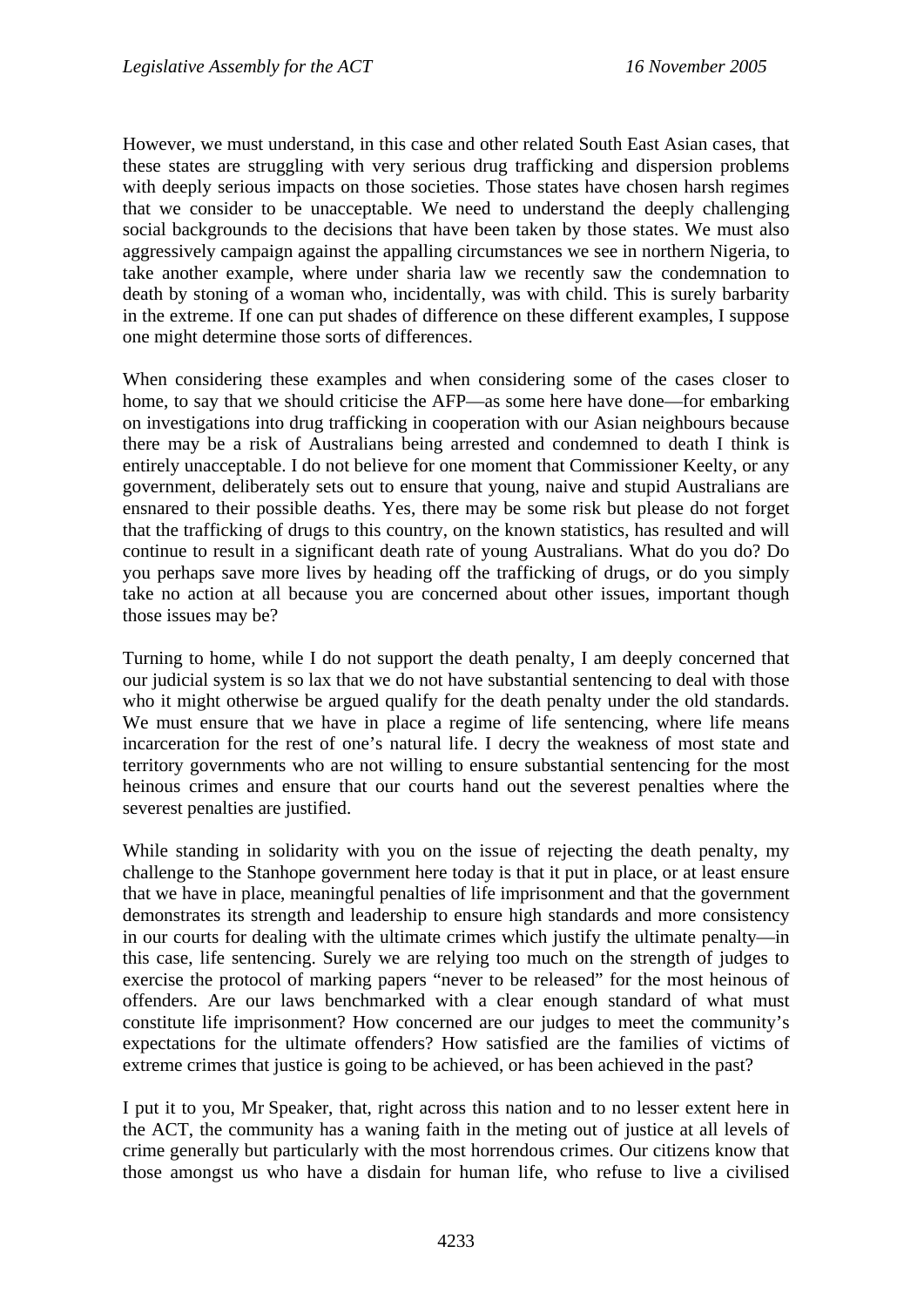existence, in turn know they are likely to be paroled or are likely to con the system that they have rehabilitated themselves. The community's fear is that life imprisonment is vulnerable to change of government and therefore to change of legislation. The challenge is for governments to join together to ensure a reliable regime that will withstand the test of time. I do not support the death penalty but I challenge the government to demonstrate unequivocally that life imprisonment means life.

**MR SPEAKER**: The member's time has expired. Mr Pratt, during your speech you referred to the judiciary in a rather offensive tone by declaring that they were lax. I ask you to withdraw that.

**Mr Pratt**: I withdraw that, Mr Speaker.

**MR STEFANIAK** (Ginninderra) (4.09): I welcome this motion from Ms MacDonald. It is timely. I concur with a lot of what Mr Pratt had to say. I will deal with just a few points. The motion is timely because of the Nguyen case, on which all 17 members of this Assembly signed a petition to the Singaporean government. I have been following that case very closely and I was delighted to be one of the members who signed that petition. He is a young man who certainly has committed a very serious offence but who, to all intents and purposes, has cooperated with the authorities there.

I take Mr Pratt's point about not being arrogant with other governments, but I am somewhat amazed that the Singaporean authorities would not take into account the fact that he was cooperative—I understand that he might even have been a very useful witness in relation to some bigger fish further up the chain—and that they have maintained their stance in relation to this young man. I must say that all the attempts on behalf of so many people in Australia, this Assembly included, seem to be coming to nought in relation to that, which does indeed sadden me.

Mr Pratt, as I said, made some excellent points in speaking to Ms MacDonald's motion, which is about a very difficult issue. Like Mr Pratt, I have certainly had some fairly strong views on it in the past. In terms of the words "in any circumstances", I still need some convincing there, given the Nazi horrors of World War II and the fact that, for example, the concentration camp commandant of Auschwitz committed one of the nastiest crimes ever by any human being.

I encourage members to watch *Nuremberg*, a magnificent video for hire about the Nuremberg trials. It highlights just how fair the judges were for the time—1946, when I think all countries had the death penalty—because some of the war criminals got off, some of the offences were dismissed, some received certain periods of imprisonment and some, as was a custom of the time, were sentenced to death, including the Butcher of Auschwitz. It is difficult to say exactly what to do when people commit such horrendous crimes against humanity.

Mr Pratt referred to something which lots of people have highlighted in this debate, which has been going on for a long time, that is, the need for true life sentencing for very horrendous crimes, be they local or international, whereby the perpetrators are never to be released. I do not particularly care how you do it. The Americans have systems whereby people can be sentenced to 200 years imprisonment and, unless you are talking about Albus Dumbledore, no-one is going to outlive anything like that. Obviously that is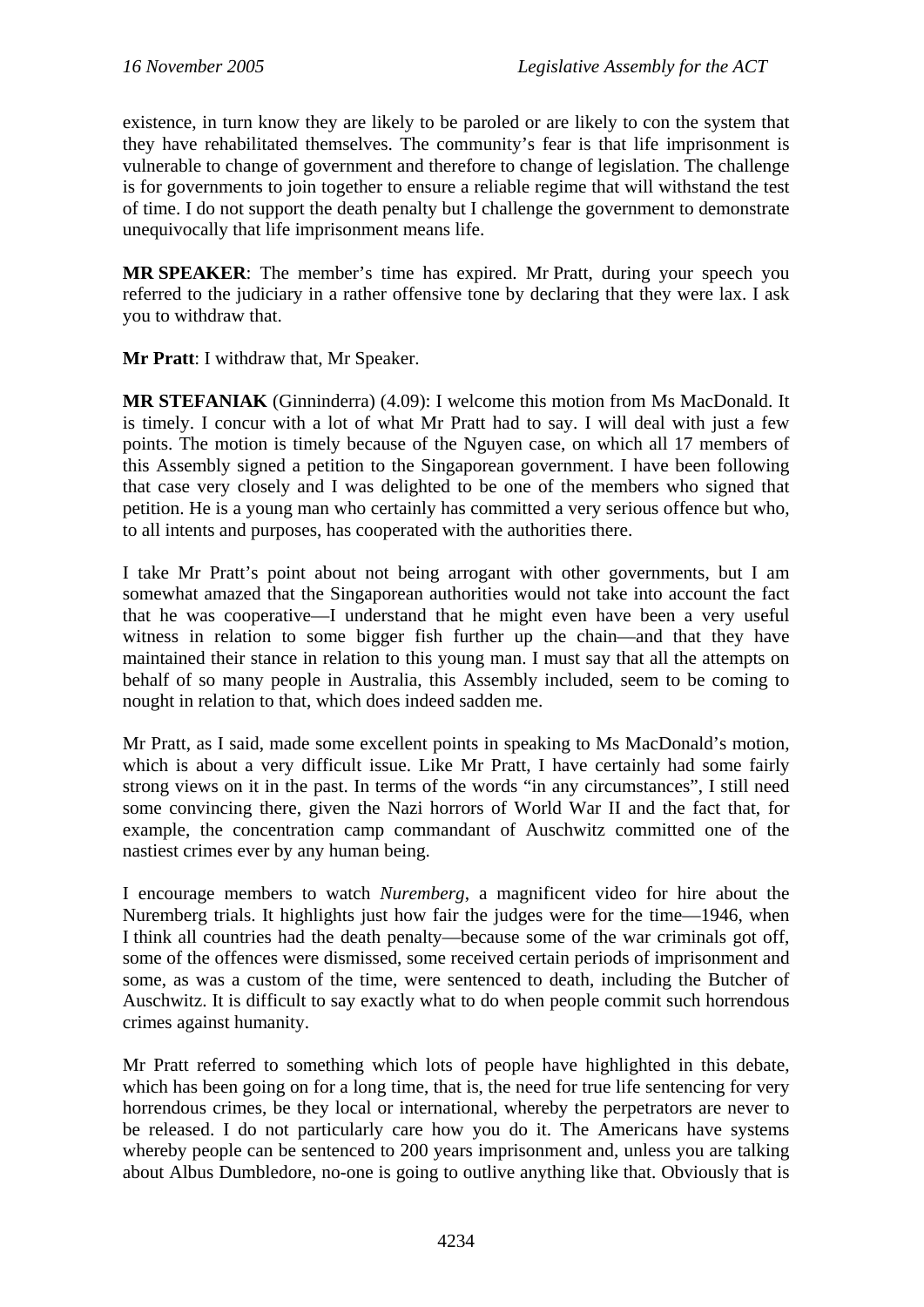for the term of your natural life. In Australia, papers have been marked "never to be released".

Mr Pratt made a very important point in terms of the importance of having the most severe penalty available for those most horrendous crimes for the civilised Western society in which we live in the first decade of the 21st century. He is right in saying there is some commonality there across Australian jurisdictions. I think that it is important that courts right throughout the country, including in the ACT, are able to mark papers "never to be released" or that there be some mechanism in the law whereby people who commit horrendous crimes are not going to be released. That is very important and is a natural corollary of where society is at present and what community expectations are.

It is probably hard to say that there is anything like a common murder, but for normal murders, whether they be a crime of passion or perhaps even where someone intended to kill someone else but there was nothing particularly brutal or extraordinary about the situation, society expects a lengthy term of imprisonment but not necessarily imprisonment for the term of one's natural life. But where you have horrendous murders—for example, those by Martin Bryant—society certainly expects the papers to be marked "never to be released".

I am not certain whether that applies across all Australian jurisdictions. I cannot recall whether the ACT has provision for that or that it has ever occurred. Maybe, thankfully, it has never occurred that someone has been sentenced to imprisonment for the term of his or her natural life. If anyone has figures on that, I would be interested in having them get back to me, but I cannot recall it. Maybe that is a good thing. Maybe it means that we have not had particularly horrendous murders. We have had some pretty nasty ones here, and the territory courts have been operating since the 1930s. But it is important, I think, that we do have consistent laws across the country. Perhaps that is something the model criminal code could take up for the most horrendous of crimes in this country. I think that victims, law enforcement agencies and most people in the general public would welcome such a move.

**MS MacDONALD** (Brindabella) (4.14), in reply: As I ran out of time earlier, I will finish the speech that I was making before I address the comments that have been made, but I will go back a little bit. The second major reason against the death penalty is that the death penalty is not a deterrent to crime. Many academic studies have shown that murder rates do not drop when the death penalty is imposed. Whilst it is true that statistics cannot ever tell the whole story, the current trend in studies coming out of the US demonstrates that, at least statistically, no deterrence is achieved by imposing the death penalty.

The majority of homicides throughout the world are spontaneous rather than premeditated and are fuelled by drugs, alcohol and the availability of lethal weapons. That has been argued and statistically backed for many years and it is important to keep these facts at the forefront of our minds. With that in mind, it is even more difficult to make any sense of the federal government's actions and words over the past few years and to understand why it has selectively endorsed and acquiesced in the execution of human beings overseas. For terrorist Amrozi, this is perhaps retribution; but for Zhang Long and the Bali Nine, it appears to come down to a basic disregard for human rights.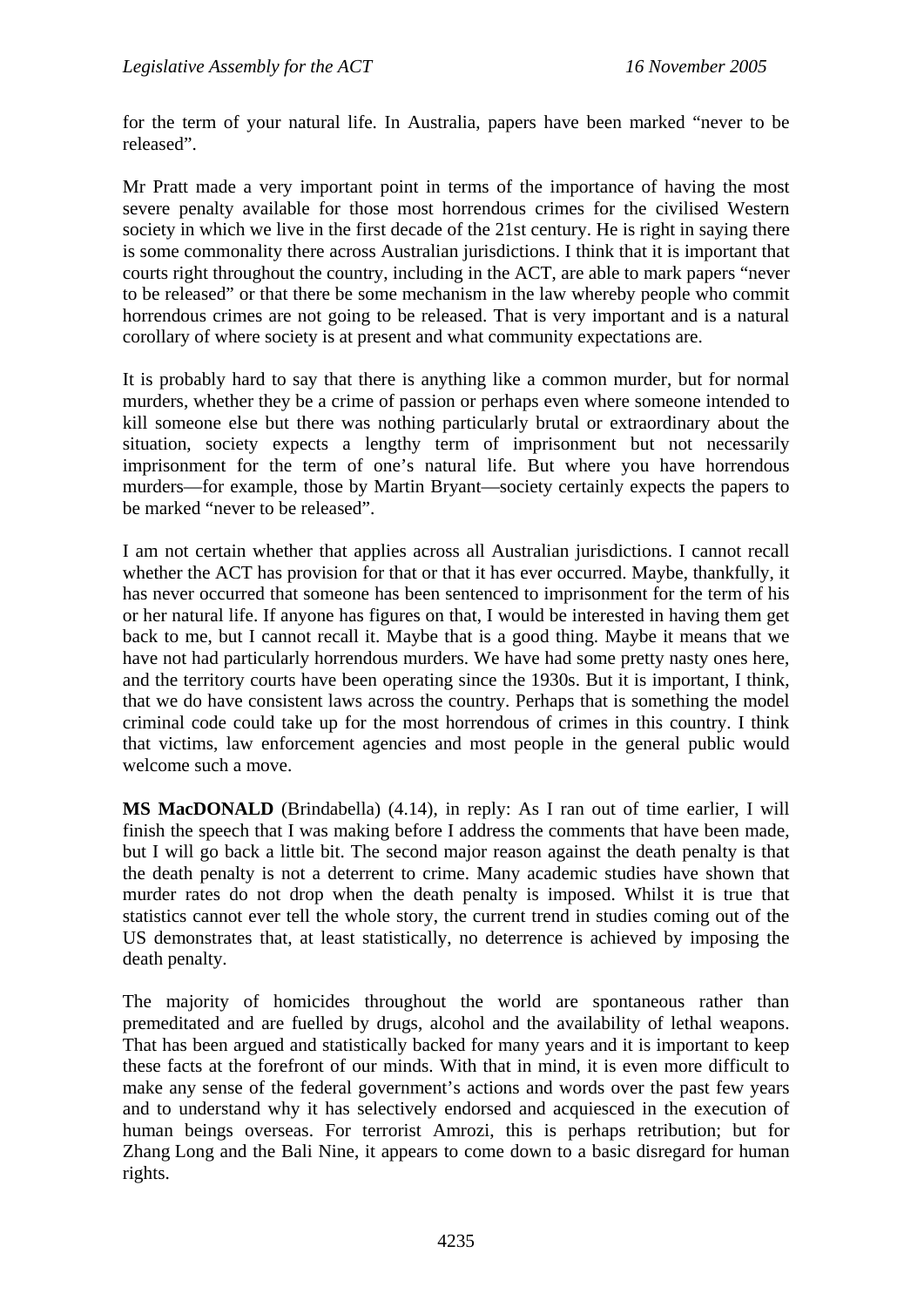That brings us to the final and perhaps most significant argument against the death penalty: the state should not have the power of life and death over its citizens. This argument places as fundamental the human rights that inform our way of life. This argument states that human rights are not conditional, are not selective and cannot be commodified. I am aware that proponents of the death penalty would argue that murderers and terrorists forfeit their human rights when they take another's life, that by violating their social contract with the state they are therefore voluntarily subjecting themselves to the laws of the state, knowing that their own human rights and freedom in life are forfeited by their actions. Clearly, however, the state should always observe the most fundamental human right, the right for human life.

A punishment cannot ever fit the crime. Even the most violent or destructive of crimes cannot be made good by the execution of the person responsible. To do so only perpetuates a cycle of violence and cheapens life to a transaction within the legal system. Imposing the death penalty is the calculated and premeditated murder of that individual. This action brutalises those involved in the execution and, more significantly, brutalises the state.

The pending execution of Van Nguyen reminds us of that. The Singaporean criminal justice system is brutal and barbaric. Singapore's 73-year-old executioner has put to death more than 850 people and in one day has hanged 18 men. Even in light of this brutality, the federal government remains unwilling to pressure governments in our region, including Singapore, to abolish the mandatory penalty of death for trafficking offences. Again the Prime Minister has failed to state unequivocally his opposition to the death penalty. I note that the foreign minister has written to the president and I note the letter in response that Mrs Dunne read out in this place earlier. I am aware that some pressure has been imposed; I will leave it at that.

It is encouraging that Australians have backed the movement to see clemency for Van Nguyen. It is even more encouraging that a petition from the ACT Assembly opposing Van's sentence was circulated and sent to Singapore's president and cabinet. As a community opposed to this sad human tragedy, no less could have been expected. As Justice Kirby stated on Australia's accession to the second optional protocol in 1990, we have:

… set ourselves upon a path to a higher form of civilisation. It is one committed to fundamental human rights. Such rights inhere in the dignity of each human being. When we deny them we diminish ourselves. We become part of the violence world.

The Prime Minister's statements, or lack thereof, on the death penalty are out of step with international human rights standards. These are standards that bind Australia by principle. His statements have altered Australia's principled opposition to the death penalty and have diminished Australia's moral authority on the international stage. Even when it comes to terrorists, the issue of the death penalty should be defined by the same principled opposition that defines our broader opposition to the death penalty. To advocate the death penalty only weakens international human rights standards and we are at a time and in a climate when these standards should be of the utmost priority. I urge all members in this place to go on the record and confirm their unwavering abhorrence at the use of the death penalty in any circumstance, without equivocation.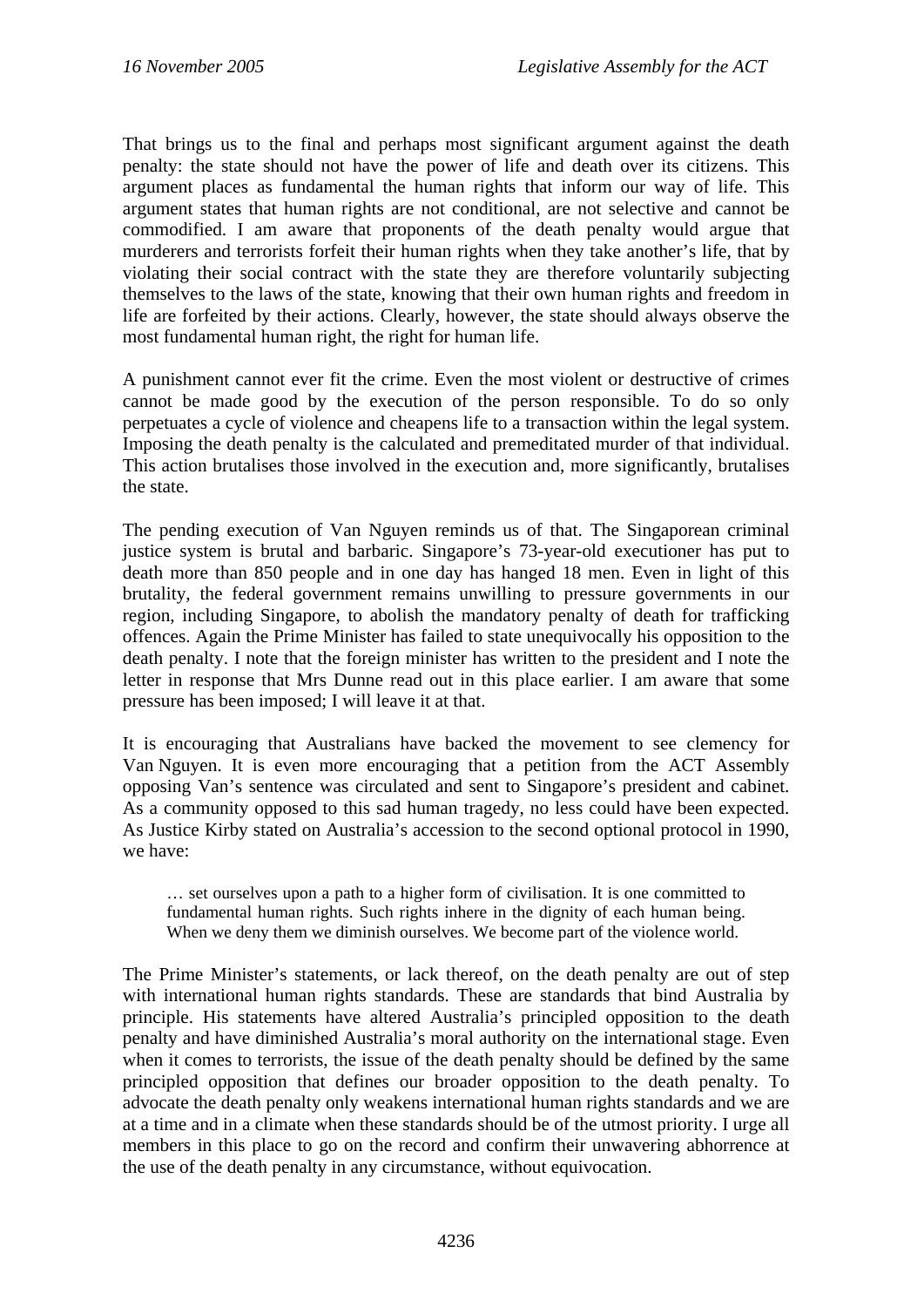I would like to address some of the comments that have been made. Comments were made by a few members of the opposition about the issue of abortion in relation to certain members of the opposition being opposed to abortion and supporting life in all cases. My position on this issue is on the record, but I will summarise it. I respect the views of those opposed to abortion but do not agree with them. I think that all members of this place know of the difficult position I am often placed in with regard to being married to somebody who is pro-life while I am pro-choice. I am not one that believes that life begins upon conception, and that is the difference between us. This is a very different issue. When we talk about the death penalty, we are talking about life; unequivocally, we are talking about life.

I thank members for lending their support to this motion. A number of things were said today which I thought were of great value in contributing to the debate and I do appreciate the tripartisan support in this place for this motion. I think it is incredibly important that we do affirm our opposition to the death penalty in all circumstances.

I would say in relation to Mr Pratt's speech that I was a bit confused by it. There are a couple of things that I do want to address about his speech. He said that he was neither for nor against this motion, but he was opposed to the death penalty. That is an interesting stance to take because this motion quite unequivocally puts forward an opposition to the death penalty. So, if you are opposed to the death penalty, you would support this motion.

There was also the comment made that it was inappropriate to hector other countries over their stance on the death penalty. How can we expect to get rid of the death penalty if we are not prepared to put to other countries our opposition and a coherent argument against why the death penalty is wrong? I do not accept that you can make a distinction between different countries on the basis of their economic or democratic status.

The fact is that the death penalty is the same, that it has the same result, whether you are in Zaire, China or Australia. It is not showing disrespect to tell another country that they are wrong to take people's lives. Mr Pratt talked about trafficking in drugs resulting in more deaths, et cetera. That is not an argument for allowing countries to use the death penalty. The death penalty has not actually acted as a deterrent against people doing that, and that is the bottom line. The death penalty does not deter people from committing those crimes.

There was also discussions by both Mr Pratt and Mr Stefaniak about putting in place proper life sentences whereby certain people are never to be released. This argument often comes up from those people in favour of stronger, harsher sentences. I would just point to the separation of powers between this place and the judiciary and say that it is up to the judiciary to make the decisions as to what sentences are given. Obviously, we legislate but they make the distinction.

I think that it is fitting to finish with the words that Mr Stanhope quoted: "If we are to still violence, we must cherish life". I think that is it at the end of the day. Finally, I thank Tim Goodwin from Amnesty International for coming down from Brisbane for the day.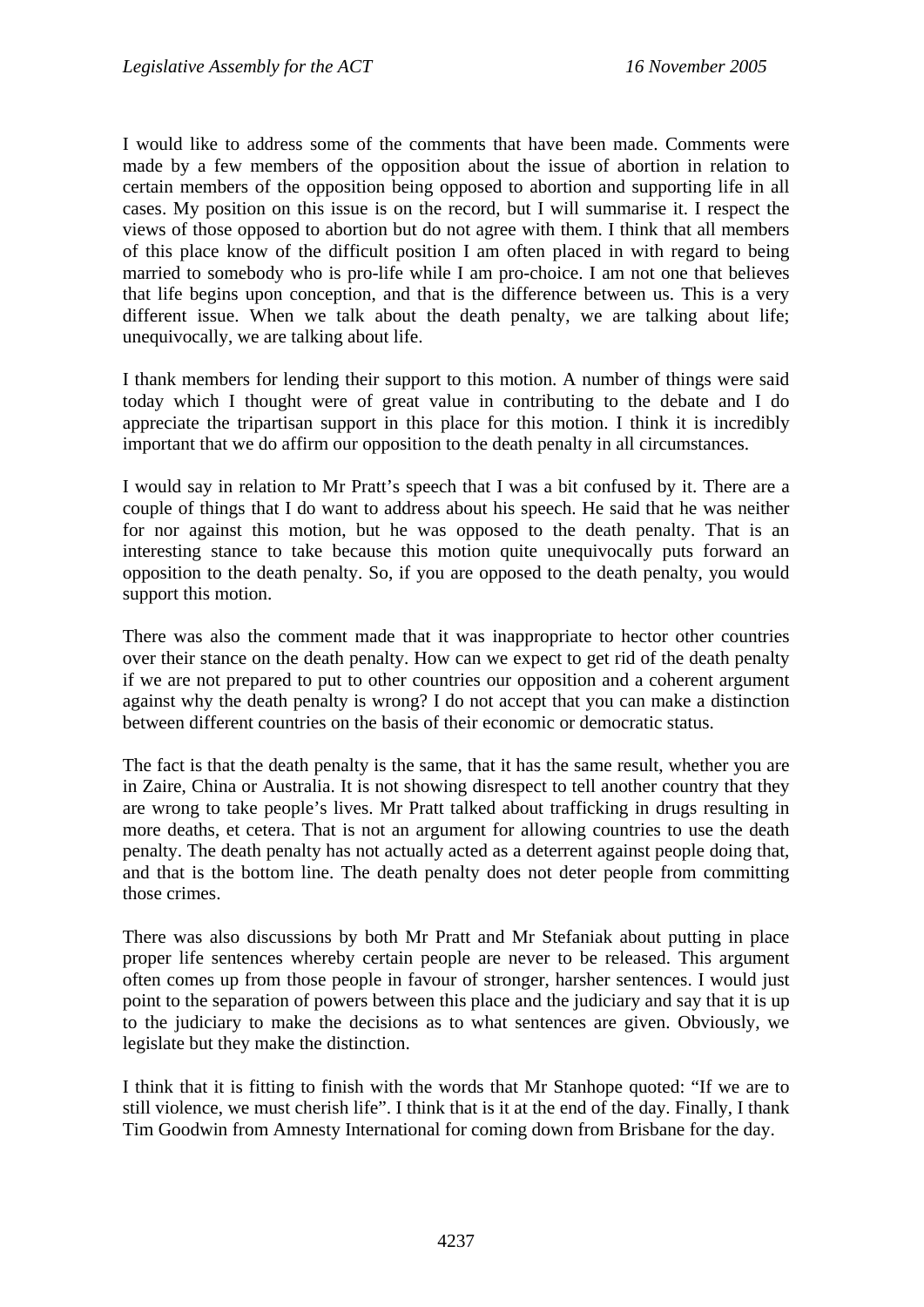### **Standing orders—suspension**

Motion (by **Ms MacDonald**) agreed to, with the concurrence of an absolute majority:

That so much of the standing orders be suspended to require a vote to be taken on the question.

Question put:

#### That **Ms MacDonald**'**s** motion be agreed to.

The Assembly voted—

Ayes 17 Noes 0

Mr Berry Mr Mulcahy Mrs Burke Ms Porter Mr Corbell Mr Pratt Mrs Dunne Mr Quinlan Dr Foskey Mr Seselja Ms Gallagher Mr Smyth Mr Gentleman Mr Stanhope Mr Hargreaves Mr Stefaniak Ms MacDonald

Question so resolved in the affirmative.

Motion agreed to.

# **Public housing issues—authorisation of member's participation in proceedings**

**DR FOSKEY** (Molonglo) (2.29): I seek leave to move the motion standing in my name.

Leave granted.

### **DR FOSKEY**: I move:

That this Assembly:

- (1) notes the provisions of section 15 of the Australian Capital Territory (Self-Government) Act 1988 relating to conflict of interest and those of standing order 156 which provide that the Assembly may decide how those provisions may be applied;
- (2) notes that Dr Foskey has declared that she has a residential tenancy agreement with the ACT Government; and
- (3) decides that, notwithstanding Dr Foskey's residential tenancy agreement, it is in the public interest to allow Dr Foskey to participate in any future discussion of a matter, or vote on a question, in relation to public housing issues.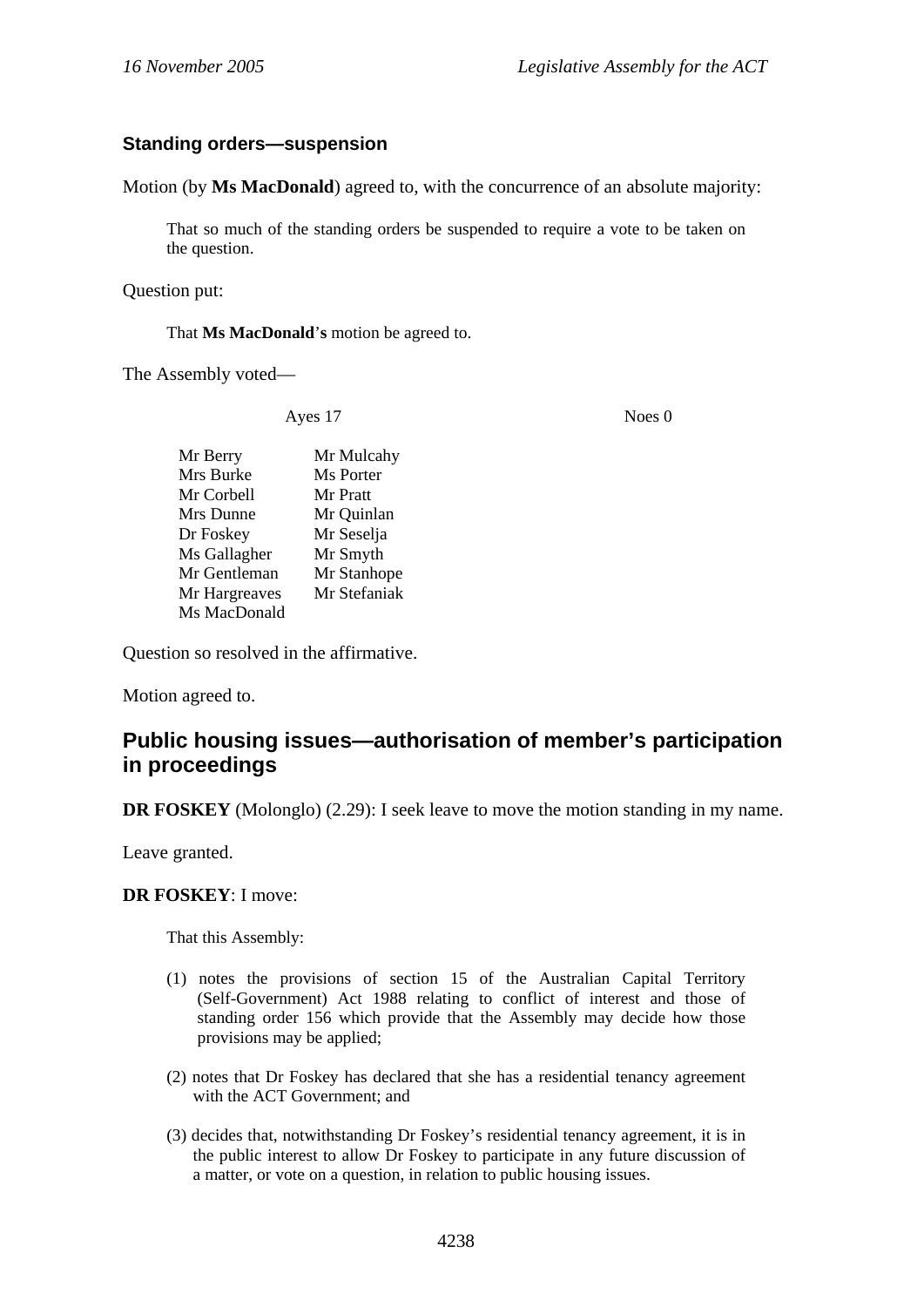I just want to state that this motion has been proposed by the Clerk. If carried, it would mean that every time there is a debate related to housing, understanding that I have a contract with the department of housing, it would cover the period while I am in government housing and preclude the necessity for me to ask for permission to speak every time. I commend the motion to members.

**MR CORBELL** (Molonglo—Minister for Health and Minister for Planning) (3.31): Dr Foskey raised this matter with some members of this place, including the government, on an earlier occasion. On that occasion, the government did indicate to Dr Foskey that, whilst we accept that her tenancy of an ACT government housing property should not in the normal course of events restrict her from participating in debates in relation to public housing—in fact, it is potentially of some benefit—we also believe that a catch-all motion such as the one proposed by Dr Foskey that, regardless of the circumstances, she should be permitted to debate issues to do with ACT housing is not appropriate.

The reason for that is that there may be instances where Dr Foskey's continued tenancy of an ACT government property may be in direct conflict with a matter that is to be debated in this place. Therefore, it is the government's preference that, when these matters come about, the Assembly decide on the merits of the case as and when it arises. That is no different from the process that is required of, for example, ministers in cabinet whereby, whenever there is a potential conflict of interest, it is brought to the attention of the meeting for the meeting to decide whether or not the minister should continue to participate, rather than moving a catch-all provision regardless of the circumstances of the matter under consideration.

Given that the government have previously advised Dr Foskey's office of this position, I think it is appropriate that we maintain that position. The government cannot agree to a standing exemption but is prepared to consider exemptions on a case-by-case basis.

Motion negatived.

# **Public housing waiting lists—authorisation of member's participation in proceedings**

Motion (by **Dr Foskey**, by leave) agreed to:

That this Assembly:

- (1) notes the provisions of section 15 of the Australian Capital Territory (Self-Government) Act 1988 relating to conflict of interest and those of standing order 156 which provide that the Assembly may decide how those provisions may be applied;
- (2) notes that Dr Foskey has declared that she has a residential tenancy agreement with the ACT Government; and
- (3) decides that, notwithstanding Dr Foskey's residential tenancy agreement, it is in the public interest to allow Dr Foskey to participate in Private Members' business, notice No 2.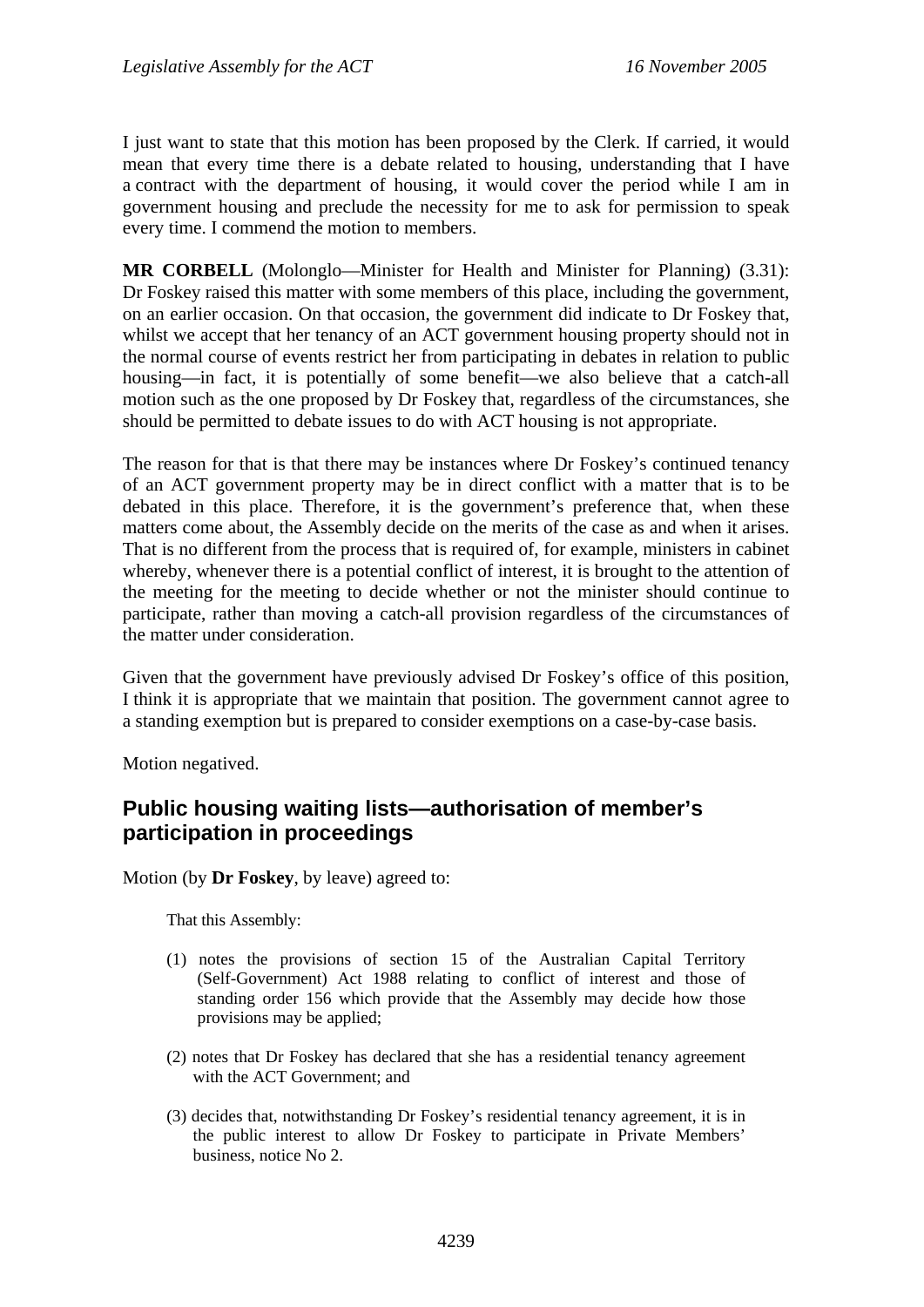# **Public housing waiting lists**

## **MRS BURKE** (Molonglo) (4.38): I move:

That this Assembly calls on the Stanhope Government to alleviate the pressure on public housing waiting lists by:

- (1) assisting and encouraging public housing tenants, wherever possible, to move into the private rental market or home ownership; and
- (2) improving the management of its housing asset base, particularly in regard to the redevelopment or rejuvenation of Government owned multi-unit complex sites.

Today I have the pleasure of bringing on further debate regarding public housing waiting lists, a subject that really needs to have continual debate in our community. It is imperative that we have a debate that incorporates the importance of maintaining open space wherever possible. At the same time, we should be embedding some core principles of urban life into both the planning of new suburbs and the infilling of established urban areas that will provide a mix of housing options to accommodate the shift in perceived housing needs in Canberra.

It is inspiring to note that Griffin had plans to "show a pronounced level of connectedness and accessibility between the residential, commercial, cultural and official functions" of Canberra. Naturally, there was a perception that Canberra would be a far more compact city than it is today. Some of the principles of the ideals of Walter Burley Griffin and Marion Mahoney Griffin are still achievable. I highlight the fact that there are some unique opportunities to revitalise certain sections of the city, particularly within the inner city, that will allow for truly equitable housing options to emerge. I believe that there needs to be more debate on public housing waiting lists and how policy and action might impact upon them.

Firstly, if we look at the eligibility criteria for access to public housing, applicants must, along with other criteria, currently meet a specified financial criterion connecting the household income threshold to be eligible for social housing with the national average weekly earnings, AWE. Given that the commonwealth-state housing agreement stipulates early on that all forms of public or social housing should be provided to applicants who are specified, and I highlight this point, as most in need, eligibility should reflect the fact that the provision of public housing should be made on the basis that at some point, if the financial circumstances and stability within a household's income reaches, for example, 1.6 times the AWE, steps should be put in place to assist that household to enter into the private rental market or, where possible, to enter into home ownership, which the government currently does. I am pleased to see that it is also advocated by the Chief Minister.

The agreement also maintains a solid commitment to "provide appropriate, affordable and secure housing assistance for those who most need it, for the duration of their need". The ACT is also obligated under such an agreement to "develop and deliver affordable, appropriate, flexible and diverse housing assistance responses that provide people with a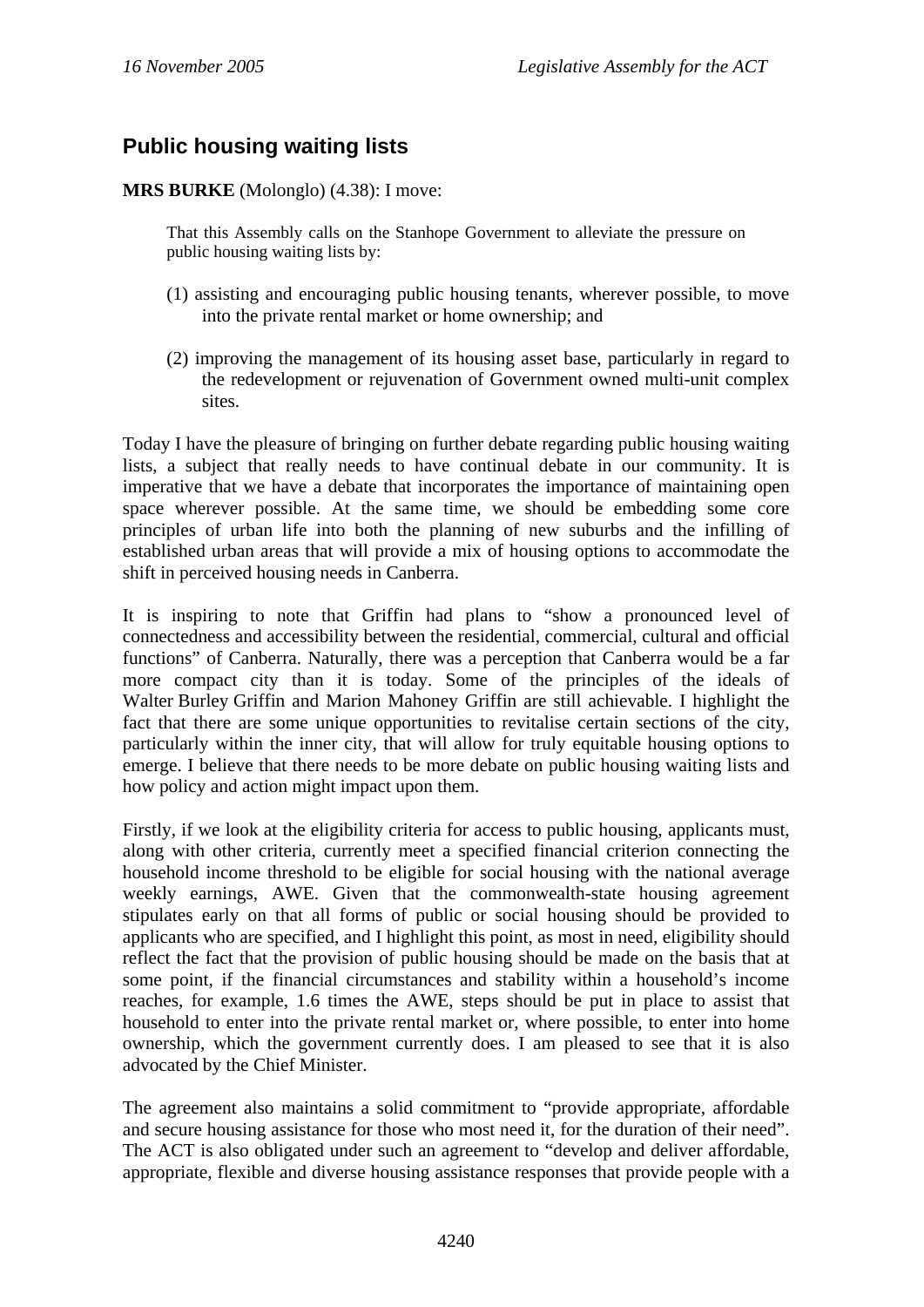choice and are tailored to their needs, local conditions and opportunities". Critics will simply say that if you underpin public or social housing eligibility criteria with financial parameters, you may set up a poverty trap. That is another debate indeed, but I would argue stridently that, if a person is doing well, they would not suddenly want to reel and go backwards.

I welcome constructive criticism and debate on this point and I welcome members' comments, but most Canberrans have been finding it very difficult to be convinced that any public housing tenant who is receiving a substantial income and who is not faced with any significant financial difficulties or other hardships should remain in public or social housing, as opposed to other members of the community who are in dire need of an affordable housing option yet cannot ever see the prospect of receiving public or social housing assistance because the waiting lists are now unmanageable.

I agree with recent government sentiment towards affordable housing. I note that the relevant ministers are not ignoring the difficulties in tackling the problem of providing some affordable housing options. I acknowledge that some effort is being directed towards housing stress and affordability issues, yet there has been no outstanding solution forthcoming from government aimed at significantly reducing the waiting lists for public housing.

If the Stanhope government cannot deliver an increase in the number of dwellings it offers for public housing, there appears to be no prominent solution other than perhaps to adopt some significant changes to the configuration of mixed housing options in order to house some of the most disadvantaged people in our community. To reinforce this point: through its own admission in the asset management strategy, the Stanhope government concedes:

… the increasingly adverse impact on rent revenues as a result of targeting housing provision (and increased rental rebates) to those most in need, together with a decline in CSHA funding, will have detrimental impacts on the ongoing viability of the public housing system. Attempts to rejuvenate the stock will also be seriously constrained.

Therefore, to combat the issues of funding the system and the rejuvenation of multiunit complex sites, the government must pursue housing options that are flexible, that will offer dwellings that suit retirees and pensioners who wish to downsize, investors that are attracted to offering affordable rental options, and young people aspiring to enter home ownership for the first time or catering for the public housing sector.

All of the different housing options can be infused to create an urban environment that services specified needs yet, more importantly, creates a community that truly reflects the diversity of people across our city. By highlighting some of the symbolism of the true intention of the creation and development of this unique city into our national capital, I am in turn expressing a connection between some of the egalitarian ideals held in the planning of this city and the need for a shift towards a rethink about how we develop community inclusion by way of residential planning and consideration for the blend of affordable housing options, be they ownership or rental, within an existing or new housing development.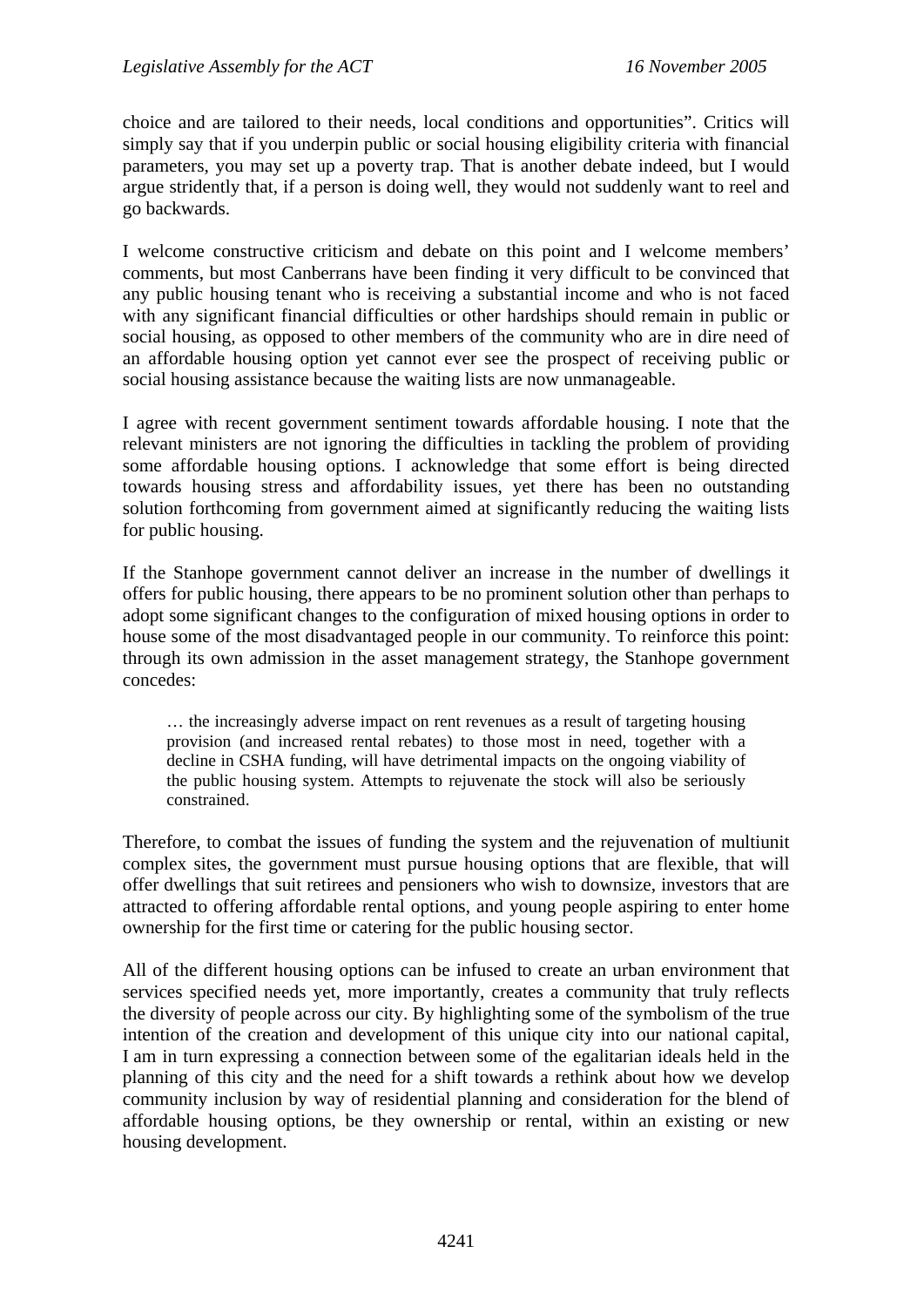The window of opportunity must be pursued now. Ideas conceived from new housing options must be explored and given due consideration. Recently in the federal arena, the House of Representatives Standing Committee on Environment and Heritage delivered a report on sustainable cities. A case study of community housing was projected as a sustainable housing development that can, I believe, be adapted to encompass a blend of housing options. Not only does this model embrace the use of land sensibly and in a viable manner, environmentally and economically, but also it provides a sense of hope that new communities can be nurtured within a suburb with very little impact on the streetscape and with no major shift in the distinct feel of a neighbourhood or suburb.

Any such development must demonstrate that a blend of housing options can be constructed giving consideration to conservation of energy and utility, embracing the principles of recycling and environmental impacts and, most importantly I believe, creating a community space for residents to interact and share in the responsibility and a sense of ownership for their space.

There appears to be very little room to move in terms of the Stanhope government's commitment to additional funds for capital injection into public and social housing options. Now is perhaps the time to further commit to partnerships with the private sector, as clearly required by obligations under the commonwealth-state housing agreement, particularly to revitalise some sections of the inner city areas with more condensed mixed housing options that will provide some relief in Canberra's tight housing sector.

Some members may look hesitantly upon the need to change some land use and the integration of mixed housing options in established suburbs. The ACT government needs to look seriously at incentives, rather than mandating specific requirements, to elevate the prospect of more condensed urban developments. Government can invest in such projects by taking a vested interest. I acknowledge that steps have begun whereby the government has sought to initiate some larger public-private partnerships, such as on the Fraser and Burnie court sites.

The mixed housing option that I highlight as an example provides a possible insight into creating communities where a real opportunity exists to blend the types of housing options that could see the progression of people through public housing and into home ownership, if that is what people desire and aspire to achieve. This is all pointing to assisting and alleviating that public housing waiting list that continues to balloon out at the bottom. There seems to be a real block in the system and we need to look continually at ways in which we can free up properties and free from the system those that are able and willing to move through.

I must add that I do not overlook the fact that people who live in public or community housing value their properties as much as, if not more than, home owners in the private sector. Members may be aware that, after the recent national housing conference, research was released indicating that some of the most vulnerable people in our community, likely to reside in public housing, for example, single mothers, the unemployed or some people on low to middle incomes, are the people who care most for their homes and place a very high value on maintaining their tenancies. The Liberal opposition welcomes this evidence and, in order to protect and provide for this sector of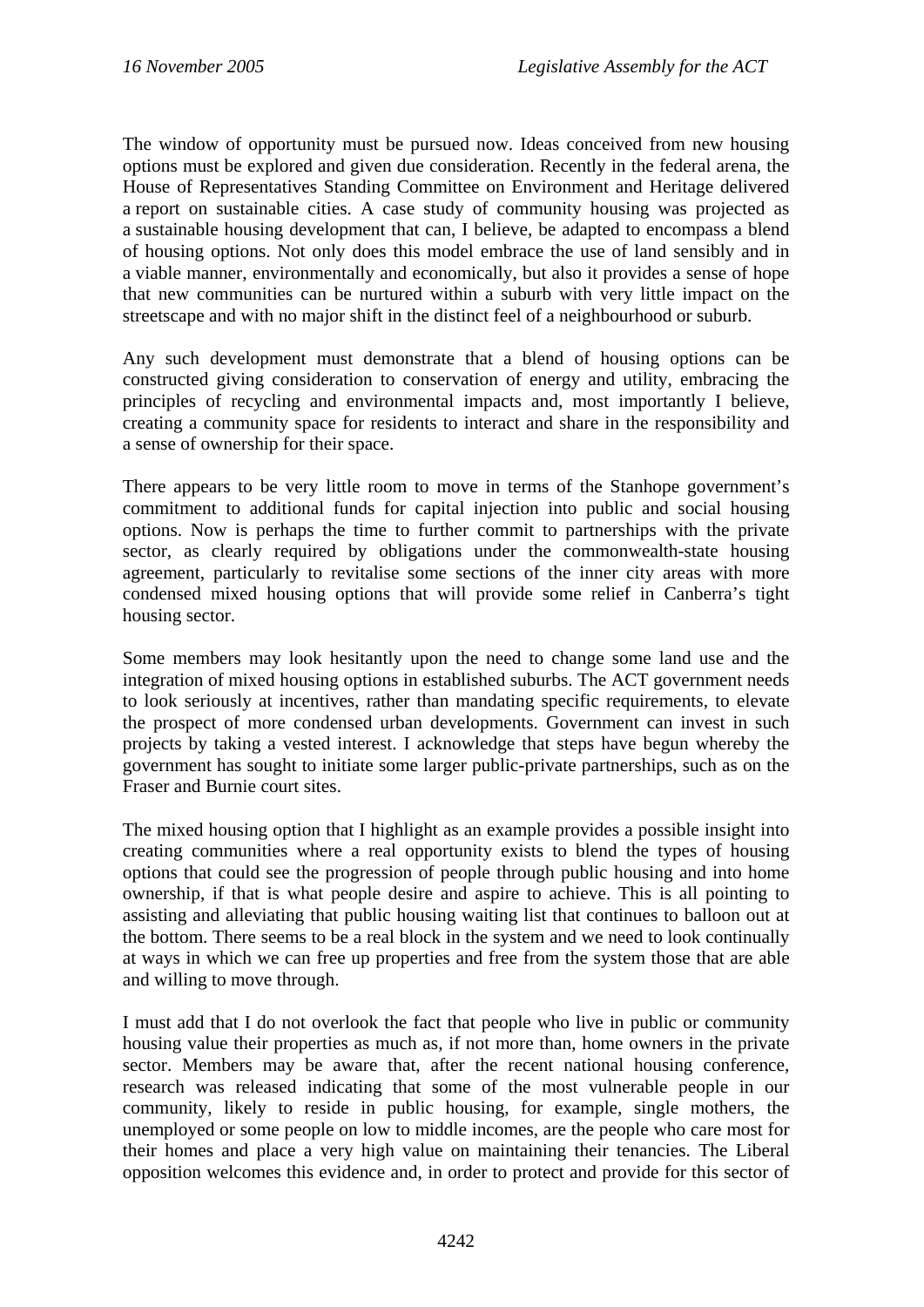the community, a holistic approach to policy making must be pursued that also encourages people to make the right decisions when adopting the most suitable, flexible and socially responsible housing option to meet their needs.

As a whole, government can be a leader in developing and nurturing a community that fosters unity rather than perceived stigmas against any sector of society. Government is in the position to lead through partnerships in the revitalisation of some residential sites currently utilised by multiunit complexes, for example, in the inner city. The government has committed to deliver on its obligations to improve social and economic reforms and it can achieve that through combining some urban regeneration with community building.

In regard to the commitment to controlling urban development and the impact it has upon the environment, the planning minister indicated through the launch of the Canberra spatial plan that through projected urban growth and providing a more accessible Canberra it will be achieved by increasing the number of homes within 7.5 kilometres of the city centre in key locations over the next 15 years, that locating extra homes within this area will ensure that residents are close to major employment areas and existing services and facilities, such as schools and the like, and that putting homes along key routes and at key locations, such as town centres, rather than spread around the suburbs will also help to retain the character and amenity of neighbourhoods.

I urge members to support this motion today and its genuine intention of providing a sensible approach to affordable housing options, displayed in the partnerships forged between the private and public sectors. If the government is so committed to the key principles of the Canberra spatial plan, the commonwealth state-housing agreement and, I would go one step further, community and social inclusion, it must also place a priority on rejuvenating the government-owned residential asset base and amend its policies that impact so severely upon and in no way alleviate the pressure on the ACT public housing waiting list.

I commend this motion to the Assembly today. I welcome other members' input to the debate. Remember that whilst ever we talk about it and keep it out in the public arena we will get that feedback that Mr Hargreaves and I and others in this place look for. I would say at this stage, as I have said before, that I think we already have a lot of the answers that we need. I note that Mr Hargreaves is continuing to talk about a housing summit in 2006. I would put it to the minister that I do believe that that is a little long to be waiting for some of the solutions that we could perhaps come up with now. I will continue to urge him to push his Treasurer to look at capital injection into the system, given that he has said time and again that the properties that we have are ageing and perhaps older than those in any other state and territory in Australia.

I wish him well with that one. I do not necessarily advocate that there be more properties. What I do say to this minister is: do not be a minister of delay, do not sit on your hands, and certainly do not think that just by throwing money at the problem it will go away. This whole issue needs better management. A total revamp is needed. We need to look again at how we are still left with the legacies of the 1960s in regard to public housing and move on like other states.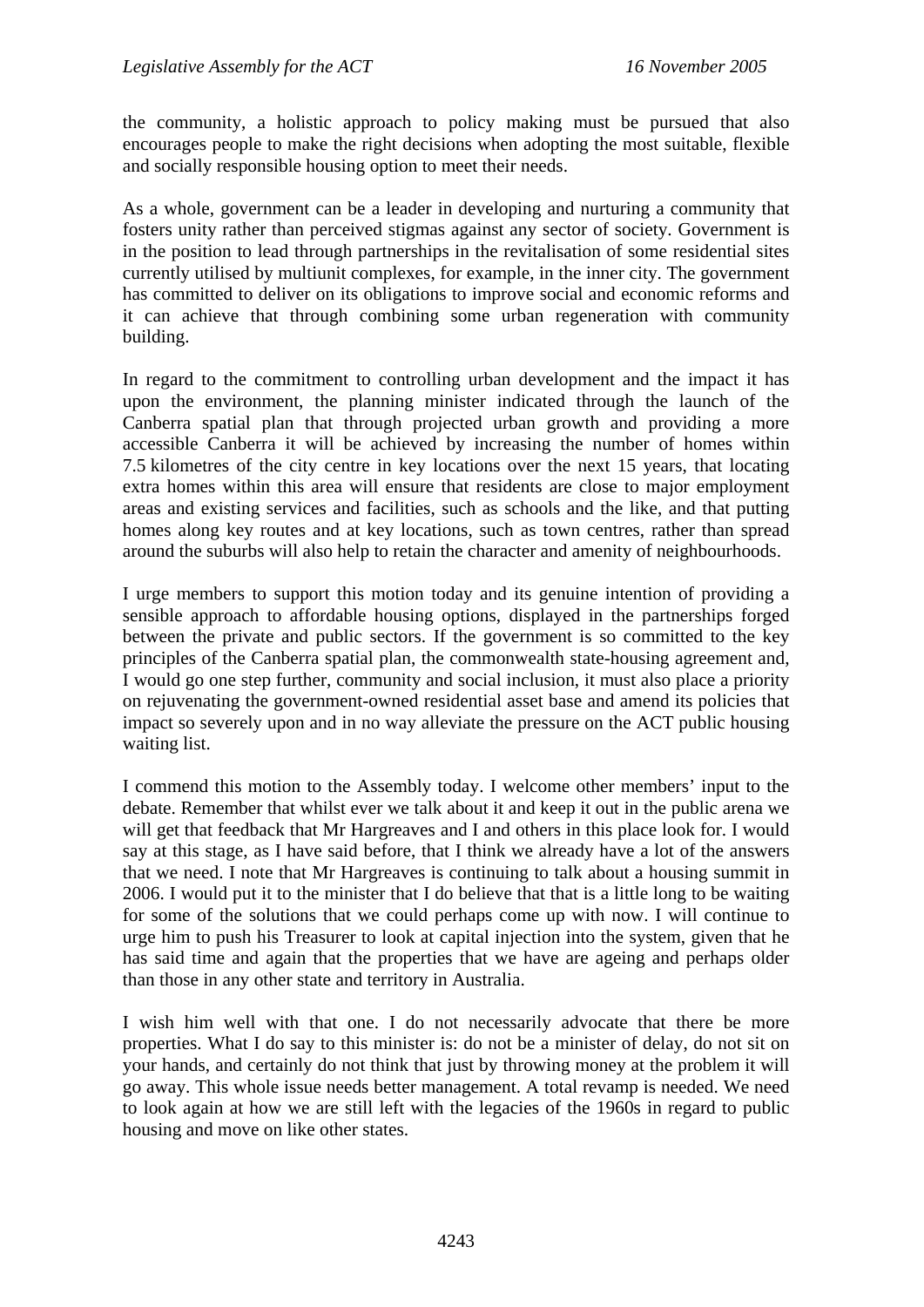Indeed, Mr Hargreaves alluded to Western Australia. It has made some very progressive moves forward that I do not believe are unduly impacting upon people in that state, as has New South Wales. If we are not careful, we will continue to get a flood of people putting further pressure on our waiting lists. As has been clearly identified at recent Shelter meetings, it is starting to happen now. The minister must act now. The minister must take action to stop our waiting list ballooning out any further. I commend the motion to the Assembly and look forward to support for it.

**DR FOSKEY** (Molonglo) (4.52): For a good part of Mrs Burke's speech I really felt that she had moved along on this issue. I am pleased that she has been reading the federal government's sustainable cities report because it might mean that she has some commitment to increasing the environmental efficiency of houses generally and public housing especially. I look forward to her future support on motions I put to this house on that topic.

I believe I only have time to address the first part of Mrs Burke's motion, which argues that people in public housing ought to be assisted and encouraged into the private rental market or home ownership. In most of the western world government housing is not welfare housing. Mrs Burke's speech indicated that she has come around a lot more to the idea of building communities when we build houses. But perhaps for the Labor members here rather than the Liberal members, for whom it appears the notion of a communitarian society is either offensive or irrelevant, it is worth emphasising the Australia-wide post-war housing project where greater government responsibility for housing delivered undeniable benefits for poor and working Australians.

We know Canberra would not exist if it were not for the great investment the government put into housing in the 1920s and the 1970s. This was of course necessary to lure people to the limestone plains, which was not an attractive place for people whose families were in Melbourne or Sydney. This is not a city that has grown up with charitable housing trusts and low-cost private accommodation, housing people on fairly limited means; it has always been a public housing city and government housing on a large scale has always been important.

I would like to make it clear that the Greens support the continued presence of government and social housing across the city. The fact that public housing exists in all areas is one of the strengths of the ACT. From the very beginning, Canberra was designed to be an egalitarian city. There are a number of suburbs, including Hawker, where it was agreed not to put public housing. Apparently we needed our little elite segments. This means children from a range of socioeconomic backgrounds attend the same local school. I hope this is largely true and that people still use their local primary school.

Rich and poor people do their shopping together at the local shops, and that contributes to a healthy democracy. Concentrating government housing—or, more disastrously, welfare housing—into areas where the land is cheaper would have damaging social and political consequences. At the moment, to see that we only have to look at what is happening in suburbs of Paris, where immigrant groups have been concentrated together because those are the only areas where they can afford housing. We must not let that happen here.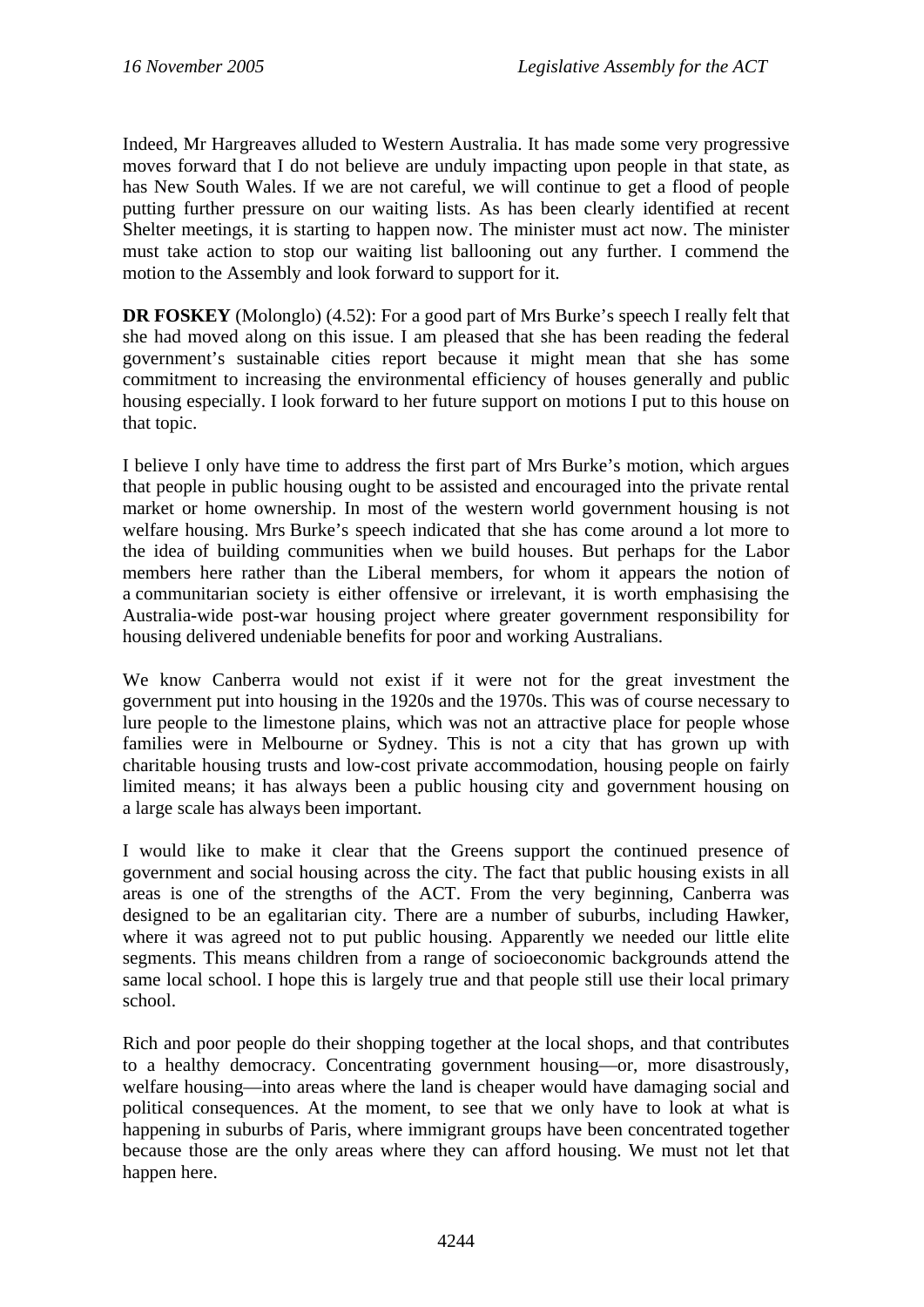The issue of social mix within the public housing community needs to be addressed here too. It is particularly convenient for those with an interest in reducing the stock of public housing in the ACT—and that includes private property developers, some residents living in high-value suburbs and some areas of government—to ignore the evidence that a social mix of tenants, including a reasonable proportion paying market rent at any time, has positive social benefits for the tenant body and Canberra's wider population, on the one hand, and assists the housing provider to manage its property portfolio on the other. The paper commissioned by Housing ACT to specifically look at that issue came to the same conclusion. So when property owners, would-be developers or even proud government officials, make the point that the ACT has a high proportion of public or government housing by Australian standards, that is no argument to cut the proportion back.

Our view is that, based on the available evidence and experience, we need to grow the government housing stock in the territory. Furthermore, I do not think the private rental market is a better place to be in than public or community housing. However, I understand the very real benefits for many people of individual and collective home ownership. Security of tenure plays a big part and is probably the main reason why living in their own home is such a desirable option for so many in Australia. Helping people into home ownership is a good idea that the Greens support.

The proportion of government housing in the ACT used to be much higher. There are many people in this room, I would suggest, who lived in and purchased their guvvie house under helpful circumstances. Constituents have advised me of members of this Assembly who live in ex-guvvie houses, those who had government housing and those who were able to buy their government houses. I am not making a moral judgment here. Providing support for people to buy their government houses is not an unreasonable way to spread some of the benefits of our affluent society.

When we recently passed legislation in the Assembly defining "concessional leases", one of the provisions specifically excluded such home blocks because they were in part a gift to the home owner from the government. If we had not excluded them from the list of concessional leases in the ACT, the ACT community would still have an interest in them. At the end of the 1960s, if you wanted to buy your government house—and people were freely encouraged to do so—it would have been assessed at cost price; that is, how much it cost the Department of Works to build it. You would have put down five per cent of that as a deposit.

### **Mr Hargreaves**: No.

**DR FOSKEY**: You would borrow the remainder from the housing commission or the department—

**Mr Hargreaves**: No.

**DR FOSKEY**: This was at the end of the 1960s.

**Mr Hargreaves**: Yes, I know; I did it then.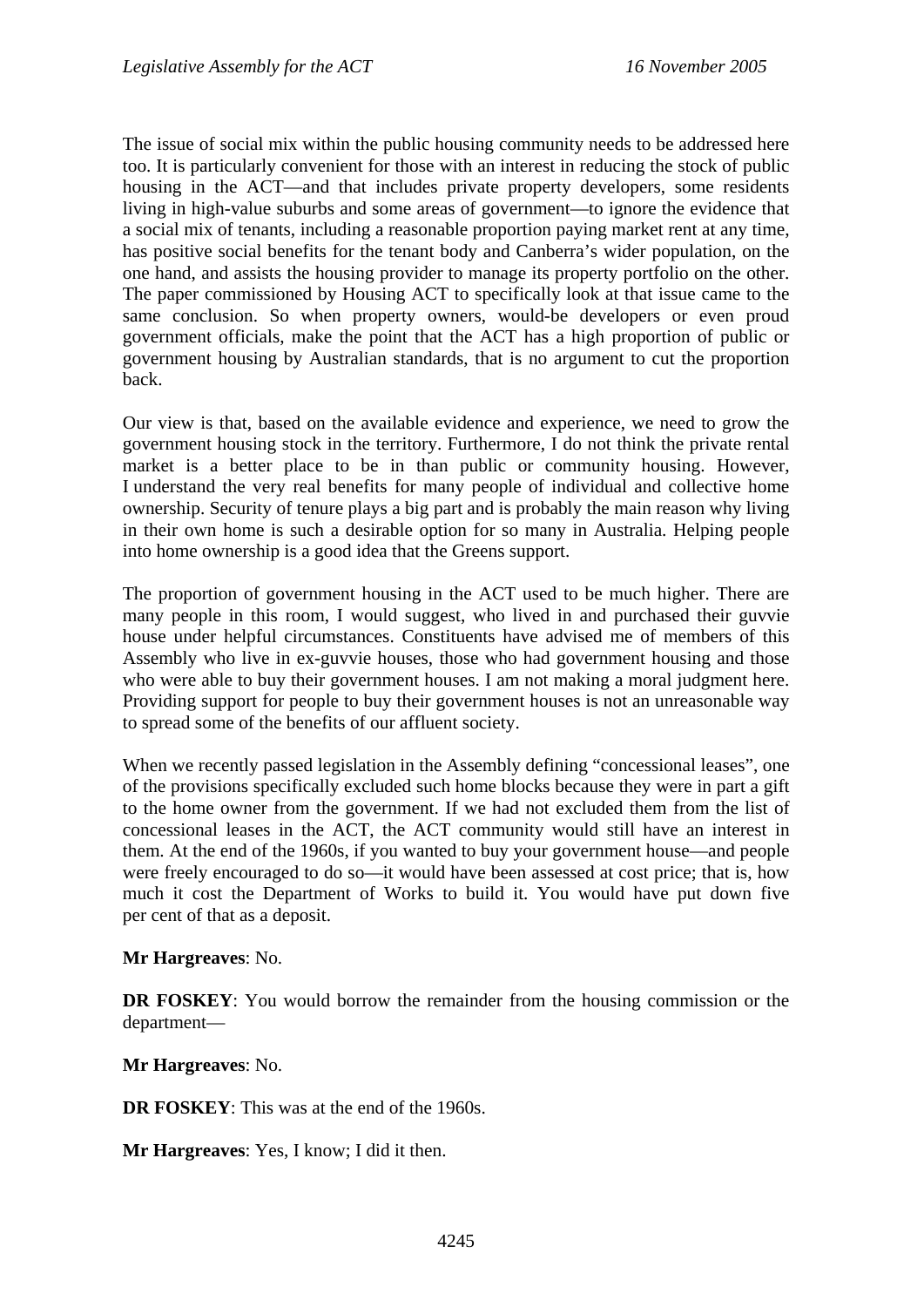**DR FOSKEY:** We can correct that later.

**Mr Hargreaves**: Yes, I will.

**DR FOSKEY**: —and pay it back at five per cent or so over 50 years. To shift to more recent times, by the mid-1990s you paid nearer market price, although arguably perhaps not quite as high. To help you into home ownership, if your income was at the right level—not too high and not too low—and you had a 10 or 12 per cent deposit, you could borrow the remainder from the housing trust, I think, at very reasonable interest rates, with repayments adjusted to your income.

In the current context we should remember that any property sold to a tenant is a diminution in housing stock. In addition to reinstituting support for that sale process, Housing ACT needs to be funded to grow its stock. As members of this place would be well aware, one of the strategies employed effectively in many other jurisdictions but rejected here is inclusionary zoning, where a proportion of all housing development must be public or social housing. Concerns have been raised by members when I have put this proposal forward as a motion, but there are enough devices available to business and government to address those concerns and make this work. The benefit—and perhaps the problem—is that that ensures public housing stock will grow rather than shrink.

If we want to encourage tenants to purchase their homes at the other end of the spectrum, then a supply of new properties is essential. Unfortunately, the Howard government has chosen to shift the focus of commonwealth funding support from housing provision to rental rebates. Directing funds towards the rent bill assists people on low incomes but does not deliver more affordable housing; in some cases it simply supports higher rents. As a consequence, we have seen state housing providers reducing stock and targeting tenancies increasing tightly to people in desperate need.

The shift to rental rebates, combined with the negative gearing provisions in Australia's taxation regime, has resulted in a boom at the higher end of the market. Increases in private rents make saving more difficult and thus create another barrier for people to get a deposit together for home ownership. That is why we have argued for the ACT government to pursue shared equity schemes, where people can buy into home ownership in partnership with a community housing provider or other appropriate partner. We know such schemes need to be carefully constructed because locking people into unsustainable loans will deliver the worst rather than the best outcomes. I am aware that CARE financial counselling is very concerned that such schemes can do real damage. I accept that we need to be very careful in the way those schemes are set up, but there are many programs around the world where people own a part, and then eventually all, of their home.

The BedZED development in Beddington in outer London, for example, is a zero emission development—hence the "z" in BedZED—which generates its own energy through biomass electricity generation from local suburban tree prunings. It incorporates easy, efficient and cheap car-pooling into the building design in community organisations. It consists of about one-third public housing, one-third private housing and one-third shared equity housing. The key ingredient in the success of this development is the sense of community that the mix of housing types and the commitment to zero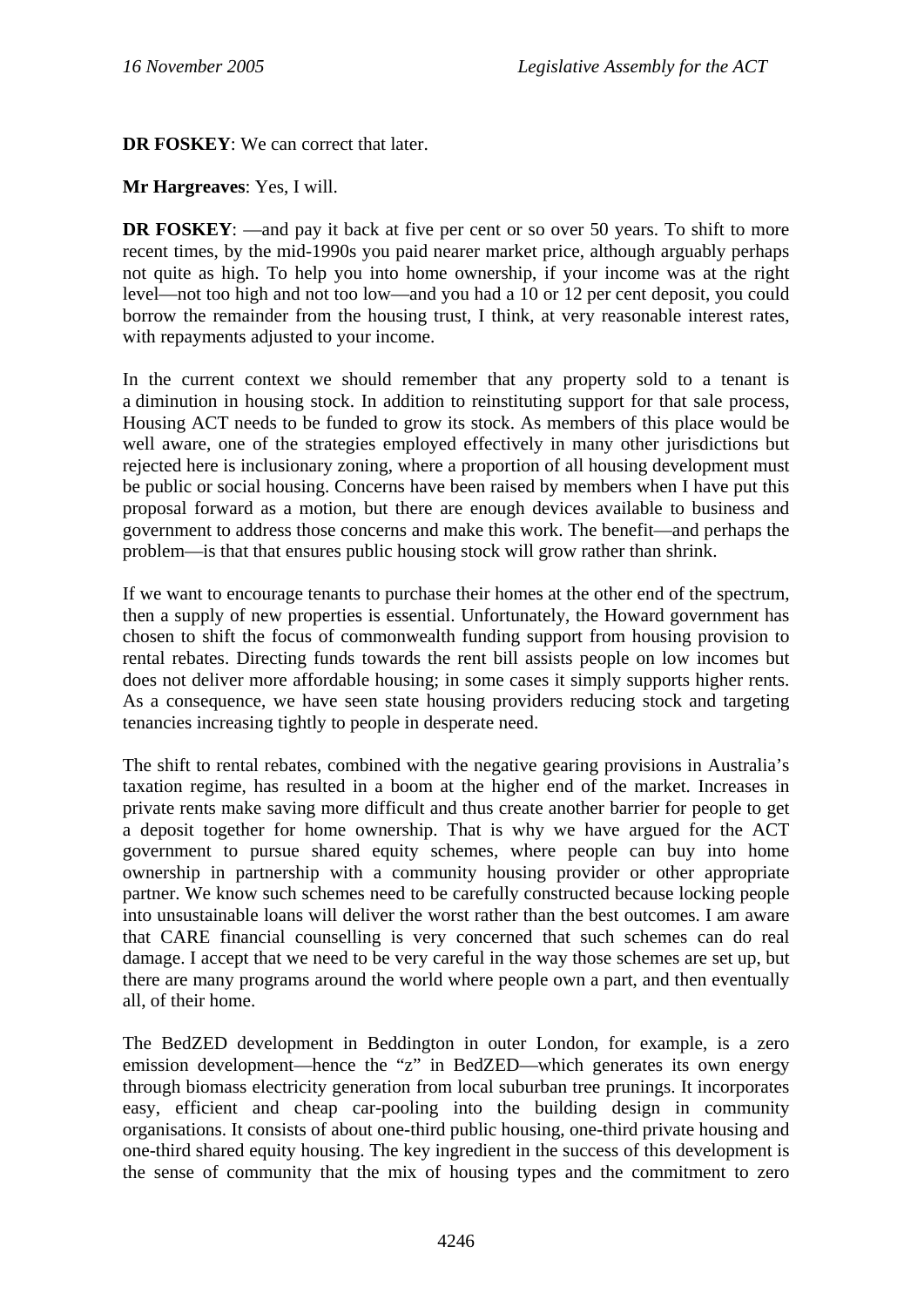emissions and affordable efficiency has delivered. People love living there. Couples who bought into the development are looking to buy larger units now that they have children. The value of the units has risen appreciably faster than surrounding or comparable property.

While the ACT government has rejected using its superannuation resources in this way, as it has rejected the notion of borrowing specifically for this purpose, perhaps by issuing bonds, I believe these ideas warrant much closer scrutiny. There are other ways of scaffolding people into home ownership. There are co-housing groups established which have the resources between them to create their own community of housing. I know of one that has won a community housing grant from the ACT in order to include people on very limited incomes into a collaborative housing model. Unfortunately, the last I heard, the LDA or ACTPLA had taken a year or two to sort out the paperwork for the land purchase and the community housing grant was in doubt. I am not sure, but discussions with Mr Corbell may have fixed that matter.

There has been a great deal of progress in thinking about ways of progressing affordable and social housing in our very different economic climate. It is not the same place as it was in the 1950s when we were trying to entice people to Canberra. We now have a commonwealth-state housing agreement that is subsidising rents more and more, rather than building houses. However, from the conversations that go on in this place about the topic, you would not know about this thinking. We should remember that the recommendations of the government's affordable housing task force propose a strategy, but the progress report on affordable housing tabled in June this year shows that most of those recommendations have not yet been pursued.

I am looking forward to the housing summit. That may get us moving and may bring in some of the excellent research that groups like AHURI have been doing. This is a problem common to every city in Australia—not just the ACT—and we all need to work together. I have no doubt that there are many working in ACT Housing who would be very keen to lift the stock of affordable housing and improve the buildings that are running down but, so far, I have found that this government's resistance to criticism and failure to consider other models I have proposed in this house is holding back solutions to the ACT's affordable housing shortage.

I believe Mrs Burke has today indicated a willingness to pursue some of these ideas. We did not get into the specifics and I am waiting to hear about those. I am also waiting to see the Liberal Party's policy on housing, which, I am sure, will be available soon. I am very pleased that Mrs Burke is reading and citing the sustainable cities report but I have yet to hear her make a commitment to the social mix we so value in our cities. However, I believe she has moved along and I look forward to working with both parties on increasing our supply of affordable housing.

**MR HARGREAVES** (Brindabella—Minister for Disability, Housing and Community Services, Minister for Urban Services and Minister for Police and Emergency Services) (5.07): I move:

Omit the words "calls on", substitute "notes the work of".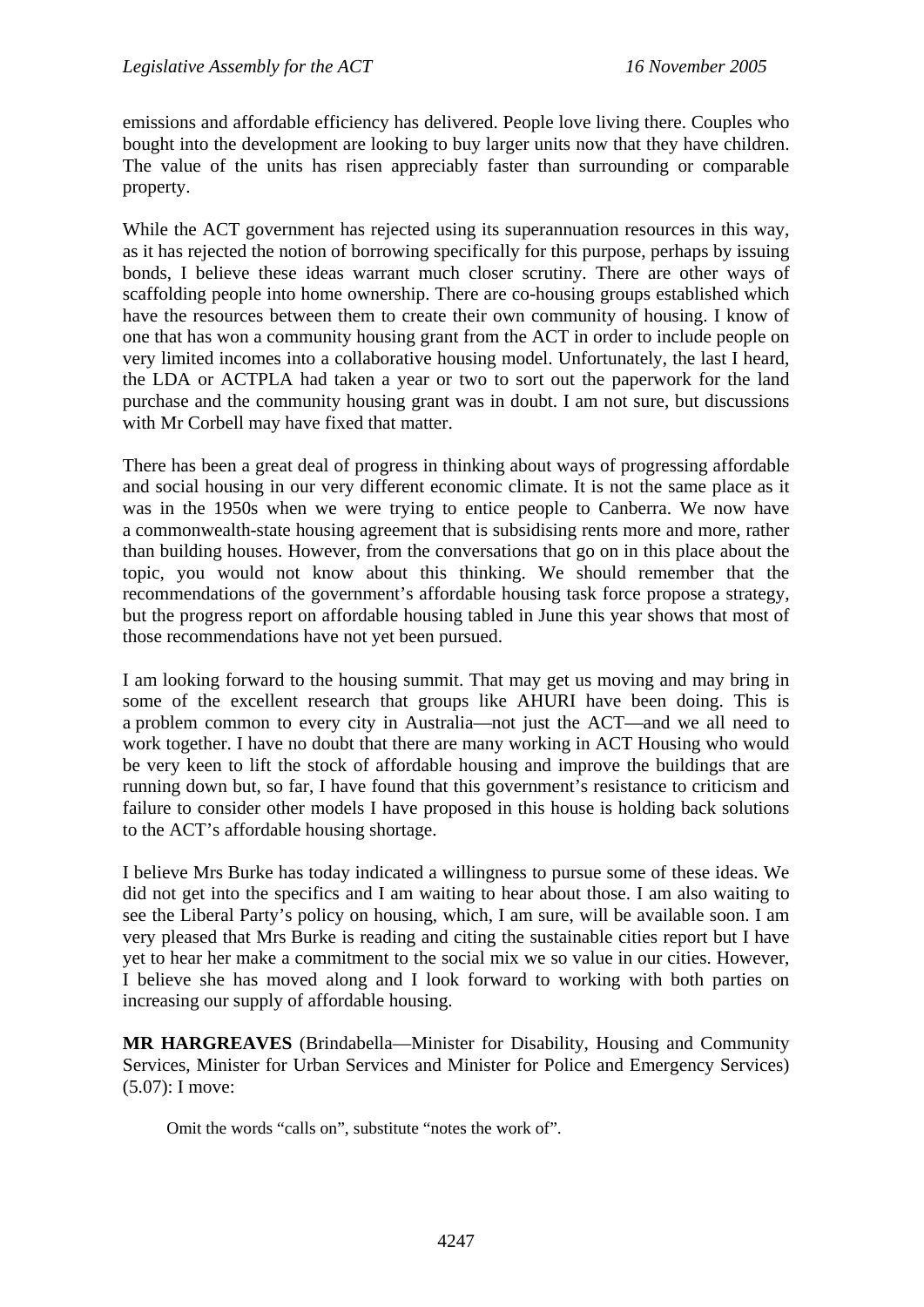I will speak to the substantive motion after the vote has been taken on the amendment. I congratulate Mrs Burke on embracing the government's social plan. I think it is wonderful; I think it is absolutely brilliant. Mrs Burke talks about social inclusion. That is what the social plan is all about. She is trying to appropriate government policy and claim it as her own idea. She will not get away with things like that, but I am really pleased. Imitation is the sincerest form of flattery, of course.

The amendment changes the wording from the Assembly "calls on" the Stanhope government to do X, Y and Z to read "notes the work of". The reason for that is that we are already doing all of those things. I will address that in the context of the substantive motion. There are a couple of things I would like to put on the record. Dr Foskey said that selling public housing depletes public housing stock but the work we have been doing shows that this is not necessarily the case. The economic theory Dr Foskey espoused is correct—I have no difficulty with that—but it forgets two small points. The first is that, under the CSHA we are obliged to put the money back into stock.

It is true that, if you sell a house for, say, \$300,000 and the cheapest one in the marketplace is \$320,000, the housing stock is going to be depleted over time. That is the theory put forward by Dr Foskey. I have no difficulty with that, except that our stock is scattered all over town. O'Malley and Hawker are about the only two suburbs that do not have any stock. I cannot remember; there might be another one; but predominantly we have stock in every suburb of Canberra.

If we have the opportunity to sell public property in premium suburbs to tenants, we can buy more than one piece of stock for the asset base. For example, if we were to sell something in Weetangera, we would probably pick up a three-bedroom house on a quarter acre block for somewhere between \$400,000 and \$450,000, or we might be able to buy a couple of apartments in a multiunit development.

**Mr Smyth**: Yes, but are you?

**MR HARGREAVES**: The short answer is yes, because we are salt-and-peppering the suburbs. I make the point that Dr Foskey says it depletes the stock and I am saying that that is not necessarily so.

There is another thing we need to understand. I think we need to start being a touch careful with our language. I am not putting this as a general caution; this is not a lecture; I want us all to do this. I am probably as guilty as anybody else. I have said in this place—I know Mrs Burke has said this out in the ether and I am sure Dr Foskey has as well—that home ownership is not the panacea we think it is. It is not the cure-all for affordable housing. It is a part solution; it is not the total solution. We need to make sure that home ownership is not a status symbol.

Dr Foskey talked about kids from different socioeconomic backgrounds going to the same school. She is spot on. All too often people say, "Do you own your home?" Therefore home ownership is a measure of status that we must get rid of. Renting a home is not a disease when measured against owning a home. There is nothing wrong with renting. Renting a publicly owned home is not a disease either. We should be saying to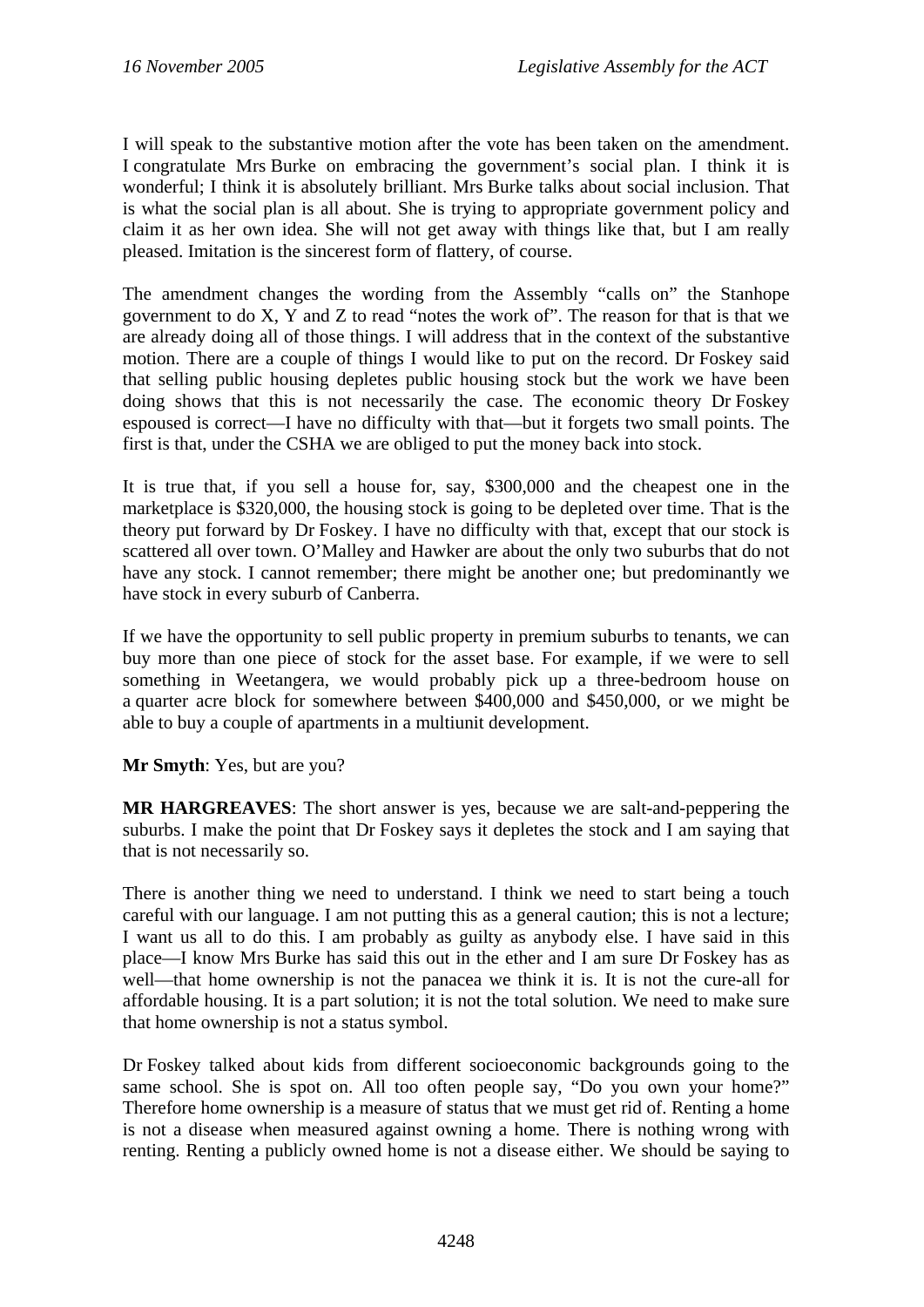people who are able to rent a home, "You can be proud of it." I commend the amendment to the Assembly.

**MR SMYTH** (Brindabella—Leader of the Opposition) (5.13): I will take this opportunity to speak to this curious amendment. Normally when you move an amendment you back it up with statistics, a few facts or maybe a single fact. Instead we have the John Hargreaves school of real estate sales, where you can own a house in a premium suburb and sell it in another suburb and therefore you might make money. You might not buy just one more house; you might buy two more houses.

Mr Hargreaves, you did not tell us whether or not the government has actually done that. You said, "The short answer is yes." You then qualified that by saying it is not necessarily so. If the answer is, "Yes" and it is not necessarily so, then what is the answer? I hear that you are going to try to come back and talk to the amended motion, which is fine. Perhaps then, instead of just the babble, the self-praise and the argumentative attitude you have taken, you might address the matter with some substance and some evidence, or perhaps even some proof, that what you are saying is even vaguely true. When Dr Foskey queried the reduction in stock you said that this is not necessarily the case. The simple question is: is it or isn't it? Have you or have you not reduced the stock? It is not a very hard question to answer. You then gave us the real estate lesson about premium suburbs. Again you said that the answer is yes, but you did not say what yes was the answer to.

If we are going to accept your amendment, which deletes the words, "calls on" and inserts the words, "notes the work of", you need to give us some indication of the work the government has done. We know there are programs that encourage public housing tenants to purchase their homes. We set some of them up, wherever possible, to move into those markets. Both I and Mr Stefaniak were housing ministers and we know about those programs; they operated when we were in office. We are saying that the government should work on it more and improve the way it is done.

The second part of the motion, where we are meant to note the work of the Stanhope government, is about improving the management of its housing asset base, particularly with regard to the redevelopment or rejuvenation of government owned multiunit complex sites. Again, I do not think the minister even spoke about those sites. If you want us to accept your amendment, let us forget the babbling and self-praise. Give us the substance, give us the evidence and give us the proof. When I was housing minister and I said we would fix MacPherson Court, we did. There were 144 bed-sits—built in the 1950s, obsolete by the 1970s and certainly out of date by the 1990s—when I got there.

We set up a great program where we got the housing tenants out of that substandard place—I think squalor—and, through a very good process, assisted them all into the suburbs they wanted, in the sort of accommodation they wanted to be in, so they would be better off. MacPherson Court later disappeared and we got City Edge. That development has won numerous awards. It should win an award for the process from start to finish, because the community, local residents, the government and ACT Housing all worked together to get a better outcome for everybody. That development sets the standard. I put it to you, minister, that nothing either you or your predecessor, Mr Wood, have done comes anywhere near to matching the comprehensive nature of the redevelopment achieved in the City Edge development. That is the point.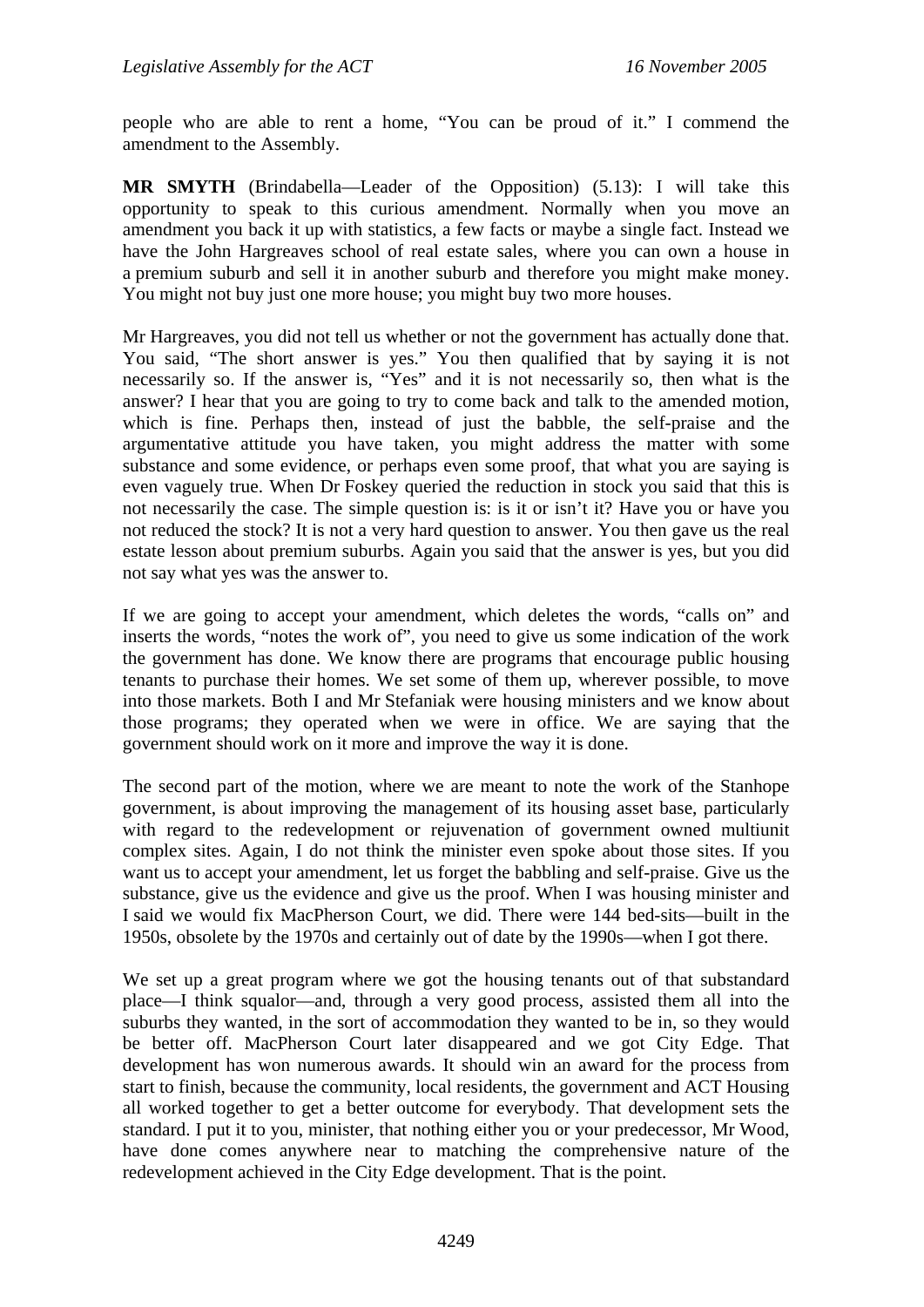Let us talk about Lachlan Court—a series of bed-sits built very early in the life of Canberra that had reached their use-by date by our time in office. We got rid of it by the same process. We transferred ACT Housing teams into Lachlan Court and worked on site with the tenants. We found out what they wanted and got them suitable accommodation elsewhere. We reaped a benefit, which went back into ACT Housing, as per the agreement.

## **Mr Hargreaves**: Did it just?

**MR SMYTH**: You are quite right; as per the agreement. We had a process whereby we were rejuvenating those sites. Looking now at Burnie Court, I can remember taking a sledgehammer down there with Michael Moore in late 2001 and personally starting to knock it down. It was great because we followed the same process. We talked with the tenants, ascertained their needs and helped them to move to other locations.

The minister asks, "How much extra stock?" There is no extra stock because you have not done anything about it. It has been vacant for four years under your governance, minister, because neither Mr Wood nor Mr Hargreaves could get off their hands to make a decision. Obviously Mr Hargreaves did not listen to his own lesson about selling in premium suburbs and buying in other suburbs. They set the reserve too high; they misread the market; and they could not make the money they thought they should be able to make. Burnie Court has been idle and empty for four years because this government does not understand how the market works. Part of Burnie Court has had some APUs put on it, which is a good thing, but the majority of the Burnie Court site has had nothing done to it; it sits there vacant and idle. I think that is what Dr Foskey is talking about and it certainly concerns me.

I was the minister responsible for the review of the multiunit strategy, or the MUP strategy as it became known. The strategy was quite clear. It looked at the 19 "big-flat" complexes, as they were known—complexes with more than 25 flats; it suggested we sell some and keep some. It stated that some needed refurbishment and that some were okay. Nothing has happened there since. Nothing has happened in four years under Labor with regard to the multiflats strategy.

**Mr Hargreaves**: We picked up your policy in a hurry.

**MR SMYTH**: Maybe you can do the check—maybe not. You can tell me where you have seen activity, certainly in your electorate, courtesy of this government with regard to big flats. It has not happened. The minister wants us to note his work but does not present any evidence to suggest it has happened. I think that is why he was happy to sit back down after talking to his amendment without talking to it, and saying a great deal, but saying very little in the end.

We have some promises, one of which was the infamous \$10 million Treasurer's advance for fire safety. Perhaps when the minister leaps back to his feet to give us all the information that I am sure he has at his fingertips, he will tell us how much of the \$10 million in the fire safety area is still outstanding. Three years after it was used to run down the budget, has the money been spent? Have we got \$10 million worth of fire safety in the flats strategy?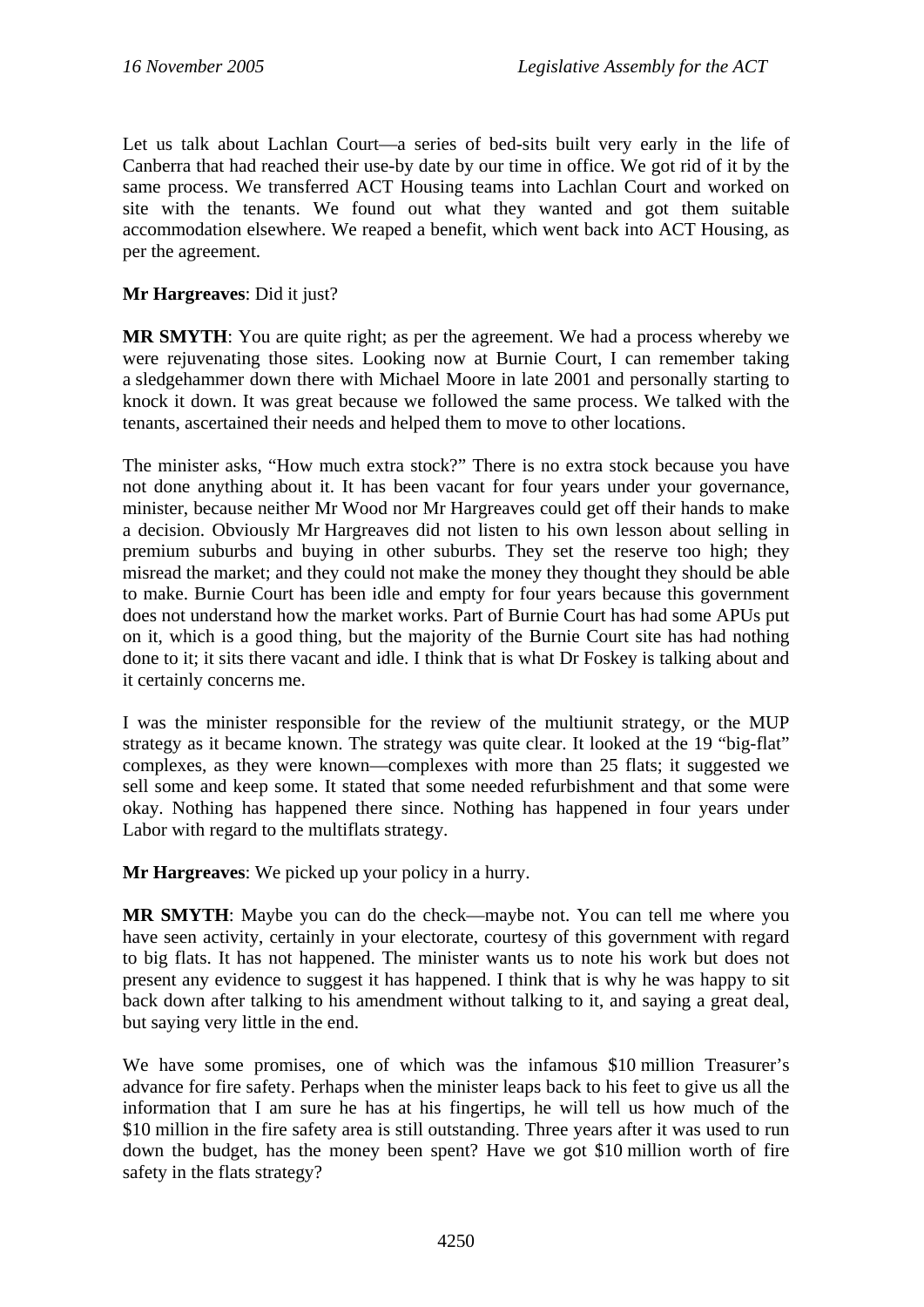Then there is the promised \$30 million for public housing, which I suspect will never eventuate. In the government's own document it says they were going to spend \$30 million. There was meant to be \$10 million in the 2005-06 budget—that is this financial year—\$10 million next year and \$10 million the year after.

**Mr Hargreaves**: No, there wasn't.

**MR SMYTH**: There wasn't? Your promise wasn't to spend \$10 million?

**Mr Hargreaves**: It was \$30 million over three years.

**MR SMYTH**: But there are only three years left—2005-06, 2006-07 and 2007-08. If it is \$10 million a year over three years, unless it is not going to happen in this term, that would, of course, break the word of the Chief Minister, who said yesterday in this place that the government will keep all its election promises. That promise was \$30 million in this term of this government, which is \$10 million a year. In the minister's own words, there will be \$10 million a year. There are only three years left. There has to be \$10 million this year. Where is the money?

**Mr Hargreaves**: No. This is the fourth year. We were elected for four years, by the way.

**MR SMYTH**: There is a second approp coming. Is that the story, Mr Hargreaves? Have you told the Treasurer that there is a second approp coming?

**Mr Hargreaves**: We were elected for four years.

**MR SMYTH**: This is the problem: no activity, no action. If we look in the budget, we see that there is only \$44 million cash available for capital works. The super school in your electorate—and I know you are very supportive of the super school concept—is going to take up \$43 million of that amount. That has already been said. Forty-three million out of \$44 million leaves a million dollars. A million dollars does not come up as \$10 million this year, \$10 million next year and \$10 million the year after.

The numbers do not add up, Mr Hargreaves. I am sure you will jump to your feet and give us all the evidence; you will give us substance; you will give us proof; and I look forward to it. The problem is that this government has no money, unless they intend to borrow. Have you been talking to the Treasurer about borrowing, Mr Hargreaves? Is that it? Are we now going to borrow to pay for public housing? I know the Treasurer would advise against borrowing, but perhaps there is a strategy of increased government borrowings. We know there is no capital works money left. We know they are meant to put in \$10 million a year for three years. We know there are only three years left in this term, so it is a case of either borrow or break the promise. The Chief Minister said yesterday that he is going to keep all his promises; there will be no broken promises. That is the dilemma.

Members should not support this amendment because there is no evidence; there is no proof that this government has done anything of substance, particularly in the multiunit complexes they control, except move the residents of Currong out, move students in and then leave students hanging as to whether or not they have housing in substandard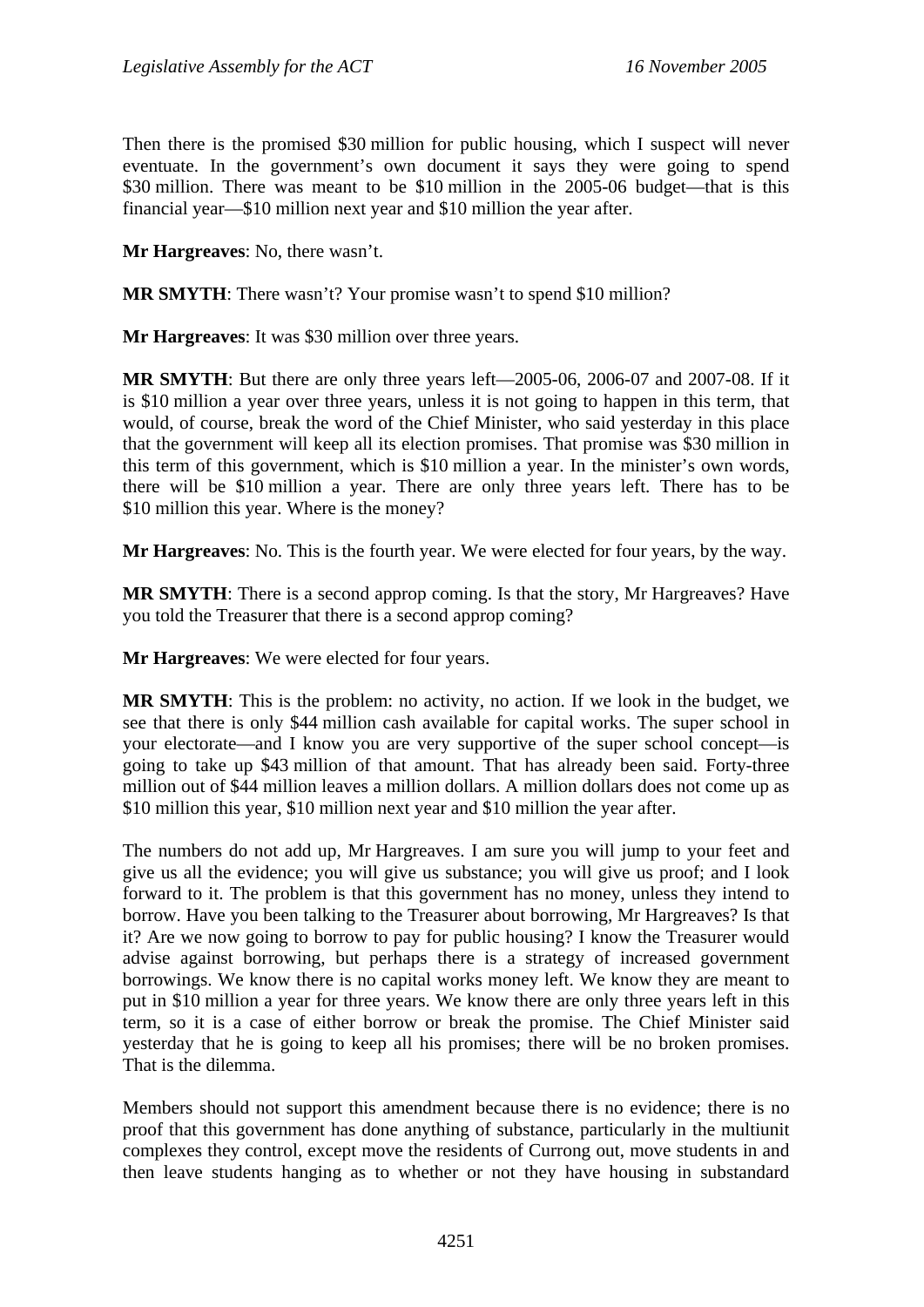accommodation. What are you going to do with Currong? Again, there is no management. This amendment should not be accepted by the Assembly because Mr Hargreaves has not proved why we should accept it.

**MRS BURKE** (Molonglo) (5.23): It is interesting that the government is never able to play a straight bat on these things. This fundamentally changes the whole focus of this motion today. Mr Hargreaves continues to live in the past. The wording of this motion simply refers to past actions. Minister, you are going to stand up and give us the whole list of what you have done. I call on you to alleviate the pressure on public housing waiting lists by assisting and encouraging public housing tenants, wherever possible, to move into the private rental market or home ownership and improve the management of the government's housing asset base, particularly with regard to the redevelopment or rejuvenation of government owned multiunit complex sites.

As you know, minister, I always give credit where it is due. I acknowledge that some things have been done, but I still say that this wording is an absolute fob off. It is just a blanket cover for your ineptitude in the management of this portfolio. We are now four years into your government and we have seen very little change or movement in the waiting lists. Do not tell me you did a review. Well, a review was done and we saw the figures come down, but that is in the past. People moved off the list were only those who were not needing public housing anyway, or those who had moved elsewhere.

## *Mr Hargreaves interjecting—*

**MRS BURKE**: That is a false indication of the true and present situation, which remains critical. I know your staff go to ACT Shelter meetings but I do not know how often you go. We are hearing ad nauseam every month we go to that meeting about the crisis within crisis and emergency accommodation. We hear lots of talk and we see lots of glossy brochures. I mention the various plans the government has out there in the hope that one day we may see some real action, but we are tinkering around the edges. We might be doing some good things with regard to tenants but this does not relate to that, minister. Fundamentally, you have tried to craftily say what you have done, not what you are going to do. It is always a case of, "We have done this and we have done that." Quite frankly, as Mr Smyth said, you are now trying to skirt around the fact that there is no more money to do anything. Capital works money has all been spent and there is no more money there.

## **Mr Hargreaves**: That is bollocks—absolute bollocks!

## **MRS BURKE**: Pardon?

**Mr Hargreaves**: It is bollocks.

**MRS BURKE**: On a point of order, Mr Speaker, I would ask Mr Hargreaves to refrain from using such language in the chamber.

**MR SPEAKER**: I did not hear it, I am sorry.

**MRS BURKE**: Mr Hargreaves knows what he said. If he wants to lower the tone of the debate, then that is his problem.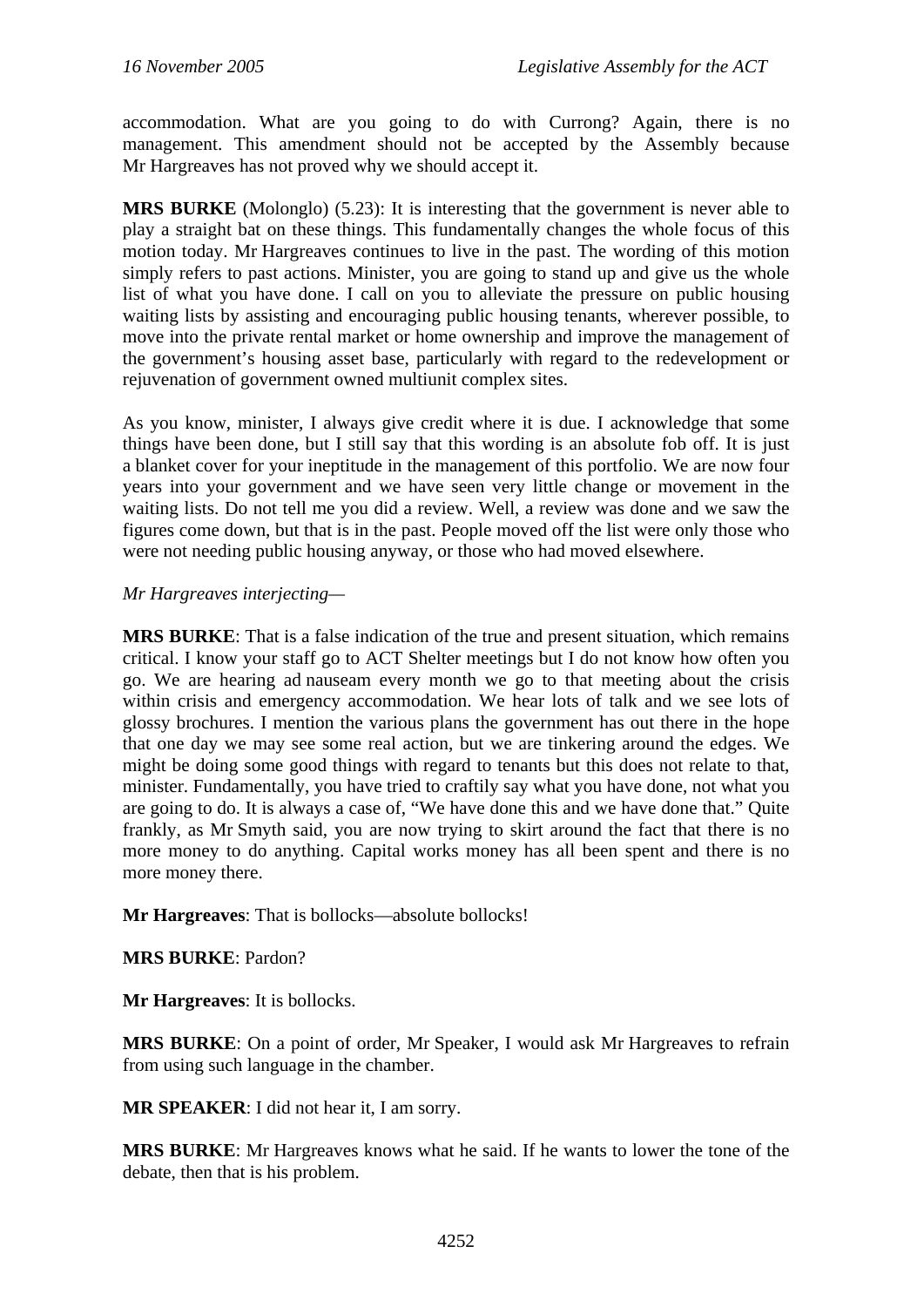**Mr Hargreaves**: That is basically wrong.

**MRS BURKE**: The pity is that this minister can sit there making silly, ridiculous comments but he has nothing constructive to say with regard to alleviating the pressure of public housing waiting lists at this time—now. We are going around in ever-increasing circles with more talking and more tinkering around the edges. I feel that the wording "notes the work of" is simply fobbing off the whole issue, as we see so often from this minister in this place.

Point two refers to improving the management of the housing asset base. We are not talking about his soon to be announced partnership with Fraser Court and the old Burnie Court site, which of course we will welcome. That is long overdue. It has taken four years or more. It is ridiculous. I am not asking what you have done in the past. I am asking you to move forward, as both Dr Foskey and I have tried to do in our speeches, into the future. I find it simply unconscionable that the minister cannot find the words to show some leadership and vision and tell us what is in store for the future. There are all the things he has released before, but I want to see more innovation and action, not delay. I will not be supporting the amendment.

Amendment agreed to.

**MR HARGREAVES** (Brindabella—Minister for Disability, Housing and Community Services, Minister for Urban Services and Minister for Police and Emergency Services): I seek leave to speak again.

Leave granted.

**MR HARGREAVES**: I thank members. I wanted to respond to some questions that Mr Smyth asked. He said, "How much of the \$10 million have you spent on fire safety?" The answer is \$12 million, and there is \$4 million more yet to be spent. It is committed. He said that the super school was going to cost \$43 million. He makes out as though it is going to happen in one year. Wrong, again. It is either a misunderstanding of the way in which building projects are undertaken over a number of years or it is a bit of convenient Garyising of the capital works program.

The government will be supporting the amended motion today. The government is one of the largest landlords in the country. The ACT's public housing assets total some 11,560 properties, valued at \$2.9 billion. The 2005 Productivity Commission report on government services shows the ACT has the highest level of public housing in Australia. At about 8.6 per cent of all dwellings, the ACT's level of public housing is almost twice the national average of 4.5 per cent. Since coming to office in 2001, the ACT government has focused housing policy, and continues to focus housing policy, on providing accommodation to those most in need.

The government is committed to the retention of a strong and viable social housing system and has supported this commitment through the provision of unprecedented levels of funding for public and community housing. This included a special allocation of \$33.2 million in 2003-04 to increase the supply of public and community housing stock. This funding was supported in the following budget by a further \$20 million over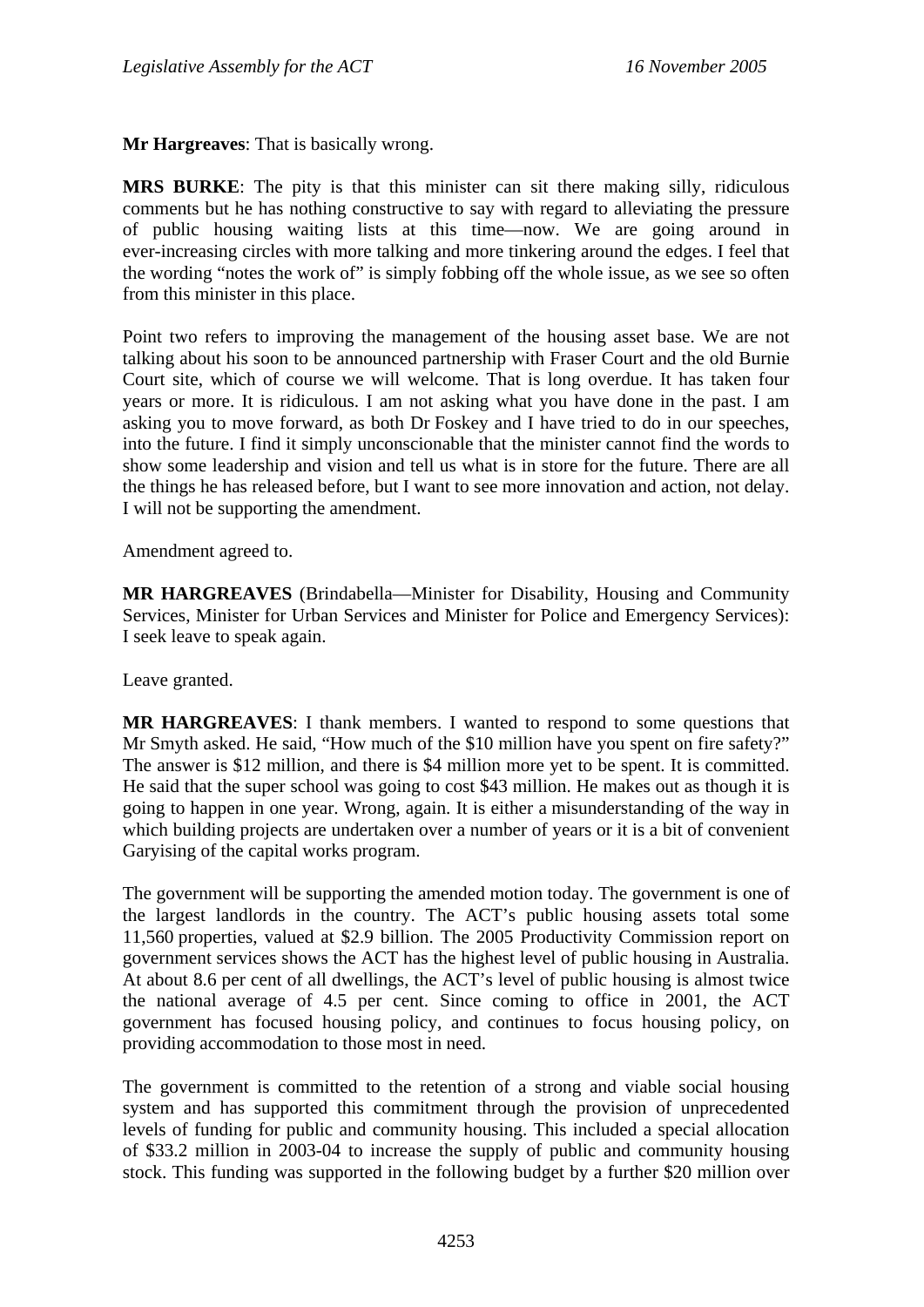four years. Moreover, in the 2005-06 budget, the ACT government allocated over \$117 million for total expenditure on social housing services. This represents an increase of over 6 per cent on the total funding for social housing services provided in 2004-05.

The government has also moved to assist those most in need to gain access to public housing, as well as sustain their tenancies. These initiatives are wide ranging and are aimed predominantly at ensuring that people are not unnecessarily put at risk of homelessness.

Mrs Burke claims that the needs of our most disadvantaged Canberrans, those on the public housing waiting lists, are not being met. I would agree that, despite the high level of public housing by national standards, there is a considerable demand for public housing in the ACT. I am pleased to report, however, that, while there are currently 2,344 applicants on the waiting list, this is 238 fewer than in June 2004.

**Mrs Burke**: That is a furphy; admit it.

**MR HARGREAVES**: She cannot accept—can she, Mr Speaker?—that, when you say that something has dropped and is going towards what she is trying to tell us to do, it is working.

Moreover, in the financial year to date, Housing ACT is providing a home to an average of 79 new tenants per month. This is a significant increase over the average of 54 new tenants per month achieved in 2004-05. I hope this trend will continue and we will see further reductions in our waiting list.

More public housing tenants in the ACT are provided with a rental rebate. Most public housing tenants are provided with a rental rebate. Recipients of this rebate do not pay more than 25 per cent of household income in rent, ensuring that public housing remains affordable for all tenants.

Let me say that the government acknowledges that public housing should be targeted to those most in need and that, if you are above the financial eligibility criteria, you should seriously look at your options around moving into the private rental market or purchasing your own home. There is considerable logic in that position, and the government recognises that.

The key issue here is encouragement versus compulsion. The government favours encouragement. The opposition favours compulsion. Mrs Burke has been saying; "Boot them out. As soon as they get to a level; boot them out; get rid of them; fob them off, they are market renters."

**Mrs Burke**: Where is your evidence?

**MR HARGREAVES**: The evidence is in press releases a yard thick. We have a sale-to-tenants program and encourage those who have the financial capacity to exit the public housing system to look at their options.

That said, we believe that, at the end of the day, security of tenure within the public housing system is important. People should know that when they are allocated property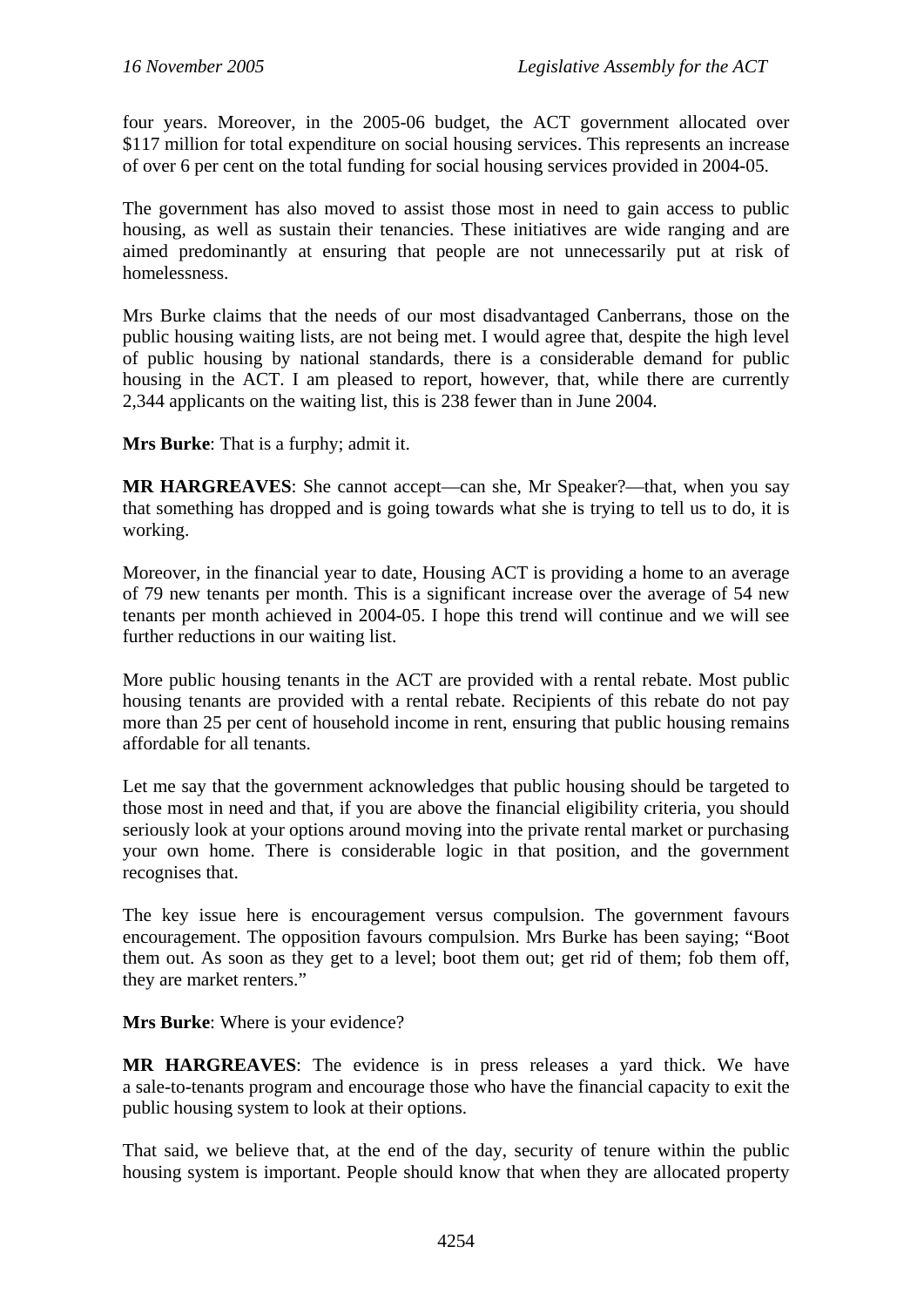they are going to be able to stay in that property until they are ready to move on. That surely is the strongest possible encouragement to people to care for that property, to nurture it, to treat it as their own, to turn it into a home.

The Liberal government moved away from this policy in January 2001. Not only did they begin to kick people out of their homes for managing to increase their incomes and improve their life circumstances, they also depleted the public housing stock by about 1,000 properties. Mrs Burke, I am sure, looks back proudly at the achievements of the previous Liberal government in this realm. Giving people in need fewer housing options—to the tune of 1,000 fewer dwellings—and threatening to evict them if they changed their life for the better is a record you ought to hang your head in shame about, Mrs Burke. Public housing tenants in this city have a lot to fear from you if we are ever unfortunate enough to see you in government again.

Mrs Burke would have us reward our housing tenants who have spring-boarded to a better life by kicking them out of their homes. In the ACT, as in other jurisdictions, there are a small proportion of public housing tenants who pay full market rent for their property. These tenants are commonly referred to as market renters, and their numbers are falling. They currently comprise only 14 per cent of all public housing tenants, compared with 22 per cent in 2001. Many of these people are longstanding tenants and are contributing to the development of Canberra through their public or private service.

In addition, 96 per cent of market renters pay less than the current median rent in the private rental market. Given the lack of low-cost housing available in the private market, it cannot be assumed that these people would be able to find affordable housing if, as Mrs Burke proposes, they are removed from their home. Our tenants are people with families, homes, memories, feelings and lives. They are more than numbers on a page, and our policy reflects this.

I now turn to Mrs Burke's call for the redevelopment or rejuvenation of multiunit complexes. She must have read our public housing asset management strategy while surfing the net one night. Rejuvenation and redevelopment are exactly what we are doing. We are addressing the commonwealth legacy of an ageing public housing stock the oldest in Australia. Guided by the ACT government's five-year public housing asset management strategy, we have been rejuvenating the public housing portfolio and responding to new and evolving needs such as the ageing population, through the purchase and construction of specially adapted properties.

Further, as part of the disability modification program in 2004-05, we adapted 470 homes, at a cost of over \$1.5 million, to provide individually tailored modifications for ageing public housing tenants and those with a disability. Rejuvenation is also being undertaken across the portfolio of multiunit sites. \$12 million has been spent on the important area of improving fire safety provisions and safety for these complexes. Expenditure of a further \$4 million to complete this work will be undertaken shortly.

The Northbourne flats have recently been refurbished, as have the Ainslie and Griffith flats. Refurbishment of Kanangra Court in Reid is expected to commence this year. None of that is mentioned. The aged persons flats in Ainslie and Reid have also been upgraded. Following the successful first stage of Illawarra Court, the remaining works and programs are to commence in February 2006.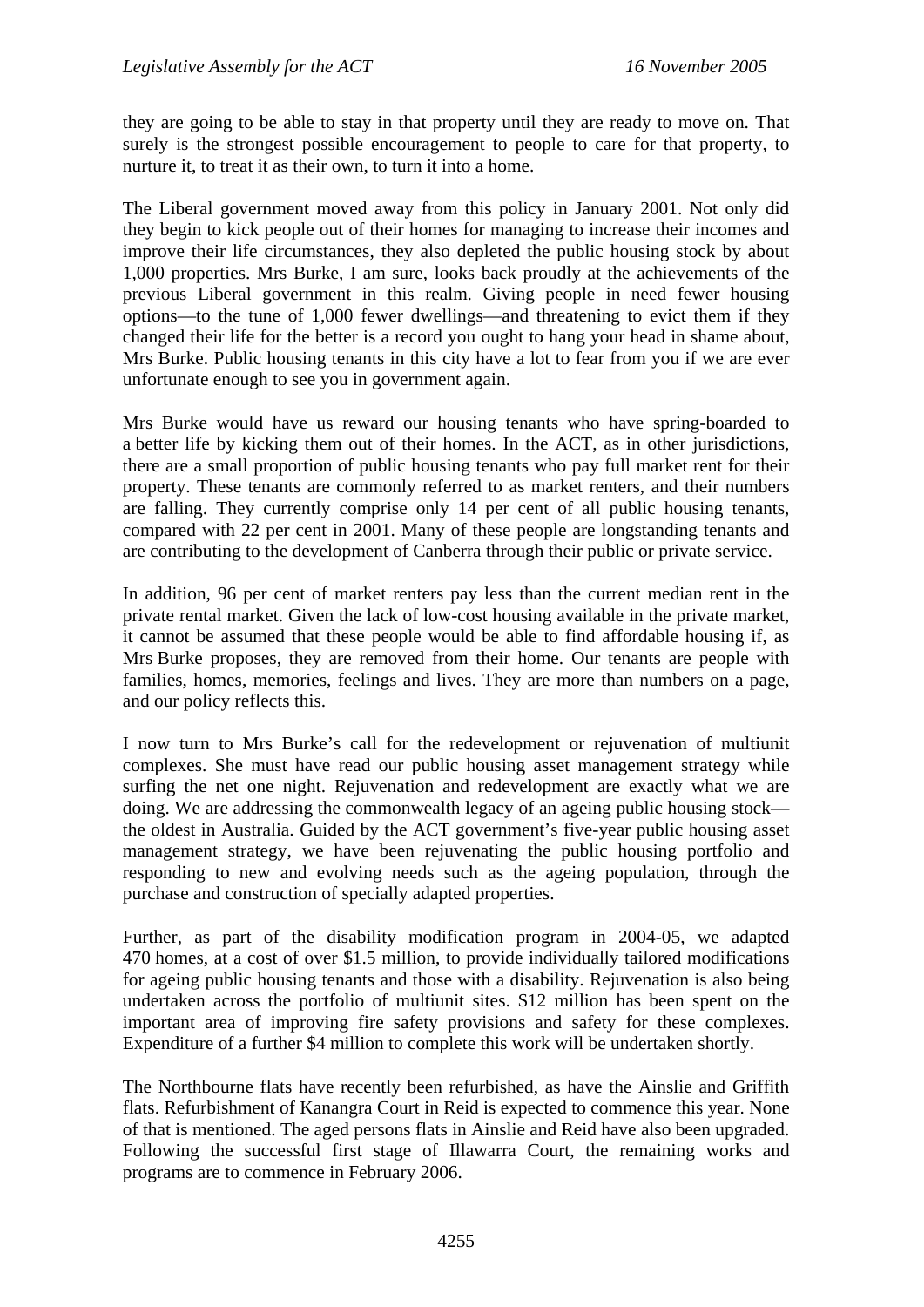Moreover, the government's planned maintenance program provides for ongoing rejuvenation initiatives such as the replacement of windows and doors. This has recently been completed at Gowrie Court. At Red Hill external repainting will soon commence. This work is part of a planned maintenance program that is the central focus of a \$30 million facility management contract for public housing. These contracts include key performance measures and encourage a redirection of maintenance funds away from the immediate band-aid maintenance solutions and into long-term revitalisation of housing stock.

As I said before, we are doing a whole heap of things and we will continue to do a whole heap of things. We are encouraging people, with a government home buyer concession scheme; we have got the rental bonds housing assistance program; we have got the people that can buy their own homes. In fact, the government's home buyer concession scheme benefited 1,662 people in 2005, each of them receiving an average stamp duty saving of over \$6,100.

We have been doing a whole heap of things since we came to government in 2001. We have picked up an absolute, screaming mess, which is what the Liberals left us— 1,000 properties down—and have managed to start to claw this back. We have got better and more relevant stock. On top of that, we talk to the tenants.

**Mr Smyth**: Mr Speaker, I would like—

**MR SPEAKER**: Mr Smyth, you have already spoken.

**MR SMYTH** (Brindabella—Leader of the Opposition): Yes, but I seek leave to speak again.

Leave granted.

**MR SMYTH**: Thank you, members. The tirade and vitriol from the minister cannot go unanswered. We have gone straight back to the standard answer when you have not got an answer: blame the commonwealth. The commonwealth relinquished control of this 16 years ago. You have been in control of this for the last four years, through your government, Mr Hargreaves. And what have you done? What could you answer to the questions? You could not answer a single question that I asked. This is almost straight off ACT Health's budget estimates guide for 2003. When you do not know what to say, blame the commonwealth; then go the commonwealth for underfunding; then twist with a knife. This is terrible.

We quoted the number. There have been 470 modifications. How many of them were existing houses that you put some baths in, Mr Hargreaves, and how many of them were houses that you purchased? That is the question. You said, "You left us this screaming mess." I loved the "screaming mess". You said, "We were 1,000 properties down." What is the usage rate at this minute? How many properties are empty under this government because they have not maintained them properly? How many of the properties at Northbourne flats are empty? How many at Fraser Court are empty? How many at Currong are empty? How many at Gowrie Court are empty? How many at Stuart are empty? How many at Red Hill are empty?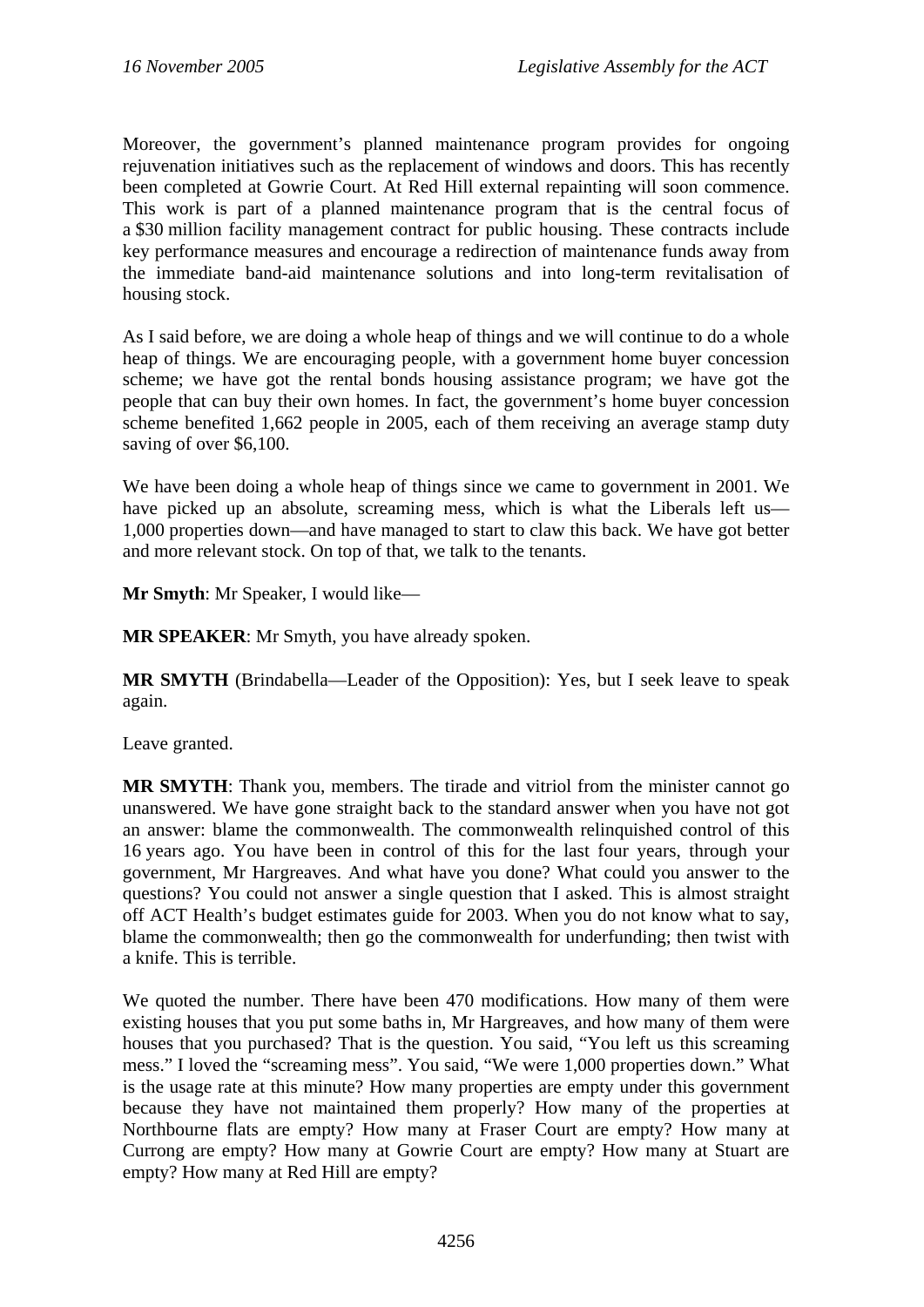There it is, the broken record: "You left us 1,000 down." I do not accept the number. Prove the number, minister. But the question for you is: how many have you made up? How many, with all the money that you quote, \$107 million spent on housing? We spent relative amounts to that as well—\$30 million this year, \$20 million that year. They are great numbers. What did it result in? If you had an answer and if the number had gone up, you would be spruiking; you would be down here like the head rooster crowing about your success.

The very fact that you are not crowing, Mr Hargreaves, which you do so often and so foolishly, is an indication that, for all the money that you have spent, we have probably got less public housing under the Stanhope Labor government. And that is the problem. That is the point of the motion. When you are spending it, it is not working.

**Mr Hargreaves**: We started 1,000 down.

**MR SMYTH**: That is your claim. Prove it.

**Mr Hargreaves**: We started 1,000 down.

**MR SMYTH**: How many is it now? Mr Hargreaves constantly interjects, "We were 1,000 down." Good. Tell me how many you are up, Mr Hargreaves. End the argument here. I will give you leave to rise in your place and speak again.

**MR SPEAKER**: Order, Mr Hargreaves! Mr Smyth, it would be helpful if you did not respond to any disorderly interjections.

**MR SMYTH**: You are right, Mr Speaker. The argument can be ended immediately if Mr Hargreaves—and I will give Mr Hargreaves the courtesy, if he wants—jumps up and say that it is two houses more, it is seven houses more, it is 70 houses more or it is 700 houses more. I am sure he has got the number. But the very fact that he does not rise to tell us how many extra houses, how many extra people are accommodated under the Stanhope Labor government's housing reforms, is an indication that there are not any more.

Then he says that the rate went from 54 to 79. Does that mean that 79 premises have become empty because people are leaving the system in droves because you are not maintaining them? What is the net gain? You say that you placed 79 people in a given month. That is a good thing. But how many left? What is the net growth? Did it lead to more people being housed, or was it fewer? These are the questions that the minister refuses to answer.

He made the claim, "We fix windows and doors." The previous government did that; the previous government to that did that; the Follett government before that did that; and the Alliance government before that did that. They all fixed windows and doors. But it does not tell us how many more people you have housed and how you are managing.

**Mr Gentleman**: A thousand down!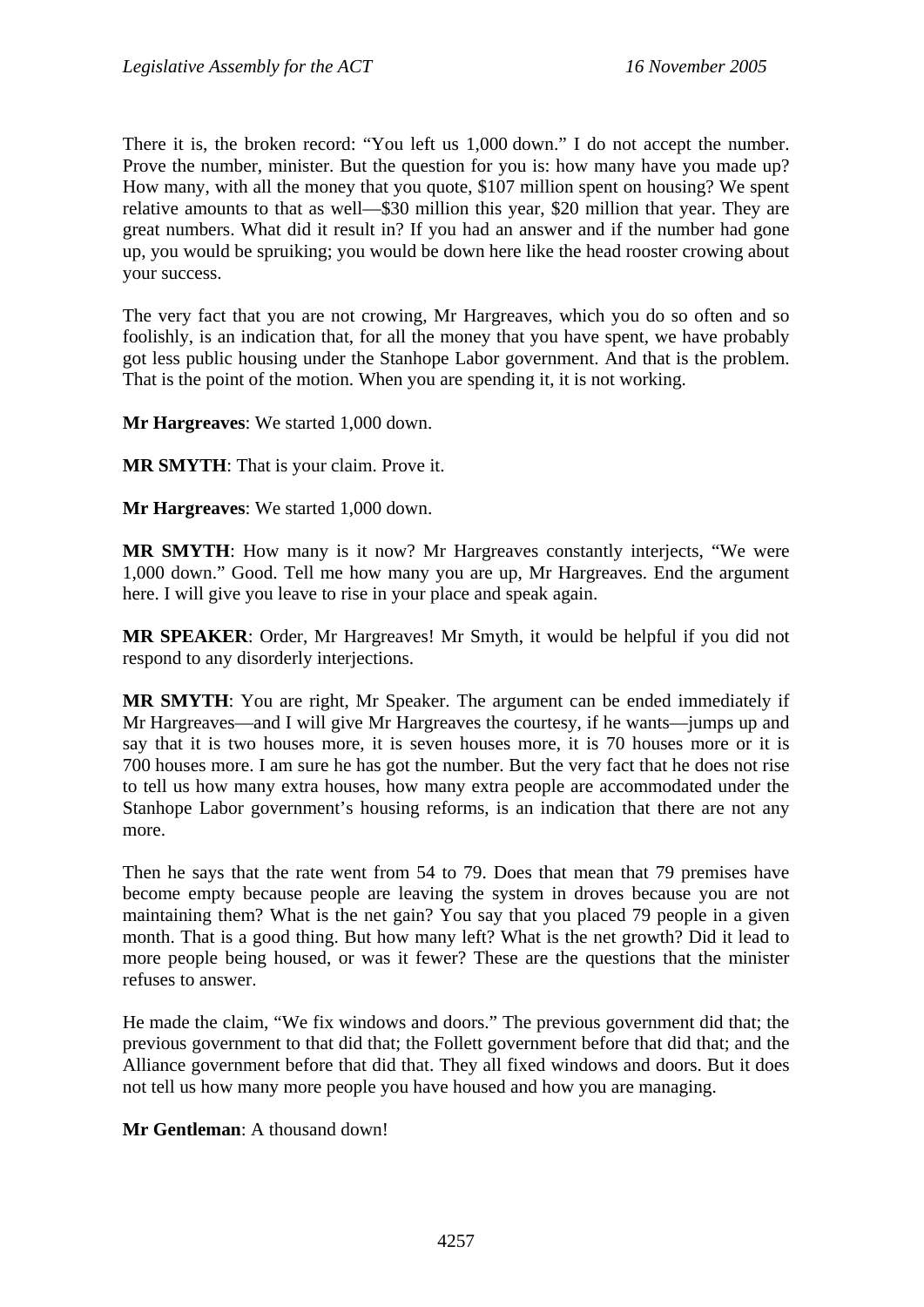**MR SMYTH**: Prove it, Mr Gentleman. Can you prove that it is 1,000 down? You interject, "A thousand." Now you sit there, mute. Prove it, Mr Gentleman. Prove it is a thousand down. You are like a parrot; you sit there, all puffed up, with your yellow badge on and you go, "We're 1,000 down." You follow Mr Hargreaves's lead. You are turning into a parrot. You have got to be careful, Mick.

**MR SPEAKER**: Order! Refer to Mr Gentleman by his proper name but not whilst you are responding to disorderly interjections. Mr Gentleman will be quiet as well.

**MR SMYTH**: Mr Speaker, perhaps you could tell me what the proper name for a parrot is. Is it the superb parrot that he reminds you of? Is it the south-eastern parrot? Does he look more like a galah? If you could tell me what the proper name is, Mr Speaker, I would be happy to use it.

**MR SPEAKER**: Order! Those sorts of imputations are disorderly, and you know it.

**MR SMYTH**: Mr Speaker, I will not respond to the interjections. We then had the statement: "We have done a whole heap of things." The minister has done a whole heap of things. Jolly good, minister! Can you tell us what the whole heap of things were? "We have got rebates; we have got bond schemes." Goodness me, governments since self-government have had rebates and bond schemes. What is new? What is getting better? Answer: nothing.

We still have not got to the bottom of the missing \$30 million. There is no commitment. What Mr Hargreaves said during question time today was interesting. He said, "This government has not mishandled the budget." But he cannot tell us where the \$30 million is. Then he went on to say, "Mrs Burke wants me to come into this chamber and say when we are going to give you \$30 million." My response is that Mrs Burke can use her intuition and find out for herself"

If the minister looked at the documents that he has got access to, there was meant to be \$10 million capital in the 2005-06 year. Where is it, Mr Hargreaves? It is missing in action. It has gone, because you have squandered it; you have mishandled the budget. The money is missing. And we do not have extra public housing. If we did, I am sure the minister would stand up and tell us, whether it was seven, 77 or 777. But he cannot; he is mute. I have asked him. He will not answer.

It is interesting, then, that the minister gave a commitment that there will be no budget leaks in the coming year. In answer to a supplementary question from Mrs Burke at question time he said, "It is highly unusual for governments to pre-empt budget discussions or budgetary outcomes and I do not propose to start the process off now." I am sure Mr Mulcahy will keep an eye on that in the lead-up to the budget, when there will not be any pre-emption and there will not be any leaks. Mr Hargreaves is an honourable man and he would not break his word. I will say it again: "It is highly unusual for governments to pre-empt budget discussions or budgetary outcomes and I do not propose to start the process off now." The question might be: when do you propose to start the process—March, maybe; April, maybe?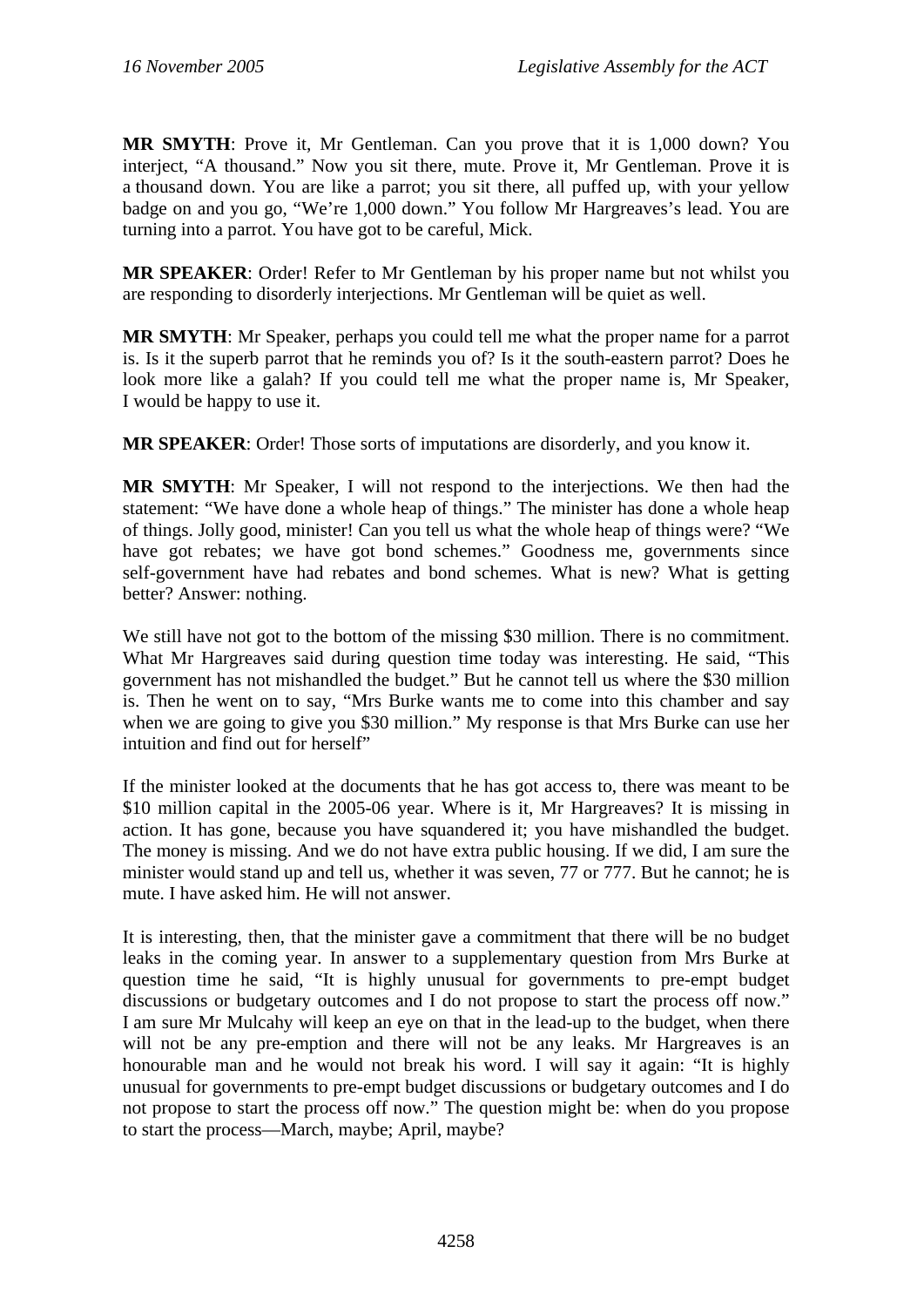The questions—and they still remain unanswered—are: how many extra premises have you, Mr Hargreaves? What have you done? When will we know what will happen with Currong? There was this intimation the other day that something is about to happen in Fraser Court.

**Mr Hargreaves**: I told you.

**MR SMYTH**: "I told you." There is this intimation something is about to happen at Fraser Court. What is about to happen at Fraser Court? "We will know in December." And that is the whole point. By December, they will have been in government for four years and two months, and nothing will have happened at Fraser Court—not a lick of paint. Nothing will have changed at Fraser Court because of this government's ineptitude in budgetary management and this government's ineptitude in delivering public housing for the public.

**Mr Mulcahy**: There are plenty of dramas over there.

**MR SMYTH**: There are plenty of dramas. The drama goes on. We have passed the amendment; the government did it with the weight of numbers. But I note, even though he took another 10 minutes, there is still no substance; there is still no evidence; there is still no proof; there is no documentation to prove any of his claims; there is no documentation to prove that they have done anything at all. If he had it, he would have used it. He would have tabled it or he would have quoted it. Maybe he could mime it or sign it or something—I do not know how—maybe smoke signals. No, no smoking here during sitting days. That is right; we do not want smoke through the roof.

We have got nothing from this minister in this debate, except for a whole lot of drivel. It is very, very important that the minister is held accountable for this. He must help, assist and encourage public housing tenants, wherever possible and appropriate, to move into the private rental market or home ownership. We believe that they must improve the management of its housing asset base, particularly in regard to the multiunit complex sites. They have been particularly neglected under this government and particularly neglected under this minister.

**MRS BURKE** (Molonglo) (5.47): That was an interesting debate, wasn't it? Quite frankly, the minister's response and the government's response were disappointing. It shows me how little passion this current minister has in terms of the portfolio. The former minister, Mr Wood, showed a lot more enthusiasm and interest in this portfolio area.

I will start on the asset management strategy. It is really interesting to note that this asset management strategy was formulated from the 2001 former Liberal government strategy and has changed little, quite frankly. The government have never made and paraded a new one; so I can only assume that they are quite happy to go along with what was an agreed position before.

I should mention, on that note, that, as the minister well knows—in fact, Mr Gentleman would like to hear this one, too, and he might need to get his hands on the asset management strategy—there was an agreed position to remove a few hundred garden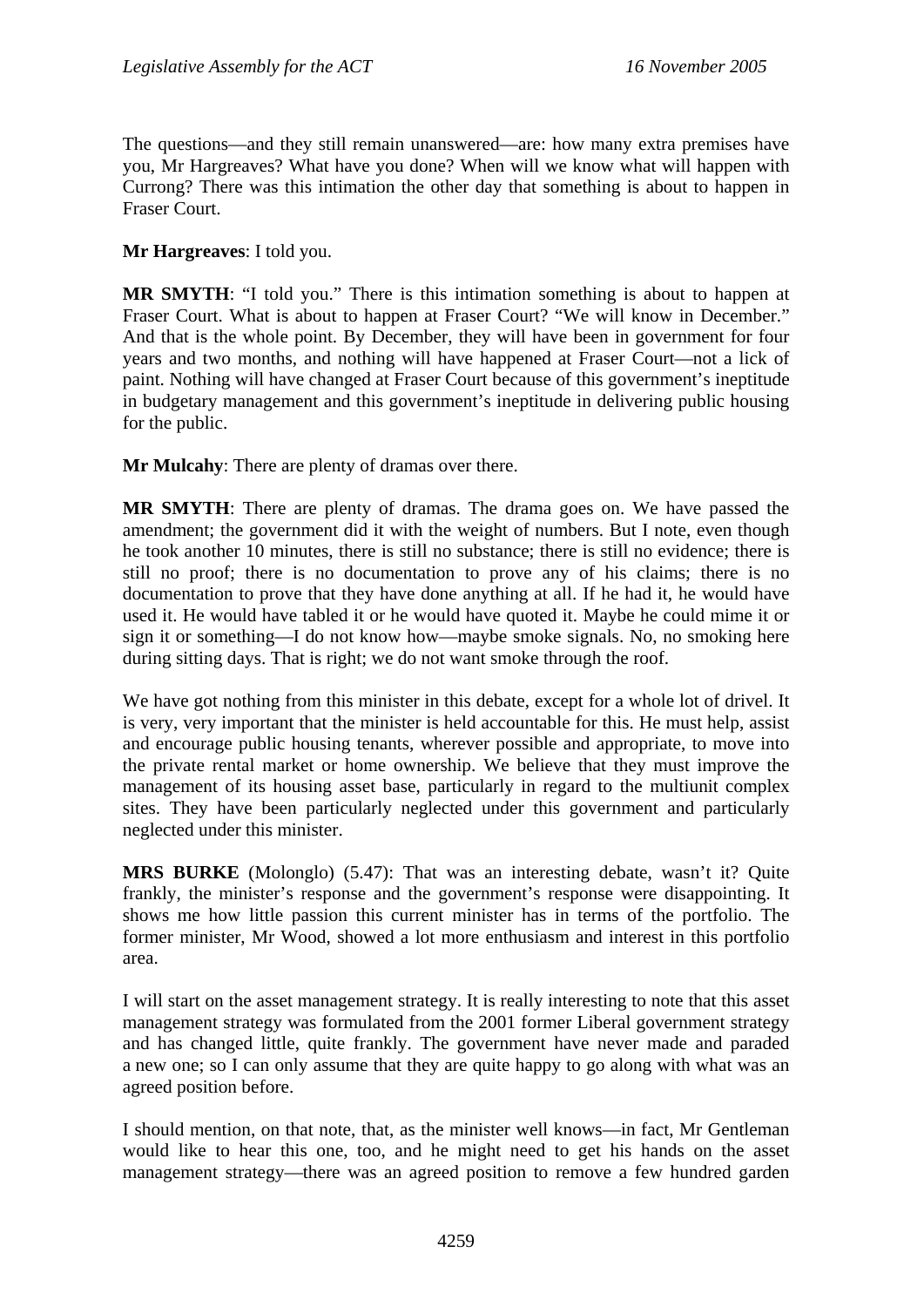bed-sit units from the stock that were simply unusable. That was a position that was agreed in this place. They keep throwing furphies like that into the mix.

The point is that we are now four years into this government. When, oh when, are the Stanhope government and this current minister, Mr Hargreaves, going to stop blaming former Liberal ministers and the former Liberal government? Come on; get with the program. It is your job, your responsibility; you should be moving this agenda forward.

Today, what have you done? You have set it again in concrete. You have got your feet down on the floor, with no room to move, and all you can do is put out the rhetoric, put out the diatribe, about what you have done. In fact, there was nothing to support what you have done—nothing at all. There were no real, solid, concrete facts there.

Why don't we talk now about the housing waiting lists in relation to the turnover of stock? Mr Hargreaves should take note of his own words. He is quite concerned, in fact, about the length of time it is taking to turn over stock. He is disappointed, I note. I agree with his disappointment. The 28 days or more is too long. To have people in our community sleeping in cars, sleeping with friends, sleeping wherever—and Mr Hargreaves likes to use these figures when it suits him—is not acceptable. There are some 1,200 people who are classed as homeless or without proper shelter at any one time. He uses that when it suits him. These people are simply unable to make any headway in the public housing sector in terms of getting proper, suitable accommodation. It is one thing being provided appropriate accommodation, but is it suitable?

We are also verging on the problem where people are now starting to take matters into their own hands. They ring my office, saying; "I am going to break into this property if I can't get some satisfaction."

I particularly commend the work of the departmental liaison officers that are working, and have worked since my involvement in housing, in Mr Hargreaves's office. He should feel really blessed that he has people like that that support and help him. Quite frankly, without them, where would he be? It is a shame that he is not supporting those people in some of his own decision-making. We have seen more delay and more delay. As I said, after four years we seem to have sunk a lot of money into public housing but yet we do not seem to have much of an outcome. That is the problem. Lots of money is being sunk, but we want to see the net gain.

Mr Gentleman yelled across the chamber that 69 people have been housed. Is that a net gain?

**Mr Gentleman**: Seventy-nine.

**MRS BURKE**: Compared to what, Mr Gentlemen?

**Mr Gentleman**: Fifty-nine from the year before.

**MRS BURKE**: Compared to what, though? Is this a net gain? I do not think you know. You are now the housing minister, are you? I see that Mr Hargreaves now has another new housing minister, along with the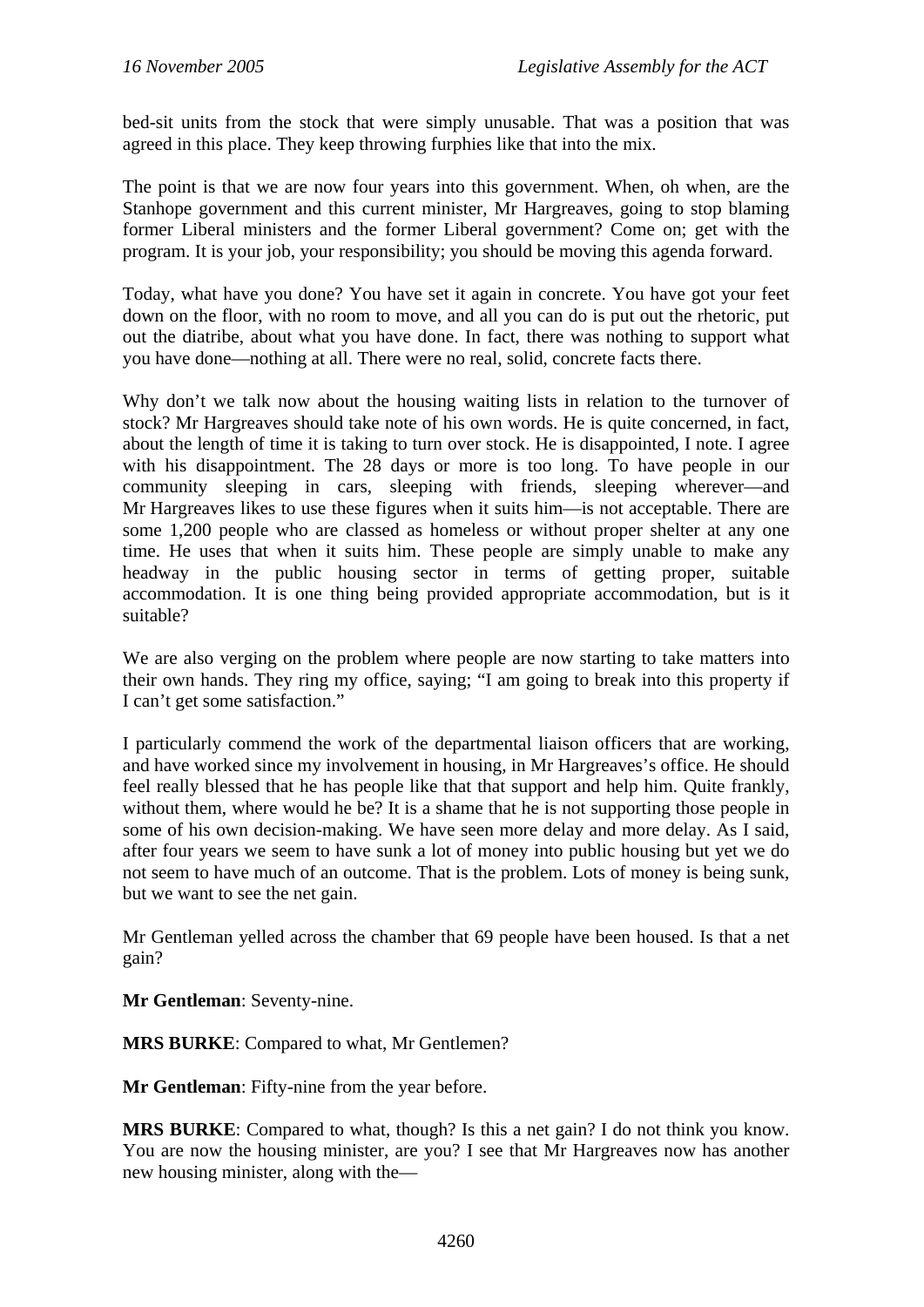**MR SPEAKER**: Direct your comments through the chair.

**MRS BURKE**: I am, through you, sir; I am indeed. Mr Hargreaves has another helper, apart from the Chief Minister who likes to talk on public housing. He now has Mr Gentleman. Maybe Mr Gentleman can impact the thoughts of Mr Hargreaves and direct his energy and efforts to public housing. Leadership is the thing. You cannot expect government officials to be plugging away and slogging away if you are not backing them and supporting them and showing some leadership, too.

We have also seen here—and I am sick and tired of hearing it; it is a silly debate now, when we talk about security of tenure—Mr Hargraves saying, "The Liberals like to boot people out." Where is the evidence? Where is the proof that I have ever said we will boot people out? That is absolute nonsense. You continue to live in the past. You need to get with the program, Mr Housing Minister. If you do not, we are going to have a big problem in the ACT. That was not foreshadowed by me; that was foreshadowed at a Shelter meeting, as I have said earlier.

I am flagging with you here that I thought my speech was lateral thinking; it was forward looking; it was visionary. You did not do anything other than tell me what you have done. We already know that; it is history; it is not news; it is not news at all.

Most reasonable Canberrans would expect their taxes to be used to provide a roof over people's heads when they find themselves in a vulnerable situation—we all agree—and for as long as that situation dictates. If Mr Hargreaves can prove to me that I or any of my colleagues have ever said we would, to quote Mr Hargraves, "Boot people out," then I challenge him to table that now. I challenge him to show me where I said, "I will throw people out on the street."

It is an absolute disgrace and highly disingenuous of you, Mr Hargreaves, to continue to make falsehood statements in regard to security of tenure. You, in fact, have changed the security of tenure. You are talking now more in line with Liberal sentiment. You now have to bring yourself into line with New South Wales housing policy and, possibly as you have cited today, WA.

I know you are looking around the country. I can see what you are doing. You are looking at what the other states and territories are doing. So am I. But I have the courage and the guts to stand up on behalf of Canberra taxpayers and say to you, "Put this portfolio right." You said today, and paraded in front of us, that we have an asset base worth, what, \$2.9 or \$3 billion. I say to you that it is still a poor show when we now, four years down the track, have dragged our heels in terms of rejuvenation of public housing stock. We have seen little to no money being afforded to do any more works anywhere. Unless you have got something up your sleeve which is going to be either a nice budget announcement or an election sweetener, or we see that you are going to be the one to have to stand up here and say, "We are going to raise taxes," I am going to be waiting with bated breath.

It is disappointing to all those people languishing on the public housing lists that Mr Hargreaves cannot give them any strong hope for the future. He cannot say to them, "This is the plan. We have a plan." All he can say is: "We are going to have another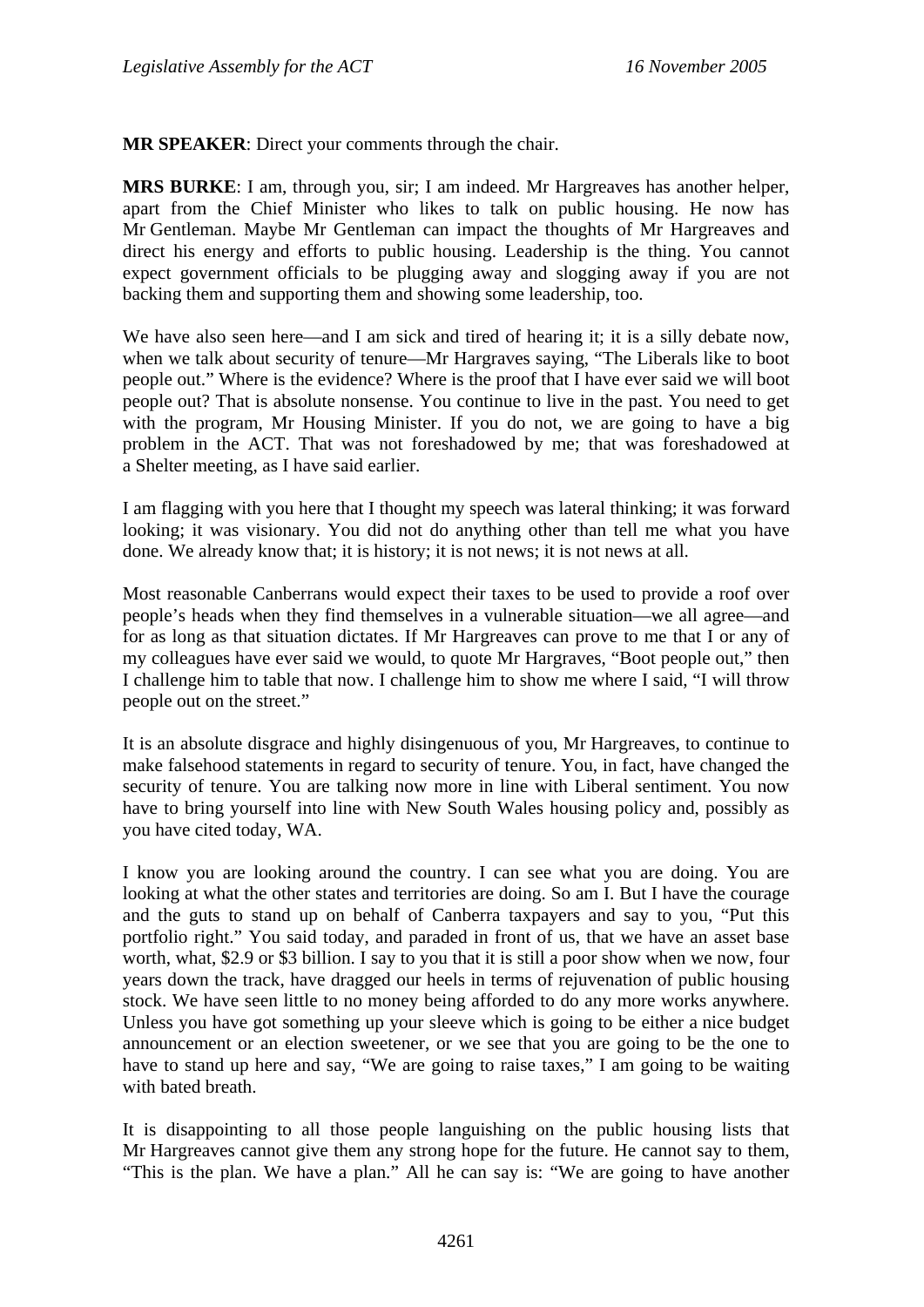talkfest in February." I know I will keep saying this, but the minister knows what he needs to do and he knows now. Another six months will eventuate and there will still be no more action. There will be lots more talking and lots more shiny pamphlets. I will bet you that I will be sitting at Shelter meetings and will be told by the same people that the sector is under pressure and continues to be.

I have tried to find homes and accommodation for three people this week. The Canberra Emergency Accommodation Service cannot put people anywhere anymore. Their books are still closed. I read reports from Shelter. The place needs a good shake-up. The minister needs to have the courage to make some strong and firm decisions in relation to this portfolio—none as important as finding ways to move people through a system that was there to protect the vulnerable. It was not there to provide a house forever and a day for people who can make and have choices to do other things.

Vulnerable people do not have other options. You know that, minister. If you can keep sitting there saying that everybody should have a public housing property for as long as they live, then how many houses are we going to need? What is that doing to people?

One thing that I will finish on, too, is this: you talked about homeownership. I was flabbergasted at what you said. You said something about homeownership being—

**Mr Smyth**: A status symbol.

**MRS BURKE**: A status symbol. That is right. Thank you, Mr Smyth. It was a status symbol. How ridiculous is that. Here we go again. What we see is the chardonnay socialists at this lower level saying, "Everybody is the same; the lowest common denominator; let us be all the same." A lot of people aspire to owning their own homes.

**MR SPEAKER**: The member's time has expired. Mrs Burke, would you withdraw the word "falsehood", please.

**Mrs Burke**: I withdraw it.

Motion, as amended, agreed to.

# **Adjournment**

Motion (by **Mr Corbell**) proposed:

That the Assembly do now adjourn.

## **Remembrance Day**

**MR STEFANIAK** (Ginninderra) (5.58): I rise today to talk about Remembrance Day, not the one 30 years ago—I note Mr Mulcahy covered that very well the other day, and for my comments see the *Canberra Times* on 11 November this year—but the original Remembrance Day, because it commemorated a magnificent effort by the young Australian nation in that most terrible of conflicts, World War I. It was really where the Australian nation was formed, and Australians there—ordinary people doing extraordinary things—performed brilliantly.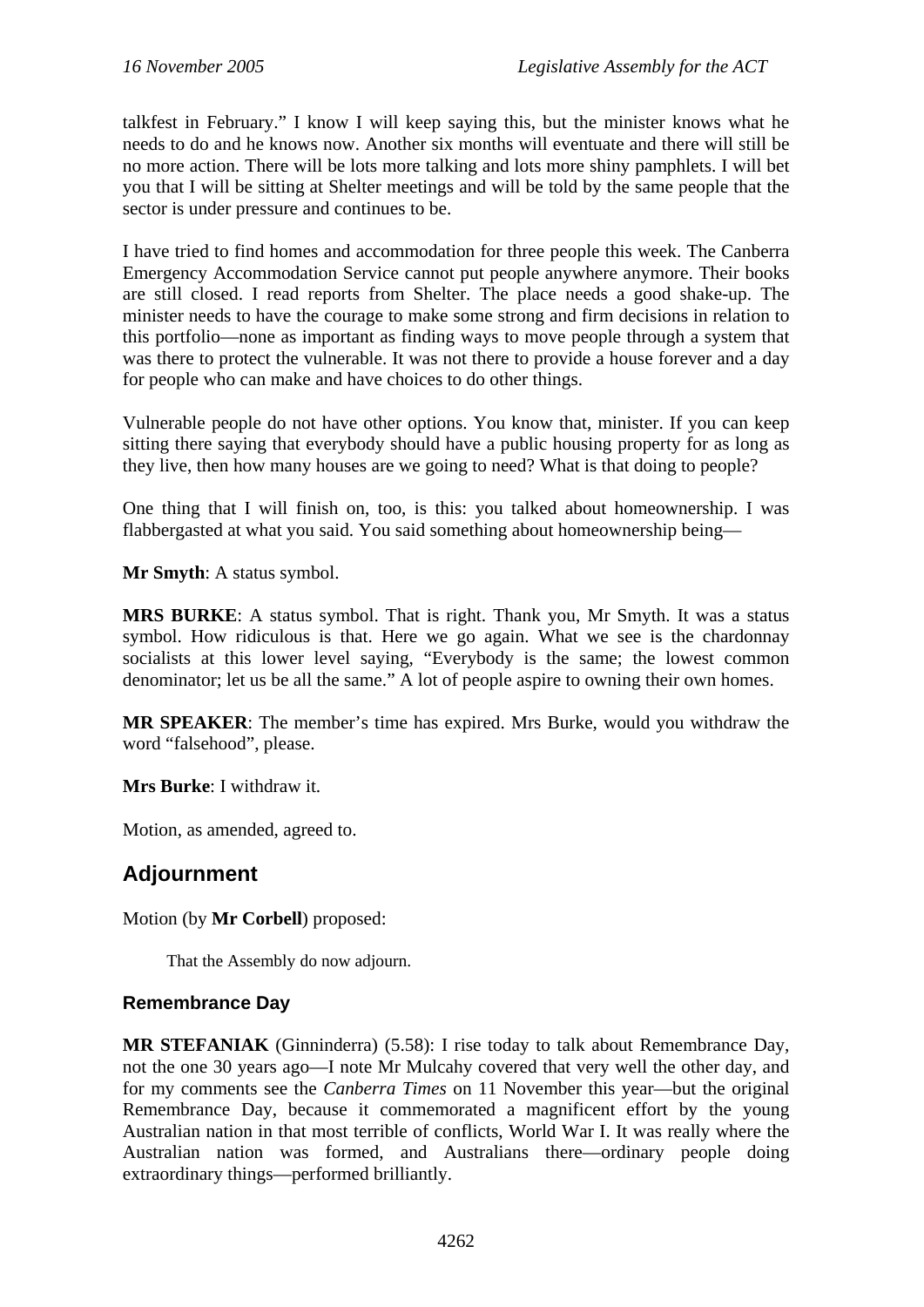I am not going to harp about Gallipoli—we all know about that—but it is interesting to note the number of battles Australian troops fought in and in fact played a decisive role in after Gallipoli. In the Middle East, the Light Horse and the Camel Corps and other Australian units, after the infantry divisions went to France, participated in Romani in August 1916, in Maghdaba in December 1916 and Rafa in January 1917. The first battle of Gaza was on 27 March 1917, which would have opened the way to Palestine except that the British commander pulled the Australians back after they had taken the town.

The second battle of Gaza was in April 1917. General Murray, a rather incompetent British general, was then replaced by General Allenby, who was much more competent, and under Lieutenant-General Harry Chauvel the Australian Corps there participated in such magnificent battles as Beersheba, the last great cavalry charge by the British commonwealth and empire troops. Gaza fell as a result of that and Allenby and Chauvel and their troops moved forward to liberate Jerusalem. The Australians took Damascus it was the Australians rather than Lawrence of Arabia—and that concluded the war on that front.

All of those battles were punctuated by sterling deeds by the Australians, sometimes having to carry some of the British units with them. On the Western Front in 1916 Australian troops arrived just in time to take part in the dreadful battles of Pozieres and the Somme—examples of outdated generals having no idea of, or no regard for, manpower, throwing troops in with basically 19th century tactics against modern weapons such as gas, artillery and machine guns. Australians participated in Guadencourt in 1917, Bellecourt battles Nos 1 and 2, Messieres and the third Ypres battle, and indeed who can forget the muddied Passchendaele and the absolute waste and useless slaughter there in October 1917.

Events looked up in 1918. In all of those earlier battles, Australian troops fought magnificently, often taking German positions and holding out against incredible odds. The commander on the Western Front, of course, was Field Marshal Haig, who was known as "butcher Haig". I suppose one thing that can be said to the man's credit was that he finally realised that he and General Rawlinson were not really quite up to it, and they found a magnificent general—the best general on the Western Front according to Field Marshal Montgomery, Basil Liddell Hart and any number of military experts—and that, of course, was Australia's very own General Sir John Monash.

The Australian Corps was formed under Australian leadership and the results were spectacular. Not long after the German offensive of March 1918, which pushed huge holes through the British and French lines, forcing them back, Australians held at Villers-Bretonneux in early April of 1918 and then counterattacked the town, which was taken on Anzac Day in 1918. With Monash in command, the battle of Hamel was fought. This was a textbook battle on 4 July 1918, where Australian troops, supported by some American troops, advanced and easily took the town, with absolutely minimal casualties. Monash was a breath of fresh air; he combined fire and movement, use of planes, use of tanks, coordinated arms and meticulous planning. The man was a genius, and he was very concerned for the lives of his troops.

Amiens followed on 8 August 1918. Ludendorff, the German field marshal, said it was a black day for the German army, and things just did not look up for the Germans after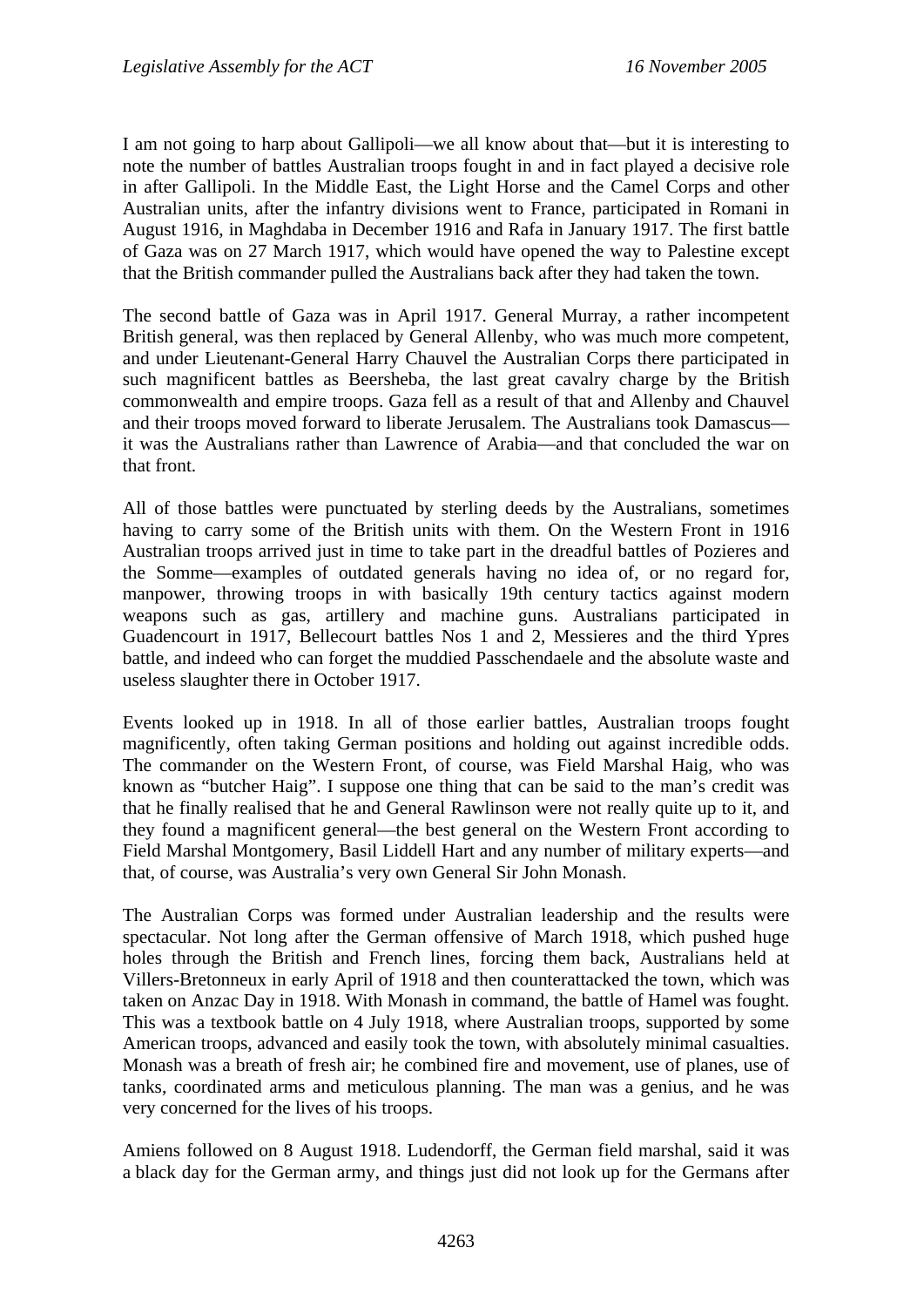that. Spearheaded by Australian and Canadian troops, the British armies and the French armies got to the Hindenburg line. Germany sued for an armistice, of course, on 11/11/1918. It was a magnificent effort by all Australians there. In the battles from Amiens to the end of the war, in the three months, some 5,000 Australians, and some 60,000 Germans, of course, were tragically killed. But, even though those casualties were huge, they were much lighter then what had occurred under incompetent generalship beforehand. It was a fantastic effort by Australians. We can say that Australia and Canada played a major role in winning the war on the Western Front, and General Monash, of course, was hailed as the greatest general of that war. It was a fantastic effort by a fledgling nation.

## **Industrial relations**

**MR GENTLEMAN** (Brindabella) (6.03): Yesterday I rose in the adjournment debate to outline the incredible response by workers and their families around the country to the federal government's Workplace Relations Amendment (Work Choices) Bill. At the outset of my speech I advised the Assembly that 360,000 workers had amassed in cities and towns across Australia to stand in solidarity with their comrades and families to listen to the Sky Channel broadcast. As I mentioned the massed group of 360,000, the opposition howled across the chamber, "The ACTU said it was going to be half a million!"

Well, rarely will it be said in this house that the opposition was right. The ACTU did say it hoped to get half a million people to the rally. I was wrong about the 360,000 people, and I do apologise. The correct figure for the rally, as reported in today's media, is 545,000 people, well over the 360,000 I stated, and well over the half a million expected by the ACTU; and hardly an irrelevant group, I will remind Mr Mulcahy. Mr Smyth suggested earlier in the chamber today that he thought I was a parrot. I love parrots, so in that vein I will just repeat the number: 545,000 people.

This was the largest gathering of citizens in this country. Arguably it will go down in history as as important to our identity as the great shearers strike of 1891, which, coincidentally, was the same year our great party, the ALP, was formed. By further coincidence, the strike in 1891 was about securing the right to organise collectively. Yesterday will go down in history, despite Mr Mulcahy's views, as the largest rally of union people in Australia, and perhaps only second to the Whitlam dismissal as an event in Australia's political history. Evidence of this is that I understand every single newspaper in the country carried the story on their front page today. Almost every Australian television channel broadcast scenes from the event as their lead story last night, with many following today.

Let me just give you a few quotes from these sources. The *Canberra Times* stated that "thousands of Canberra workers defied the federal government and packed into Canberra Racecourse yesterday morning to call for the scrapping of the new industrial relations changes before Parliament". Further, it reported how our Chief Minister received a standing ovation on conclusion of his address to the reported 5,000 in attendance. The *Sydney Morning Herald* stated:

A young protestor said; "They didn't tell us they were going to do this. They didn't go into any detail on this. I voted for him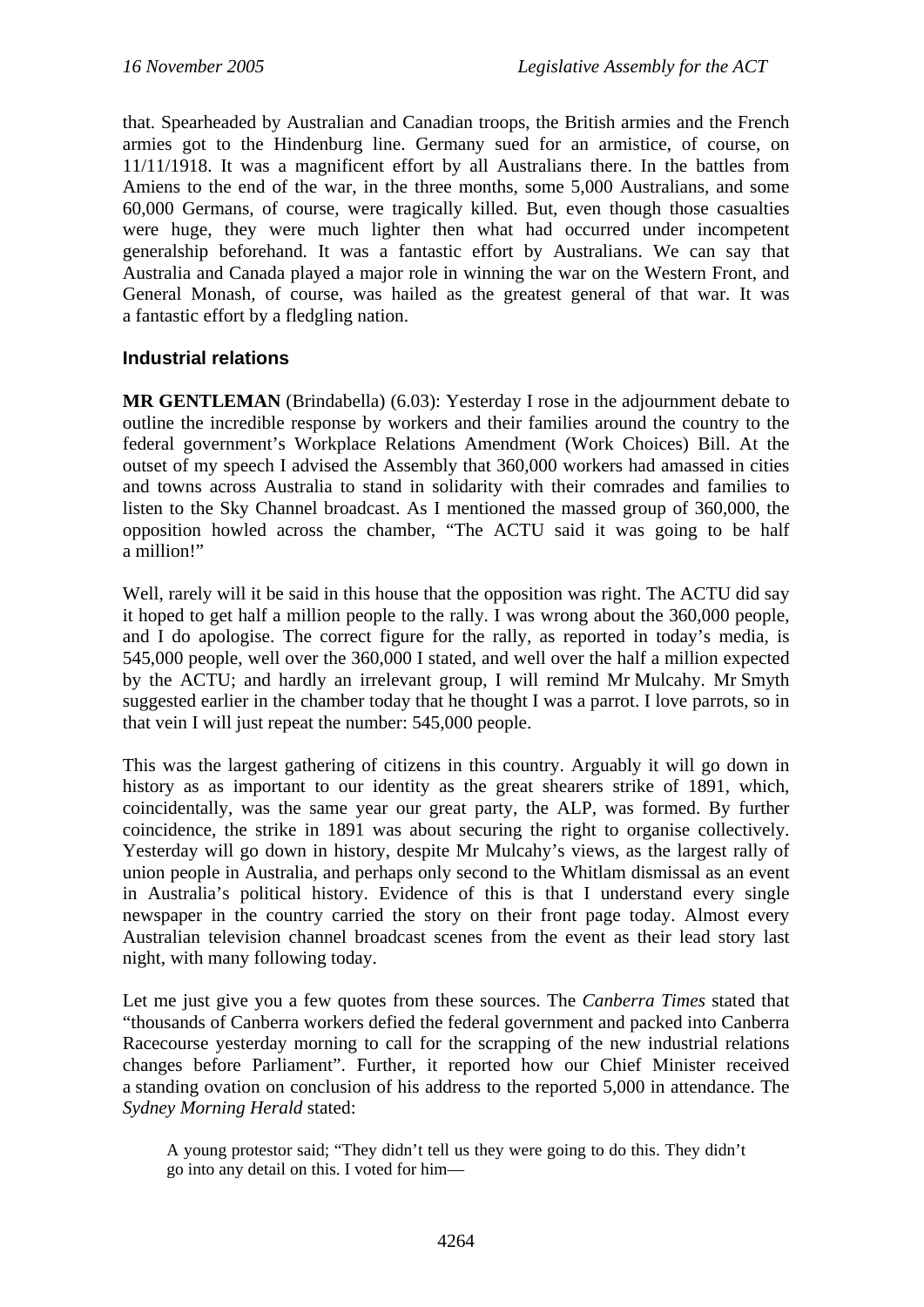That is Howard—

at the last election. Had I known I would have voted Labor."

The *Daily Telegraph* stated: "While Australians across the country protested against the Howard Government's industrial relations changes, the Prime Minister was in Sydney, proclaiming the public had been misinformed about his legislation." Even the *Australian* had a report on the protest—and I am sure this was much to their disgust.

To sum up: 545,000 people, standing ovations, lead story and media coverage in every newspaper and on every TV channel, and strategic planning to continue the action plan fight right through to the next election—hardly the stuff of an irrelevant labour movement, Mr Mulcahy. But at least your views are consistent with those of your leader, Mr Howard: he too refuses to acknowledge the great level of distrust surrounding his work choices.

It was magnificent to witness 545,000 people gathering together in solidarity on their first day of action. I congratulate the labour movement here in the ACT and across all of Australia.

## **Prisons—needle exchange program**

**DR FOSKEY** (Molonglo) (6.07): I thought I would use this adjournment debate as an opportunity to try to correct some misinformation that I believe is adrift amongst people in this place in relation to occupational health and safety and other issues related to needles in prisons. People are probably aware that on Monday night I hosted a forum that was organised by CAHMA to raise issues related to this, because there are people in the community who want to make sure that at this stage of planning for the ACT prison, which is supposed to be a state-of-the-art, human rights compatible prison, we start talking about this issue now. We are well aware that in Australia there are as yet no prisons with safe injecting equipment programs and it seems to me that the best policy approach is to bring in such a program at the beginning rather than deal with disastrous health issues later on.

I heard Mr Stefaniak saying in the media the other day that he felt it was an occupational health and safety issue; that, if people had needles in prisons, there would be more danger to officers. What he probably is not aware of is that, while injecting equipment is illegal, such equipment—often made from the outside of a biro, a pin or even the actual pointed bit of the biro without the little ball—is used, and people who have this equipment, which is very rare, have a lot of power in a prison. So it becomes a bargaining tool and, of course, we lack the ability to clean this or any dangerous and very dirty equipment, so that just exacerbates the issue.

The fact is that drugs are not being kept out of prisons now, and not allowing something like a needle and syringe exchange program is not going to make our prisons drug free. That is a sad thing, but it is a fact. It is about facing facts—not closing our eyes—and not letting people who may have been given a short sentence in a prison have a life sentence of illness, which they may communicate to their friends, their partners and anyone else they might share a needle with later on or, of course, have unprotected sex with.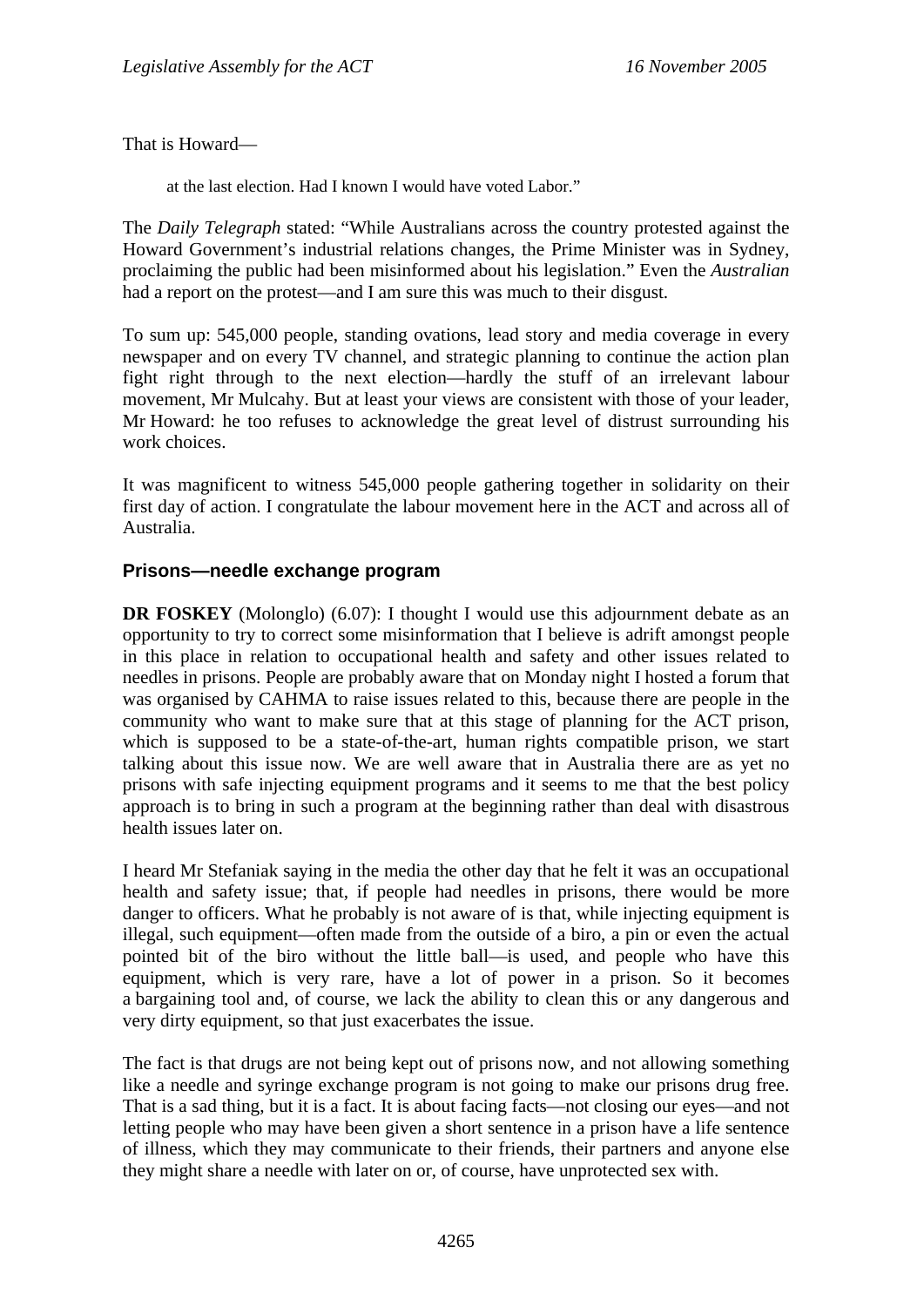There are prison-based syringe programs in Switzerland, Germany, Spain, Moldova and Kyrgyzstan and they are soon to be introduced in Italy, Portugal and Greece. Canada is also looking into the provision of syringes in prisons. It seemed very important to Mr Ryan that countries like Canada, New Zealand or Britain should have such a program before we consider it. Well, Canada is looking at it.

In current programs, 98 to 100 per cent of syringes are returned by prisoners, there were no incidences of needles being used as weapons, there were no new infections of any blood-borne viruses, the consumption of drugs either remained stable or decreased—it is important there be programs to assist prisoners to get off drugs—and there was a significant reduction in the number of overdoses that occurred.

We are talking here about having the provision of a service similar to what people would have outside. We have good needle exchange programs outside prisons but we can blow it all if once people get in there they have to revert to this very dirty and dangerous practice of sharing needles, with the kinds of power games that go with some people having that equipment and others not.

I just want to point out that Mr Stanhope, who is another person who has said in the media that he has got concerns about safety issues, said in 2002 that no prison or remand centre in the world had been able to achieve the goal of preventing needles entering remand and detention centres. Mr Ryan of corrective services also said that only by eliminating contact visits and isolating prisoners will we keep drugs out of corrective institutions.

# **Housing**

**MRS BURKE** (Molonglo) (6.12): Yesterday during question time Ms Porter asked the Minister for Disability, Housing and Community Services, Mr Hargreaves, to advise the assembly how the ACT performed in the Australian Institute of Health and Welfare's public housing national social housing survey 2005. The minister informed the Assembly that, since the last survey of 2003, Housing ACT, through the efforts of its staff and management, had performed well in relation to tenant satisfaction via an improvement in figures from 59 per cent in 2003 to 65 per cent in 2005, with the level of dissatisfaction falling three per cent to 14 per cent.

Not only do I support this improvement; I agree with the minister and would say that I have confidence in the staff of Housing ACT. In addition, I would say that it would be encouraging to see the level of satisfaction continue to be maintained at this level or rise further. I agree with the government that its initiative Raising our Voice and the subsequent allocation of \$90,000 to assist with projects designed to support tenant participation will also assist Housing ACT to see further improvement in the negotiations and liaison that occur between the department and housing sector groups and so further solidify relationships between staff and tenants.

I flag a note of caution here, in that the minister says that they will be able to apply for a slice of the \$90,000. I simply hope that those people will get a sizeable slice of that pie and that their efforts will not be dissipated because of lack of funding. I hope that it is not going to be spread too thinly.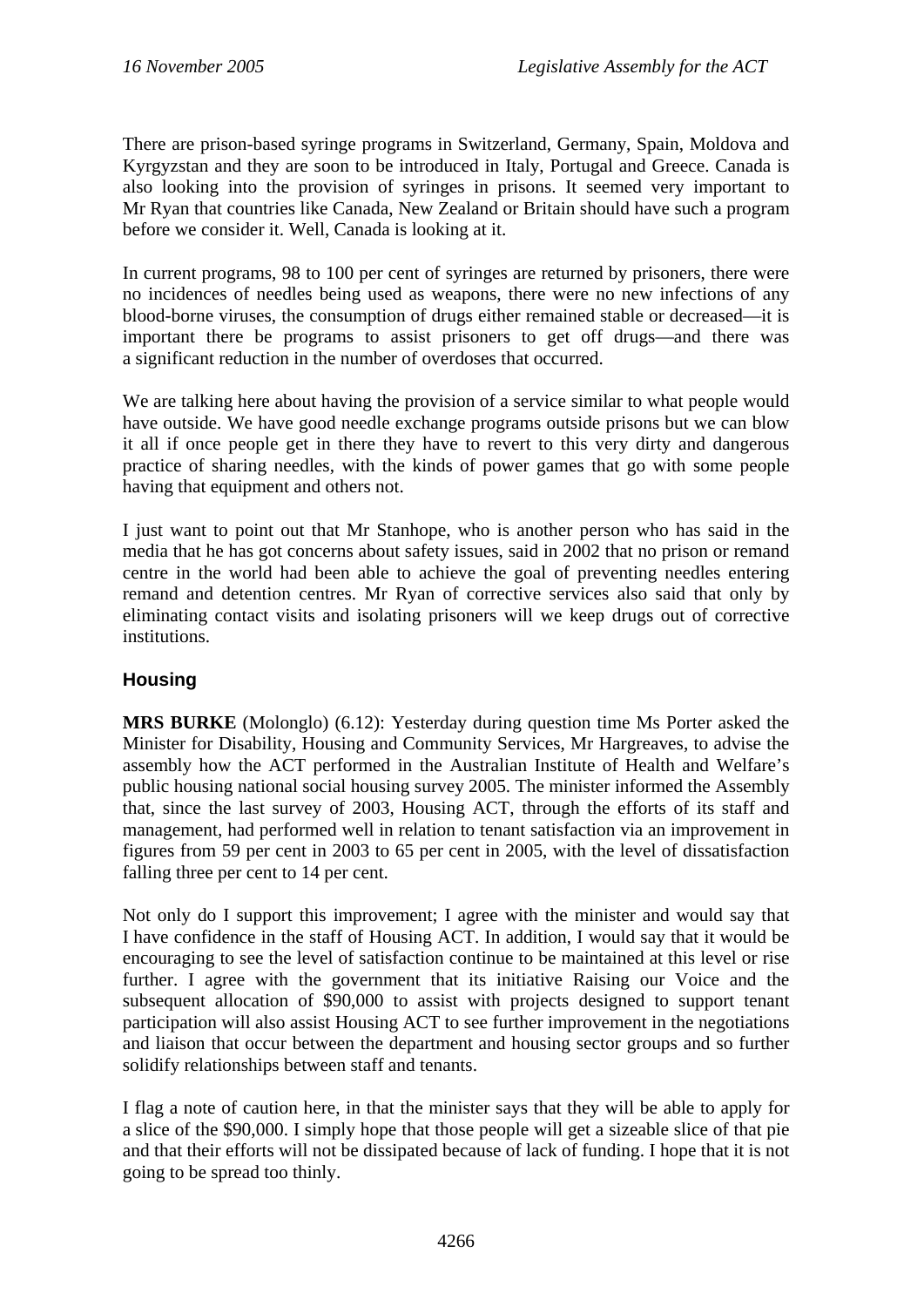I take the minister to task for saying that my press release of 11June 2005 implies that staff or management of Housing ACT are corrupt. The minister's statement in response to Ms Porter's question is incorrect. My press release refers solely to the public housing system in itself and the Liberal opposition's concern that there are a proportion of tenants in the system availing themselves of government-subsidised housing who are clearly in a financial position to support themselves in another form of housing but choose to remain in public housing—above those who are clearly in need of the support of the housing assistance program. Many such cases have been brought to the attention not only of me but also of the minister, but I will not go into details now.

Through the inflexibility of a security of tenure program and the inability to house people most in need, this government is not encouraging a proportion of people who are clearly able to do so to enter into private rental or home ownership. This is the tragedy of this situation. If the minister believes that I would stoop to the level he did yesterday when he implied that my press statement is targeted at departmental staff, the standard in this Assembly has hit a low point. His inability to read the statement leaves me with the impression that the minister is not aware that he, as a member of executive government, is in a position to act as a change agent, to make significant inroads in this vital portfolio area and, by enacting change in policy development, to see some vital corrections made to the public housing system.

It is a pity when people's views are taken out of context in that way. They are fairly serious allegations that Mr Hargreaves has made and he talks about my offering an apology. I have no apology to make. I was simply saying that we need to be alert to the devices of some people who have been unscrupulous—and the minister knows about these people. I was merely highlighting the point and alerting the minister to the fact that he needs to be on his toes and on guard because other people, public housing tenants and private people alike, are watching with great interest what is happening. They are not stupid. The community are telling us things. What are we saying? "We don't believe you; it's not true." So they go away and pull their hair out in sheer frustration. You cannot have people amassing a big asset base. They may be asset rich and cash poor; that could be true. What I put out on 11 June simply said that the system needs urgent reform, and I stand by that statement.

# **Mr Craig Curry**

**MS GALLAGHER** (Molonglo—Minister for Education and Training, Minister for Children, Youth and Family Support, Minister for Women and Minister for Industrial Relations) (6.16): I would like to take the opportunity to draw to the attention of the Assembly that Mr Craig Curry, the Executive Director of Education within the ACT Department of Education and Training, has been nominated and accepted as a fellow of the Australian College of Educators.

The Australian College of Educators aims to provide a strong national voice for educators and to promote high professional standards, recognise excellence and foster professional learning. Ultimately, the association aims to enhance the status of the teaching profession. Fellowship of the college is a highly prestigious national award and is in recognition of outstanding and distinctive contributions to the advancement of education by educators as members of the college. The college council awards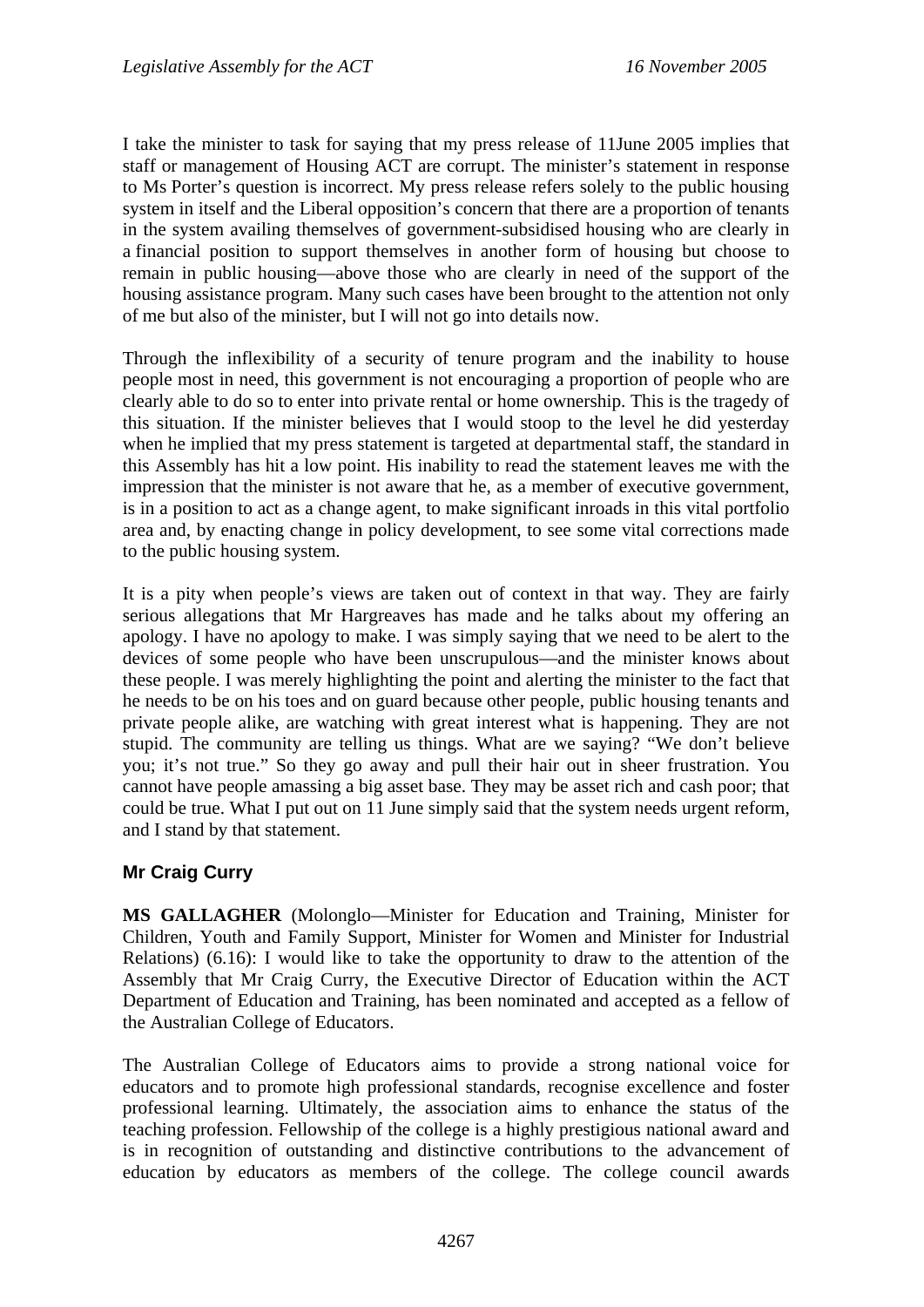fellowships on the recommendation of its national awards committee and as such is recognition by education professionals of their peers.

Mr Curry came to the ACT from New South Wales in 2001 to take up the position of Director, Southside Schools and Student Services. He was appointed Executive Director of Education in 2003. Mr Curry was nominated for outstanding contribution to school education in Australia, especially in relation to advancing professional reflection and learning about inclusive education by promoting the quality of education of children with special needs.

He has exemplified a commitment to the social justice and equity considerations of this important work through providing determined, professional leadership. As such, Mr Curry has helped to focus school and systems shared vision for special education both in New South Wales and the ACT. As part of this commitment, he has made a strong contribution to the development of national standards for the education of students with disabilities, under the national disability discrimination legislation. He was particularly influential in the direction of those standards, opening up opportunities for students with disabilities, and in collaborating with key government and non-government stakeholders. This has resulted in positive professional dialogue and improved educational strategies for improved student outcomes.

In the ACT, Mr Curry was directly responsible for the implementation of a student-centred process to identify the resources required to support students with disabilities in all educational settings. He co-authored a discussion paper for ACT school communities called *The inclusivity challenge*, aimed at raising social justice and ethical issues within schools and, importantly to the government and the ACT, he has demonstrated outstanding educational leadership with his commitment to effective school planning and continuous improvement using the school development processes.

Mr Curry was a strong contributor to a number of significant initiatives in the ACT, including school excellence and improvement, review of counselling services and development of a multidisciplinary model, and the introduction of student pathways planning for secondary students. He has strong commitments to the benefits of tailoring education to meet the needs of the individual—personalised learning, as it is now known.

In addition, Mr Curry has delivered papers at education conferences, positively represented the ACT at major national meetings and, as executive director of education, provides positive, strategic educational leadership for public education in Canberra. The awarding of this fellowship acknowledges that leadership.

On a personal note, I have worked with Craig for the past three years and I enjoy working with him very much. I respect him enormously as an educator and as a person with a great passion for quality public education for Australian children and young people. I would like to publicly congratulate Mr Curry on this recognition by his peers and to thank him for his educational leadership and contribution to ACT education.

# **Industrial relations**  *A figure of speech* **book launch**

**MS MacDONALD** (Brindabella) (6.20): I rise this evening to talk about two events that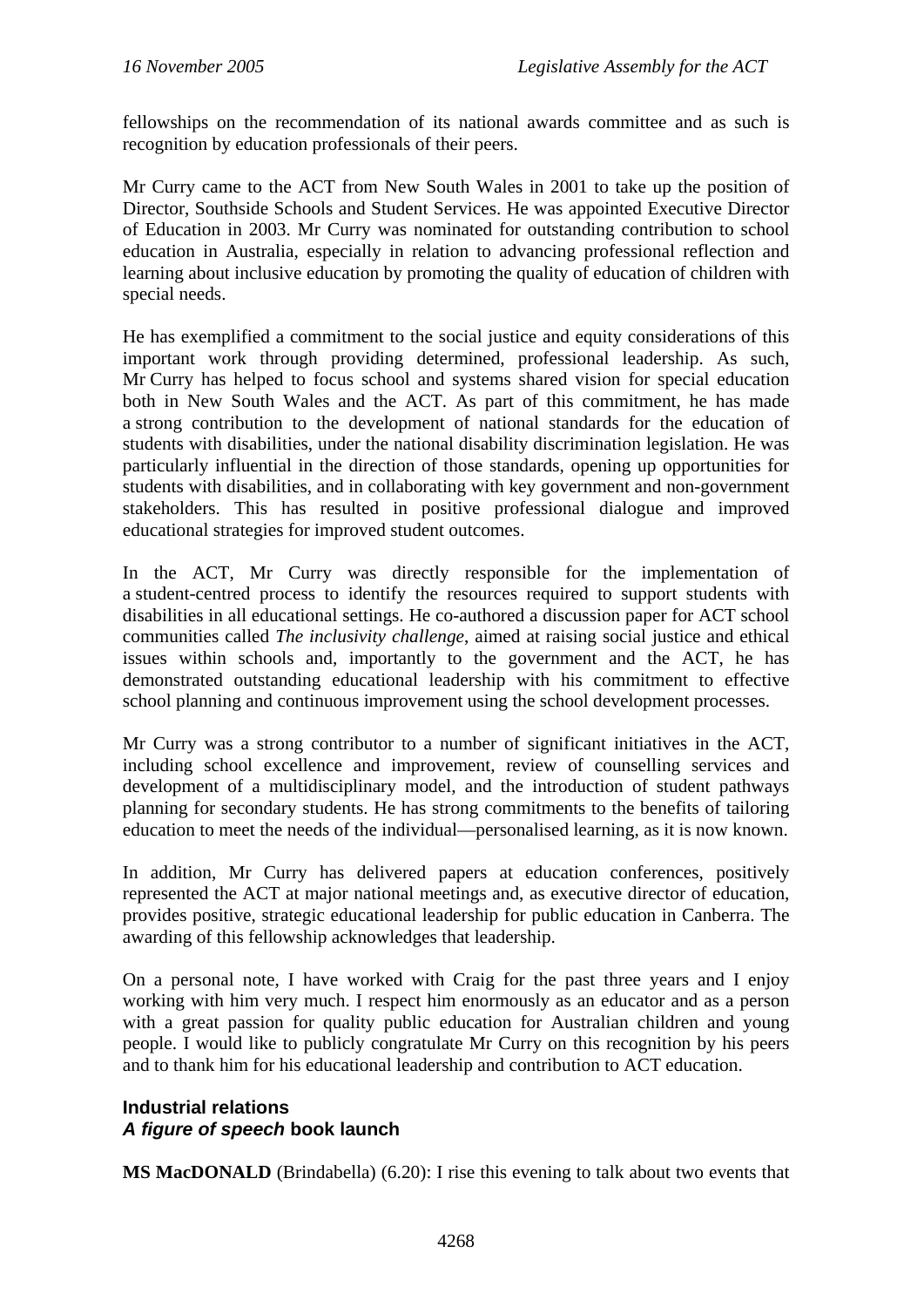I attended yesterday, both with pleasure but for different reasons. Firstly, it was my great pleasure to attend the day of action yesterday morning, not because of the need to attend the day of action and the reasons that brought thousands of us there together but, by virtue of standing with thousands against what I believe, and what tens of thousands, if not millions, in this country believe, to be very draconian legislation that was passed in the House of Representatives last week. I refer, of course, to the so-called WorkChoices legislation.

I was struck yesterday—as I am sure you would have been, Mr Speaker—when we went to the televised nationwide event, which was being conducted out of Melbourne, by the singing of the national anthem by the thousands of people across the country. I thought: "This is fantastic. Here are thousands upon thousands of people in this room that I am standing in who are patriotic Australians—and there are those in the Liberal Party, and some in the National Party as well, federally who would have us believe that we are unpatriotic because we do not support the WorkChoices legislation."

It was also my very great pleasure yesterday to attend the launch in Canberra of Graham Freudenberg's political memoir entitled *A figure of speech*. Graham Freudenberg, I believe, is probably the best political speech writer that this country has ever known. Of course I am biased, because he wrote for leaders such as Hawke, Whitlam, Calwell, Wran, and Bob Carr most recently. He also has written for a few others.

I have just started reading his book. I read a little bit of the introduction today and I was bemused—I think that would be the way to describe it—by what he says about the making of George Bush:

Then came September 11, and the making of George Bush: his speech in Washington's National Cathedral, where he became the first leader to declare war in a cathedral since Pope Urban II preached the First Crusade …

With words like that, I am looking forward to reading the rest of the book. It was my great pleasure in June this year to attend the New South Wales conference where Graham gave a speech on behalf of the life membership recipients within the New South Wales Branch of the party. He has quoted it in his book, so I would like to finish with that:

The fact is that John Howard has embarked on a massive rewriting of Australian history. Because he knows that controlling history is the key to controlling the future. Howard is the Regius Professor of what I call the GBM School of Australian History—the notion that there is nothing worth knowing about Australia, except Gallipoli, Bradman and Menzies. There is nothing more disgraceful in his career than his manipulation and politicisation of the Anzac legend in the interests of the Liberal Party. I'm entitled to resent that as much as anybody in this room. My father was a stretcher-bearer on Gallipoli.

But if you understand this about John Howard, that he wants to rewrite Australian history in his own image, you have an essential clue to what he is doing, his hostility towards reconciliation, his hostility towards multiculturalism and, above all, first, last, and always, his hatred of the union movement of Australia. It is not only a case of driving the unions out of the workplace. It is a case of writing the unions out of Australian history, and out of Australia's future. Well, there is nothing new about it, delegates. The Great Strikes of 1890 and 1891 were about this very issue, the